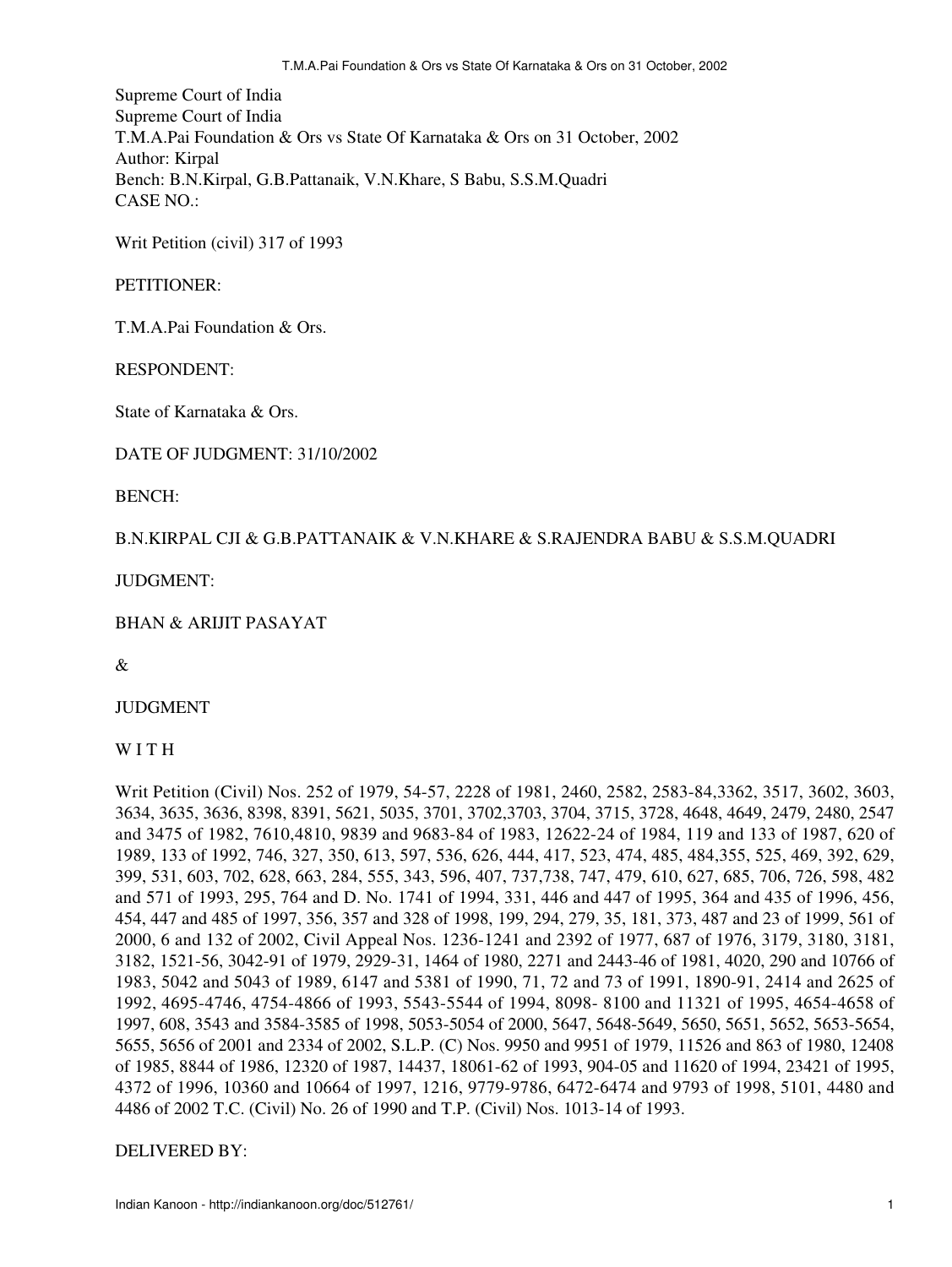## B.N.KIRPAL, CJI & S.S.M.QUADRI & S.N.VARIAVA & V.N.KHARE & RUMA PAL

Kirpal, C.J.

1. India is a land of diversity -- of different castes, peoples, communities, languages, religions and culture. Although these people enjoy complete political freedom, a vast part of the multitude is illiterate and lives below the poverty line. The single most powerful tool for the upliftment and progress of such diverse communities is eduction. The state, with its limited resources and slow-moving machinery, is unable to fully develop the genius of the Indian people very often t he impersonal education that is imparted by the state, devoid of adequate material content that will make the students self-reliant only succeeds in producing potential pen-pushers, as a result of which sufficient jobs are not available.

2. It is in this scenario where there is a lack of quality education and adequate number of schools and colleges that private educational institutions have been established by educationists, philanthropists and religious and linguistic minorities. Their grievance is that the necessary and unproductive load on their back in the form of governmental control, by way of rules and regulations, has thwarted the progress of quality education. It is their contention that the government must get off their back, and that they should be allowed to provide quality education uninterrupted by unnecessary rules and regulations, laid down by the bureaucracy for its own self-importance. The private educational institutions, both aided and unaided, established by minorities and non- minorities, in their desire to break free of the unnecessary shackles put on their functioning as modern educational institutions and seeking to impart quality education for the benefit of the community for whom they were established, and others, have filed the present writ petitions and appeals asserting their right to establish and administer educational institutions of their choice unhampered by rules and regulations that unnecessarily impinge upon their autonomy.

3. The hearing of these cases has had a chequered history. Writ Petition No. 350 of 1993 filed by the Islamic Academy of Education and connected petitions were placed before a Bench of 5 Judges. As the Bench was prima facie of the opinion that Article 30 did not clothe a minority educational institution with the power to adopt its own method of selection and the correctness of the decision of this Court in St. Stephen's College v. University of Delhi was doubted, it was directed that the questions that arose should be authoritatively answered by a larger Bench. These cases were then placed before a Bench of 7 Judges. The questions framed were recast and on 6th February, 1997, the Court directed that the matter be placed a Bench of at least 11 Judges, as it was felt that in view of the Forty-Second Amendment to the Constitution, whereby "education" had been included in Entry 25 of List III of the Seventh Schedule, the question of who would be regarded as a "minority" was required to be considered because the earlier case laws related to the pre-amendment era, when education was only in the State List. When the cases came up for hearing before an eleven Judge Bench, during the course of hearing on 19th March, 1997, the following order was passed:-

"Since a doubt has arisen during the course of our arguments as to whether this Bench would feel itself bound by the ratio propounded in -- In Re Kerala Education Bill, 1957 (1959 SCR 955) and the Ahmedabad St. Xaviers College Society v. State of Gujarat, , it is clarified that this sized Bench would not feel itself inhibited by the views expressed in those cases since the present endeavour is to discern the true scope and interpretation of Article 30(1) of the Constitution, which being the dominant question would require examination in its pristine purity. The factum is recorded."

4. When the hearing of these cases commended, some questions out of the eleven referred for consideration were reframed. We propose to give answers to these questions after examining the rival contentions on the issues arising therein.

5. On behalf of all these institutions, the learned counsels have submitted that the Constitution provides a fundamental right to establish and administer educational institutions. With regard to non-minorities, the right was stated to be contained in Article  $19(1)(g)$  and/or Article 26, while in the case of linguistic and religious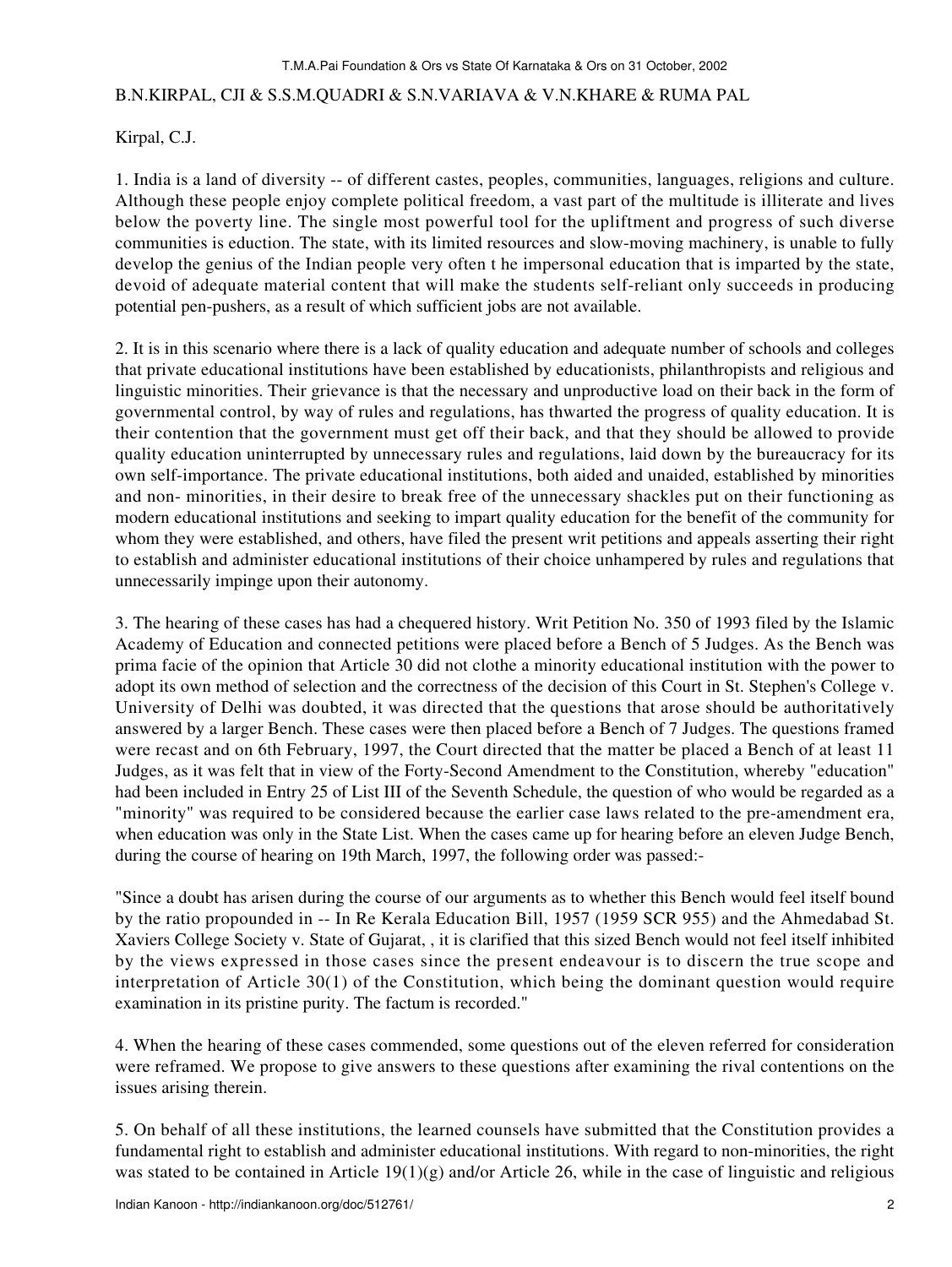minorities, the submission was that this right was enshrined and protected by Article 30. It was further their case that private educational institutions should have full autonomy in their administration. While it is necessary for an educational institution to secure recognition or affiliation, and for which purpose rules and regulations or conditions could be prescribed pertaining to the requirement of the quality of education to be provided, e.g., qualifications of teachers, curriculum to be taught and the minimum facilities which should be available for the students, it was submitted that the state should not have a right to interfere or lay down conditions with regard to the administration of those institutions. In particular, objection was taken to the nominations by the state on the governing bodies of the private institutions, as well as to provisions with regard to the manner of admitting students, the fixing of the fee structure and recruitment of teachers through state channels.

6. The counsels for these educational institutions, as well as the Solicitor General of India, appearing on behalf of the Union of India, urged that the decision of this Court in Unni Krishnan, J.P. and Ors. v. State of Andhra Pradesh and Ors. case required reconsideration. It was submitted that the scheme that had been framed in Unni Krishnan's case had imposed unreasonable restrictions on the administration of the private educational institutions, and that especially in the case of minority institutions, the right guaranteed to them under Article 30(1) stood infringed. It was also urged that the object that was sought to be achieved by the scheme was, in fact, not achieved.

7. On behalf of the private minority institutions, it was submitted that on the correct interpretation of the various provisions of the Constitution, and Articles 29 and 30 in particular, the minority institutions have a right to establish and administer educational institutions of their choice. The use of the phrase "of their choice" in Article 30(1) clearly postulated that the religious and linguistic minorities could establish and administer any type of educational institution, whether it was a school, a degree college or a professional college; it was argued that such an educational institution is invariably established primarily for the benefit of the religious and linguistic minority, and it should be open to such institutions to admit students of their choice. While Article 30(2) was meant to ensure that these minority institutions would not be denied aid on the ground that they were managed by minority institutions, it was submitted that no condition which curtailed or took away the minority character of the institution while granting aid could be imposed. In particular, it was submitted that Article 29(2) could not be applied or so interpreted as to completely obliterate the right of the minority institution to grant admission to the students of its own religion or language. It was also submitted that while secular laws relating to health, town planning, etc., would be applicable, no other rules and regulations could be framed that would in any way curtail or interfere with the administration of the minority educational institution. It was emphasized by the learned counsel that the right to administer an educational institution included the right to constitute a governing body, appoint teachers and admit students. It was further submitted that these were the essential ingredients of the administration of an educational institution, and no fetter could be put on the exercise of the right to administer. It was conceded that for the purpose of seeking recognition, qualifications of teachers could be stipulated, as also the qualification of the students who could be admitted; at the same time, it was argued that the manner and mode of appointment of teachers and selection of students had to be within the exclusive domain of the autochthonal institution.

8. On behalf of the private non-minority unaided educational institutions, it was contended that since secularism and equality were part of the basic structure of the Constitution the provisions of the Constitution should be interpreted so that the right of the private non-minority unaided institutions were the same as that of the minority institutions. It was submitted that while reasonable restrictions could be imposed under Article 19(6), such private institutions should have the same freedom of administration of an unaided institution as was sought by the minority unaided institutions.

9. The learned Solicitor General did not dispute the contention that the right in establish an institution had been confined on the non-minorities by Articles 19 and 26 and on the religious and linguistic minorities by Article 30. He agreed with the submission of the counsels for the appellants that the Unni Krishnan decision required reconsideration, and that the private unaided educational institutions were entitled to greater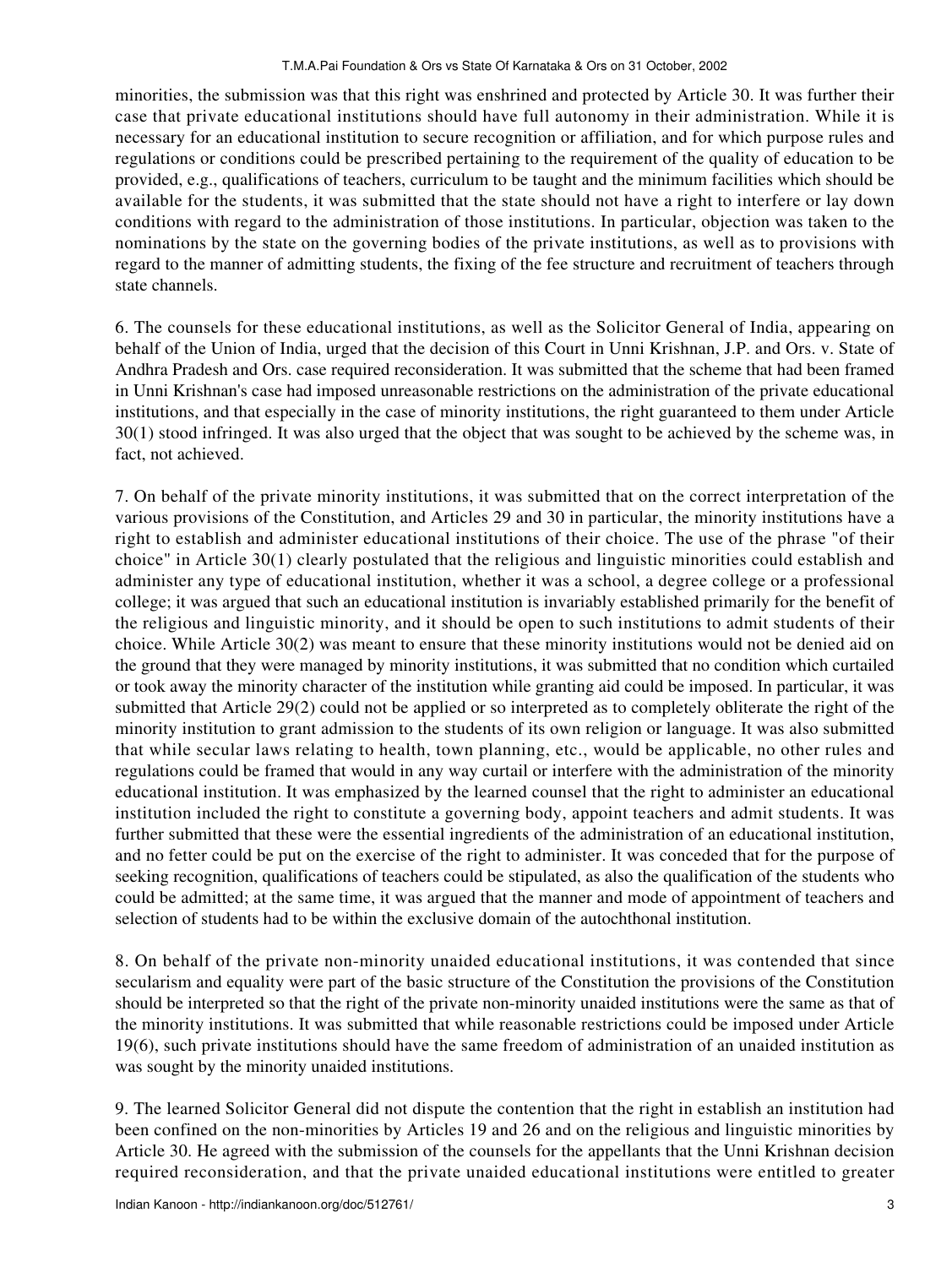#### T.M.A.Pai Foundation & Ors vs State Of Karnataka & Ors on 31 October, 2002

autonomy. He, however, contended that Article 29(2) was applicable to minority institutions, and the claim of the minority institutions that they could preferably admit students of their own religion or language to the exclusion of the other communities was impermissible. In other words, he submitted that Article 29(2) made it obligatory even on the minority institutions not to deny admission on the ground of religion, race, caste, language or any of them.

10. Several States have totally disagreed with the arguments advanced by the learned Solicitor General with regard to the applicability of Article 29(2) and 30(1). The States of Madhya Pradesh, Chattisgarh and Rajasthan have submitted that the words "their choice" in Article 30(1) enabled the minority institutions to admit members of the minority community, and that the inability of the minority institutions to admit others as a result of the exercise of "their choice" would not amount to a denial as contemplated under Article 29(2). The State of Andhra Pradesh has not expressly referred to the inter-play between Article 29(2) and Article 30(1), but has stated that "as the minority educational institutions are intended to benefit the minorities, a restriction that at least 50 per cent of the students admitted should come from the particular minority, which has established the institution should be stipulated as a working rule", and that an institution which fulfilled the following conditions should be regarded as minority educational institutions:

1. All the office bearers, members of the executive committee of the society must necessarily belong to the concerned religious/linguistic minority without exception.

2. The institution should admit only the concerned minority candidates to the extent of sanctioned intake permitted to be filed by the respective managements.

and that the Court "ought to permit the State to regulate the intake in minority educational institutions with due regard to the need of the community in the area which the institution is intended to serve. In no case should such intake exceed 50% of the total admissions every year."

11. The State of Kerala has submitted, again without express reference to Article 29(2), "that the constitutional right of the minorities should be extended to professional education also, but while limiting the right of the minorities to admit students belonging to their community to 50% of the total intake of each minority institution".

12. The State of Karnataka has submitted that "aid is not a matter of right but receipt thereof does not in any way dilute the minority character of the institution. Aid can be distributed on non-discriminatory conditions but in so far as minority institutions are concerned, their core rights will have to be protected.

13. On the other hand, the States of Tamil Nadu, Punjab, Maharashtra, West Bengal, Bihar and Uttar Pradesh have submitted that Article 30(1) is subject to Article 29(2), arguing that a minority institution availing of state aid loses the right to admit members of its community on the basis of the need of the community.

14. The Attorney General, pursuant to the request made by the court, made submissions on the constitutional issues in a fair and objective manner. We recorded our appreciation for the assistance rendered by him and the other learned counsel.

15. We may observe here that the counsels were informed that it was not necessary for this Bench to decide four of the questions framed relating to the issue of who could be regarded as religious minorities; no arguments were addressed in respect thereto.

16. From the arguments aforesaid, five main issues arise for consideration in these cases, which would encompass all the eleven questions framed that are required to be answered.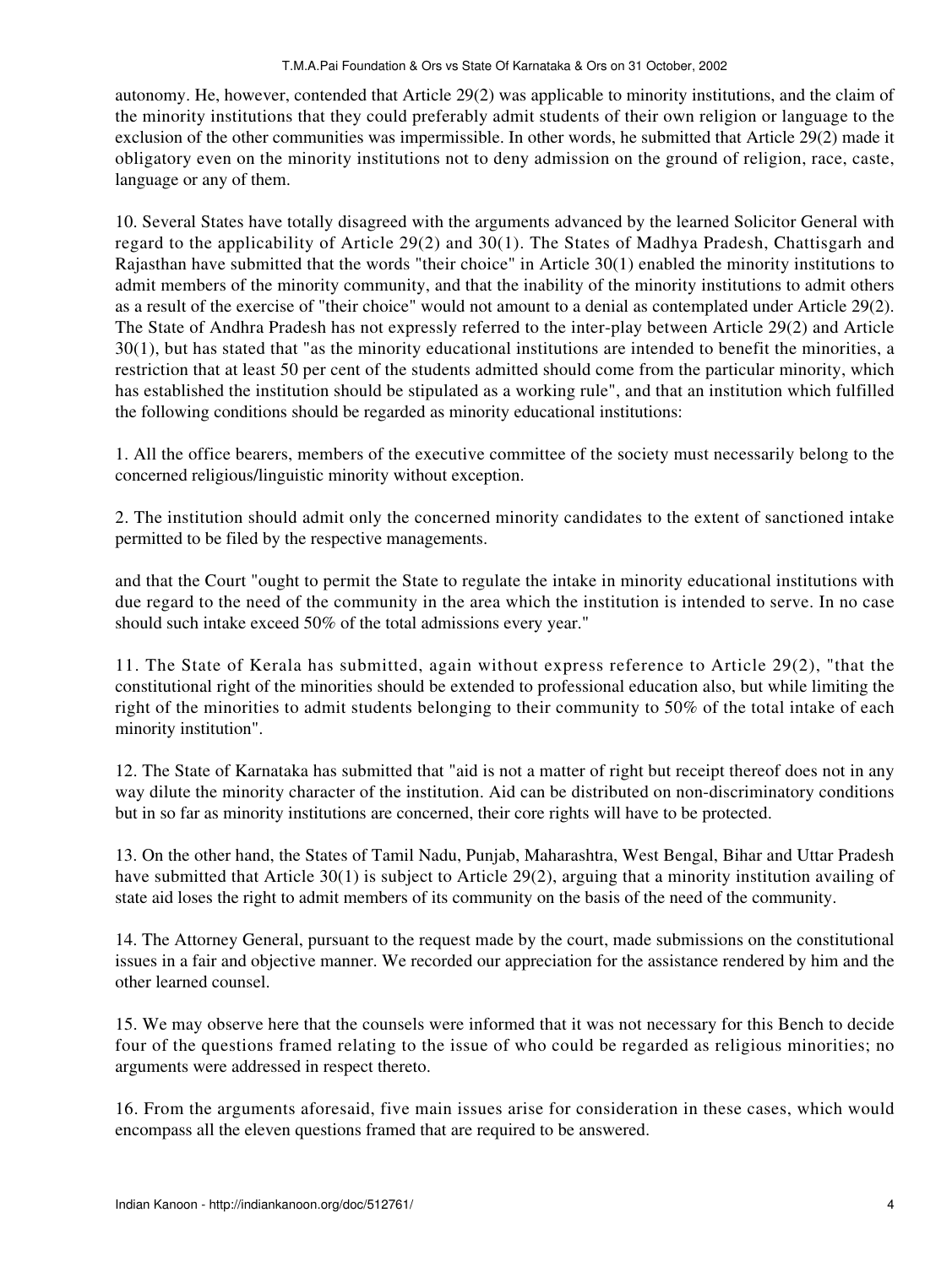17. We will first consider the arguments of the learned counsels under these heads before dealing with the questions now remaining to be answered.

# 1. IS THERE A FUNDAMENTAL RIGHT TO SET UP EDUCATIONAL INSTITUTION AND IF SO, UNDER WHICH PROVISION?

18. With regard to the establishment of educational institutions, three Articles of the Constitution come into play. Article 19(1)(g) gives the right to all the citizens to practice any profession or to carry on any occupation, trade or business; this right is subject to restrictions that may be placed under Article 19(6). Article 26 gives the right to every religious denomination to establish and maintain an institution for religious purposes, which would include an educational institution. Article 19(1)(g) and Article 26, therefore, confer rights on all citizens and religious denominations to establish and maintain educational institutions. There was no serious dispute that the majority community as well as linguistic and religious minorities would have a right under Article 19(1) (g) and 26 to establish educational institutions. In addition, Article 30(1), in no uncertain terms, gives the right to the religious and linguistic minorities to establish and administer educational institutions of their choice.

19. We will first consider the right to establish and administer an educational institution under Article  $19(1)(g)$ of the Constitution and deal with the right to establish educational institutions under Article 26 and 30 in the next part of the judgment while considering the rights of the minorities.

20. Article 19(1)(g) employs four expressions, viz., profession, occupation, trade and business. Their fields may overlap, but each of them does have a content of its own. Education is per se regarded as an activity that is charitable in nature [See The State of Bombay v. R.M.D. Chamarbaugwala,. Education has so far not been regarded as a trade or business where profit is the motive. Even if there is any doubt about whether education is a profession or not, it does appear that education will fall within the meaning of the expression "occupation". Article 19(1) (g) uses the four expressions so as to cover all activities of a citizen in respect of which income or profit is generated, and which can consequently be regulated under Article 19(6). In Webster's Third New International Dictionary at page 1650, "occupation" is, inter alia , defined as "an activity in which one engages" or "a craft, trade, profession or other means of earning a living".

21. In Corpus Juris Secundum, Volume LXVII, the word "occupation" is defined as under:-

"The word "occupation" also is employed as referring to that which occupies time and attention; a calling; or a trade; and it is only as employed in this sense that the word is discussed in the following paragraphs. There is nothing ambiguous about the word "occupation" as it is used in the sense of employing one's time. It is a relative term, in common use with a well-understand meaning, and very broad in its scope and significance. It is described as a generic and very comprehensive term, which includes every species of the genus, and compasses the incidental, as well as the main, requirements of one's vocation., calling, or business. The word "occupation" is variously defined as meaning the principal business of one's life; the principal or usual business in which a man engages; that which principally takes up one's time, thought, and energies; that which occupies or engages the time and attention; that particular business, profession, trade, or calling which engages the time and efforts of an individual; the employment in which one engages, or the vocation of one's life; the state of being occupied or employed in any way; that activity in which a person, natural or artificial, is engaged with the element of a degree of permanency attached."

22. A Five Judge Bench in Sodan Singh and Ors. v. New Delhi Municipal Committee and Ors. at page 174, para 28, observed as follows: ".....The word occupation has a wide meaning such as any regular work, profession, job, principal activity, employment, business or a calling in which an individual is engaged.....The object of using four analogous and overlapping words in Article  $19(1)(g)$  is to make the guaranteed right as comprehensive as possible to include all the avenues and modes through which a man may earn his livelihood. In a nutshell the guarantee takes into its fold any activity carried on by a citizen of India to earn his living.....".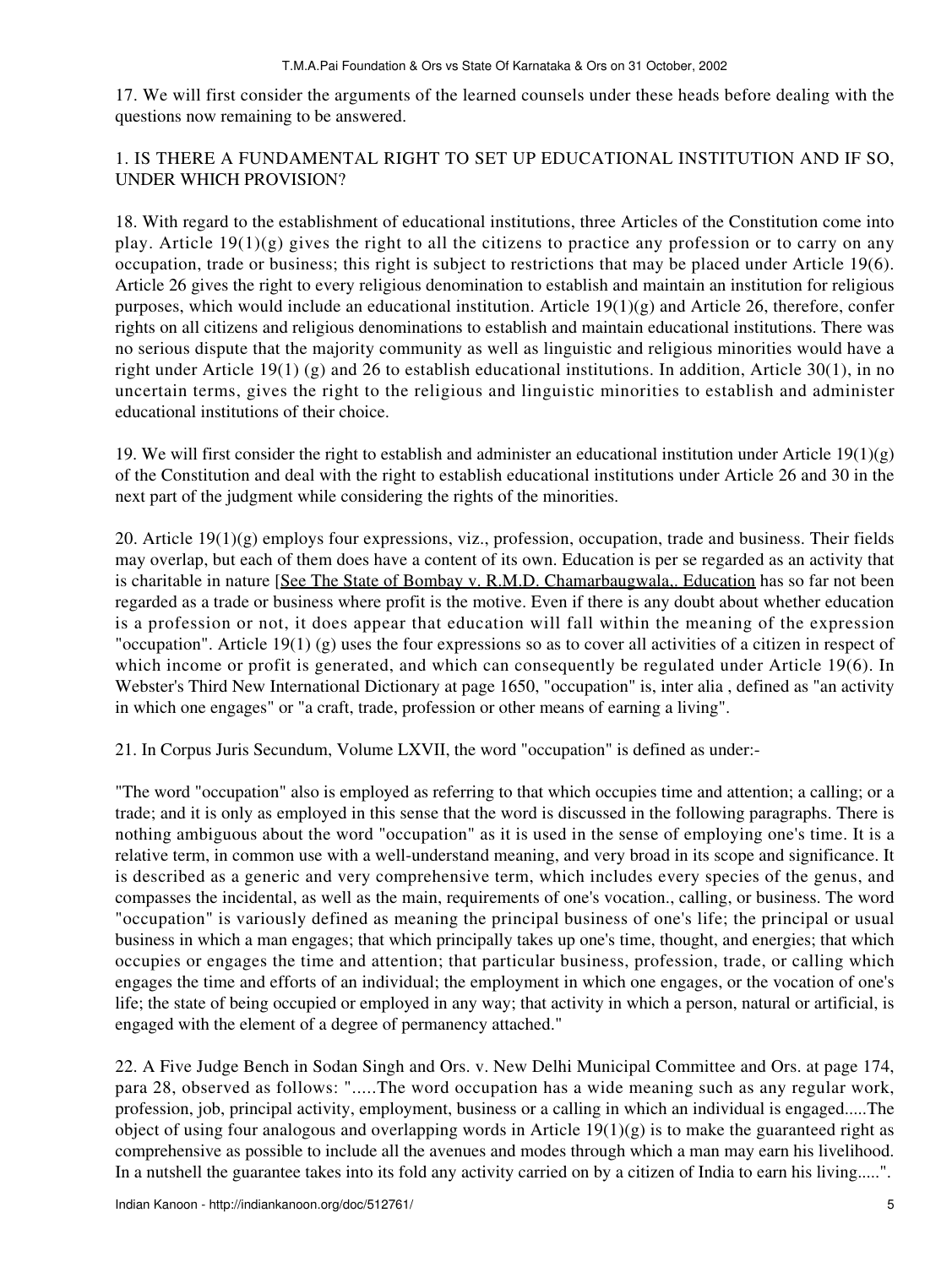23. In Unni Krishnan's case, at page 687, para 63, while referring to education, it was observed as follows:-

".....It may perhaps fall under the category of occupation provided no recognition is sought from the State or affiliation from the University is asked on the basis that its a fundamental right....."

24. While the conclusion that "occupation" comprehends the establishment of educational institutions is correct, the proviso in the aforesaid observation to the effect that this is so provided no recognition is sought from the state or affiliation from the concerned university is, with the utmost respect, erroneous. The fundamental right to establish an educational institution cannot be confused with the right to ask for recognition of affiliation. The exercise of a fundamental right may be controlled in a variety of ways. For example, the right to carry on a business does not entail the right to carry on a business at a particular place. The right to carry on a business may be subject to licensing laws so that a denial of the licence presents a person from carrying on that particular business. The question of whether there is a fundamental right or not cannot be dependent upon whether it can be made the subject matter of controls.

25. The establishment and running of an educational institution where a large number of persons are employed as teachers or administrative staff, and an activity is carried on that results in the imparting of knowledge to the students, must necessarily be regarded as an occupation, even if there is no element of profit generation. It is difficult to comprehended that education, per se, will not fall under any of the four expressions in Article 19(1)(g). "Occupation" would be an activity of a person undertaken as a means of livelihood or a mission in life. The above quoted observations in Sodan Singh's case correctly interpret the expression "occupation" in Article 19(1)(g).

26. The right to establish and maintain educational institutions may also be sourced to Article 26(a), which grants, in positive terms, the right to every religious denomination or any section thereof to establish and maintain institutions for religious and charitable purposes, subject to public order, morality and health. Education is a recognized head of charity. Therefore, religious denominations or sections thereof, which do not fall within the special categories carved out in Article 29(1) and 30(1), have the right to establish and maintain religious and educational institutions. This would allow members belonging to any religious denomination, including the majority religious community, to set up an educational institution. Given this, the phrase "private educational institution" as used in this judgment would include not only those educational institutions set up by the secular persons or bodies, but also educational institutions set up by religious denominations; the word "private" is

used in contradistinction to government institutions.

# 2. DOES UNNI KRISHNAN'S CASE REQUIRE RECONSIDERATION?

27. In the case of Mohini Jain (Miss) v. State of Karnataka and Ors., the challenge was to a notification of June 1989, which provided for a fee structure, whereby for government seats, the tuition fee was Rs. 2, 000 per annum, and for students from Karnataka, the fee was Rs. 25,000 per annum, while the fee for Indian students from outside Karnataka, under the payment category, was Rs. 60,000 per annum. It had been contended that charging such a discriminatory and high fee violated constitutional guarantees and rights. This attack was sustained, and it was held that there was a fundamental right to education in every citizen, and that the state was duty bound to provide the education, and that the private institutions that discharge the state's duties were equally bound not to charge a higher fee than the government institutions. The Court then held that any prescription of fee in excess of what was payable in government colleges was a capitation fee and would, therefore, be illegal. The correctness of this decision was challenged in Unni Krishnan's case, where it was contended that if Mohini Jain's ratio was applied the educational institutions would have to be closed down, as they would be wholly unviable without appropriate funds, by way of tuition fees, from their students.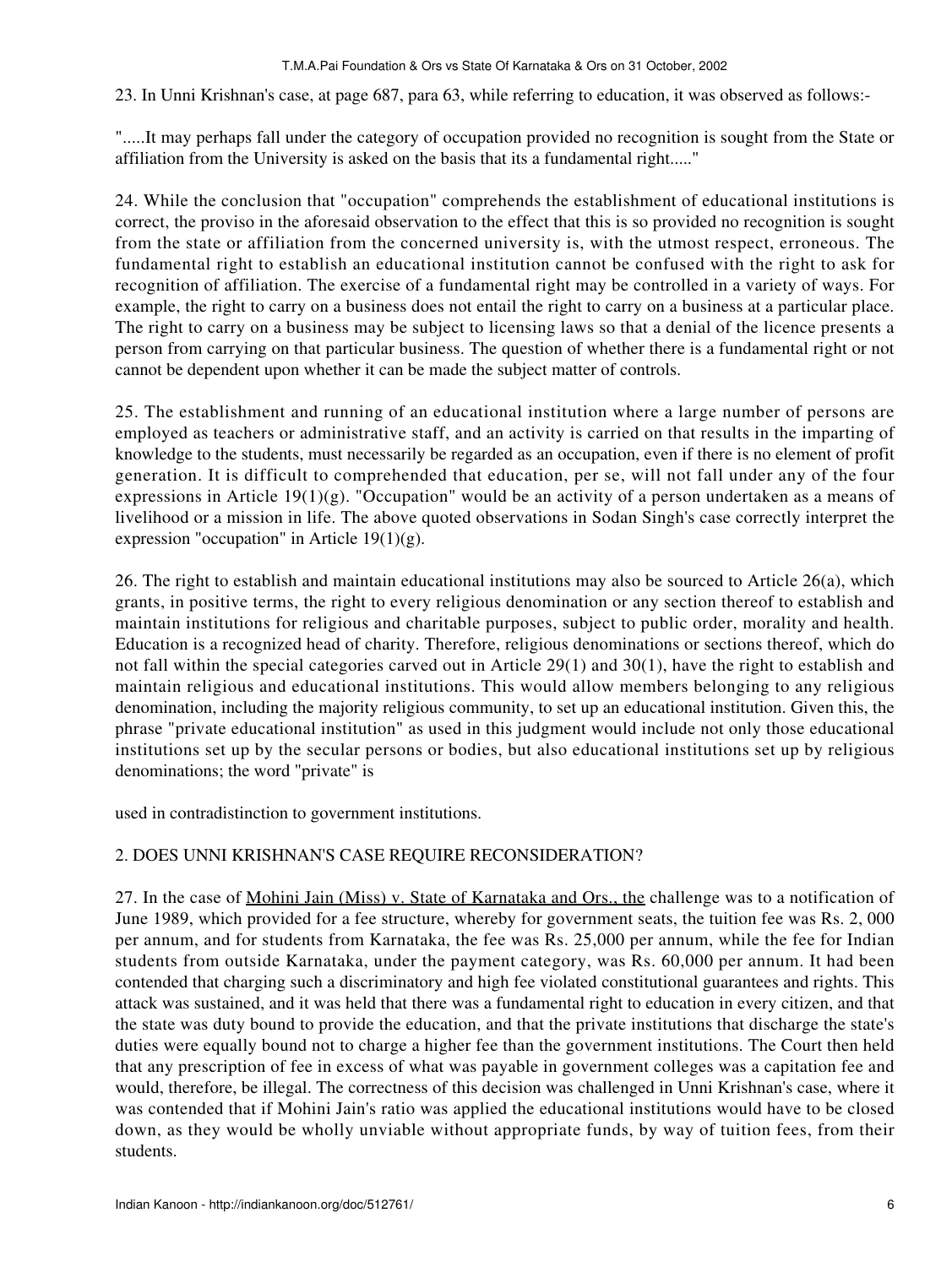28. We will now examine the decision in Unni Krishnan's case. In this case, this Court considered the conditions and regulations, if any, which the state could impose in the running of private unaided/aided recognized or affiliated educational institutions conducting professional courses such a medicine, engineering, etc. The extent to which the fee could be charged by such an institution, and the manner in which admissions could be granted was also considered. This Court held that private unaided recognized/affiliated educational institutions running professional courses were entitled to charge a fee higher than that charged by government institutions for similar courses, but that such a fee could not exceed the maximum limit fixed by the state. It held that commercialization of eduction was not permissible, and "was opposed to public policy and Indian tradition and therefore charging capitation fee was illegal." With regard to private aided recognized/affiliated educational institutions, the Court upheld the power of the government to frame rules and regulations in matter of admission and fees, as well as in matters such a recruitment and conditions of service of teachers and staff. Though a question was raised as to whether the setting up of an educational institution could be regarded as a business, profession or vocation under Article  $19(1)(g)$ , this question was not answered. Jeevan Reddy, J., however, at page 751, para 197, observed as follows:-

".....While we do not wish to express any opinion on the question whether the right to establish an educational institution can be said to be carrying on any "occupation" within the meaning of Article  $19(1)(g)$ , - perhaps, it is -- we are certainly of the opinion that such activity can neither be a trade or business nor can it be a profession within the meaning of Article 19(1)(g). Trade or business normally connotes an activity carried on with a profit motive. Education has never been commerce in this country....."

29. Reliance was placed on a decision of this Court in Bangalore Water Supply and Sewerage Board v. A. Rajappa and Ors., wherein it had been held that educational institutions would come within the expression "industry" in the Industrial Disputes Act, and that, therefore, education would come under Article 19(1)(g). But the applicability of this decision was distinguished by Jeevan Reddy, J., observing that "we do not think the said observation (that education as industry) in a different context has any application here". While holding, on an interpretation of Articles 21, 41, 45 and 46, that a citizen who had not completed the age of 14 years had a right to free education, it was held that such a right was not available to citizens who were beyond the age of 14 years. It was further held that private educational institutions merely supplemented the effort of the state in educating the people. No private educational institution could survive or subsist without recognition and/or affiliation granted by bodies that were the authorities of the state. In such a situation, the Court held that it was obligatory upon the authority granting recognition/affiliation to insist upon such conditions as were appropriate to ensure not only an education of requisite standard, but also fairness and equal treatment in matter of admission of students. The Court then formulated a scheme and directed every authority granting recognition/affiliation to impose that scheme upon institutions seeking recognition/affiliation, even if they were unaided institutions. The scheme that was framed, inter alia, postulated (a) that a professional college should be established and/or administered only by a Society registered under the Societies Registration Act, 1860, or the corresponding Act of a State, or by a Public Trust registered under the Trusts Act, or under the Wakfs Act, and that no individual, firm, company or other body of individuals would be permitted to establish and/or administer a professional college (b) that 50% of the seats in every professional college should be filed by the nominees of the Government or University, selected on the basis of merit determined by a common entrance examination, which will be referred to as "free seats"; the remaining 50% seats ("payment seats") should be filled by those candidates who pay the fee prescribed therefore, and the allotment of students against payment seats should be done on the basis of inter se merit determined on the same basis as in the case of free seats (c) that there should be no quota reserved for the management or for any family, caste or community, which may have established such a college (d) that it should be open to the professional college to provide for reservation of sets for constitutionally permissible classes with the approval of the affiliating university (e) that the fee chargeable in each professional college should be subject to such a ceiling as may be prescribed by the appropriate authority or by a competent court (f) that every state government should constitute a committee to fix the ceiling on the fees chargeable by a professional college or class of professional colleges, as the case may be. This committee should, after hearing the professional colleges, fix the fee once every three years or at such longer intervals, as it may think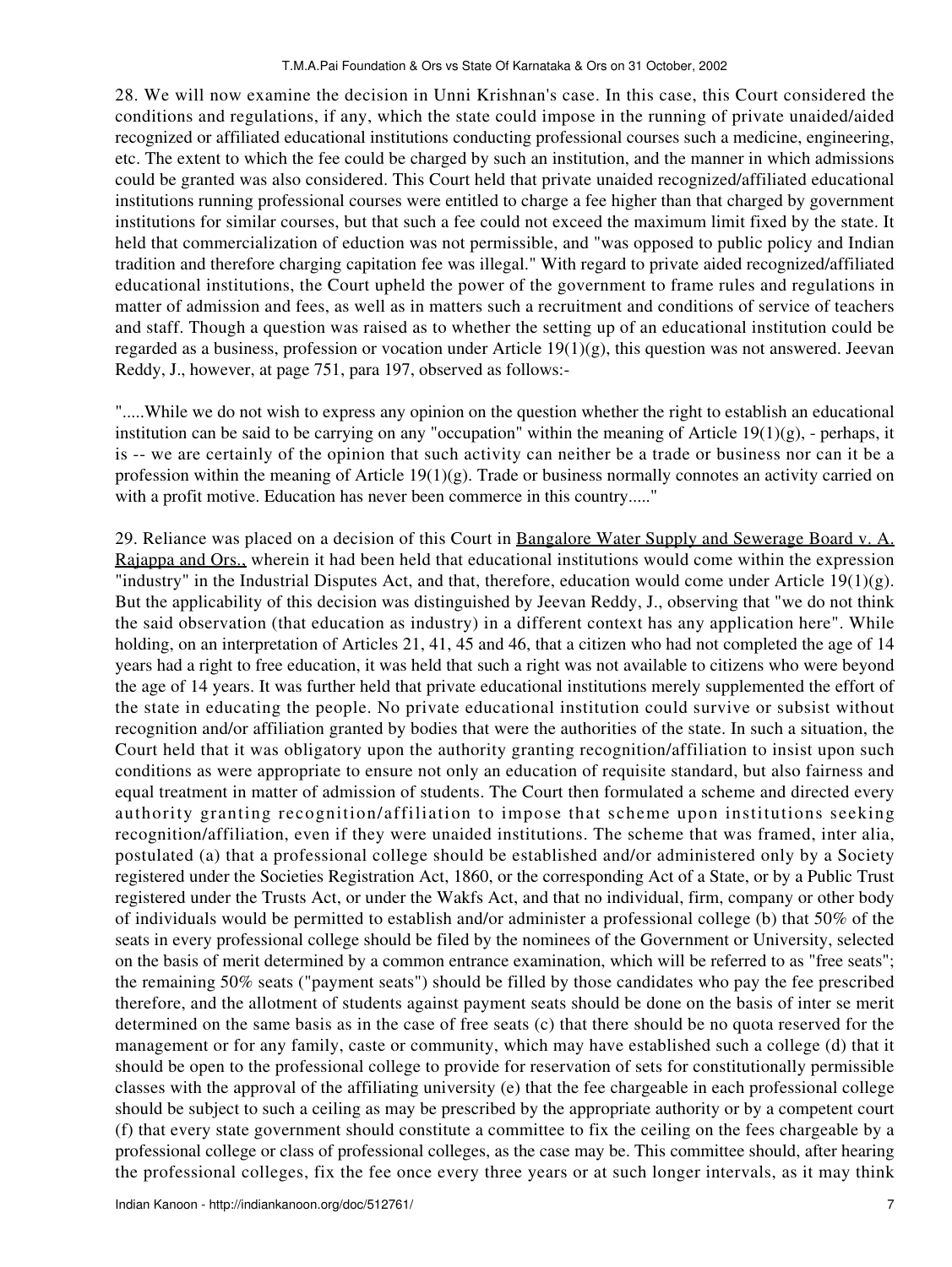appropriate $(g)$  that it would be appropriate for the University Grants Commission to frame regulators under its Act regulating the fees that the affiliated colleges operating on a no grant-in-aid basis were entitled to charge. The AICTE, the Indian Medical Council and the Central Government were also given similar advice. The manner in which the seats to be filled on the basis of the common entrance test was also indicated.

30. The counsel for the minority institutions, as well as the Solicitor General, have contended that the scheme framed by this Court in Unni Krishnan's case was not warranted. It was represented to us that the cost incurred on educating a student in an unaided professional college was more than the total fee, which is realized on the basis of the formula fixed in the scheme. This had resulted in revenue shortfalls. This Court, by interim orders subsequent to the decision in Unni Krishnan's case, had permitted, within the payment seats, some percentage of seats to be allotted to Non- Resident Indians, against payment of a higher amount as determined by the authorities. Even thereafter, sufficient funds were not available for the development of those educational institutions. Another infirmity which was pointed out was that experience has shown that most of the "free seats" were generally occupied by students from affluent families, while students from less affluent families were required to pay much more to secure admission to "payment seats". This was for the reason that students from affluent families had had better school education and the benefit of professional coaching facilities and were, therefore, able to secure higher merit positions in the common entrance test, and thereby secured the free seats. The education of these more affluent students was in a way being cross-subsidized by the financially poorer students who because of their lower position in the merit list, could secure only "payment seats". It was also submitted by the counsel for the minority institutions that Unni Krishnan's case was not applicable to the minority institutions, but that notwithstanding this, the scheme to evolved had been made applicable to them as well.

31. Counsel for the institutions, as well as the Solicitor General, submitted that the decision in Unni Krishnan's case, insofar as it had framed the scheme relating to the grant of admission and the fixing of the fee, was unreasonable and invalid. However, its conclusion that children below the age of 14 had a fundamental right to free education did not call for any interference.

32. It has been submitted by the learned counsel for the parties that the implementation of the scheme by the States, which have amended their rules and regulations, has shown a number of anomalies. As already noticed, 50% of the seats are to be given on the basis of merit determined after the conduct of a common entrance test, the rate of fee being minimal. The "payment seats" which represent the balance number, therefore, cross- subsidize the "free seats". The experience of the educational institutions has been that students who come from private schools, and who belong to more affluent families, are able to secure higher positions in the merit list of the common entrance test, and are thus able to seek admission to the "free seats". Paradoxically, it is the students who come from less affluent families, who are normally able to secure, on the basis of the merit list prepared after the common entrance test, only "payment seats".

33. It was contended by petitioned counsel that the implementation of the Unni Krishnan scheme has in fact (1) helped the privileged from richer urban families, even after they ceased to be comparatively meritorious, and (2) resulted in economic losses for the educational institutions concerned, and made them financially unviable. Data in support of this contention was placed on record in an effort to persuade this Court to hold that the scheme had failed to achieve its object.

34. Material has also been placed on the record in an effort to show that the

total fee realized from the fee fixed for "free seats" and the "payment seats" is actually less than the amount of expense that is incurred on each student admitted to the professional college. It is because there was a revenue shortfall that this Court had permitted in NRI quota to be carved out of the 50% payment seats for which charging higher fee was permitted. Directions were given to UGC, AICTE, Medical Council of India and Central and State governments to regulate or fix a ceiling on fees, and to enforce the same by imposing conditions of affiliation/permission to establish and run the institutions.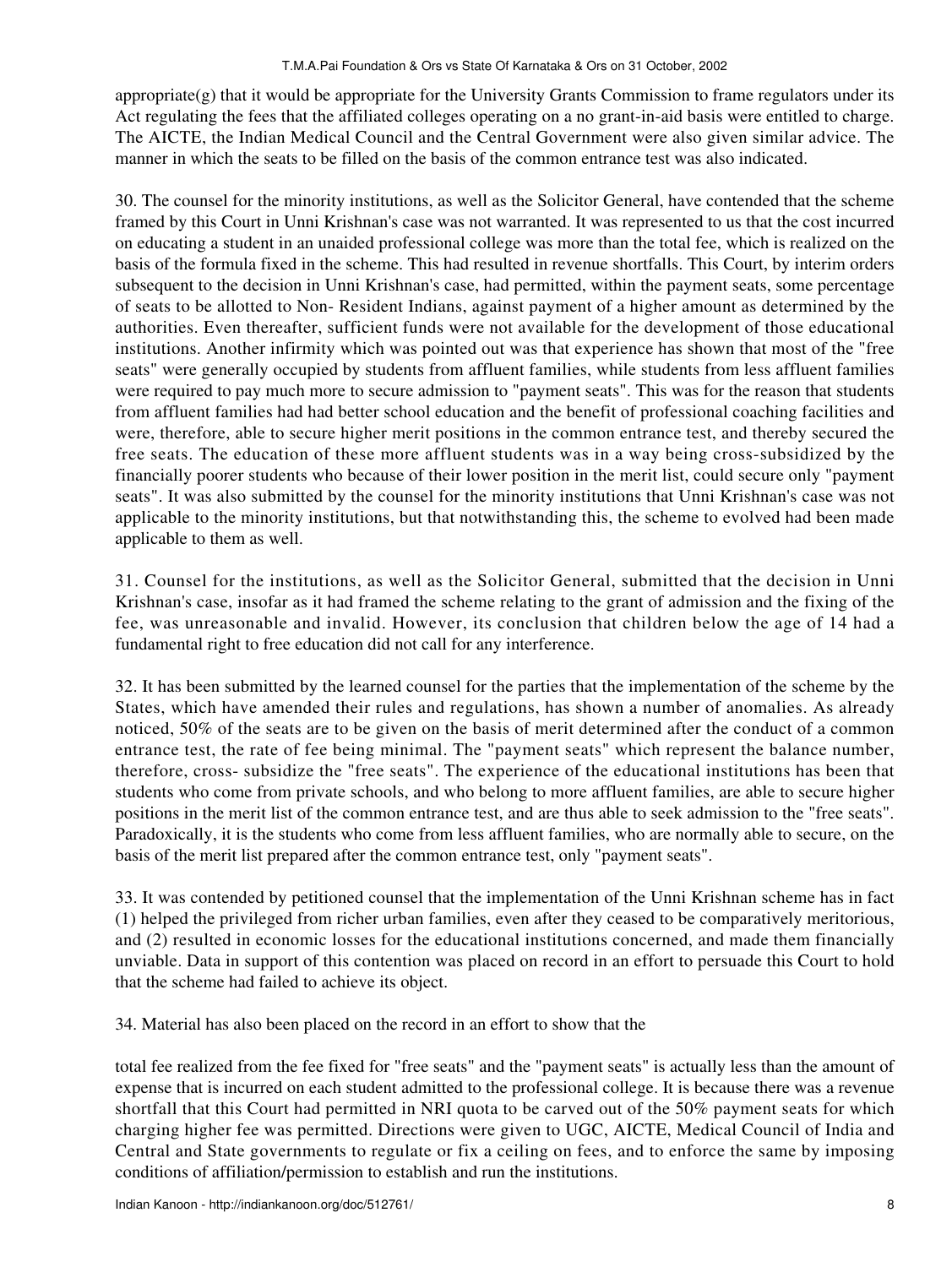35. It appears to us that the scheme framed by this Court and thereafter followed by the governments was one that cannot be called a reasonable restriction under Article 19(6) of the Constitution. Normally, the reason for establishing an educational institution is to impart education. The institution thus needs qualified and experienced teachers and proper facilities and equipment, all of which require capital investment. The teachers are required to be paid properly. As pointed out above, the restrictions imposed by the scheme, in Unni Krishnan's case, made it difficult, if not impossible, for the educational institutions to run efficiently. Thus, such restrictions cannot be said to be reasonable restrictions.

36. The private unaided educational institutions impart education, and that cannot be the reason to take away their choice in matters, inter alia, of selection of students and fixation of fees. Affiliation and recognition has to be available to every institution that fulfills the conditions for grant of such affiliation and recognition. The private institutions are right in submitting that it is not open to the Court to insist that statutory authorities should impose the terms of the scheme as a condition for grant of affiliation or recognition; this completely destroys the institutional autonomy and the very objective of establishment of the institution.

37. The Unni Krishnan judgment has created certain problems, and raised thorny issues. In its anxiety to check the commercialization of education, a scheme of "free" and "payment" seats was evolved on the assumption that the economic capacity of first 50% of admitted students would be greater than the remaining 50%, whereas the converse has proved to be the reality. In this scheme, the "payment seat" student would not only pay for his own seat, but also finance the cost of a "free seat" classmate. When one considers the Constitution Bench's earlier statement that higher education is not a fundamental right, it seems unreasonable to compel a citizen to pay for the education of another, more so in the unrealistic world of competitive examinations which assess the merit for the purpose of admission solely on the basis of the marks obtained, where the urban students always have an edge over the rural students. In practice, it has been the case of the marginally less merited rural or poor student bearing the burden of a rich and well-exposed urban student.

38. The scheme in Unni Krishnan's case has the effect of nationalizing education in respect of important features, viz., the right of a private unaided institution to give admission and to fix the fee. By framing this scheme, which has led to the State Governments legislating in conformity with the scheme the private institutions are undistinguishable from the government institutions; curtailing all the essential features of the right of administration of a private unaided educational institution can neither be called fair or reasonable. Even in the decision in Unni Krishnan's case, it has been observed by Jeevan Reddy, J., at page 749, para 194, as follows:

"The hard reality that emerges is that private educational institutions are a necessity in the present day context. It is not possible to do without them because the Governments are in no position to meet the demand particularly in the sector of medical and technical education which call for substantial outlays. While education is one of the most important functions of the Indian State it has no monopoly therein. Private educational institutions - including minority educational institutions - too have a role to play."

39. That private educational instructions are a necessity becomes evident from the fact that the number of government-maintained professional colleges has more or less remained stationary, while more private institutions have been established. For example, in the State of Karnataka there are 19 medical colleges out of which there are only 4 government- maintained medical colleges. Similarly, out of 14 Dental Colleges in Karnataka, only one has been established by the government, while in the same State, out of 51 Engineering Colleges, only 12 have been established by the government. The aforesaid figures clearly indicate the important role played by private unaided educational institutions, both minority and non-minority, which cater to the needs of students seeking professional education.

40. Any system of student selection would be unreasonable if it deprives the private unaided institution of the right of rational selection, which it devised for itself, subject to the minimum qualification that may be prescribed and to some system of computing the equivalence between different kinds of qualifications, like a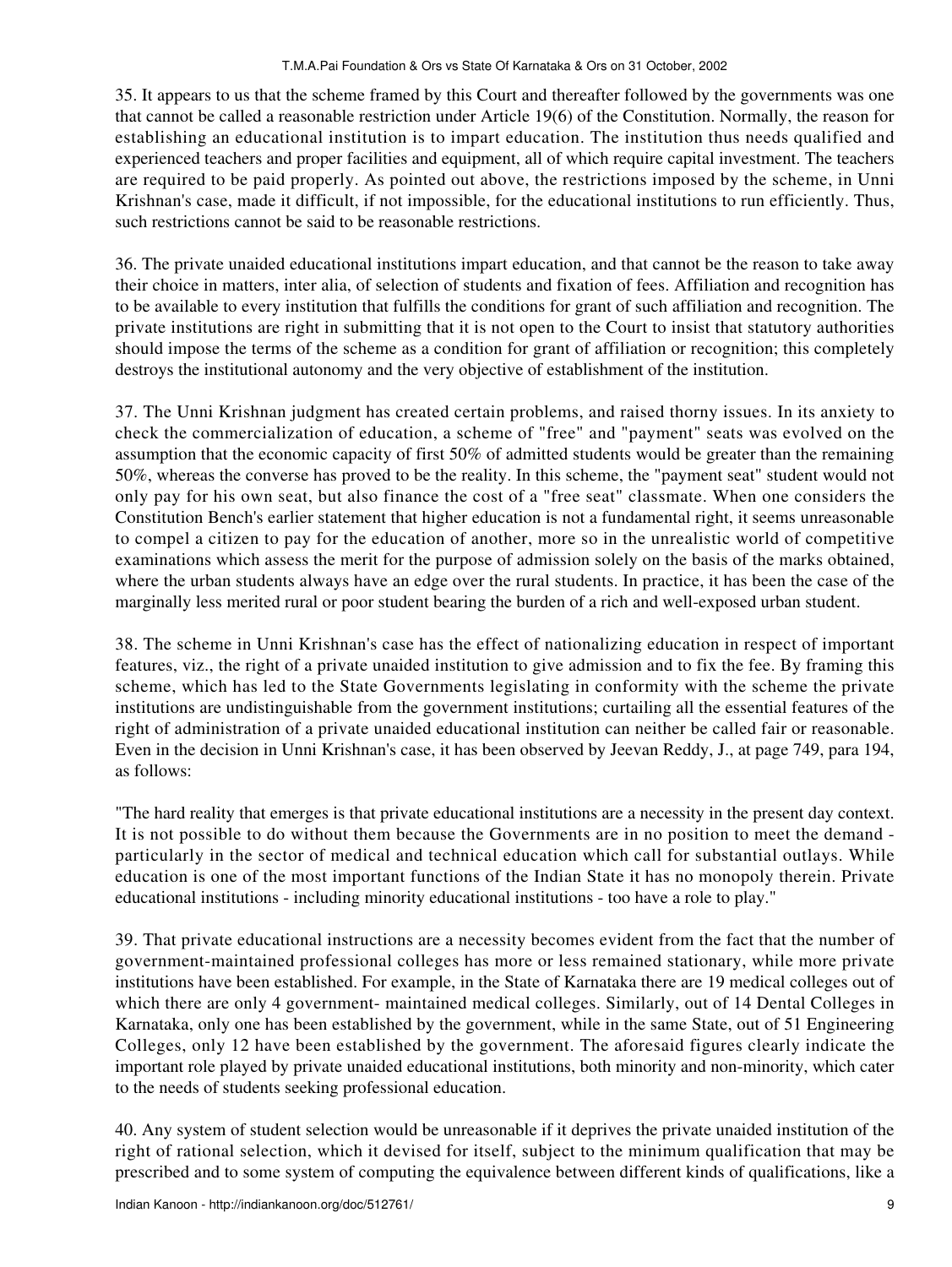common entrance test. Such a system of selection can involve both written and oral tests for selection, based on principle of fairness.

41. Surrendering the total process of selection to the state is unreasonable, as was sought to be done in the Unni Krishnan scheme. Apart from the decision in St. Stephen's College v. University of Delhi, which recognized and upheld the right of a minority aided institution to have a rational admission procedure of its own, earlier Constitution Bench decision of this Court have, in effect, upheld such a right of an institution devising a rational manner of selecting and admitting students.

42. In R. Chitralekha and Anr. v. State of Mysore and Ors., while considering the validity of a viva-voce test for admission to a government medical college, it was observed at page 380 that colleges run by the government, having regard to financial commitments and other relevant considerations, would only admit a specific number of students. It had devised a method for screening the applicants for admission. While upholding the order so issued, it was observed that "once it is conceded, and it is not disputed before us, that the State Government can run medical and engineering colleges, it cannot be denied the power to admit such qualified students as pass the reasonable tests laid down by it. This is a power which every private owner of a College will have, and the Government which runs its own Colleges cannot be denied that power." (emphasis added).

43. Again, in Minor P. Rajendran v. State of Madras and Ors., it was observed at page 795 that "so far as admission is concerned, it has to be made by those who are in control of the Colleges, and in this case the Government, because the medical colleges are Government colleges affiliated to the University. In these circumstances, the Government was entitled to frame rules for admission to medical colleges controlled by it subject to the rules of the university as to eligibility and qualifications." The aforesaid observations clearly underscore the right of the colleges to frame rules for admission and to admit students. The only requirement or control is that the rules for admission must be subject to the rules of the university as to eligibility and qualifications. The Court did not say that the university could provide the manner in which the students were to be selected.

44. In Kumari Chitra Ghosh and Anr. v. Union of India and Ors., dealing with a government run medical college at pages 232-33, para 9, it was observed as follows:

"It is the Central Government which bears the financial burden of running the medical college. It is for it to lay down the criteria for eligibility....."

45. In view of the discussion hereinabove, we hold that the decision in Unni Krishnan's case, insofar as it framed the scheme relating to the grant of admission and the fixing of the fee, was not correct, and to that extent, the said decision and the consequent direction given to UGC, AICTE, Medical Council of India, Central and State Government, etc., are overruled.

# 3. IN CASE OF PRIVATE INSTITUTIONS, CAN THERE BE GOVERNMENT REGULATIONS AND, IF SO, TO WHAT EXTENT?

46. We will now examine the nature and extent of the regulations that can be framed by the State, University or any affiliating body, while granting recognition or affiliation to a private educational institution.

47. Private educational institutions, both aided and unaided, are established and administered by religious and linguistic minorities, as well as by non-minorities. Such private educational institutions provide education at three levels, viz., school, college and professional level. It is appropriate to first deal with the case of private unaided institutions and private aided institutions that are not administered by linguistic or religious minorities. Regulations that can be framed relating to minority institutions will be considered while examining the merit and effect of Article 30 of the Constitution.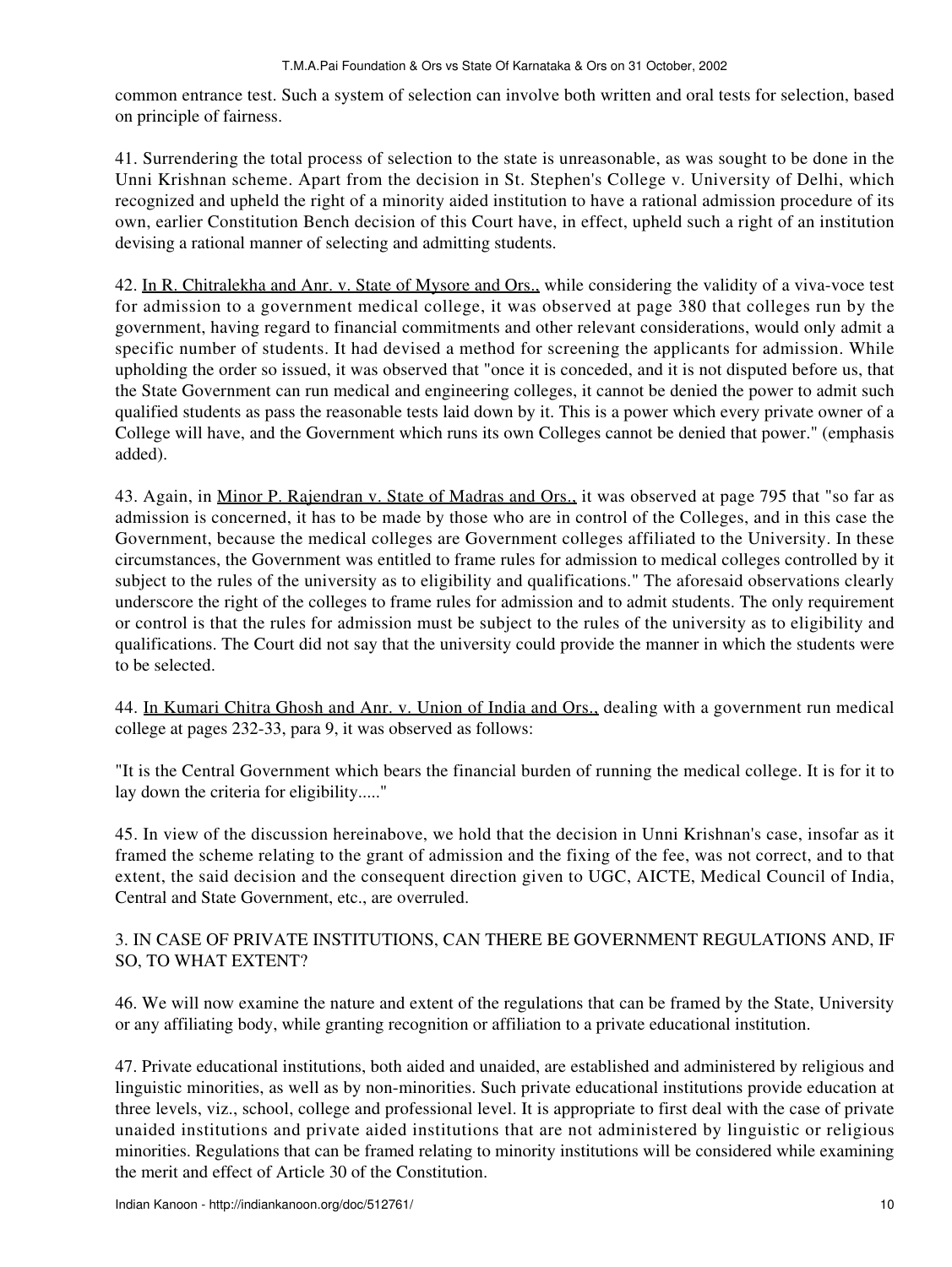## Private Unaided Non-Minority Educational Institutions

48. Private education is one of the most dynamic and fastest growing segments of post-secondary education at the turn of the twenty-first century. A combination of unprecedented demand for access to higher education and the inability or unwillingness of government to provide the necessary support has brought private higher education to the forefront. Private institutions, with a long history in many countries, are expanding in scope and number, and are becoming increasingly important in parts of the world that relied almost entirely on the public sector.

49. Not only has demand overwhelmed the ability of the governments to provide education, there has also been a significant change in the way that higher education is perceived. The idea of an academic degree as a "private good" that benefits the individual rather than a "public good" for society is now widely accepted. The logic of today's economics and an ideology of privatization have contributed to the resurgence of private higher education, and the establishing of private institutions where none or very few existed before.

50. The right to establish and administer broadly comprises of the following rights:-

- (a) to admit students:
- (b) to set up a reasonable fee structure:
- (c) to constitute a governing body;
- (d) to appoint staff (teaching and non-teaching); and
- (e) to take action if there is dereliction of duty on the part of any employees.

51. A University Education Commission was appointed on 4th November, 1948, having Dr. S. Radhakrishnan as its Chairman and nine other renowned educationists as its members. The terms of reference, inter alia, included matters relating to means and objects of university education and research in India and maintenance of higher standards of teaching and examining in universities and colleges under their control. In the report submitted by this Commission, in paras 29 and 31, it referred to autonomy in education which reads as follows:-

"University Autonomy. -- Freedom of individual development is the basis of democracy. Exclusive control of education by the State has been an important factor in facilitating the maintenance of totalitarian tyrannies. In such States institutions of higher learning controlled and managed by governmental agencies act like mercenaries, promote the political purposes of the State, make them acceptable to an increasing number of their populations and supply then with the weapons they need. We must resist, in the interests of our own democracy, the trend towards the governmental domination of the educational process.

Higher educational is, undoubtedly, an obligation of the State but State aid is not to be confused with State control over academic policies and practices. Intellectual progress demands the maintenance of the spirit of free inquiry. The pursuit and practice of truth regardless of consequences has been the ambition of universities. Their prayer is that of the dying Goethe: "More light," or that Ajax in the mist "Light, though I perish in the light.

### xxxxx xxx xxx

The respect in which the universities of Great Britain are held is due to the freedom from governmental interference which they enjoy constitutionally and actually. Our universities should be released from the control of politics.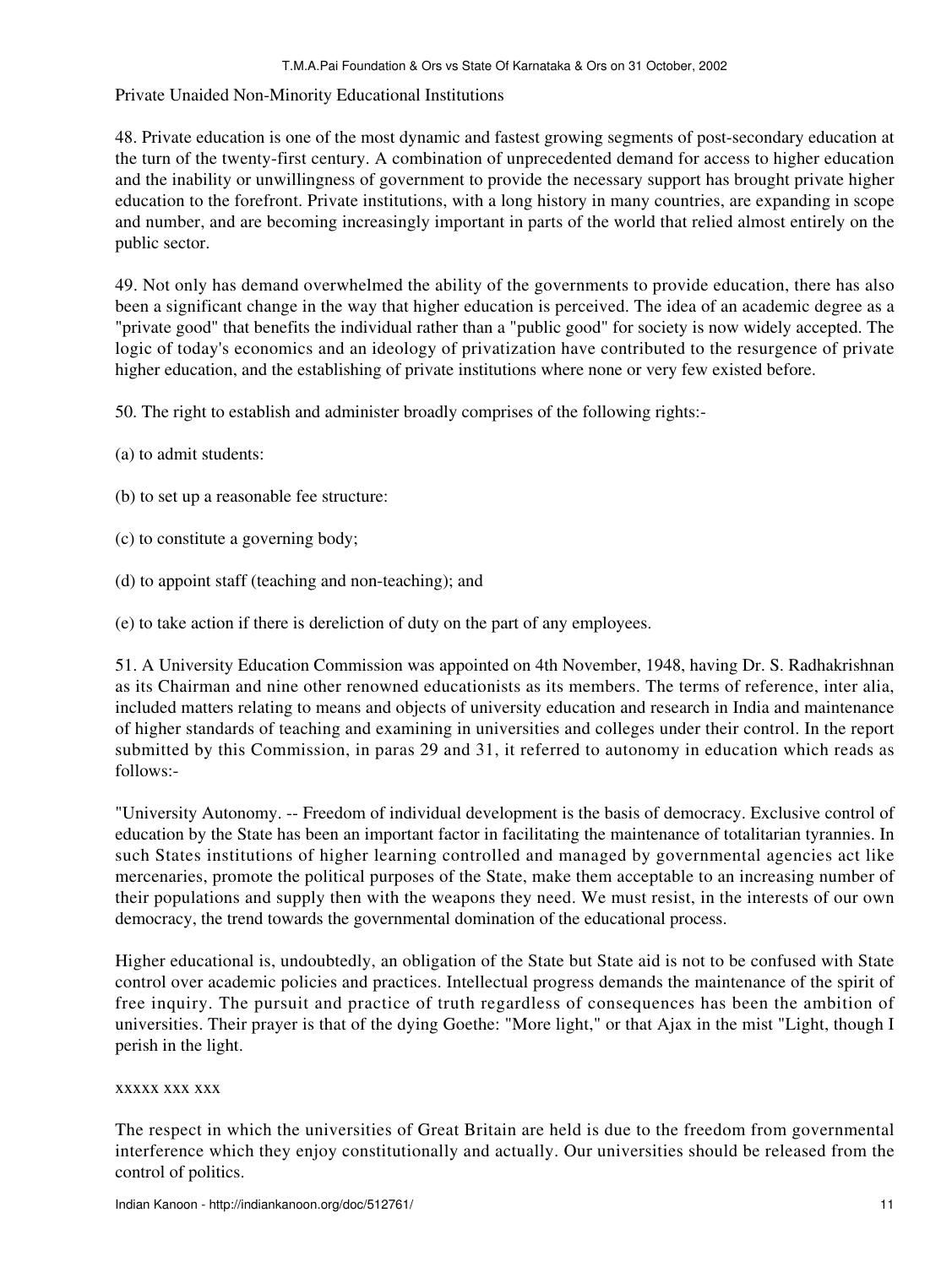Liberal Education. -- All education is expected to be liberal. It should free us from the shackles of ignorance, prejudice and unfounded belief. If we are incapable of achieving the good life, it is due to faults in our inward being, to the darkness in us. The process of education is the slow conquering of this darkness. To lead us from darkness to light, to free us from every kind of domination except that of reason, is the aim of education."

52. There cannot be a better exposition than what has been observed by these renowned educationists with regard to autonomy in education. The aforesaid passage clearly shows that the governmental domination of the educational process must be resisted. Another pithy observation of the Commission was that state aid was not to be confused with state control over academic policies and practices. The observations referred to hereinabove clearly contemplate educational institutions soaring to great heights in pursuit of intellectual excellence and being free from unnecessary governmental controls.

53. With regard to the core components of the rights under Article 19 and 26(a), it must be held that while the state has the right to prescribe qualifications necessary for admission, private unaided colleges have the right to admit students of their choice, subject to an objective and rational procedure of selection and the compliance of conditions, if any, requiring admission of a small percentage of students belonging to weaker sections of the society by granting them freeships or scholarships, if not granted by the Government. Furthermore, in setting up a reasonable fee structure, the element of profiteering is not as yet accepted in Indian conditions. The fee structure must take into consideration the need to generate funds to be utilized for the betterment and growth of the educational institution, the betterment of education in that institution and to provide facilities necessary for the benefit of the students. In any event, a private institution will have the right to constitute its own governing body, for which qualifications may be prescribed by the state or the concerned university. It will, however, be objectionable if the state retains the power to nominate specific individuals on governing bodies. Nomination by the state, which could be on a political basis, will be an inhibiting factor for private enterprise to embark upon the occupation of establishing and administering educational institutions. For the same reasons, nomination of teachers either directly by the department or through a service commission will be an unreasonable inroad and an unreasonable restrictions on the attorney of the private unaided educational institution.

54. The right to establish an educational institution can be regulated; but such regulatory measures must, in general, be to ensure the maintenance of proper academic standards, atmosphere and infrastructure (including qualified staff) and the prevention of mal-administration by those in charge of management. The fixing of a rigid fee structure, dictating the formation and composition of a government body, compulsory nomination of teachers and staff for appointment or nominating

students for admissions would be unacceptable restrictions.

55. The Constitution recognizes the right of the individual or religious denomination, or a religious or linguistic minority to establish an educational institution. If aid or financial assistance is not sought, then such institution will be a private unaided institution. Although, in Unni Krishnan's case, the Court emphasized the important role played by private unaided institutions and the need for private funding, in the scheme that was framed, restrictions were placed on some of the important ingredients relating to the functioning of an educational institution. There can be no doubt that in seeking affiliation or recognition, the Board or the university or the affiliating or recognizing authority can lay down conditions consistent with the requirement to ensure the excellence of education. It can, for instance, indicate the quality of the teachers by prescribing the minimum qualifications that they must possess, and the courses of study and curricula. It can, for the same reasons, also stipulate the existence of infrastructure sufficient for its growth, as a pre-requisite. But the essence of a private educational institution is the autonomy that the institution must have in its management and administration. There, necessarily, has to be a difference in the administration of private unaided institutions and the government-aided institutions. Whereas in the latter case, the Government will have greater say in the administration, including admissions and fixing of fees, in the case of private unaided institutions, maximum autonomy in the day-to-day administration has to be with the private unaided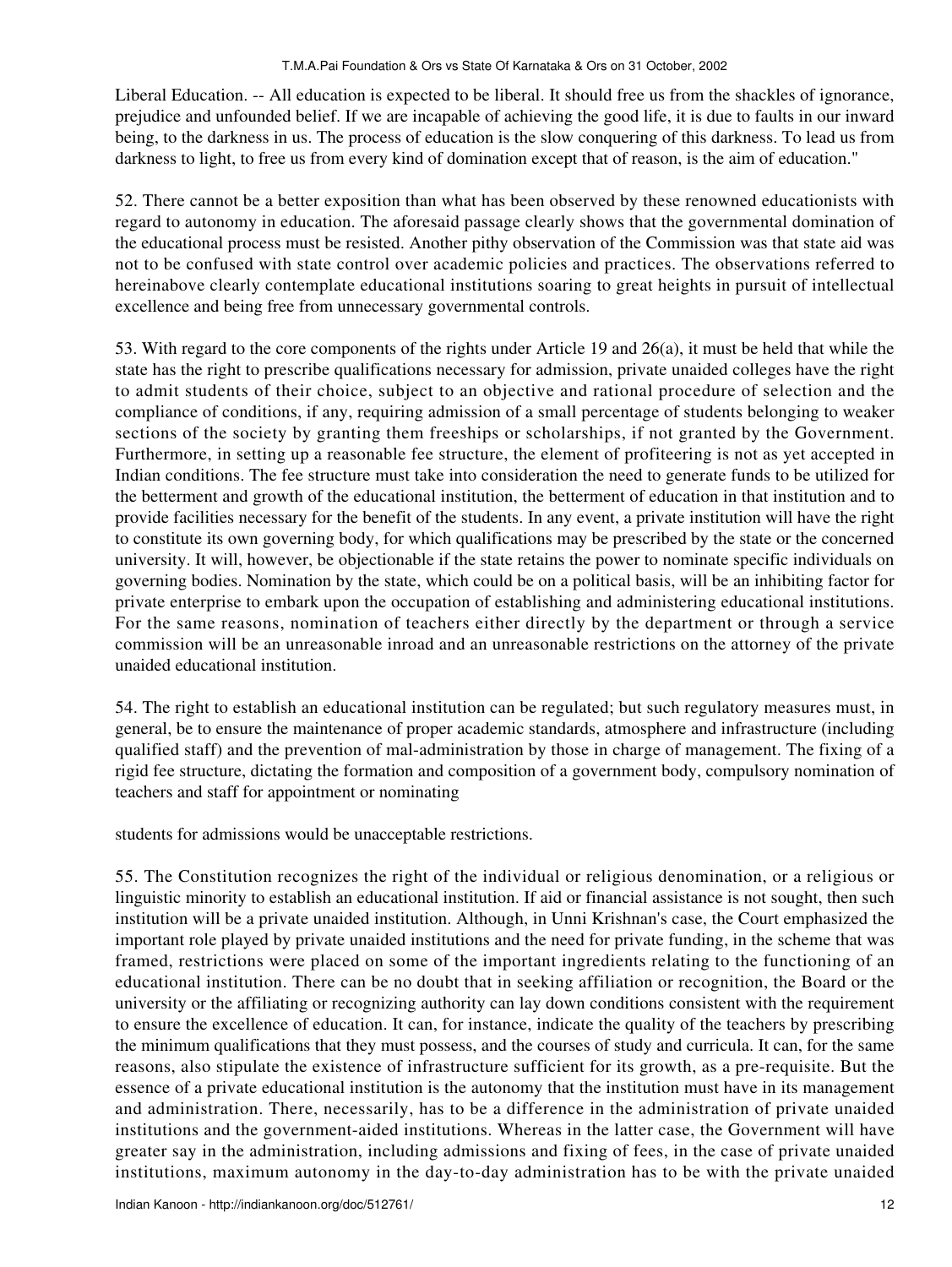institutions. Bureaucratic or governmental interference in the administration of such an institution will undermine its independence. While an educational institution is not a business, in order to examine the degree of independence that can be given to a recognized educational institution, like any private entity that does not seek aid or assistance from the Government, and that exists by virtue of the funds generated by it, including its loans or borrowings, it is important to note that the essential ingredients of the management of the private institution include the recruiting students and staff, and the quantum of fee that is to be charged.

56. An educational institution is established for the purpose of imparting education of the type made available by the institution. Different courses of study are usually taught by teachers who have to be recruited as per qualifications that may be prescribed. It is no secret that better working conditions will attract better teachers. More amenities will ensure that better students seek admission to that institution. One cannot lose sight of the fact that providing good amenities to the students in the form of competent teaching faculty and other infrastructure costs money. It has, therefore, to be left to the institution, if it chooses not to seek any aid from the government, to determine the scale of fee that it can charge from the students. One also cannot lose sight of the fact that we live in a competitive world today, where professional education is in demand. We have been given to understand that a large number of professional and other institutions have been started by private parties who do not seek any governmental aid. In a sense a prospective students has various options open to him/her where, therefore, normally economic forces have a role to play. The decision on the fee to be charged must necessarily be left to the private educational institution that does not seek or is not dependent upon any funds from the government.

57. We, however, wish to emphasize one point, and that is that inasmuch as the occupation of education is, in a sense, regarded as charitable, the government can provide regulations that will ensure excellence in education, while forbidding the charging of capitation fee and profiteering by the institution. Since the object of setting up an educational institution is by definition "charitable", it is clear that an educational institution cannot charge such a fee as is not required for the purpose of fulfilling that object. To put it differently, in the establishment of an educational institution, the object should not be to make a profit, inasmuch as education is essentially charitable in nature. There can, however, be a reasonable revenue surplus, which may be generated by the educational institution for the purpose of development of education and expansion of the institution.

58. For admission into any professional institution, merit must play an important role. While it may not be normally possible to judge the merit of the applicant who seeks admission into a school, while seeking admission to a professional institution and to become a competent professional, it is necessary that meritorious candidates are not unfairly treated or put at a disadvantage by preferences shown to less meritorious but more influential applicants. Excellence in professional education would require that greater emphasis be laid on the merit of a student seeking admission. Appropriate regulations for this purpose may be made keeping in view the other observations made in this judgment in the context of admissions to unaided institutions.

59. Merit is usually determined, for admission to professional and higher education colleges, by either the marks that the student obtains at the qualifying examination or school leaving certificate stage followed by the interview, or by a common entrance test conducted by the institution, or in the case of professional colleges, by government agencies.

60. Education is taught at different levels from primary to professional. It is, therefore, obvious that government regulations for all levels or types of educational institutions cannot be identical; so also, the extent of control or regulation could be greater vis-a-vis aided institutions.

61. In the case of unaided private schools, maximum autonomy has to be with the management with regard to administration, including the right of appointment, disciplinary powers, admission of students and the fees to be charged. At the school level, it is not possible to grant admission on the basis of merit. It is no secret that the examination results at all levels of unaided private schools, notwithstanding the stringent regulations of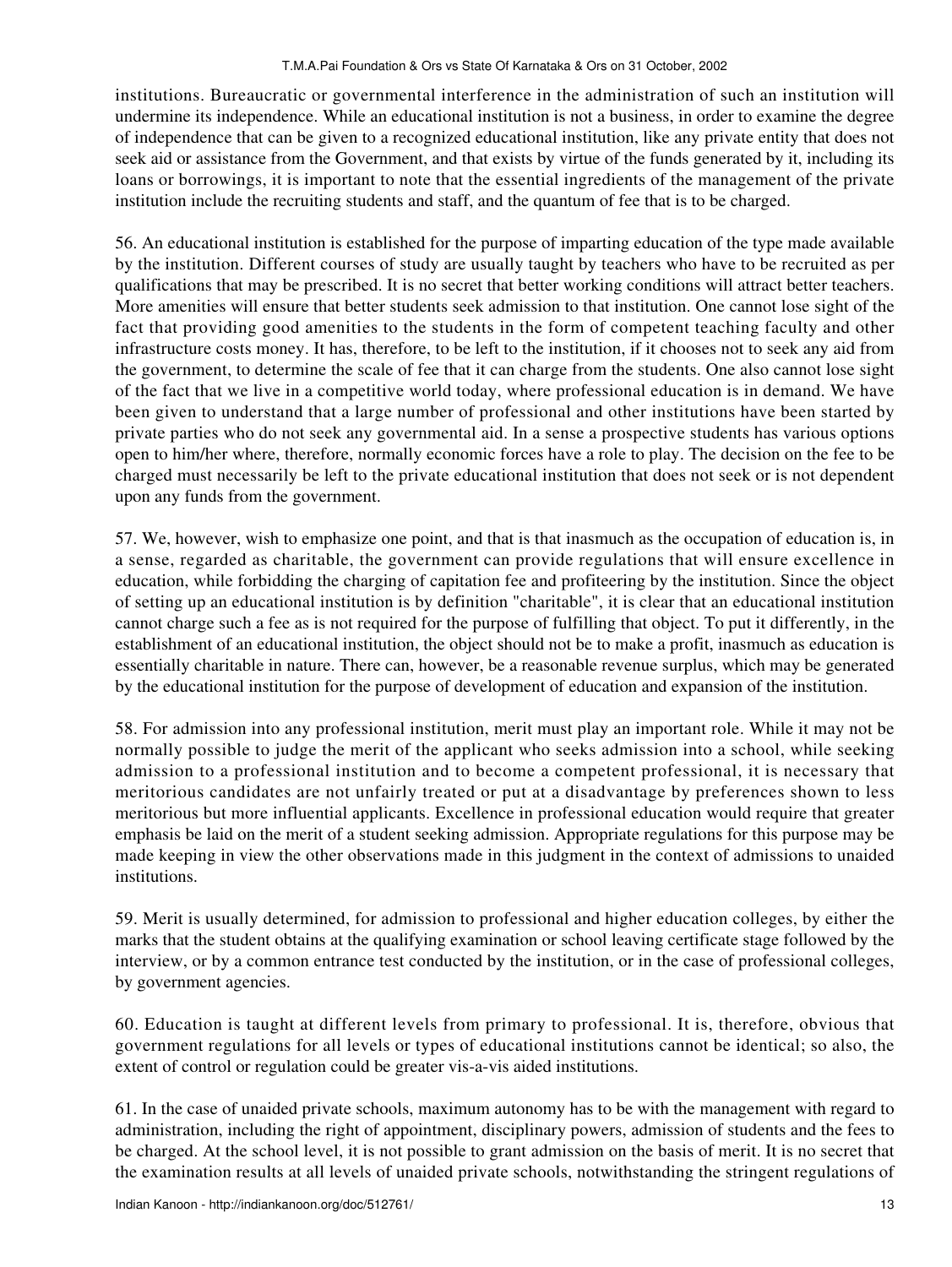the governmental authorities, are far superior to the results of the government-maintained schools. There is no compulsion on students to attend private schools. The rush for admission is occasioned by the standards maintained in such schools, and recognition of the fact that state-run schools do not provide the same standards of education. The State says that it has no funds to establish institutions at the same level of excellence as private schools. But by curtaining the income of such private schools, it disables those schools from affording the best facilities because of a lack of funds. If this lowering of standards from excellence to a level of mediocrity is to be avoided, the state has to provide the difference which, therefore, brings us back in a vicious circle to the original problem, viz., the lack of state funds. The solution would appear to lie in the States not using their scanty resources to prop up institutions that are able to otherwise maintain themselves out of the fees charged, but in improving the facilities and infrastructure of state-run schools and in subsidizing the fees payable by the students there. It is in the interest of the general public that more good quality schools are established; autonomy and non-regulation of the school administration in the right of appointment, admission of the students and the fee to be charged will ensure that more such institutions are established. The fear that if a private school is allowed to charge fees commensurate with the fees affordable, the degrees would be "purchasable" is an unfounded one since the standards of education can be and are controllable through the regulations relating to recognition, affiliation and common final examinations.

62. There is a need for private enterprise in non-professional college education as well. At present, insufficient number of undergraduate colleges are being and have been established, one of the inhibiting factors being that there is a lack of autonomy due to government regulations. It will not be wrong to presume that the numbers of professional colleges are growing at a faster rate than the number of undergraduate and non- professional colleges. While it is desirable that there should be a sufficient number of professional colleges, it should also be possible for private unaided undergraduate colleges that are non-technical in nature to have maximum autonomy similar to a school.

63. It was submitted that for maintaining the excellence of education, it was important that the teaching faculty and the members of the staff of any educational institution performed their duties in the manner in which it is required to be done, according to the rules or instructions. There have been cases of misconduct having been committed by the teachers and other members of the staff. The grievance of the institution is that whenever disciplinary action is sought to be taken in relation to such misconduct, the rules that are normally framed by the government or the university are clearly loaded against the Management. It was submitted that in some cases, the rules require the prior permission of the governmental authorities before the intimation of the disciplinary proceeding, while in other cases, subsequent permission is required before the imposition of penalties in the case of proven misconduct. While emphasizing the need for an independent authority to adjudicate upon the grievance of the employee or the Management in the event of some punishment being imposed, it was submitted that there should be no role for the government or the university to play in relation to the imposition of any penalty on the employee.

64. An educational institution is established only for the purpose of imparting education to the students. In such an institution, it is necessary for all to maintain discipline and abide by the rules and regulations that have been lawfully framed. The teachers are like foster- parents who are required to look after, cultivate and guide the students in their pursuit of education. The teachers and the institution exist for the students and not vice versa. Once this principle is kept in mind, it must follow that it becomes imperative for the teaching and other staff of an educational institution to perform their duties properly, and for the benefit of the students. Where allegations of misconduct are made, it is imperative that a disciplinary enquiry is conducted, and that a decision is taken. In the case of a private institution, the relationship between the Management and the employees is contractual in nature. A teacher, if the contract so provides, can be proceeded against, and appropriate disciplinary action can be taken if the misconduct of the teacher is proved. Considering the nature of the duties and keeping the principle of natural justice in mind for the purposes of establishing misconduct and taking action thereon, it is imperative that a fair domestic enquiry is conducted. It is only on the basis of the result of the disciplinary enquiry that the management will be entitled to take appropriate action. We see no reason why the Management of a private unaided educational should seek the consent or approval of any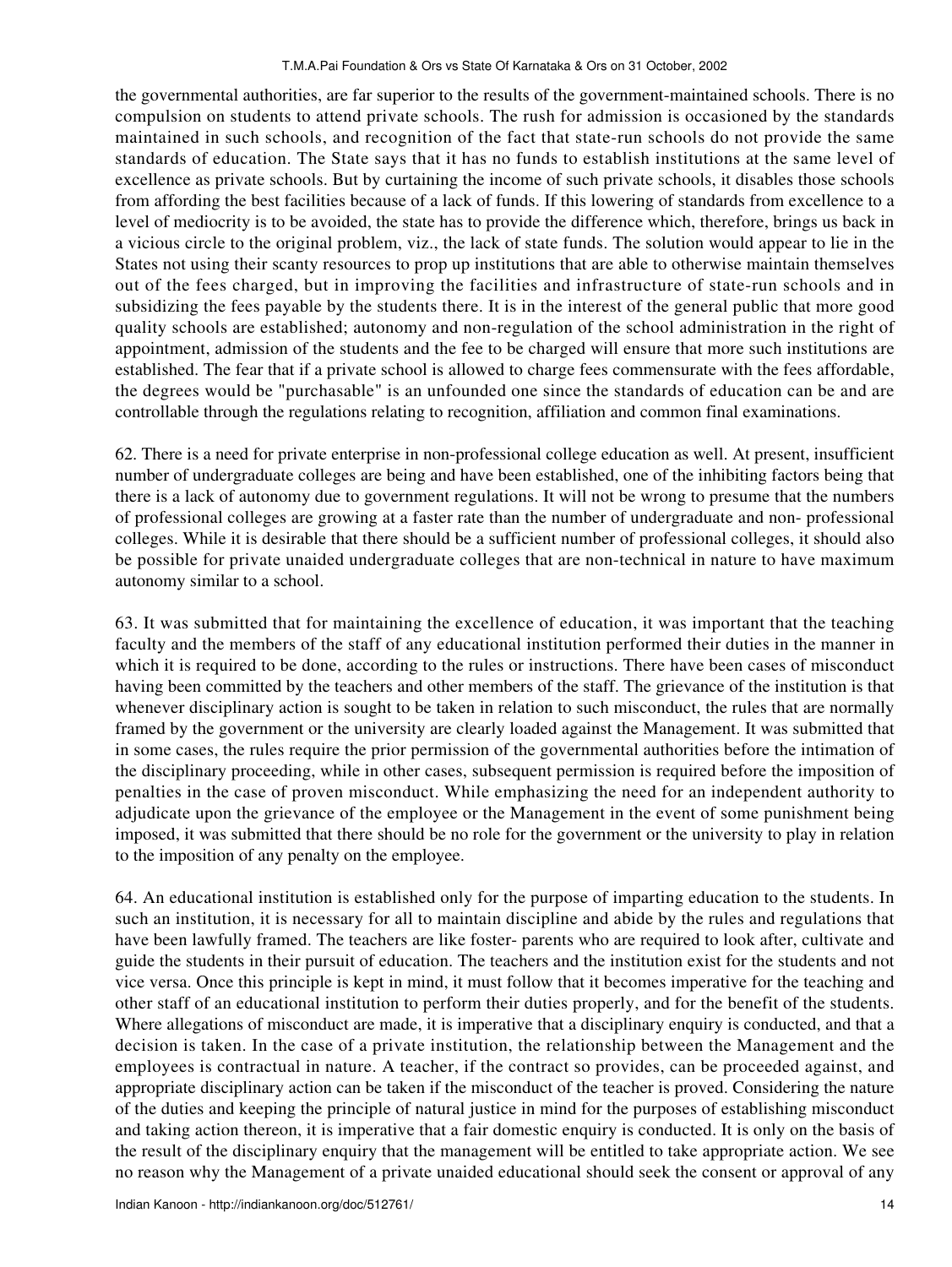governmental authority before taking any such action. In the ordinary relationship of master and servant, governed by the terms of a contract of employment, anyone who is guilty of breach of the terms can be proceeded against and appropriately relief can be sought. Normally, the aggrieved party would approach a court of law and seek redress. In the case of educational institutions, however, we are of the opinion that requiring a teacher or a member of the staff to go to a civil court for the purpose of seeking redress is not in the interest of general education. Disputes between the management and the staff of educational institutions must be decided speedily, and without the excessive incurring of costs. It would, therefore, be appropriate that an educational Tribunal be set up in each district in a State, to enable the aggrieved teacher to file an appeal, unless there already exists such an educational tribunal in a State -- the object being that the teacher should not suffer through the substantial costs that arise because of the location of the tribunal; if the tribunals are limited in number, they can hold circuit/camp sittings in different districts to achieve this objective. Till a specialized tribunal is set up, the right of filing the appeal would lie before the District Judge or Additional District Judge as notified by the government. It will not be necessary for the institution to get prior permission or ex post facto approval of a governmental authority while taking disciplinary action against a teacher or any other employee. The State Government shall determine, in consultation with the High Court, the judicial forum in which an aggrieved teacher can file an appeal against the decision of the management concerning disciplinary action or termination of service.

65. The reputation of an educational institution is established by the qualify of its faculty and students, and the educational and other facilities that the colleges has to offer. The private educational institutions have a personality of their own, and in order to maintain their atmosphere and traditions, it is but necessary that they must have the right to choose and select the students who can be admitted to their courses of studies. If is for this reason that in the St. Stephen's College case, this Court upheld the scheme whereby a cut-off percentage was fixed for admission, after which the students were interviewed and thereafter selected. While an educational institution cannot grant admission on its whims and fancies, and must follow some identifiable or reasonable methodology of admitting the students, any scheme, rule or regulation that does not give the institution the right to reject candidates who might otherwise be qualified according to say their performance in an entrance test, would be an unreasonable restriction under Article 19(6), though appropriate guidelines/modalities can be prescribed for holding the entrance test a fair manner. Even when students are required to be selected on the basis of merit, the ultimate decision to grant admission to the students who have otherwise qualified for the grant of admission must be left with the educational institution concerned. However, when the institution rejects such students, such rejection must not be whimsical or for extraneous reasons.

66. In the case of private unaided educational institution, the authority granting recognition or affiliation can certainly lay down conditions for the grant of recognition or affiliation; these conditions must pertain broadly to academic and educational matters and welfare of students and teachers - but how the private unaided institutions are to run is a matter of administration to be taken care of by the Management of those institutions.

## Private Unaided Professional Colleges

67. We now come to the regulations that can be framed relating to private unaided

professional institutions.

68. It would be unfair to apply the same rules and regulations regulating admission to both aided and unaided professional institutions. It must be borne in mind that unaided professional institutions are entitled to autonomy in their administration while, at the same time, they do not forgo or discard the principle of merit. It would, therefore, be permissible for the university or the government, at the time of granting recognition, to require a private unaided institution to provide for merit-based selection while, at the same time, giving the Management sufficient discretion in admitting students. This can be done through various methods. For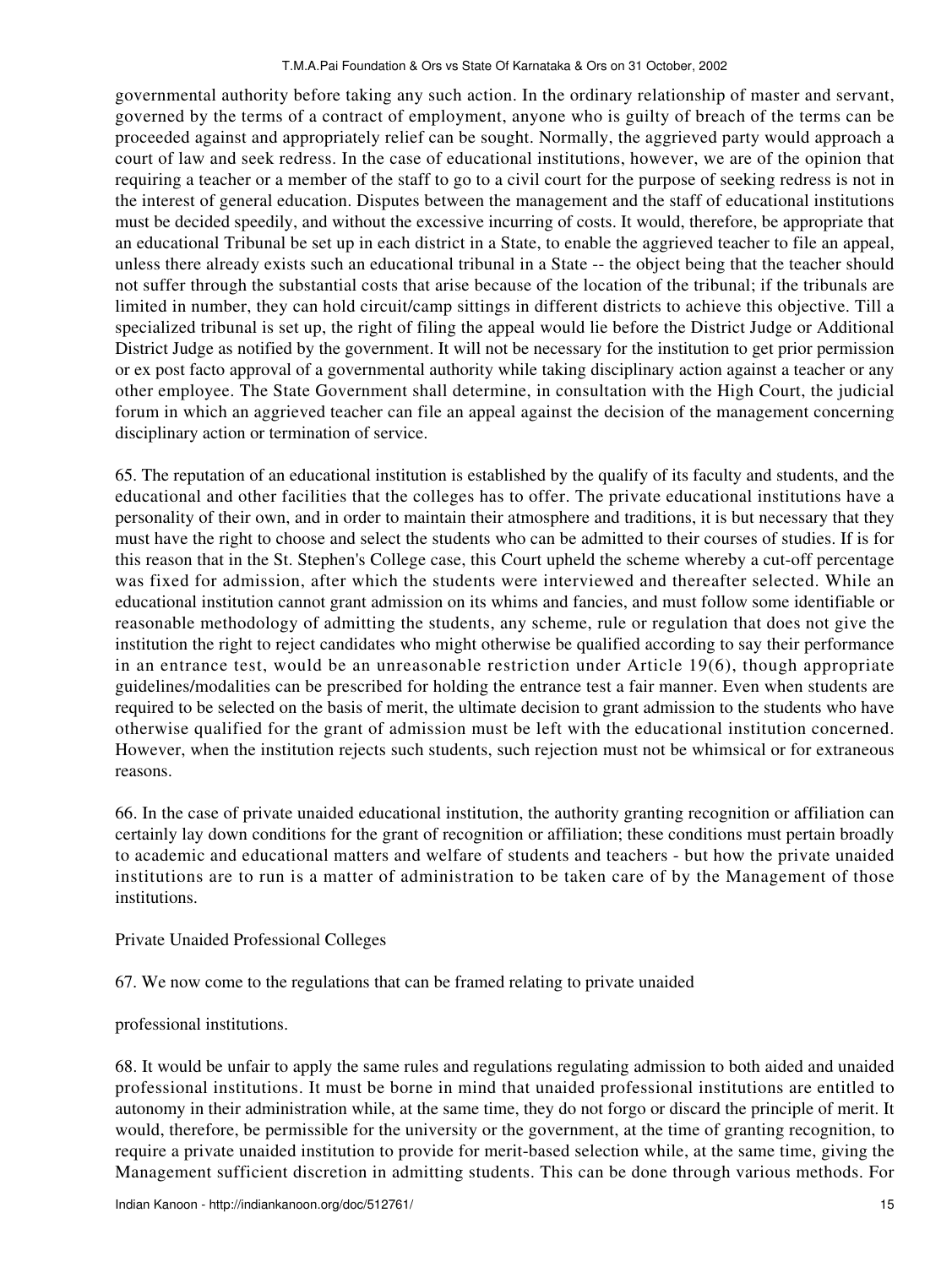instance, a certain percentage of the seats can be reserved for admission by the Management out of those students who have passed the common entrance test held by itself or by the State/University and have applied to the college concerned for admission, while the rest of the seats may be filled up on the basis of counselling by the state agency. This will incidentally take care of poorer and backward sections of the society. The prescription of percentage for this purpose has to be done by the government according to the local needs and different percentage can be fixed for minority unaided and non-minority unaided and professional colleges. The same principles may be applied to other non-professional but unaided educational institutions viz., graduation and post- graduation non-professional colleges or institutes.

69. In such professional unaided institutions, the Management will have the right to select teachers as per the qualifications and eligibility conditions laid down by the State/University subject to adoption of a rational procedure of selection. A rational fee structure should be adopted by the Management, which would not be entitled to charge a capitation fee. Appropriate machinery can be devised by the state or university to ensure that no capitation fee is charged and that there is no profiteering, though a reasonable surplus for the furtherance of education is permissible. Conditions granting recognition or affiliation can broadly cover academic and educational matters including the welfare of students and teachers.

70. It is well established all over the world that those who seek professional education must pay for it. The number of seats available in government and government-aided colleges is very small, compared to the number of persons seeking admission to the medical and engineering colleges. All those eligible and deserving candidates who could not be accommodated in government colleges would stand deprived of professional education. This void in the field of medical and technical education has been filled by institutions that are established in different places with the aid of donations and the active part taken by public-minded individuals. The object of establishing an institution has thus been to provide technical or professional education to the deserving candidates, and is not necessarily a commercial venture. In order that this intention is meaningful, the institution must be recognized. At the school level, the recognition or affiliation has to be sought from the educational authority or the body that conducts the school-leaving examination. It is only on the basis of that examination that a school-leaving certificate is granted, which enables a student to seek admission in further courses of study after school. A college or a professional educational institution has to get recognition from the concerned university, which normally requires certain conditions to be fulfilled before recognition. It has been held that conditions of affiliation or recognition, which pertain to the academic and educational character of the institution and ensure uniformity, efficiency and excellence in educational courses are valid, and that they do not violate even the provisions of Article 30 of the Constitution; but conditions that are laid down for granting recognition should not be such as may lead to governmental control of the administration of the private educational institutions.

Private Aided Professional Institutions (non-minority)

71. While giving aid to professional institutions, it would be permissible for the authority giving aid to prescribe by rules or regulations, the conditions on the basis of which admission will be granted to different aided colleges by virtue of merit, coupled with the reservation policy of the state. The merit may be determined either through a common entrance test conducted by the University or the Government followed by counseling, or on the basis of an entrance test conducted by individual institutions - the method to be followed is for the university or the government to decide. The authority may also device other means to ensure that admission is granted to an aided professional institution on the basis of merit. In the case of such institutions, it will be permissible for the government or the university to provide that consideration should be shown to the weaker sections of the society.

72. Once aid is granted to a private professional educational institution, the government or the state agency, as a condition of the grant of aid, can put fetters on the freedom in the matter of administration and management of the institution. The state, which gives aid to an educational institution, can impose such conditions as are necessary for the proper maintenance of the high standards of education as the financial burden is shared by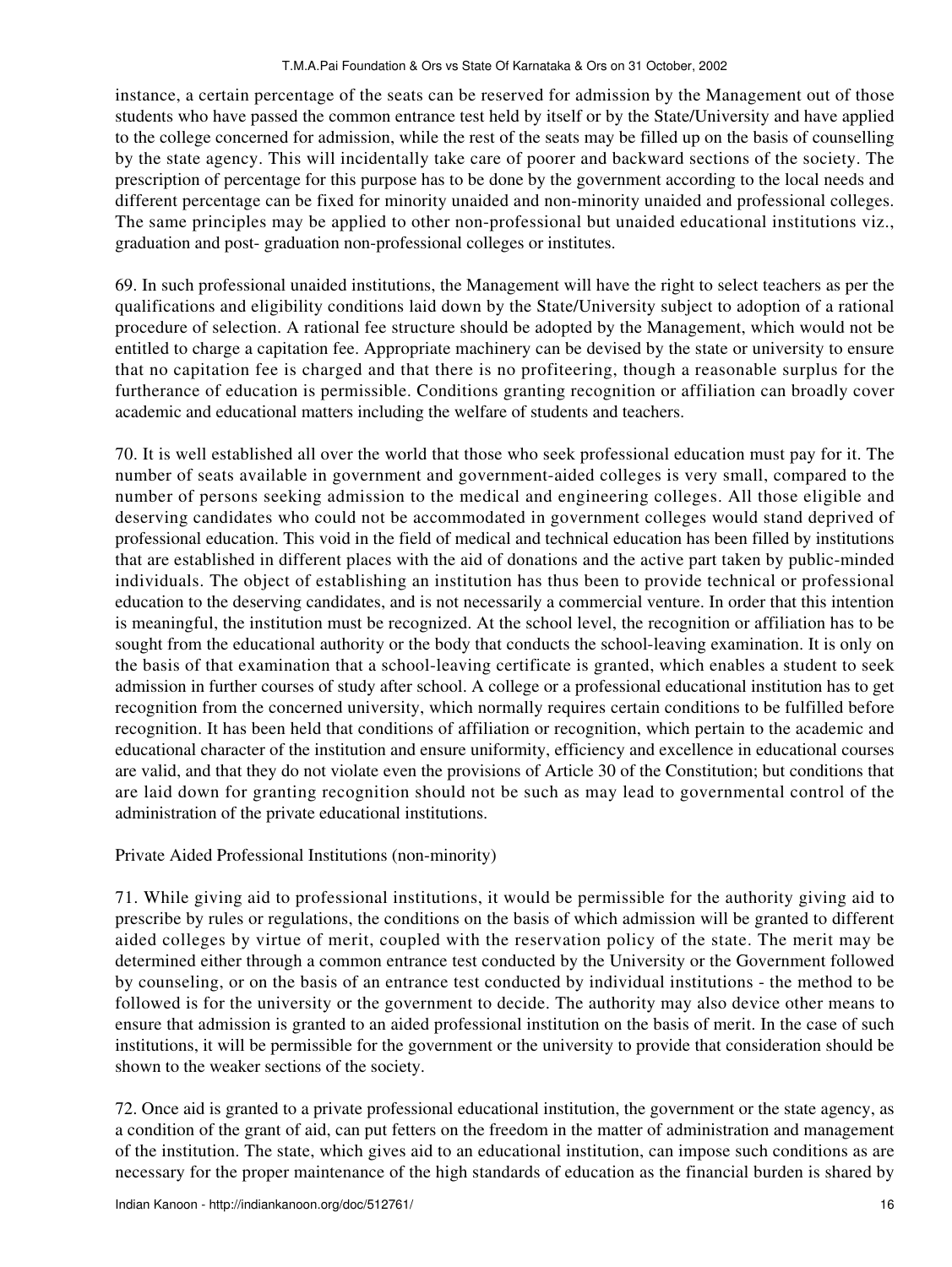the state. The state would also be under an obligation to protect the interest of the teaching and non-teaching staff. In many states, there are various statutory provisions to regulate the functioning of such educational institutions where the States give, as a grant or aid, a substantial proportion of the revenue expenditure including salary, pay and allowances of teaching and non-teaching staff. It would be its responsibility to ensure that the teachers working in those institutions are governed by proper service conditions. The state, in the case of such aided institutions, has ample power to regulate the method of selection and appointment of teachers after prescribing requisite qualifications for the same. Ever since In Re The Kerala Education Bill, 1957 [(1959) SCR 995], this Court has upheld, in the case of aided institutions, those regulations that served the interests of students and teachers. Checks on the administration may be necessary in order to ensure that the administration is efficient and sound and will serve the academic needs of the institutions. In other words, rules and regulations that promote good administration and prevent mal-administration can be formulated so as to promote the efficiency of teachers, discipline and fairness in administration and to preserve harmony among affiliated institutions. At the same time it has to be ensured that even an aided institution does not become a government-owned and controlled institution. Normally, the aid that is granted is relatable to the pay and allowances of the teaching staff. In addition, the Management of the private aided institutions has to incur revenue and capital expenses. Such aided institutions cannot obtain that extent of autonomy in relation to management and administration as would be available to a private unaided institution, but at the same time, it cannot also be treated as an educational institution departmentally run by government or as a wholly owned and controlled government institution and interfere with Constitution of the governing bodies or thrusting the staff without reference to Management.

## Other Aided Institutions

73. There are a large number of educational institutions, like schools and non-professional colleges, which cannot operate without the support of aid from the state. Although these institutions may have been established by philanthropists or other public-spirited persons, it becomes necessary, in order to provide inexpensive education to the students, to seek aid from the state. In such cases, as those of the professional aided institutions referred to hereinabove, the Government would be entitled to make regulations relating to the terms and conditions of employment of the teaching and non-teaching staff whenever the aid for the posts is given by the State as well as admission procedures. Such rules and regulations can also provide for the reasons and the manner in which a teacher or any other member of the staff can be removed. in other words, the autonomy of a private aided institution would be less than that of an unaided institution.

# 4. IN ORDER TO DETERMINE THE EXISTENCE OF A RELIGIOUS OR LINGUISTIC MINORITY IN RELATION TO ARTICLE 30, WHAT IS TO BE THE UNIT - THE STATE OR THE COUNTRY AS A WHOLE?

74. We now consider the question of the unit for the purpose of determining the definition of "minority" within the meaning of Article 30(1).

75. Article 30(1) deals with religious minorities and linguistic minorities. The opening words of Article 30(1) make it clear that religious and linguistic minorities have been put at par, insofar as that Article is concerned. Therefore, whatever the unit - whether a state or the whole of India - for determining a linguistic minority, it would be the same in relation to a religious minority. India is divided into different linguistic states. The states have been carved out on the basis of the language of the majority of persons of that region. For example, Andhra Pradesh was established on the basis of the language of that region. viz., Telugu. "Linguistic minority" can, therefore, logically only be in relation to a particular State. If the determination of "linguistic minority" for the purpose of Article 30 is to be in relation to the whole of India, then within the State of Andhra Pradesh, Telugu speakers will have to be regarded as a "linguistic minority". This will clearly be contrary to the concept of linguistic states.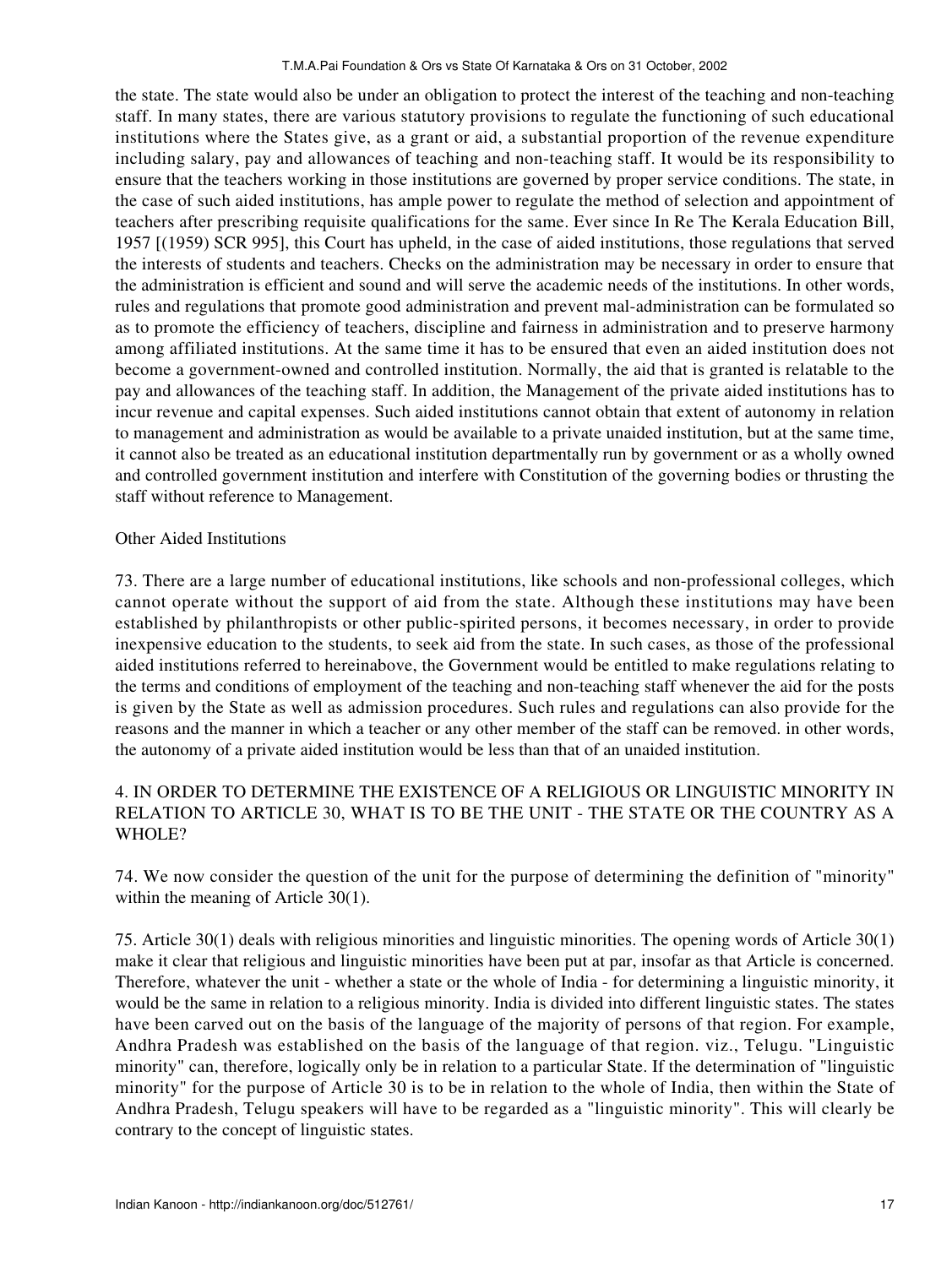76. If, therefore, the state has to be regarded as the unit for determining "linguistic minority" vis-a-vis Article 30, then with "religious minority" being on the same footing, it is the state in relation to which the majority or minority status will have to be determined.

77. In the Kerala Education Bill case, the question as to whether the minority community was to be determined on the basis of the entire population of India, or on the basis of the population of the State forming a part of the Union was posed at page 1047. It had been contended by the State of Kerala that for claiming the status of minority, the persons must numerically be a minority in the particular region in which the education institution was situated, and that the locality or ward or town where the institution was to be situated had to be taken as the unit to determine the minority community. No final opinion on this question was expressed, but it was observed at page 1050 that as the Kerala Education Bill "extends to the whole of the State of Kerala and consequently the minority must be determined by reference to the entire population of that State."

78. In two cases pertaining to the DAV College, this Court had to consider whether the Hindus were a religious minority in the State of Punjab. In D.A.V. College v. State of Punjab and Ors. [1971 (Supp.) SCR 688], the question posed was as to what constituted a religious or linguistic minority, and how it was to be determined. After examining the opinion of this Court in the Kerala Education Bill case, the Court held that the Arya Samajis, who were Hindus, were a religious minority in the State of Punjab, even though they may not have been so in relation to the entire country. In another case, D.A.V. College Bhatinda v. State of Punjab and Ors. [1971 (Supp.) SCR 677], the observations in the first D.A.V. College case were explained, and at page 681, it was stated that "what constitutes a linguistic or religious minority must be judged in relation to the State inasmuch as the impugned Act was a State Act and not in relation to the whole of India." The Supreme Court rejected the contention that since Hindus were a majority in India, they could not be a religious minority in the state of Punjab, as it took the state as the unit to determine whether the Hindus were a minority community.

79. There can, therefore, be little doubt that this Court has consistently held that, with regard to a state law, the unit to determine a religious or linguistic minority can only be the state.

80. The Forty-Second Amendment to the Constitution included education in the Concurrent List under Entry 25. Would this in any way change the position with regard to the determination of a "religious" or "linguistic minority" for the purposes of Article 30?

81. As a result of the insertion of Entry 25 into List III, Parliament can now legislate in relation to education, which was only a state subject previously. The jurisdiction of the Parliament is to make laws for the whole or a part of India. It is well recognized that geographical classification is not violative of Article 14. It would, therefore, be possible that, with respect to a particular State or group of States, Parliament may legislate in relation to education. However, Article 30 gives the right to a linguistic or religious minority of a State to establish and administer educational institutions of their choice. The minority for the purpose of Article 30 cannot have different meanings depending upon who is legislating. Language being the basis for the establishment of different states for the purposes of Article 30 a "linguistic minority" will have to be determined in relation to the state in which the educational institution is sought to be established. The position with regard to the religious minority is similar, since both religious and linguistic minorities have been put at par in Article 30.

# 5. TO WHAT EXTENT CAN THE RIGHTS OF AIDED PRIVATE MINORITY INSTITUTIONS TO ADMINISTER BE REGULATED?

82. Article 25 give to all persons the freedom of conscience and the right to freely profess, practice and propagate religion. This right, however, is not absolute. The opening words of Article 25(1) make this right subject to public order, morality and health, and also to the other provisions of Part III of the Constitution. This would mean that the right given to a person under 25(1) can be curtailed or regulated if the exercise of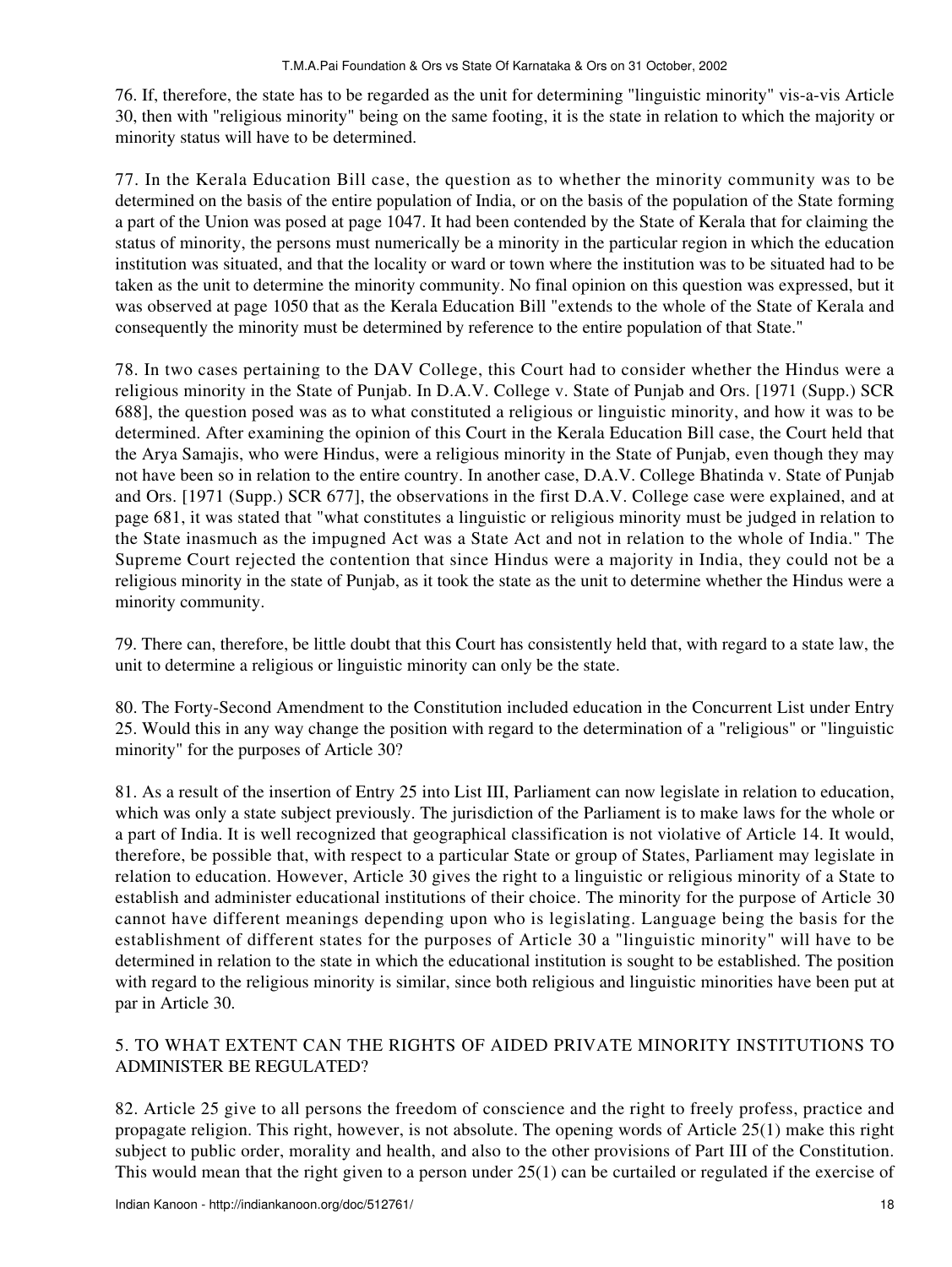that right would violate other provisions of Part III of the Constitution, or if the exercise thereof is to in consonance with public order, morality and health. The general law made by the government contains provisions relating to public order, morality and health; these would have to be complied with, and cannot be violated by any person in exercise of his freedom of conscience or his freedom to profess, practice and propagate religion. For example, a person cannot propagate his religion in such a manner as to denigrate another religion or bring about dissatisfaction amongst people.

83. Article 25(2) gives specific power to the state to make any law regulating or restricting any economic, financial, political or other secular activity, which may be associated with religious practice as provided by Sub-clause (a) of Article 25(2). This is a further curtailment of the right to profess, practice and propagate religion conferred on the persons under Article 25(1). Article 25(2)(a) covers only a limited area associated with religious practice, in respect of which a law can be made. A careful reading of Article 25(2)(a) indicates that it does not prevent the State from making any law in relation to the religious practice as such. The limited jurisdiction granted by Article 25(2) relates to the making of a law in relation to economic, financial, political or other secular activities associated with the religious practice.

84. The freedom to manage religious affairs is provided by Article 26. This Article gives the right to every religious denomination, or any section thereof, to exercise the rights that it stipulates. However, this right has to be exercised in a manner that is in conformity with public order, morality and health. Clause (a) of Article 26 gives a religious denomination the right to establish and maintain institutions for religious and charitable purposes. There is no dispute that the establishment of an educational institution comes within the meaning of the expression "charitable purpose". Therefore, while Article 25(1) grants the freedom of conscience and the right to profess, practice and propagate religion, Article 26 can be said to be complementary to it, and provides for every religious denomination, or any section thereof, to exercise the rights mentioned therein. This is because Article 26 does not deal with the right of an individual, but is confined to a religious denomination. Article 26 refers to a denomination of any religion, whether it is a majority or a minority religion, just as Article 25 refers to all persons, whether they belong to the majority or a minority religion. Article 26 gives the right to majority religious denominations, as well as to minority religious denominations, to exercise the rights contained therein.

85. Secularism being one of the important basic features of our Constitution, Article 27 provides that no person shall be compelled to pay any taxes, the proceeds of which are specifically appropriated for the payment of expenses for the promotion and maintenance of any particular religion or religions denomination. The manner in which the Article has been framed does not prohibit the state from enacting a law to incur expenses for the promotion or maintenance of any particular religion or religious denomination, but specifies that by that law, no person can be compelled to pay any tax, the proceeds of which are to be so utilized. In other words, if there is a tax for the promotion or maintenance of any particular religion or religious denomination, no person an be compelled to pay any such tax.

86. Article 28(1) prohibits any educational institution, which is wholly maintained out of state funds, to provide for religious instruction. Moral education dissociation from any demoninational doctrine is not prohibited; but, as the state is intended to be secular, an educational institution wholly maintained out of state funds cannot impart or provide for any religious instruction.

87. The exception to Article 28(1) is contained in Article 28(2). Article 28(2) deals with cases where, by an endowment or trust, an institution is established, and the terms of the endowment or the trust require the imparting of religious instruction, and where that institution is administered by the state. In such a case, the prohibition contained in Article 28(1) does not apply. If the administration of such an institution is voluntarily given to the government, or the government, for a good reason and in accordance with law, assumes or takes over the management of that institution, say on account of mal-administration, then the government, on assuming the administration of the institution, would be obliged to continue with the imparting of religious instruction as provided by the endowment or the trust.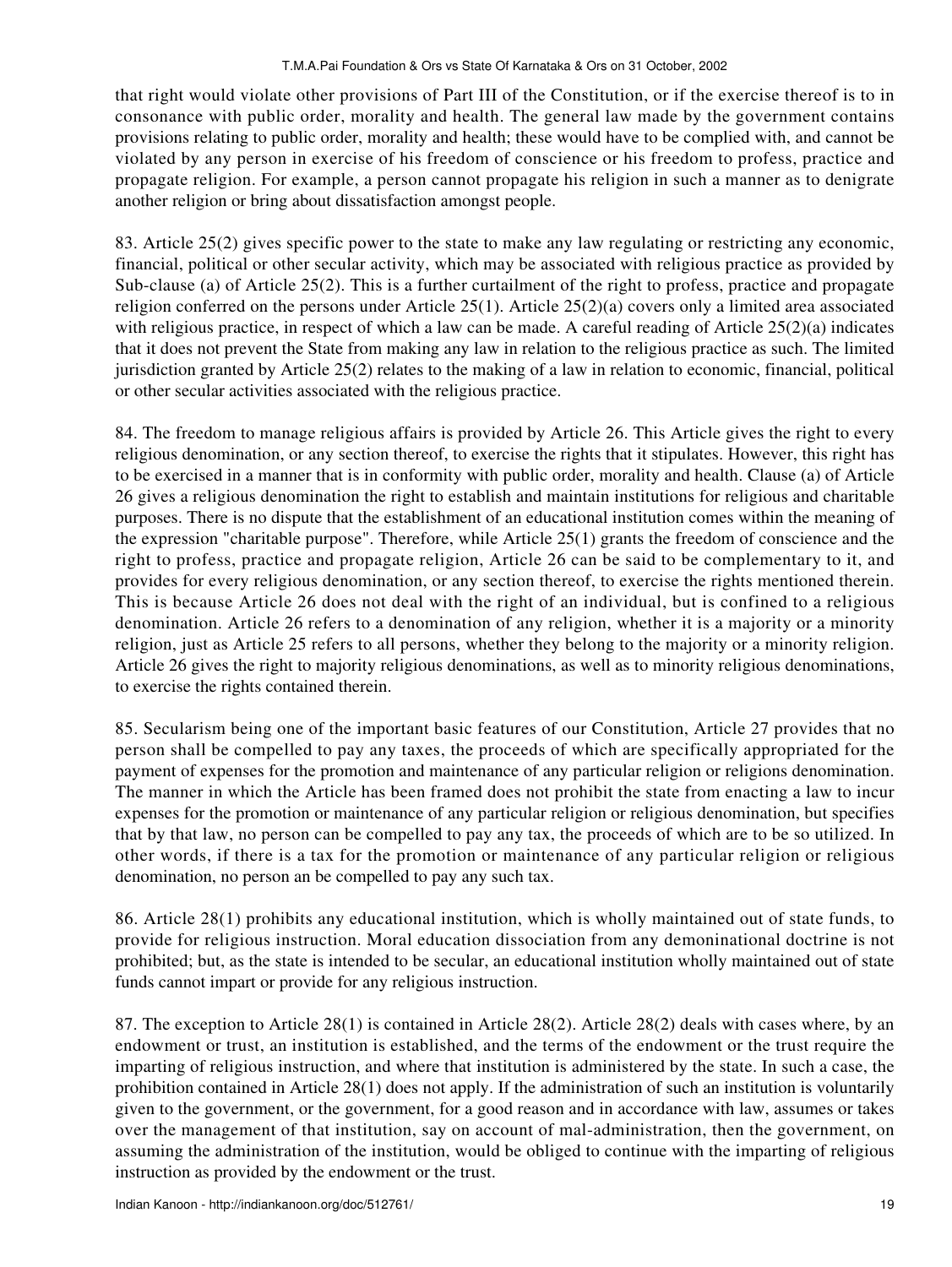88. While Article 28(1) and Article 28(2) relate to institutions that are wholly maintained out of state funds, Article 28(3) deals with an educational institution that is recognized by the state or receives aid out of state funds. Article 28(3) gives the person attending any educational institution the right not to take part in any religious instruction, which may be imparted by an institution recognized by the state, or receiving aid from the state. Such a person also has the right not to attend any religious worship that may be conducted in such an institution, or in any premises attached thereto, unless such a person, or if he/she is a minor, his/her guardian, has given his/her consent. The reading of Article 28(3) clearly shows that no person attending an educational institution can be required to take part in any religious instruction or any religious worship, unless the person or his/her guardian has given his/her consent thereto, in a case where the educational institution has been recognized by the state or receives aid out of its funds. We have seen that Article 26(a) gives the religious denomination the right to establish an educational institution, the religious denomination being either of the majority community or minority community. In any institution, whether established by the majority or a minority religion, if religious instruction in imparted, no student can be compelled to take part in the said religious instruction or in any religious worship. An individual has the absolute right not to be compelled to take part in any religious instruction or worship. Article 28(3) thereby recognizes the right of an individual to practice or profess his own religion. In other words, in matters relating to religious instruction or worship, there can be no compulsion where the educational institution is either recognized by the state or receives aid from the state.

89. Articles 29 and 30 are a group of articles relating to cultural and educational rights. Article 29(1) gives the right to any section of the citizens residing in India or any part thereof, and having a distinct language, script or culture of its own, to conserve the same. Article 29(1) does not refer to any religion, even though the marginal note of the Article mentions the interests of minorities. Article 29(1) essentially refers to sections of citizens who have a distinct language script or culture, even though their religion may not be the same. The common thread that runs through Article 29(1) in language, script or culture, and not religion. For example, if in any part of the country, there is a section of society that has a distinct language, they are entitled to conserve the same, even though the persons having that language may profess different religions. Article 29(1) gives the right to all sections of citizens, whether they are in a minority or the majority religions, to conserve their language, script or culture.

90. In the exercise of this right to converse the language, script or culture, that section of the society can set up educational institutions. The right to establish and maintain institutions of its choice is a necessary concomitant to the right conferred by Article 30. The right under Article 30 is not absolute. Article 29(2) provides that, where any educational institution is maintained by the state or receives aid out of state funds no citizen shall be denied admission on the grounds only of religion, race, caste, language or any of them. The use of the expression "any educational institution" in Article 29(2) would refer to any educational institution established by anyone, but which is maintained by the state or receives aid out of state funds. In other words, on a plain reading, state-maintained or aided educational institutions, whether established by the Government or the majority or a minority community cannot deny admission to a citizen on the grounds only of religion, race, caste or language.

91. The right of the minorities to establish and administer educational institutions is provided for by Article 30(1). To some extent, Article 26(1)(a) and Article 30(1) overlap, insofar as they relate to the establishment of educational institutions but whereas Article 26 gives the right both to the majority as well as minority communities to establish and maintain institutions for charitable purposes, which would inter alia, include educational institutions, Article 30(1) refers to the right of minorities to establish and maintain educational institutions of their choice. Another difference between Article 26 and Article 30 is that whereas Article 26 refers only to religious denominations, Article 30 contains the right of religious as well as linguistic minorities to establish and administer educational institutions of their choice.

92. Article 30(1) bestows on the minorities, whether based on religion or language, the right to establish and administer educational institution of their choice. Unlike Article 25 and 26, Article 30(1) does not specifically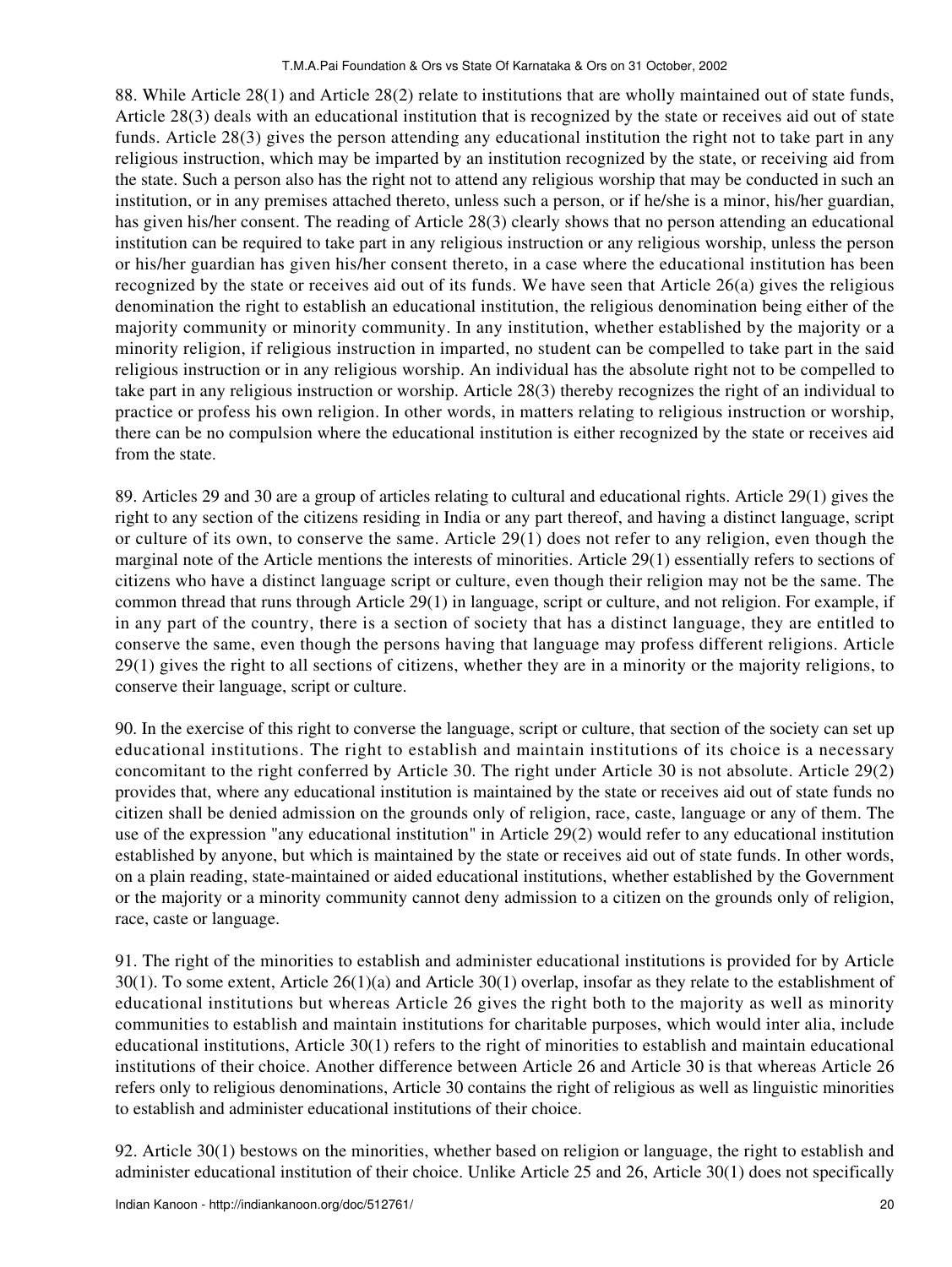state that the right under Article 30(1) is subject to public order, morality and health or to other provisions of Part III. This Sub-Article also does not specifically mention that the right to establish and administer a minority educational institution would be subject to any rules or regulations.

93. Can Article 30(1) be so read as to mean that it contains an absolute right of the minorities, whether based on religion or language, to establish and administer educational institutions in any manner they desire, and without being obliged to comply with the provisions of any law? Des Article 30(1) give the religious or linguistic minorities a right to establish an educational institution that propagates religious or racial bigotry or ill will amongst the people? Can the right under Article 30(1) be so exercised that it is opposed to public morality or health? In the exercise of its right, would the minority while establishing educational institutions not be bound by town planning rules and regulations? Can they construct and maintain buildings in any manner they desire without complying

with the provisions of the building by-laws or health regulations?

94. In order to interpret Article 30 and its interplay, it any, with Article 29, our attention was drawn to the Constituent Assembly Debates. While referring to them, the learned Solicitor General submitted that the provisions of Article 29(2) were intended to be applicable to minority institutions seeking protection of Article 30. He argued that if any educational institution sought aid, it could not deny admission only on the ground of religion, race, caste or language and, consequently giving a preference to the minority over more meritorious non- minority students was impermissible. It is now necessary to refer to some of the decisions of this Court insofar as they interpret Articles 29 and 30, and to examine whether any creases therein need ironing out.

95. In The State of Madras v. Srimathi Champakam Dorairajan [(1951) SCR 525] the State had issued an order, which provided that admission to students to engineering and medical colleges in the State should be decided by the Selection Committee strictly on the basis of the number of seats fixed for different communities. While considering the validity of this order this Court interpreted Article 29(2) and held that if admission was refused only on the grounds of religion, race, caste, language or any of them, then there was a clear breach of the fundamental right under Article 29(2). The said order was construed as being violative of Article 29(2), because students who did not fall in the particular categories were to be denied admission. In this connection it was observed as follows:- ".....So far as those seats are concerned, the petitioners are denied admission into any of them, not on any ground other than the sole ground of their being Brahmins and not being members of the community for whom those reservations were made....."

96. This government order was held to be violative of the Constitution and constitutive of a clear breach of Article 29(2). Article 30 did not come up for consideration in that case.

97. In The State of Bombay v.Bombay Education Society and Ors., the State had issued a circular, the operative portion of which directed that no primary or secondary school could, from the date of that circular admit to a class where English was used as a medium of instruction, any pupil other than pupils belonging to a section of citizens, the language of whom was English, viz, Anglo-Indians and citizens of non-Asiatic descent. The validity of the circular was challenged while admission was refused, inter alia, to a member of the Gujarati Hindu Community. A number of writ petitions were filed and the High Court allowed them. In an application filed by the State of Bombay, this Court had to consider whether the said circular was ultra vires Article 29(2). In deciding this question, the Court analyzed the provisions of Articles 29(2) and 30, and repelled the contention that Article 29(2) guaranteed the right only to the citizens of the minority group. It was observed, in this connection, at page 579, as follows:

".....The language of Article 29(2) is wide and unqualified and may well cover all citizens whether they belong to the majority or minority group. Article 15 protects all citizens against the State whereas the protection of Article 29(2) extends against the State or anybody who denies the right conferred by it. Further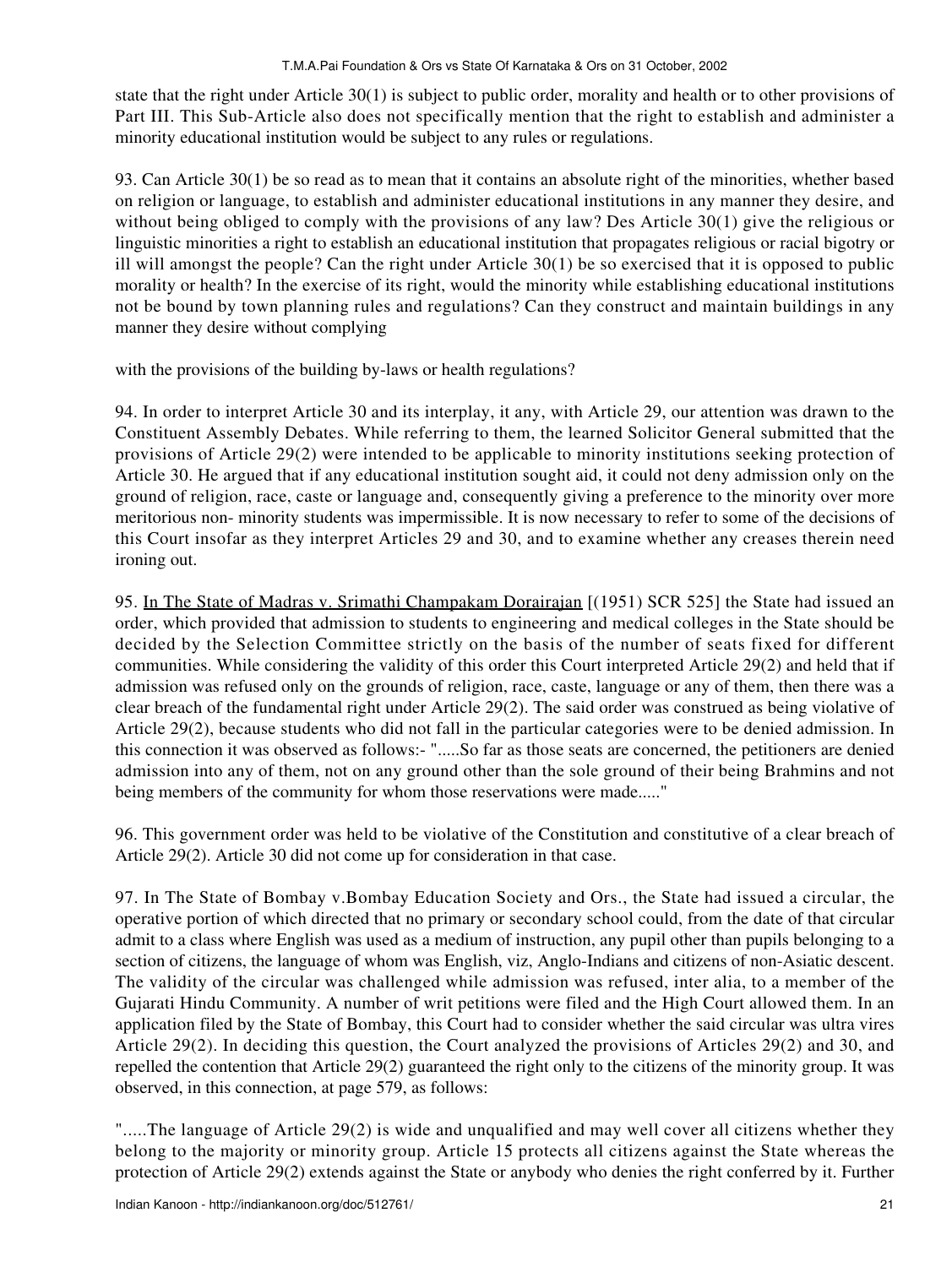Article 15 protects all citizens against discrimination generally but Article 29(2) is a protection against a particular species of wrong namely denial of admission into educational institutions of the specified kind. In the next place Article 15 is quite general and wide in its terms and applies to all citizens, whether they belong to the majority or minority groups, and gives protection to all the citizens against discrimination by the State on certain specific grounds. Article 29(2) confers a special right on citizens for admission into educational institutions maintained or aided by the State. To limit this right only to citizens belonging to minority groups will be to provide a double protection for such citizens and to hold that the citizens of the majority group have no special educational rights in the nature of a right to be admitted into an educational institution for the maintenance of which they make contributions by way of taxes. We see no cogent reason for such discrimination. The heading under which Articles 29 and 30 are grouped together - namely "Cultural and Educational Rights" is quite general and does not in terms contemplate such differentiation. If the fact that the institution is maintained or aided out of State funds is the basis of this guaranteed right then all citizens, irrespective of whether they belong to the majority or minority groups; are alike entitled to the protection of this fundamental right....."

98. It is clear from the aforesaid discussion that this Court came to the conclusion that in the case of minority educational institutions to which protection was available under Article 30, the provisions of Article 29(2) were indeed applicable. But, it may be seen that the question in the present from i.e., whether in the matter of admissions into aided minority educational institutions, minority students could be preferred to a reasonable extent, keeping in view the special protection given under Article 30(1), did not arise for consideration in that case.

99. In the Kerala Education Bill case, this Court again had the occasion to consider the interplay of Articles 29 and 30 of the Constitution. This case was a reference under Article 143(1) of the Constitution made by the President of India to obtain the opinion of this Court on certain questions relating to the constitutional validity of some of the provisions of the kerala Education Bill, 1957, which had been passed by the Kerala Legislative Assembly, but had been reserved by the Governor for the consideration of the President. Clause 3(5) of the Bill, made the recognition of new schools subject to the other provisions of the Bill and the rules framed by the Government under Clause (36); Clause (15) authorized the Government to acquire any category of schools; Clause 8(3) made it obligatory on all aided schools to hand over the fees to the Government; Clauses 9 to 13 made provisions for the regulation and management of the schools, payment of salaries to teachers and the terms and conditions of their appointment, and Clause (33) forbade the granting of temporary injunctions and interim orders in restraint of proceedings under the Act.

100. With reference to Article 29(2), the Court observed at page 1055, while dealing with an argument based on Article 337 that "likewise Article 29(2) provides, inter alia, that no citizen shall be denied admission into any educational institution receiving did out of State funds on grounds only of religion, race, caste, language or any of them". Referring to Part III of the Constitution and to Articles 19 and 25 to 28 in particular, the Court said:-

".....Under Article 25 all persons are equally entitled, subject to public order, morality and health and to the other provisions of Part III, to freedom of conscience and the right freely to profess, practise and propagate religion. Article 26 confers the fundamental right to every religious denomination or any section thereof, subject to public order, morality and health, to establish and maintain institutions for religious and charitable purposes, to manage its own affairs in matters of religion, to acquire property and to administer such property in accordance with law. The ideal being to constitute India into a secular State, no religious instruction is, under Article 28(1), to be provided in any educational institution wholly maintained out of State funds and under Clause (3) of the same Article no person attending any educational institution recognized by the State or receiving aid out of State funds is to be required to take part in any religious instruction that may be imparted in such institution or to attend any religious worship that may be conducted in such institution or in any premises attached thereto unless such person or, if such person is a minor, his guardian has given his consent thereto. Article 29(1) confers on any section of the citizens having a distinct language, script or culture of its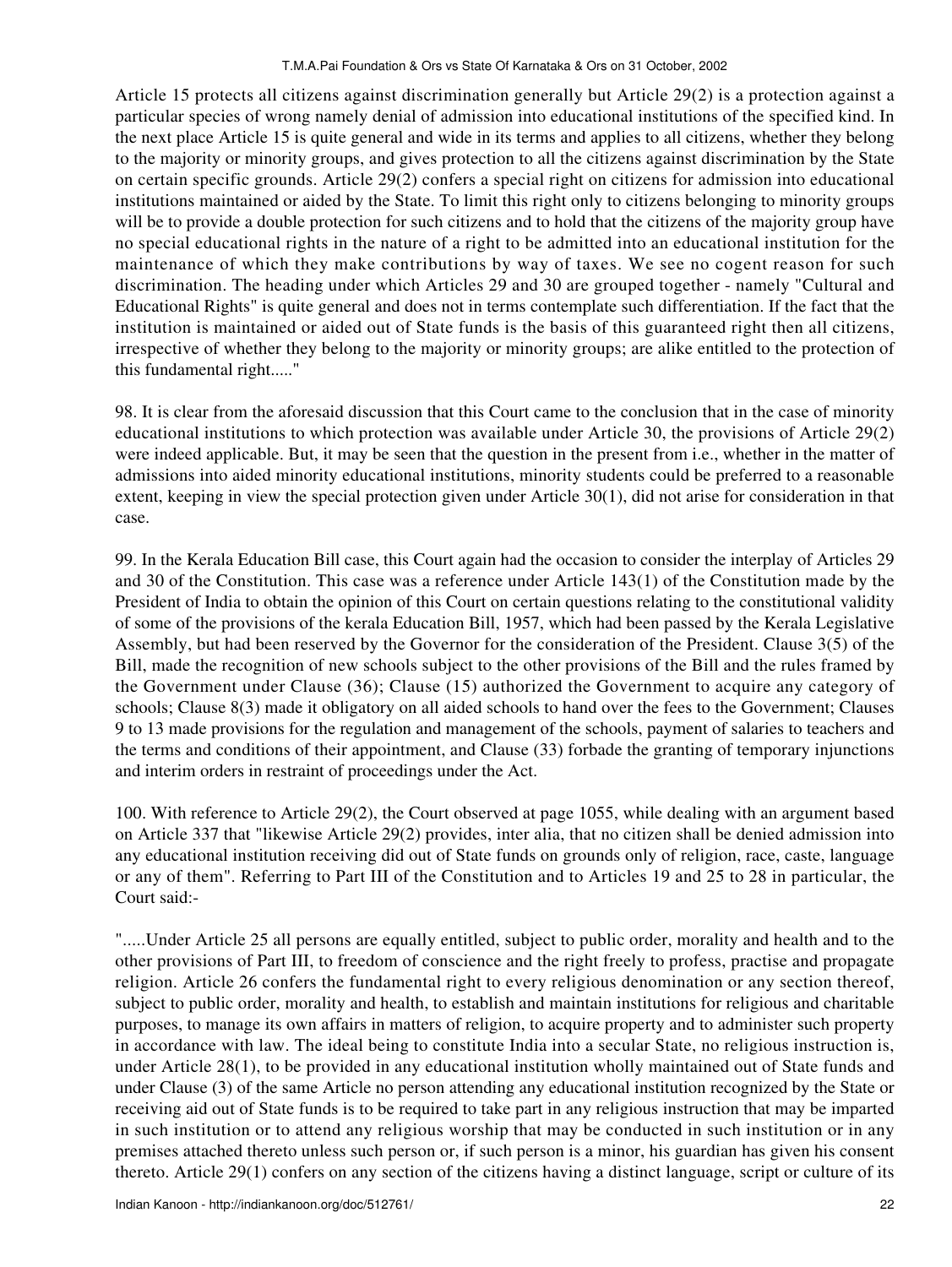own to have the right of conserving the same. Clause (2) of that Article provides that no citizen shall be denied admission into any educational institution maintained by the State or receiving aid out of State funds on grounds only of religion, race, caste, language or any of them."

101. Dealing with Articles 29 and 30 at page 1046, it was observed as follows:-

"Articles 29 and 30 are set out in Part III of our Constitution which guarantees our fundamental rights. They are grouped together under the sub- head "Cultural and Educational Rights". The text and the marginal notes of both the Articles show that their purpose is to confer those fundamental rights on certain sections of the community which constitute minority communities. Under clause (1) of Article 29 any section of the citizens residing in the territory of India or any part thereof having a distinct language, script or culture of its own has the right to conserve the same. It is obvious that a minority community can effectively conserve its language, script or culture by and through educational institutions and, therefore, the right to establish and maintain educational institutions of its choice is a necessary concomitant to the right to conserve its distinctive language, script or culture and that is what is conferred on all minorities by Article 30(1) which has hereinbefore been quoted in full. This right, however, is subject to Clause 2 or Article 29 which provides that no citizen shall be denied admission into any educational institution maintained by the State or receiving aid out of State funds on grounds only of religion, race, caste, language or any of them."

102. It had been, inter alia, contended on behalf of the state that if a single member of any other community is admitted in a school establish for a particular minority community, then the education institution would cease to be an educational institution established by that particular minority community. It was contended that because of Article 29(2), when an educational institution established by a minority community gets aid, it would be precluded from denying admission to members of other communities because of Article 29(2), and that as a consequence thereof, it would cease to be an educational institution of the choice of the minority community that established it. Repelling this argument, it was observed at pages 1051-51, as follows:-

".....This argument does not appear to us to be warranted by the language of the Article itself. There is no such limitation in Article 30(1) and to accept this limitation will necessarily involve the addition of the words "for their own community" in the Article which is ordinarily not permissible according to well established rules of interpretation. Nor is it reasonable to assume that the purpose of Article 29(2) was to deprive minority educational institutions of the aid they receive from the State. To say that an institution which receives aid on account of its being minority educational institution must not refuse to admit any member of any other community only on the grounds therein mentioned and then to say that as soon as such institution admit such an outsider it will cease to be a minority institution is tentamount to saying that minority institutions will not, as minority institutions, be entitled to any aid. The real import of Article 29(2) and Article 30(1) seems to us to be that they clearly contemplate a minority institution with a sprinkling of outsiders admitted into it. By admitting a non-member into it the minority institution does not shed its character and cease to be a minority institution. Indeed the object of conservation of the distinct language, script and culture of a minority may be better served by propagating the same amongst non-members of the particular minority community. In our opinion, it is not possible to read this condition into Article 30(1) of the Constitution."

103. It will be seen that the use of the expression "sprinkling of outsiders" in that case clearly implied the applicability of Article 29(2) to Article 30(1); the Court held that when a minority educational institution received aid, outsiders would have to be admitted. This part of the state's contention was accepted, but what was rejected was the contention that by taking outsiders, a minority institution would cease to be an educational institution of the choice of the minority community that established it. The Court concluded at page 1062, as follows:- "...We have already observed that Article 30(1) gives two rights to the minorities, (1) to establish and (2) to administer, educational institutions of their choice. The right to administer cannot obviously include the right to maladminister. The minority cannot surely ask for aid or recognition for an educational institution run by them in unhealthy surroundings, without any competent teachers, possessing any semblance of qualification, and which does not maintain even a fair standard of teaching or which teaches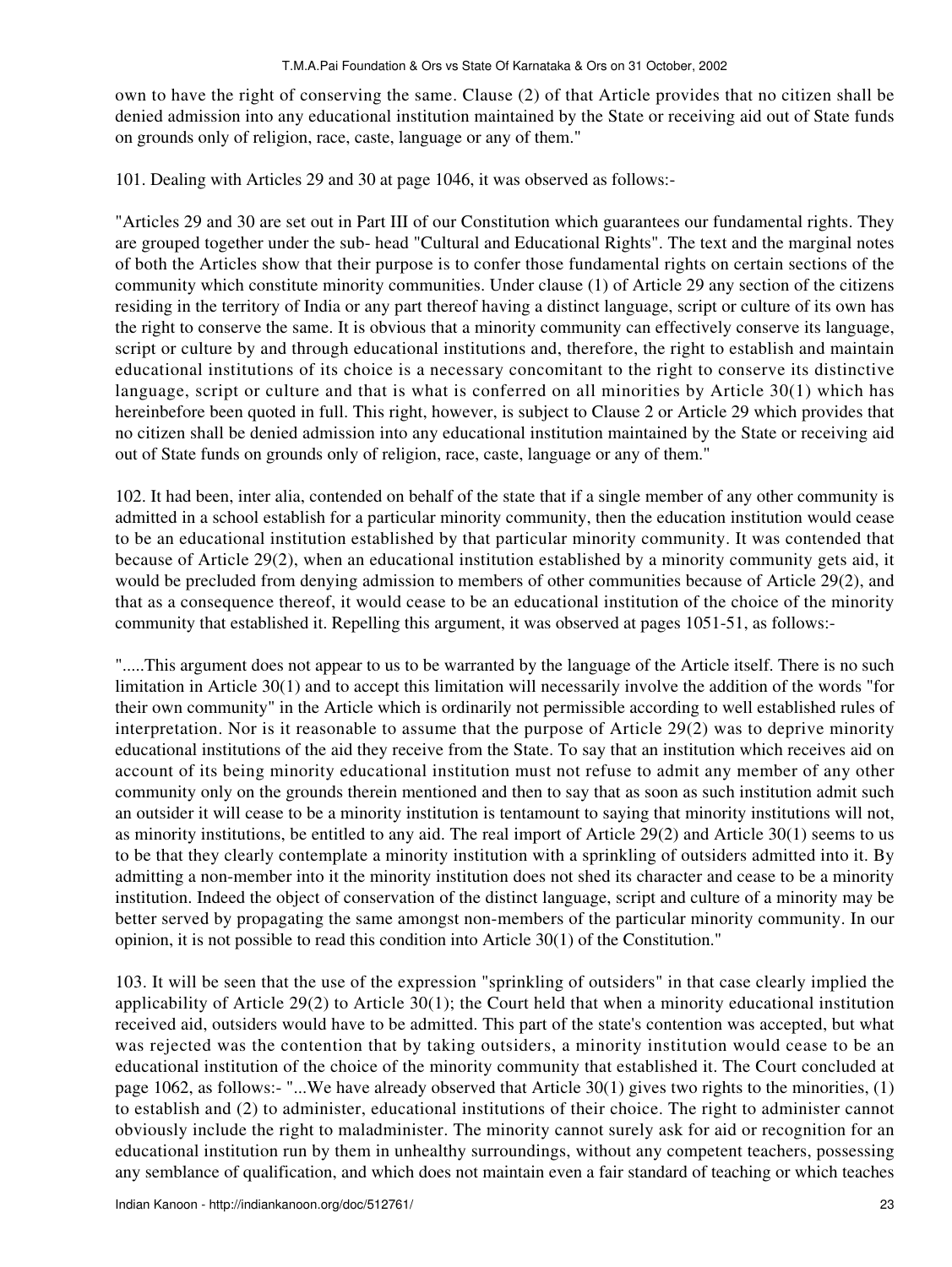matters subversive of the welfare of the scholars. It stands to reason, then, that the constitutional right to administer an educational institution of their choice does not necessarily militate against the claim of the State to insist that in order to grant aid the State may prescribe reasonable regulations to ensure the excellence of the institutions to be aided....."

104. While noting that Article 30 referred not only to religious minorities but also to linguistic minorities, it was held that the Article gave those minorities the right to establish educational institutions of their choice, and that no limitation could be placed on the subjects to be taught at such educational institutions and that general secular education is also comprehended within the scope of Article 30(1). It is to be noted that the argument addressed and answered in that case was whether a minority aided institution loses its character as such by admitting non-minority students in terms of Article 29(2). It was observed that the admission of 'sprinkling of outsiders' will not deprive the institution of its minority status. The opinion expressed therein does not really go counter to the ultimate view taken by us in regard to the inter-play of Articles 30(1) and 29(2)

105. In Rev. Sidhajbhai Sabhai and Ors. v. State of Bombay and Anr., this Court had to consider the validity of an order issued by the Government of Bombay whereby from the academic year 1955-56, 80% of the seats in the training colleges for teachers in non-government training colleges were to be reserved for the teachers nominated by the Government. The petitioner, who belonged to the minority community, were, inter alia, running a training college for teachers, as also primary schools. The said primary schools and college were conducted for the benefit of the religious denomination of the United Church of Northern India and Indian Christians generally, though admission was not denied to students belonging to other communities. The petitioners challenged the government order requiring 80% of the seats to be filled by nominees of the government, inter alia, on the ground that the petitioners were members of a religious denomination and that they constituted a religious minority, and that the educational institutions had been established primarily for the benefit of the Christian community. It was the case of the petitioners that the decision of the Government violated their fundamental rights guaranteed by Articles 30(1), 26(a), (b), (c) and (d), and 19(1)(f) and (g). While interpreting Article 30, it was observed by this Court at pages 849-850 as under:- "....All minorities, linguistic or religious have by Article 30(1) an absolute right to establish and administer educational institutions of their choice; and any law or executive direction which seeks to infringe the substance of that right under Article 30(1) would to that extent to void. This, however, is not to say that it is not open to the State to impose regulations upon the exercise of this right. The fundamental freedom is to establish and to administer educational institutions: it is a right to establish and administer what are in truth educational institutions, institutions which cater to the educational needs of the citizens, or sections thereof. Regulation made in the true interests of efficiency of instruction, discipline, health, sanitation, morality, public order and the like may undoubtedly be imposed. Such regulations are not restrictions on the substance of the right which is guaranteed: they secure the proper functioning of the institution, in matters educational."

106. While coming to the conclusion that the right of the private training colleges to admit students of their choice was severely restricted, this Court referred to the opinion in the Kerala Education Bill case, but distinguished it by observing that the Court did not, in that case, lay down any test of reasonableness of the regulation. No general principle on which the reasonableness of a regulation may be tested was sought to be laid down in the Kerala Education Bill case and, therefore, it was held in Sidhajbhai Sabhai's case that the opinion in that case was not an authority for the proposition that all regulative measures, which were not destructive or annihilative of the character of the institution established by the minority, provided the regulations were in the national or public interests, were valid. In this connection it was further held at page 856, as follows:-

"The right established by Article 30(1) is a fundamental right declared in terms absolute. Unlike the fundamental freedoms guaranteed by Article 19, it is not subject to reasonable restrictions. It is intended to be a real right for the protection of the minorities in the matter of setting up of educational institutions of their own choice. The right is intended to be effective and is not to be whittled down by so-called regulative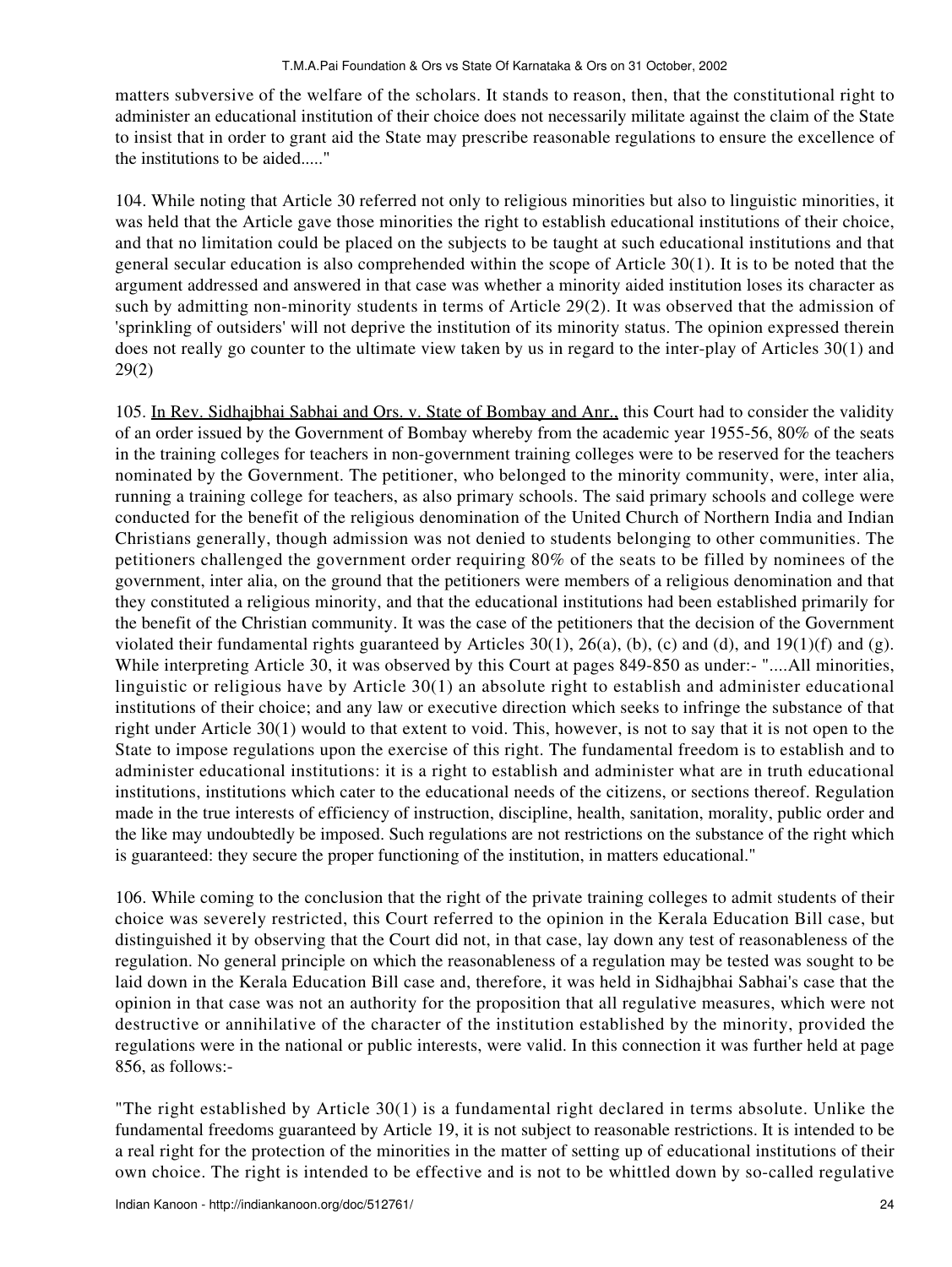measures conceived in the interest not of the minority educational institution, but of the public or the nation as a whole. If every order which while maintaining the formal character of a minority institution destroys the power of administration is held justifiable because it is in the public or national interests, though not in its interest as an educational institution, the right guaranteed by Article 30(1) will be but a "teasing illusion", a promise of unreality. Regulations which may lawfully be imposed either by legislative or executive action as a condition of receiving grant or of recognition must be directed to making the institution while retaining its character as a minority institution effective as an educational institution. Such regulation must satisfy a dual test - the test of reasonableness, and the test that it is regulative of the educational character of the institution and is conducive to making the institution an effective vehicle of education for the minority community or other persons who resort to it."

107. The aforesaid decision does indicate that the right under Article 30(1) is not so absolute as to prevent the government from making any regulation whatsoever. As already noted hereinabove, in Sidhajbhai Sabhai's case, it was laid down that regulations made in the true interests of efficiency of instruction, discipline, health, sanitation, morality and public order could be imposed. If this is so, it is difficult to appreciate how the government can be prevented from framing regulations that are in the national interest, as it seems to be indicated in the passage quoted hereinabove. Any regulation framed in the national interest must necessarily apply to all educational institutions, whether run by the majority or the minority. Such a limitation must necessarily be read into Article 30. The right under Article 30(1) cannot be such as to override the national interest or to prevent the government from framing regulations in that behalf. It is, of course, true that government regulations cannot destroy the minority character of the institution or make the right to establish and administer a mere illusion; but the right under Article 30 is not so absolute as to be above the law. It will further be seen that in Sidhajbhai Sabhai's case, no reference was made to Article 29(2) of the Constitution. This decision, therefore, cannot be an authority for the proposition canvassed before us.

108. Out attention was invited to the decision in Rev. Father W. Proost and Ors. v. The State of Bihar and Ors., but the said case has no application here. In that case, it was contended, on behalf of the State of Bihar, that as the protection to the minority under Article 29(1) was only a right to conserve a distinct language, script or culture of its own, the college did not qualify for the protection of Article 30(1) because it was not founded to conserve them and that consequently, it was open to all sections of the people. The question, therefore, was whether the college could claim the protection of Section 48-B of the Bihar Universities Act read with Article 30(1) of the Constitution, only if it proved that the educational institution was furthering the rights mentioned in Article 29(1). Section 48-B of the Bihar Universities Act exempted a minority educational institution based on religion or language from the operation of some of the other provisions of that Act. This Court, while construing Article 30, held that its width could not be cut down by introducing in it considerations on which Article 29(1) was based. Article 29(1) and 30(1) were held to create two separate rights, though it was possible that they might meet in a given case. While dealing with the contention of the state that the college would not be entitled to the protection under Article 30(1) because it was open to all sections of the people, the Court referred to the observations in the Kerala Education Bill case, wherein it had been observed that the real import of Article 29(2) and Article 30(1) was that they contemplated a minority institution with a sprinkling of outsiders admitted into it. The Court otherwise had no occasion to deal with the applicability of Article 29(2) to Article 30(1).

109. In State of Kerala, Etc. v. Very Rev. Mother Provincial, Etc. [(1971) 1 SCR 734], the challenge was to various provisions of the Kerala University Act, 1969, whose provisions effected private colleges, particularly those founded by minority communities in the State of Kerala. The said provisions, inter alia, sought to provide for the manner in which private colleges were to be administered through the constitution of the governing body or managing councils in the manner provided by the Act. Dealing with Article 30, it was observed at pages 739-40 as follows:- "Article 30(1) has been construed before by this Court. Without referring to those cases it is sufficient to say that the clause contemplates two rights which are separated in point of time. The first right is the initial right to establish institutions of the minority's choice. Establishment here means the bringing into being of an institution and it must be by a minority community. It matters not if a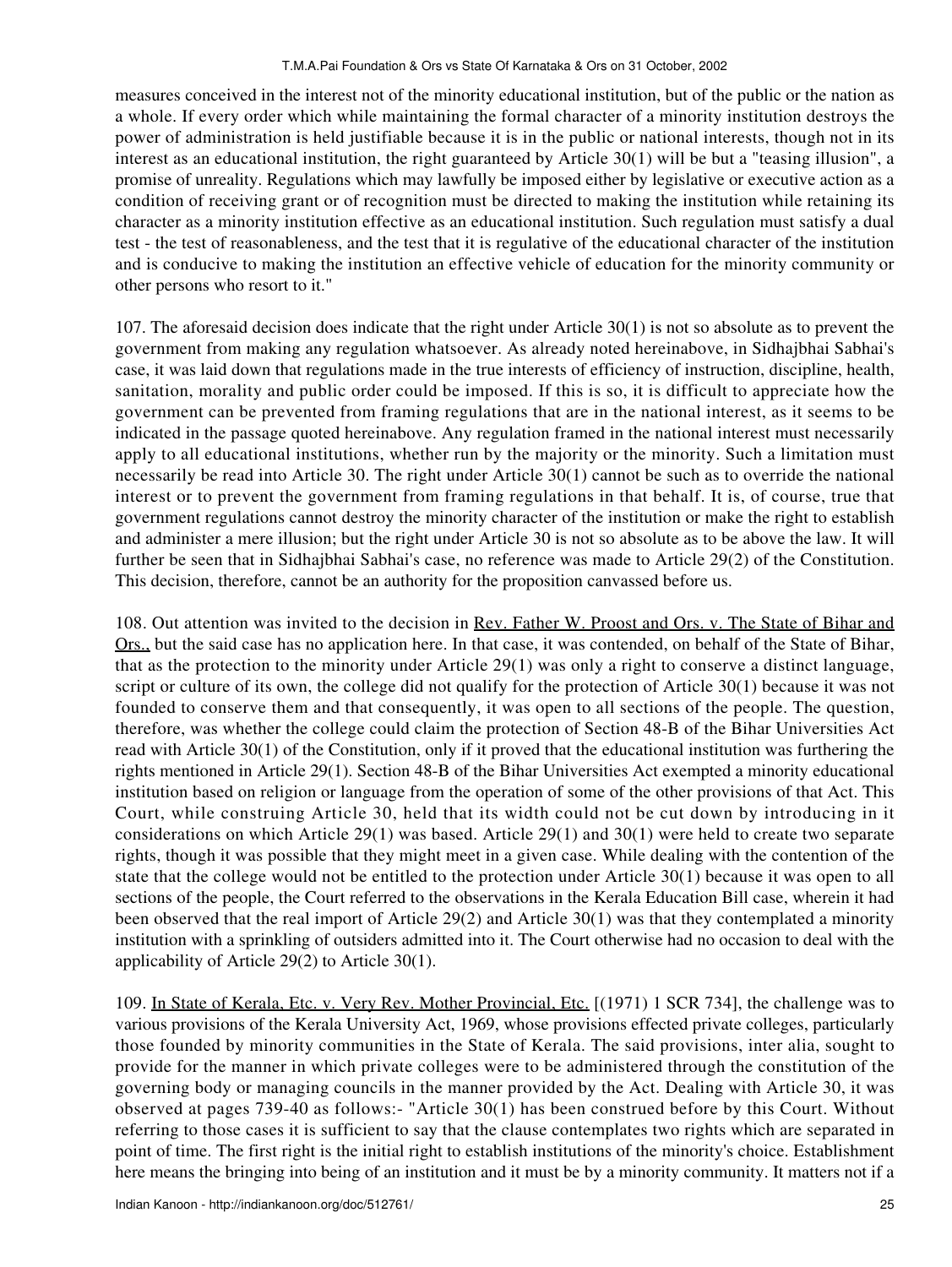single philanthropic individual with his own means, founds the institution or the community at large contributes the funds. The position in law is the same and the intention in either case must be to found an institution for the benefit of a minority community by a member of that community. It is equally irrelevant that in addition to the minority community others from other minority communities or even from the majority community can take advantage of these institutions. Such other communities bring in income and they do not have to be turned away to enjoy the protection.

The next part of the right relates to the administration of such institutions. Administration means 'management of the affairs' of the institution. This management must be free of control so that the founders or their nominees can mould the institution as they think fit, and in accordance with their ideas of how the interest of the community in general and the institution in particular will be best served. No part of this management can be taken away and vested in another body without an encroachment upon the guaranteed right."

The Court, however, pointed out that an exception to the right under Article 30 was the power with the state to regulate education, educational standards and allied matters. It was held that the minority institutions could not be allowed to fall below the standards of excellence expected of educational institutions or under guise of the exclusive right of management, allowed to decline to follow general pattern. The Court stated that while the management must be left to minority, they may be compelled to keep in step with others.

110. The interplay of Article 29 and Article 30 came up for consideration again before this Court in the D.A.V. College case [1971 (Supp.) SCR 688]. Some of the provisions of the Guru Nanak University Act established after the reorganization of the State of Punjab in 1969 provided for the manner in which the governing body was to be constituted; the body was to include a representative of the University and a member of the College. These and some other provisions were challenged on the ground that they were violative of Article 30. In this connection at page 695, it was observed as follows:-

"It will be observed that Article 29(1) is wider than Article 30(1), in that, while any Section of the citizens including the minorities, can invoke the rights guaranteed under Article 29(1), the rights guaranteed under Article 30(1) are only available to the minorities based on religion or language. It is not necessary for Article 30(1) that the minority should be both a religion minority as well as a linguistic minority. It is sufficient if it is one or the other or both. A reading of these two Articles together would lead us to conclude that a religious or linguistic minority has a right to establish and administer educational institutions of its choice for effectively conserving its distinctive language, script or culture, which right however is subject to the regulatory power of the State for maintaining and facilitating the excellence of its standards. This right is further subject to Clause (2) of Article 29 which provides that no citizen shall be denied admission into any educational institution which is maintained by the State or receives aid out of State funds, on grounds only of religion, race, caste, language or any of them. While this is so these two articles are not inter-linked nor does it permit of their being always read together."

Though it was observed that Article 30(1) is subject to 29(2), the question whether the preference to minority students is altogether excluded, was not considered.

111. One of the questions that arose in this case was as to whether the petitioner was a minority institution. In this case, it was also observed that the Hindus of Punjab were a religion minority in the State of Punjab and that, therefore, they were entitled to the protection of Article 30(1). Three of the provisions, which were sought to be challenged as being violative of Article 30, were Clauses 2(1), 17 and 18 of the Statutes framed by the University under Section 19 of the University Act. Clause 2(1)(a) provided that, for seeking affiliation, the college was to have a governing body of not more than 20 persons approved by the Senate and including, amongst others, two representatives of the University and a member of the College. Clause 17 required the approval of the Vice- Chancellor for the staff initially appointed by the College. The said provision also provided that all subsequent changes in the staff were to be reported to the Vice-Chancellor for his/her approval. Clause 18 provided that non-government colleges were to comply with the requirements laid down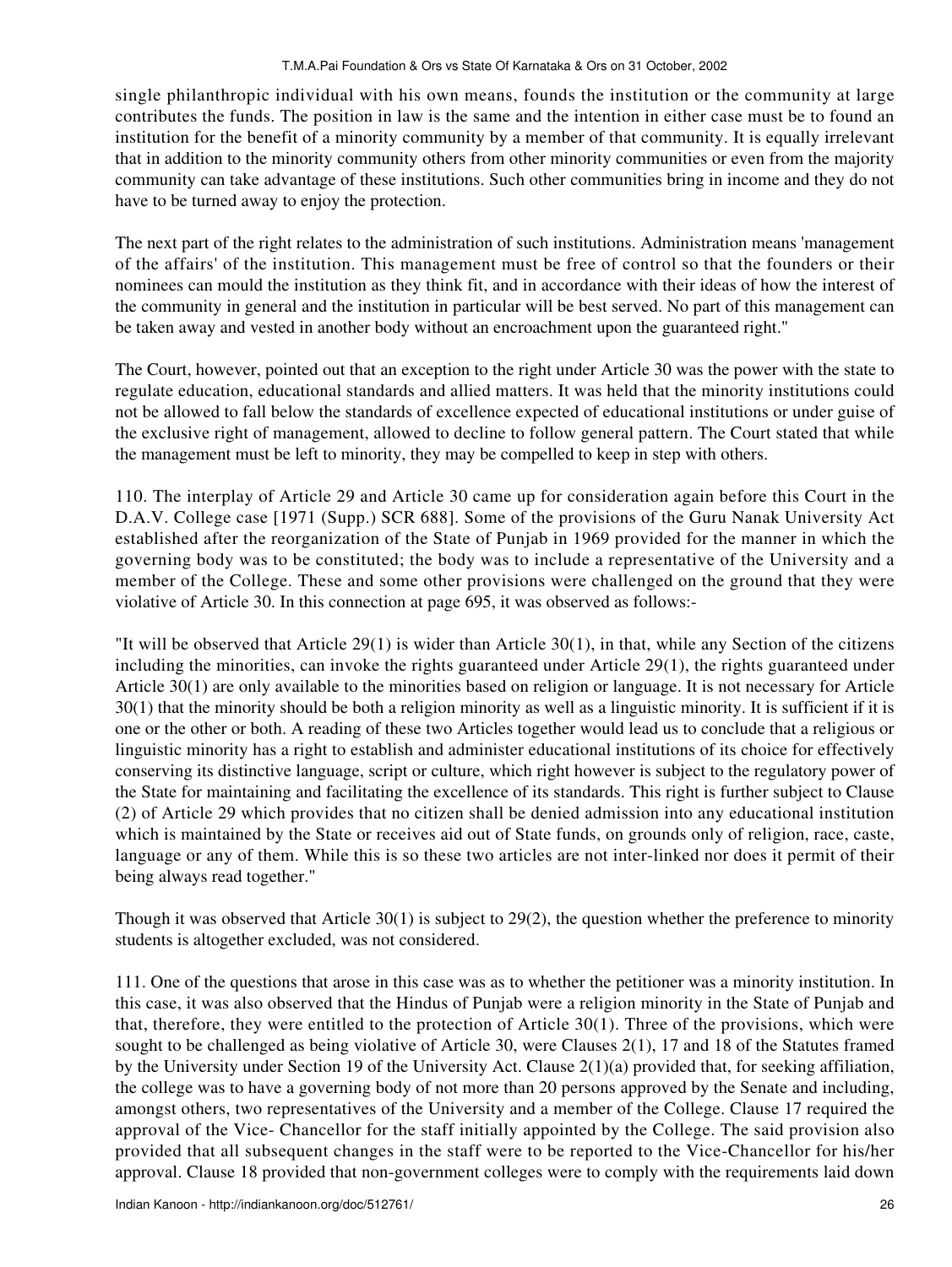in the ordinances governing the service and conduct of teachers in non- government colleges, as may be framed by the University. After referring to Kerala Education Bill, Sidhajb (SIC) Sabhai and Rev. Father W. Proost, this Court held that there was no justification for the provisions contained in Clause 2(1)(a) and Clause 17 of the statutes as the interfered with the rights of management of the minority educational institutions, P. Jaganmohan Reddy, J., observed that "these provisions cannot, therefore, be made as conditions of affiliation, the non-compliance of which would involved disaffiliation and consequently they will have to be struck down as offending Article 30(1)."

112. Clause 18, however, was held not to suffer from the same vice as Clause 17 because the provision, insofar as it was applicable to the minority institutions, empowered the University to prescribe by-regulations governing the service and conduct of teachers, and that this was in the larger interest of the institutions, and in order to ensure their efficiency and excellence. In this connection, it was observed at page 709, that:-

"Uniformity in the conditions of service and conduct of teachers in all non-Government Colleges would make for harmony and avoid frustration. Of course while the power to make ordinances in respect of the matters referred to is unexceptional the nature of the infringement of the right, if any, under Article 30(1) will depend on the actual purpose and import of the ordinance when made and the manner in which it is likely to affect the administration of the educational institution, about which it is not possible now to predicate."

113. In The Ahmedabad St. Xaviers College Society and Anr. Etc. v. State of Gujarat and Anr., this Court had to consider the constitutional validity of certain provisions of the Gujarat University Act, 1949, insofar as they were made to apply to the minority Christian institution. The impugned provisions, inter alia, provided that the University may determine that all instructions, teaching and training in courses of studies, in respect of which the University was competent to hold examinations, would be conducted by the University and would be imparted by the teachers of the University. Another provision provided that new colleges that may seek affiliation, were to be the constituent colleges of the University. The Court considered the scope and ambit of the rights of the minorities, whether based on religion or language, to establish and administer educational institutions of their choice under Article 30(1) of the Constitution. In dealing with this aspect, Ray, C.J., at page 192, while considering Article 25 to 30, observed as follows:-

"Every section of the public, the majority as well as minority has rights in respect of religion as contemplated in Articles 25 and 26 and rights in respect of language, script, culture as contemplated in Article 29. The whole object of conferring the right on minorities under Article 30 is to ensure that there will be equality between the majority and the minority. If the minorities do not have such special protection they will be denied equality."

114. Elaborating on the meaning and intent of Article 30, the learned Chief Justice further observed as follows:-

"The real reason embodied in Article 30(1) of the Constitution is the conscience of the nation that the minorities, religious as well as linguistic, are not prohibited from establishing and administering educational institutions of their choice for the purpose of giving their children the best general education to make them complete men and women of the country. The minorities are given this protection under Article 30 in order to preserve and strengthen the integrity and unity of the country. The sphere of general secular education is intended to develop the commonness of boys and girls of our country. This is in the true spirit of liberty, equality and fraternity through the medium of education. If religious or linguistic minorities are not given protection under Article 30 to establish and administer educational institutions of their choice, they will feel isolated and separate. General secular education will open doors of perception and

act as the natural light of mind for our countrymen to live in the whole."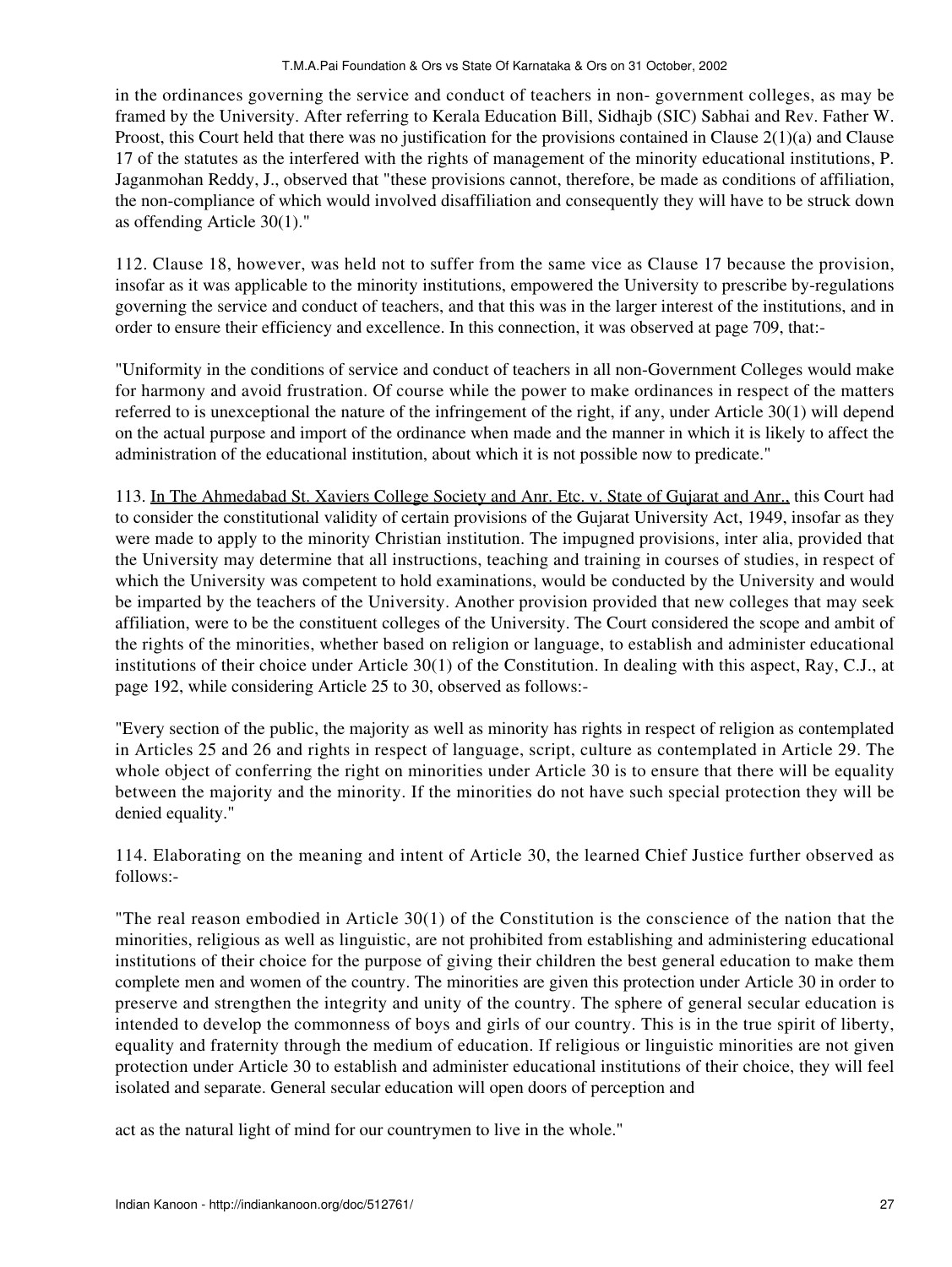115. The Court then considered whether the religious and linguistic minorities, who have the right to establish and administer educational institutions of their choice, had a fundamental right to affiliation. Recognizing that the affiliation to a University consisted of two parts, the first part relating to syllabi, curricula, courses of instruction, the qualifications of teachers, library, laboratories, conditions regarding health and hygiene of students (aspects relating to establishment of educational institutions), and the second part consisting of terms and conditions regarding the management of institutions, it was held that with regard to affiliation, a minority institution must follow the statutory measures regulating educational standards and efficiency, prescribed courses of study, courses of instruction, the principles regarding the qualification of teachers, educational qualifications for entry of students into educational institutions, etc.

116. While considering the right of the religious and linguistic minorities to administer their educational institutions, it was observed by Ray, C.J., at page 194, as follows:-

".....The right to administer is said to consist of four principal matters. First is the right to choose its managing or governing body. It is said that the founders of the minority institution have faith and confidence in their own committee or body consisting of persons selected by them. Second is the right to choose its teachers. It is said that minority institutions want teachers to have compatibility with the ideals, aims and aspirations of the institution. Third is the right not to be compelled to refuse admission to students. In other words, the minority institutions want to have the right to admit students of their choice subject to reasonable regulations about academic qualifications. Fourth is the right to use its properties and assets for the benefit of its own institution."

117. While considering this right to administer,it was held that the same was not an absolute right and that the right was not free from regulation. While referring to the observations of Das, C.J., in the Kerala Education Bill case, it was reiterated in the St. Xaviers College case that the right to administer was not a right to mal-administer. Elaborating the minority's right to administer at page 196, it was observed as follows:- ".....The minority institutions have the right to administer institutions. This right implies the obligation and duty of the minority institutions to render the very best to the students. In the right of administration, checks and balances in the shape of regulatory measures are required to ensure the appointment of good teachers and their conditions of service. The right to administer is to be tempered with regulatory measures to facilitate smooth administration. The best administration will reveal no trace colour of minority. A minority institution should shine in exemplary eclecticism in the administration of the institution. The best compliment that can be paid to a minority institution is that it does not rest on or proclaim its minority character."

118. Ray, C.J., concluded by observing at page 200, as follows:- "The ultimate goal of a minority institution too imparting general secular education is advancement of learning. This Court has consistently held that it is not only permissible but also desirable to regulate everything in educational and academic matters for achieving excellence and uniformity in standards of education.

In the field of administration it is not reasonable to claim that minority institutions will have complete autonomy. Checks on the administration may be necessary in order to ensure that the administration is efficient and sound and will serve the academic needs of the institution. The right of a minority to administer its educational institution involves, as part of it, a correlative duty of good administration."

119. In a concurrent judgment, while noting that "Clause (2) of Article 29 forbids the denial of admission to citizens into any educational institution maintained by the State or receiving aid out of State funds on grounds only of religion, race, caste, language or any of then", Khanna, J. then examined Article 30, and observed at page 222, as follows:- "Clause (1) of Article 30 gives right to all minorities, whether based on religion or language, to establish and administer educational institutions of their choice Analyzing that clause it would follow that the right which has been conferred by the clause is no two types of minorities. Those minorities may be based either on religion or on language. The right conferred upon the said minorities is to establish and administer educational institutions of their choice. The word "establish" indicates the rights to bring into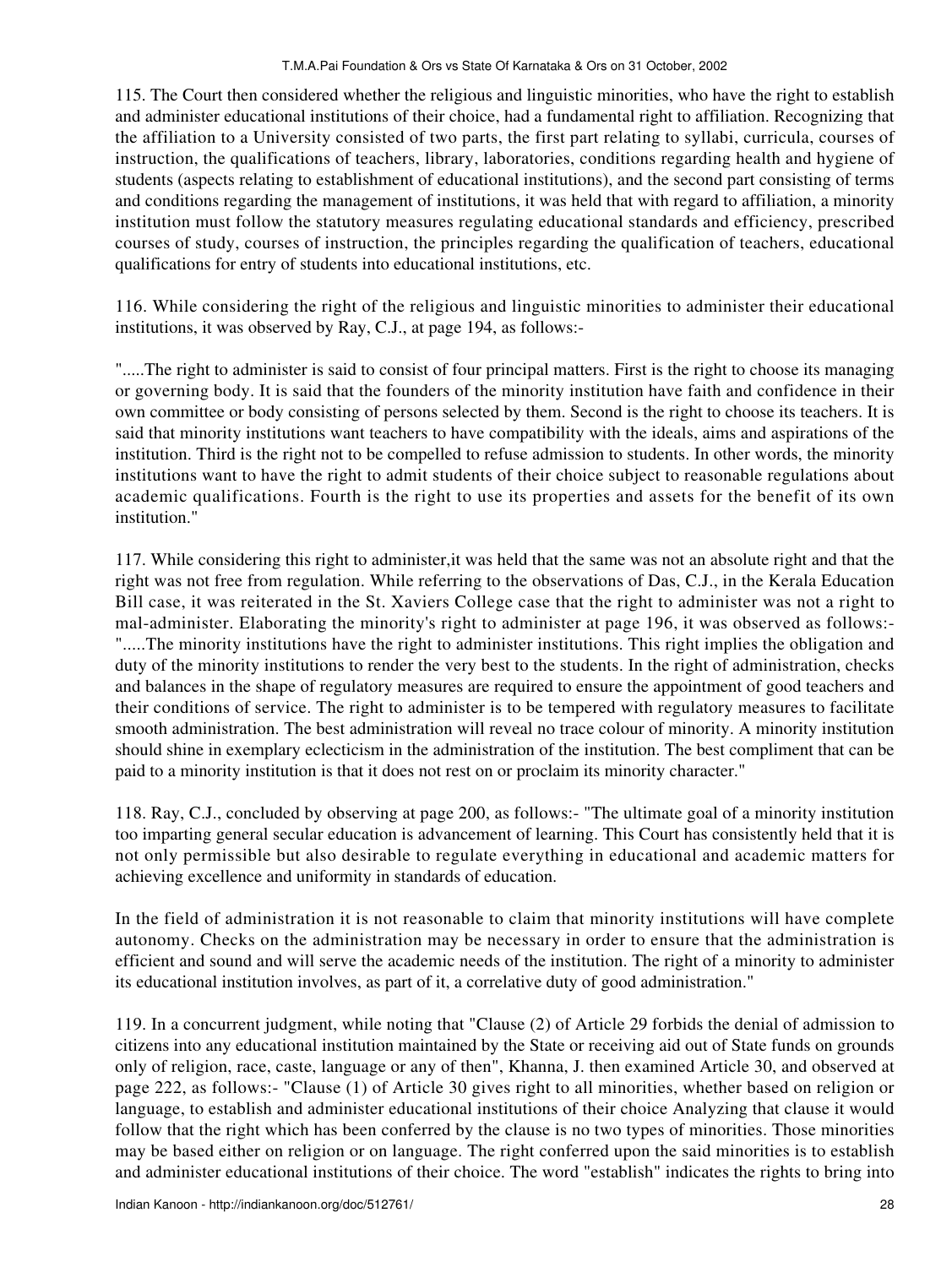existence, while the right to administer an institution means the right to effectively manage and conduct the affairs of the institution. Administration connotes management of the affairs of the institution. The management must be free of control so that the founders or their nominees can mould the institution as they think fit and in accordance with their ideas of how the interest of the community in general and the institution in particular will be best served. The words "of their choice" qualify the educational institutions and show that the educational institutions established and administered by the minorities need not be of some particular class; the minorities have the right and freedom to establish and administer such educational institutions as they choose. Clause (2) of Article 30 prevents the State from making discrimination in the matter of grant of aid to any educational institution on the ground that the institution is under the management of a minority whether based on religion or language.

120. Explaining the rationale behind Article 30, it was observed at page 224, as follows:-

"The idea of giving some special rights to the minorities is not to have a kind of a privileged or pampered section of the population but to give to the minorities a sense of security and a feeling of confidence. The great leaders of India since time immemorial had preached the doctrine of tolerance and catholicity of outlook. Those noble ideas were enshrined in the Constitution. Special rights for minorities were designed not to create inequality. Their real effect was to bring about equality by ensuring the preservation of the minority institutions and by guaranteeing to the minorities autonomy in the matter of the administration of these institutions. The differential treatment for the minorities by giving them special rights is intended to bring about an equilibrium, so that the ideal of equality may not be reduced to a mere abstract idea but should become a living reality and result in true, genuine equality an equality not merely in theory but also in fact."

121. While advocating that provisions of the Constitution should be construed according to the liberal, generous and sympathetic approach, and after considering the principles which could be discerned by him from the earlier decisions of this Court, Khanna, J., observed at page 234, as follows:-

"...The minorities are as much children of the soil as the majority and the approach has been to ensure that nothing should be done as might deprive the minorities of a sense of belonging of a feeling of security, of a consciousness of equality and of the awareness that the conservation of their religion, culture, language and script as also the protection of their educational institutions is a fundamental right enshrined in the Constitution. The same generous, liberal and sympathetic approach should weigh with the courts in construing Articles 29 and 30 as marked the deliberations of the Constitution-makers in drafting those articles and making them part of the fundamental rights. The safeguarding of the interest of the minorities amongst sections of population is as important as the protection of the interest amongst individuals of persons who are below the age of majority or are otherwise suffering from some kind of infirmity. the Constitution and the laws made by civilized nations, therefore, generally contain provisions for the protection of those interests. It can, indeed, be said to be an index of the level of civilization and catholicity of a nation as to how far their minorities feel secure and are not subject to any discrimination or suppression."

122. The learned Judge then observed that the right of the minorities to administer educational institutions did not prevent the making of reasonable regulations in respect of these institutions. Recognizing that the right to administer educational institutions could not include the right to mal-administer, it was held that regulations could be lawfully imposed, for the receiving of grants and recognition, while permitting the institution to retain its character as a minority institution. The regulation "must satisfy a dual test -- the test of reasonableness, and the test that it is regulative of the educational character of the institution and is conductive to making the institution an effective vehicle of education for the minority community or other persons who resort to it." It was permissible for the authorities to prescribes regulations, which must be complied with, before a minority institution could seek or retain affiliation and recognition. But it was also stated that the regulations made by the authority should not impinge upon the minority character of the institution. Therefore, a balance has to be kept between the two objectives -- that of ensuring the standard of excellence of the institution, and that of preserving the right of the minorities to establish and administer their educational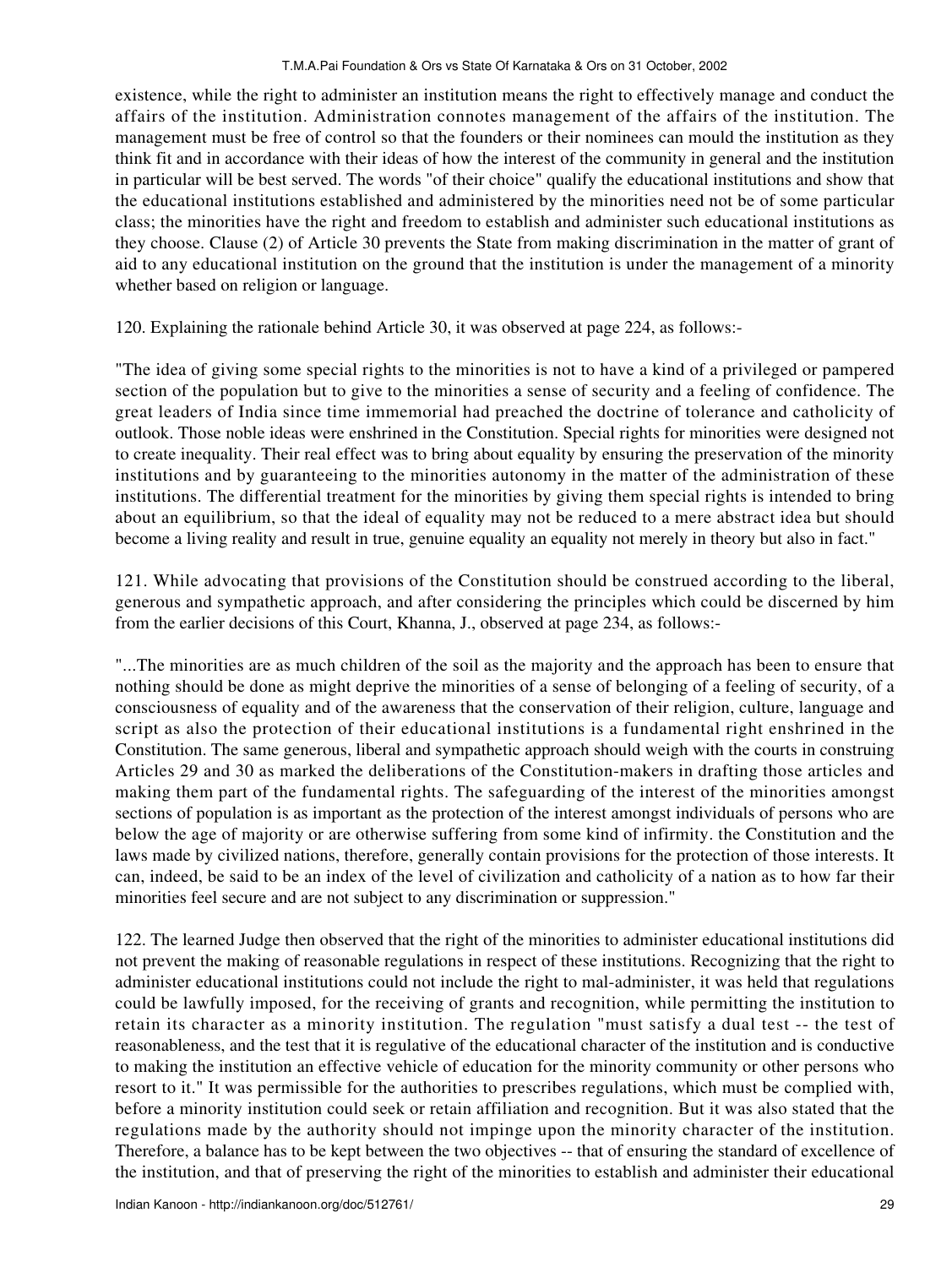institutions. Regulations that embraced and reconciled the two objectives could be considered to be reasonable. This, in our view, is the correct approach to the problem.

123. After referring to the earlier cases in relation to the appointment of teachers, it was noted by Khanna, J., that the conclusion which followed was that a law which interfered with a minority's choice of qualified teachers, or its disciplinary control over teachers and other members of the staff of the institution, was void, as it was violative of Article 30(1). While it was permissible for the state and its educational authorities to prescribe the qualifications of teachers, it was held that once the teachers possessing the requisite qualifications were selected by the minorities for their educational institutions, the state would have no right to veto the selection of those teachers. The selection and appointment of teachers for an educational institution was regarded as one of the essential ingredients under Article 30(1). The Court's attention was drawn to the fact that in the Kerala Education Bill case, this Court has opined that Clauses (11) and (12) made it obligatory for all aided schools to select teachers from a panel selected from each district by the Public Service Commission and that no teacher of an aided school could be dismissed, removed or reduced in rank without the previous sanction of the authorized officer. At page 245, Khanna, J., observed that in cases subsequent to the opinion in the Kerala Education Bill case, this Court had held similar provisions as Clause (11) and Clause (12) to be violative of Article 30(1) of the minority institution. He then observed as follows:- "...The opinion expressed by this Court in Re Kerala Education Bill (supra) was of an advisory character and though great weight should be attached to it because of its persuasive value, the said opinion cannot override the opinion subsequently expressed by this Court in contested cases. It is the law declared by this Court in the subsequent contested cases which would have a binding effect. The words "as at present advised" as well as the preceding sentence indicate that the view expressed by this Court in Re Kerala Education Bill in this respect was hesitant and tentative and not a final view in the matter...."

124. In Lilly Kurian v. Sr. Lewina and Ors., this Court struck down the power of the Vice-Chancellor to veto the decision of the management to impose a penalty on a teacher. It was held that the power of the Vice-Chancellor, while hearing an appeal against the imposition of the panel was uncanalized and unguided. In Christian Medical College Hospital Employees' Union and Anr. v. Christian Medical College Vellore Association and Ors., this Court upheld the application of industrial law to minority colleges, and it was held that providing a remedy against unfair dismissals would not infringe Article 30. In Gandhi Faizeam College Shahajhanpur v. University of Agra and Anr. [(1975) 3 SCR 810], a law which sought to regulate the working of minority institutions by providing that a broad-based management committee could be re-constituted by including therein the Principal and the senior-most teacher, was valid and not violative of the right under Article 30(1) of the Constitution. In All Saints High School, Hyderabad Etc. Etc. v. Government of A.P. and Ors. Etc, a regulation providing that no teacher would be dismissed, removed, or reduced in rank, or terminated otherwise except with the prior approval of the competent authority, was held to be invalid, as it sought to confer an unqualified power upon the competent authority. In Frank Anthony Public School Employees Association v. Union of India and Ors., the regulation providing for prior approval for dismissal was held to be invalid, while the provision for an appeal against the order of dismissal by an employee to a Tribunal was upheld. The regulation requiring prior approval before suspending an employee was held to be valid, but the provision, which exempted unaided minority schools from the regulation that equated the pay and other benefits of employees of recognized schools with those in schools run by the authority, was held to be invalid and violative of the equality clause. It was held by this Court that the regulations regarding pay and allowances for teachers and staff would not violate Article 30.

125. In the St. Stephen's College case, the right of minorities to administer educational institutions and the applicability of Article 29(2) to an institution to which Article 30(1) was applicable came up for consideration. St. Stephen's College claimed to be a minority institution, which was affiliated to Delhi University, the College had its own provisions with regard to the admission of students. This provision postulated that applications would be invited by the college by a particular date. The applications were processed and a cut-off percentage for each subject was determined by the Head of the respective Departments and a list of potentially suitable candidates was prepared on the basis of 1:4 and 1:5 ratios for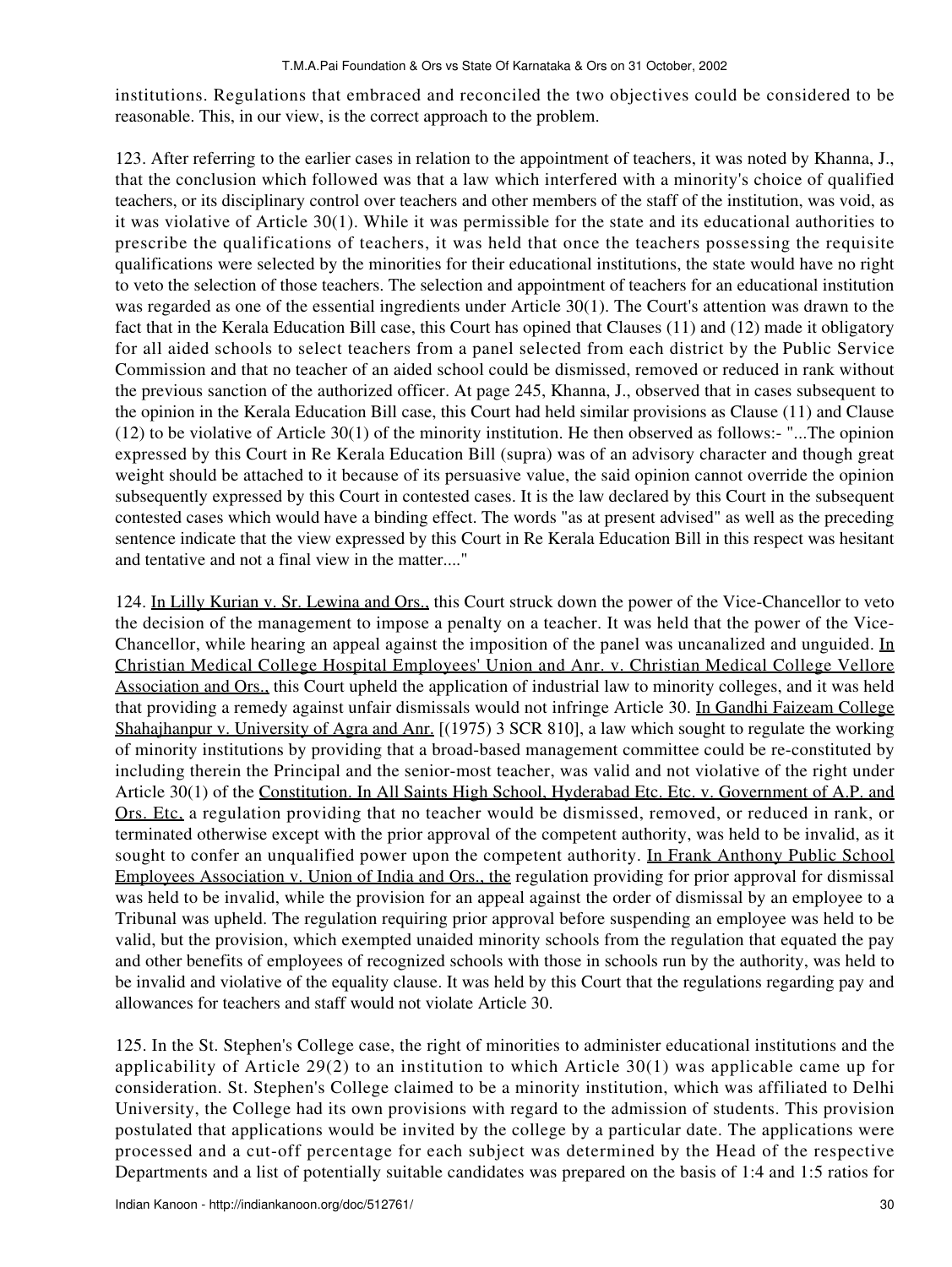Arts and Science students respectively, and they were then called for an interview (i.e., for every available seat in the Arts Department, four candidates were called for interviews; similarly, for every available seat in the Science Department, five candidates were called for interviews). In respect of Christian Students, a relaxation of upto 10% was given in determining the cut-off point. Thereafter, the interviews were conducted and admission was granted. The Delhi University, however, had issued a circular, which provided that admission should be granted to the various courses purely on the basis of merit, i.e., the percentage of marks secured by the students in the qualifying examination. The said circular did not postulate any interview. Thereafter, the admission policy of St. Stephen's College was challenged by a petition under Article 32. It was contended by the petitioners that the College was bound to follow the University policy, rules and regulations regarding admission, and further argued that it was not a minority institution, and in the alternative, it was not entitled to discriminate against students on the ground of religion, as the college was receiving grant-in-aid from the government, and that such discrimination was violative of Article 29(2). The College had also filed a writ petition in the Supreme Court taking the stand that it was a religious minority institution, and that the circular of the University regarding admission violated its fundamental right under Article

30. This Court held that St. Stephen's College was a minority institution. With regard to the second question as to whether the college was bound by the University circulars regarding admission, this Court, by a majority of 4-1, upheld the admission procedure used by the College, even though it was different from the one laid down by the University. In this context, the contention of the College was that it had been following its own admission programme for more than a hundred years and that it had built a tradition of excellence in a number of distinctive activities. The College challenged the University circular on the ground that it was not regulatory in nature, and that it violated its right under Article 30. Its submission was that if students were admitted purely on the basis of marks obtained by them in the qualifying examination, it would not be possible for any Christian student to gain admission. The college had also found that unless a concession was afforded, the Christian students could not be brought within the zone of consideration as they generally lacked merit when compared to the other applicants. This Court referred to the earlier decisions, and with regard to Article 30(1), observed at page 596, paragraph 54, as follows:- "The minorities whether based on religion or language have the right to establish and administer educational institutions of their choice. The administration of educational institutions of their choice under Article 30(1) means 'management of the affairs of the institution'. This management must be free from control so that the founder or their nominees can mould the institution as they think fit, and in accordance with their ideas of how the interests of the community in general and the institution in particular will be best served. But the standards of education are not a part of the management as such. The standard concerns the body politic and is governed by considerations of the advancement of the country and its people. Such regulations do not bear directly upon management although they may indirectly affect it. The State, therefore has the right to regulate the standard of education and allied matters. Minority institutions cannot be permitted to fall below the standards of excellence expected of educational institutions. They cannot decline to follow the general pattern of education under the guise of exclusive right of management. While the management must be left to them, they may be compelled to keep in step with others...."

126. It was further noticed that the right under Article 30(1) had to be read subject to the power of the state to regulate education, educational standards and allied matters. In this connection, at pages 598-99, paragraph 59, it was observed as follows:-

"The need for a detailed study on this aspect is indeed not necessary. The right to minorities whether religious or linguistic, to administer educational institutions and the power of the State to regulate academic matters and management is now fairly well settled. The right to administer does not include the right to maladminister. The State being the controlling authority has right and duty to regulate all academic matters. Regulations which will serve the interests of students and teachers, and to preserve the uniformity in standards of education among the affiliated institutions could be made. The minority institutions cannot claim immunity against such general pattern and standard or against general laws such as laws relating to law and order, health, hygiene, labor relations, social welfare legislations, contracts, torts etc. which are applicable to all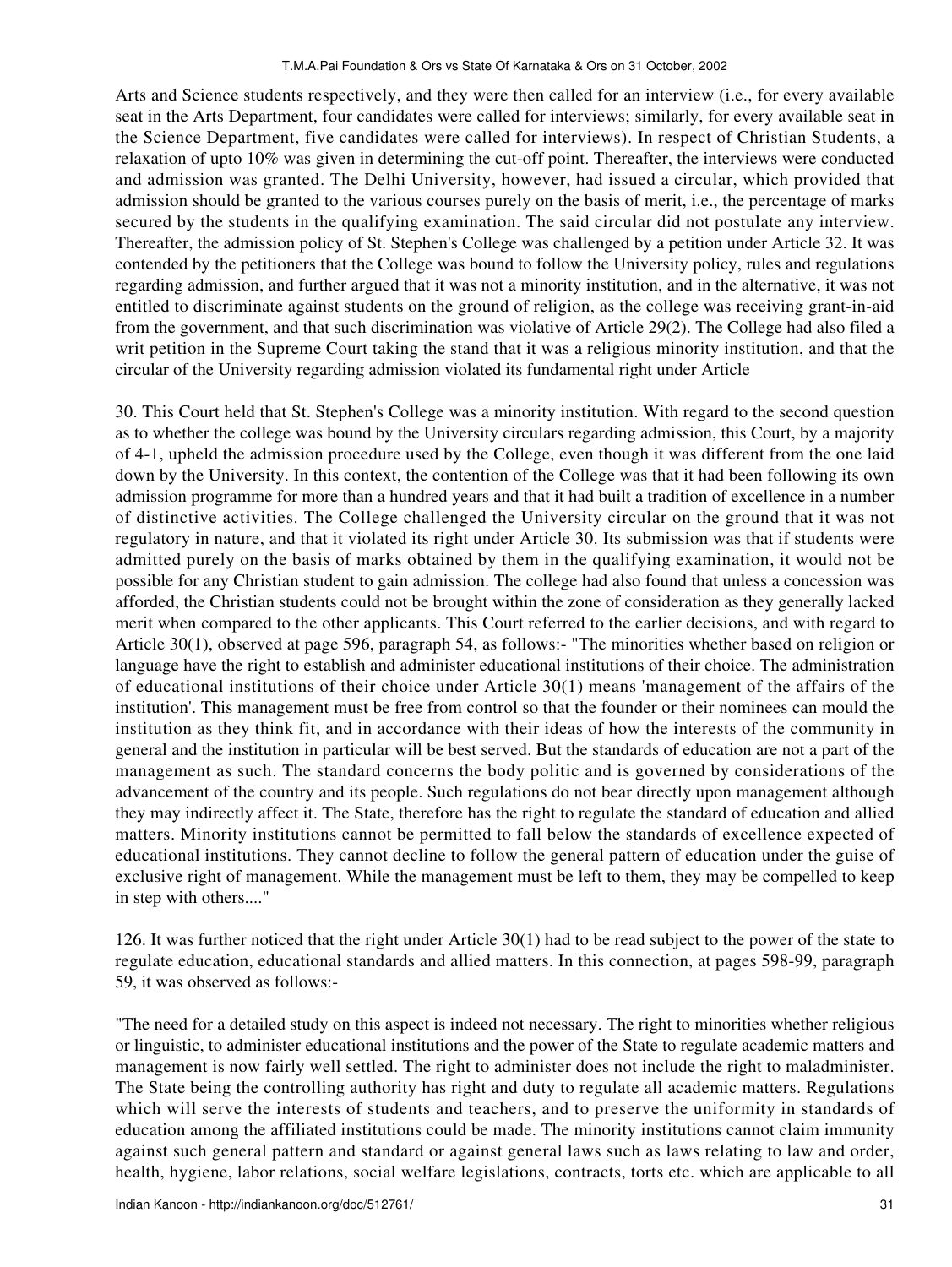communities. So long as the basic right of minorities to manage educational institution is not taken away, the State is competent to make regulatory legislation. Regulations, however, shall not have the effect of depriving the right of minorities to educate their children in their own institution. That is a privilege which is implied in the right conferred by Article 30(1).

127. Dealing with the question of the selection of students, it was accepted that the right to select students for admission was a part of administration, and that this power could be regulated, but it was held that the regulation must be reasonable and should be conducive to the welfare of the minority institution or for the betterment of those who resort to it. Bearing this principle in mind, this Court took note of the fact that if the College was to admit students as per the circular issued by the University, it would have to deny admissions to the students belonging to the Christian community because of the prevailing situation that even after the concession, only a small number of minority applicants would gain admission. It was the case of the College that the selection was made on the basis of the candidate's academic record, and his/her performance at the interview keeping in mind his/her all round competence, his/her capacity to benefit from attendance at the College, as well as his/her capacity to benefit from attendance at the College, as well as his/her potential to contribute to the life of the College. While observing that the oral interview as a supplementary test and not as the exclusive test for assessing the suitability of the candidates for college admission had been recognized by this Court, this Court observed that the admission programme of the college "based on the test of promise and accomplishment of candidates seems to be better than the blind method of selection based on the marks secured in the qualifying examinations." The Court accordingly held that St. Stephen's College was not bound by the impugned circulars of the University. This Court then dealt with the question as to whether a preference in favour of, or a reservation of seats for candidates belonging to, its own community by the minority institutions would be invalid under Article 29(2) of the Constitution. After referring to the Constituent Assembly Debates and the proceedings of the Draft Committee that led to the incorporation of Articles 29 and 30, this Court proceeded to examine the question of the true import and effect of Articles 29(2) and 30(1) of the Constitution. On behalf of the institutions, it was argued that a preference given to minority candidates in their own educational institutions, on the ground that those candidates belonged to that minority community, was not violative of Article 29(2), and that in the exercise of Article 30(1), the minorities were entitled to establish and administer educational institutions for the exclusive advantage of their own community's candidates. This contention was not accepted by this Court on two grounds. Firstly, it was held that institutional preference to minority candidates based on religion was apparently an institutional discrimination on the forbidden ground of religion -- the Court stated that "if an educational institution says yes to one candidate but says no to other candidate on the ground of religion, it amounts to discrimination on the ground of religion. The mandate of Article 29(2) is that there shall not be any such discrimination." It further held that, as pointed out in the Kerala Education Bill case, the minorities could not establish educational institutions for the benefit of their own community alone. For if such was the aim, Article 30(1) would have been differently worded and it would have contained the words "for their own community". In this regard, it would be useful to bear in mind that the Court at page 607, paragraph 81, noticed that:-

"Even in practice, such claims are likely to be met with considerable hostility. It may not be conducive to have a relatively homogeneous society. It may lead to religious bigotry which is the bane of mankind. In the nation building with secular character sectarian schools or colleges, segregated faculties or universities for imparting general secular education are undesirable and they may undermine secular democracy. They would be inconsistent with the central concept of secularism and equality embedded in the Constitution. Every educational institution irrespective of community to which it belongs is a 'melting pot' in our national life. The students and teachers are the critical ingredients. It is there they develop respect for, and tolerance of, the cultures and beliefs of others. It is essential therefore, that there should be proper mix of students of different communities in all educational institutions.

128. The Court then dealt with the contention on behalf of the University that the minority institutions receiving government aid were bound by the mandate of Article 29(2), and that they could not prefer candidates from their own community. The Court referred to the decision in the case of Champakam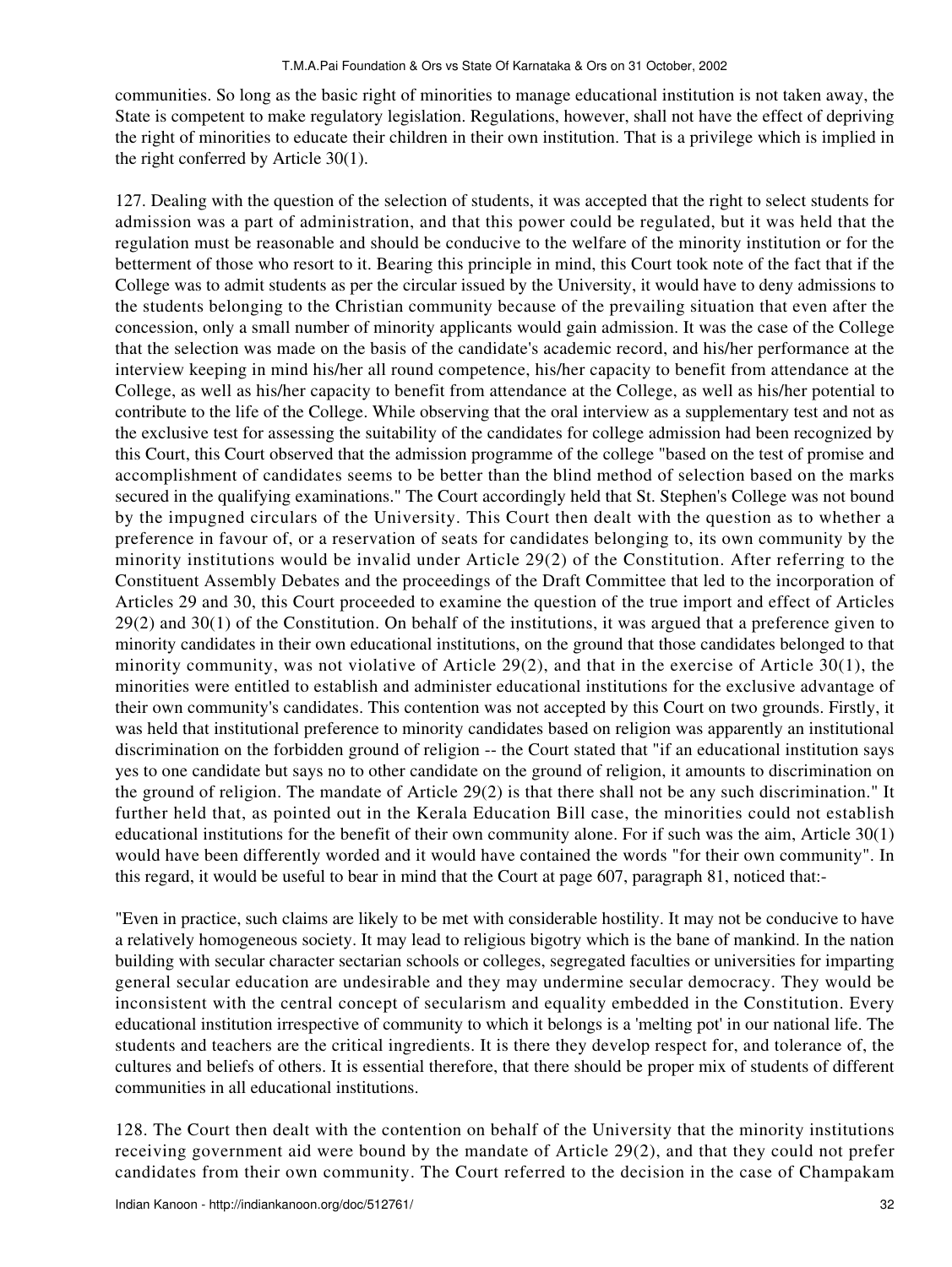Dorairajan (supra), but observed as follows: ".....the fact that Article 29(2) applied to minorities as well as non- minorities did not mean that it was intended to nullify the special right guaranteed to minorities in Article 30(1). Article 29(2) deals with non- discrimination and is available only to individuals. General equality by non-discrimination is not the only need of minorities. Minority rights under majority rule implies more than non-discrimination; indeed, it begins with non-discrimination. Protection of interests and institutions and the advancement of opportunity are just as important. Differential treatment that distinguishes them from the majority is a must to preserve their basic characteristics."

129. Dealing with the submission that in a secular democracy the government could not be utilized to promote the interest of any particular community, and that the minority institution was not entitled to state aid as of right, this Court, at page 609, paragraph 87, held as follows:- "It is quite true that there is no entitlement to State grant for minority educational institutions. There was only a stop-gap arrangement under Article 337 for the Anglo-Indian community to receive State grants. There is no similar provision for other minorities to get grant from the State. But under Article 30(2), the State is under an obligation to maintain equality of treatment in granting aid to educational institutions. Minority institutions are not to be treated differently while giving financial assistance. They are entitled to get the financial assistance much the same way as the institutions of the majority communities."

130. It was further held that the state could lay down reasonable conditions for obtaining grant-in-aid and for its proper utilization, but that the state had no power to compel minority institutions to give up their rights under Article 30(1). After referring to the Kerala Education Bill case and Sidhajbhai Sabhai's case, the Court observed at page 609, paragraph 88, as follows:-

"....In the latter case this court observed at SCR pages 856-57 that the regulation which may lawfully be imposed as a condition of receiving grant must be directed in making the institution an effective minority educational institution. The regulation cannot change the character of the minority institution. Such regulations must satisfy a dual test; the test of reasonableness, and the test that it is regulative of the educational character of the institution. It must be conducive to making the institution and effective vehicle of education for the minority community or other persons who resort to it. It is thus evident that the rights under Article 30(1) remain unaffected even after securing financial assistance from the government."

131. After referring to the following observations in D.A.V. College case, "...The right of a religious or linguistic minority to establish and administer educational institutions of its choice under Article 30(1) is subject to the regulatory power of the State for maintaining and (sic)ng the excellence of its standards. This right is further subject to Article 29(2), which provides that no citizen shall be denied admission into any educational institution which is maintained by the State or receives aid out of State funds, on grounds only of religion, race, caste, language or any of them...."

the learned Judges remarked at page 610 (para 91) that in the said case, the Court was not deciding the question that had arisen before them.

132. According to the learned Judges, the question of the interplay of Article 29(2) with Article 30(1) had arisen in that case (St. Stephen's case) for the first time, and had not been considered by the Court earlier, they observed that "we are on virgin soil, not on trodden ground". Dealing with the interplay of these two Articles, it was observed, at page 612, paragraph 96, as follows:-

"The collective minority right is required to be made functional and is not to be reduced to useless lumber. A meaningful right must be shaped, moulded and created under Article 30(1), while at the same time affirming the right of individuals under Article 29(2). There is need to strike a balance between the two competing rights. It is necessary to mediate between Article 29(2) and Article 30(1), between letter and spirit of these articles, between traditions of the past and the convenience of the present, between society's need for stability and its need for change."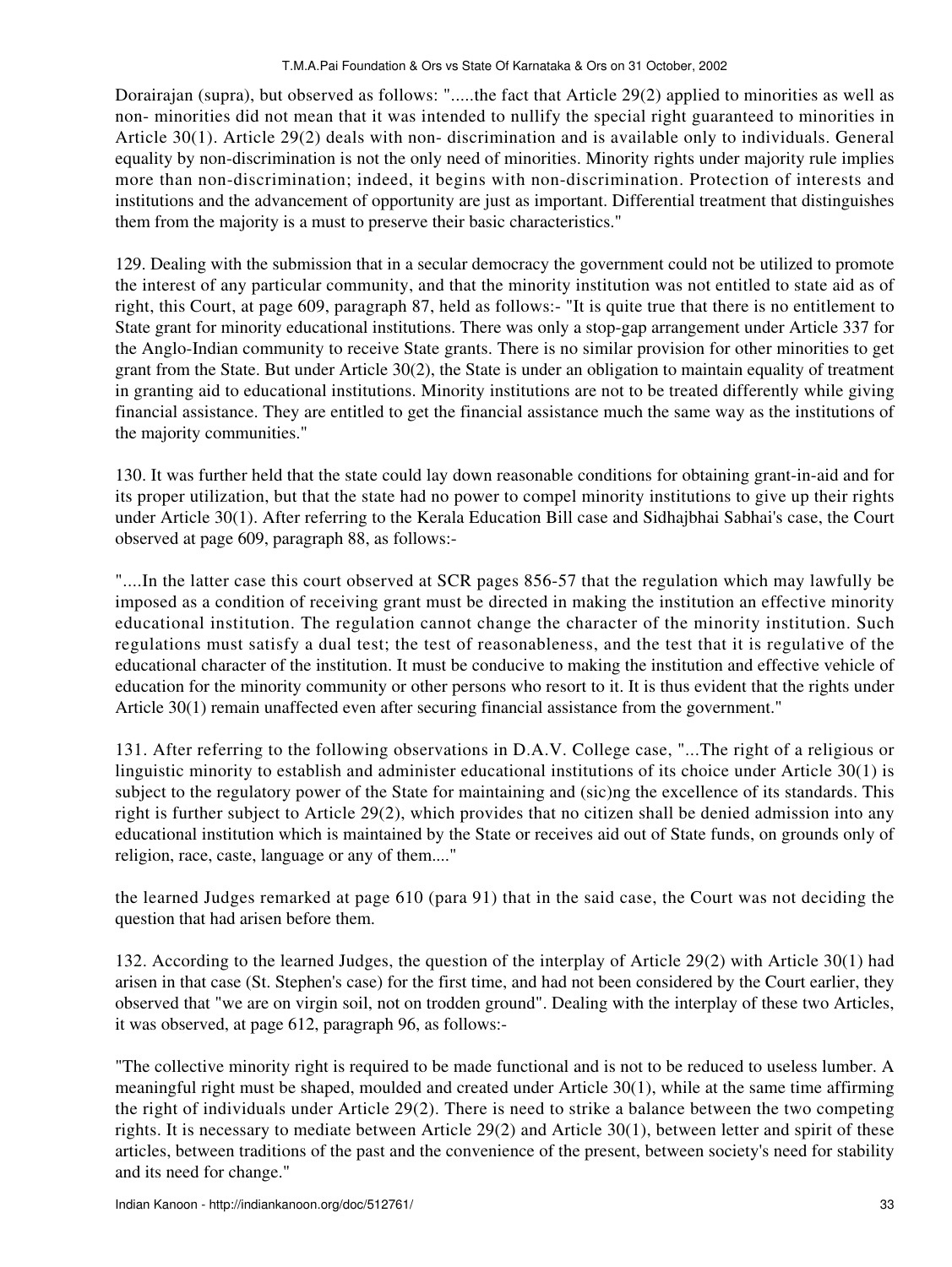133. The two competing rights are the right of the citizen not to be denied admission granted under Article 29(2), and right of the religious or linguistic minority to administer and establish an institution of its choice granted under Article 30(1). While treating Article 29(2) as a facet of equality, the Court gave a contextual interpretation to Articles 29(2) and 30(1) while rejecting the extreme contention on both sides, i.e., on behalf of the institutions that Article 29(2) did not prevent a minority institution to preferably admit only members belonging to the minority community, and the contention on behalf of the State that Article 29(2) prohibited any preference in favour of a minority community for whose benefit the institution was established. The Court concluded, at pages 613-14, para 102, as follows:-

"In the light of all these principles and factors, and in view of the importance which the Constitution attaches to protective measures to minorities under Article  $30(1)$ , the minority aided educational institutions are entitled to prefer their community candidates to maintain the minority character of the institutions subject of course to conformity with the University standard. The State may regulate the intake in this category with due regard to the need of the community in the area which the institution is intended to serve. But in no case such intake shall exceed 50 per cent of the annual admission. The minority institutions shall make available at least 50 per cent of the annual admission to members of communities other than the minority community. The admission of other community candidates shall be done purely on the basis of merit."

134. If we keep these basic features, as highlighted in St. Stephen's case, in view, then the real purposes underlying Articles 29(2) and 30 can be better appreciated.

135. We agree with the contention of the learned Solicitor General that the Constitution in Part III does not contain or give any absolute right. All rights conferred in Part III of the Constitution are subject to at least other provisions of the said Part. It is difficult to comprehend that the framers of the Constitution would have given such an absolute right to the religious or linguistic minority which would enable them to establish and administer educational institutions in manner so as to be in conflict with the other Parts of the Constitution. We find difficult to accept that in the establishment and administration of educational institutions by the religious and linguistic minorities, no law of the land, even the Constitution, is to apply to them.

136. Decisions of this Court have held that the right to administer does not include the right to mal-administer. It has also been held that the right to administer is not absolute, but must be subject to reasonable regulations for the benefit of the institutions as the vehicle of education, consistent with national interest. General laws of the land applicable to all persons have been held to be applicable to the minority institutions also -- for example, laws relating to taxation, sanitation, social welfare, economic regulation, public order and morality.

137. It follows from the aforesaid decisions that even though the words of Article 30(1) are unqualified, this Court has held that at least certain other laws of the land pertaining to health, morality and standards of education apply. The right under Article 30(1) has, therefore, not been held to be absolute or above other provisions of the law, and we reiterate the same. By the same analogy, there is no reason why regulations or conditions concerning, generally, the welfare of students and teachers should not be made applicable in order to provide a proper academic atmosphere, as such provisions do not in any way interfere with the right of administration or management under Article 30(1).

138. As we look at it, Article 30(1) is a sort of guarantee or assurance to the linguistic and religious minority institutions of their right to establish and administer educational institutions of their choice. Secularism and equality being two of the basic features of the Constitution, Article 30(1) ensures protection to the linguistic and religious minorities, thereby preserving the secularism of the country. Furthermore, the principles of equality must necessarily apply to the enjoyment of such rights. No law can be framed that will discriminate against such minorities with regard to the establishment and administration of educational institutions vis-a-vis other educational institutions. Any law or rule or regulation that would put the educational institutions run by the minorities at a disadvantage when compared to the institutions run by the others will have to be struck down. At the same time, there also cannot be any reverse discrimination. It was observed in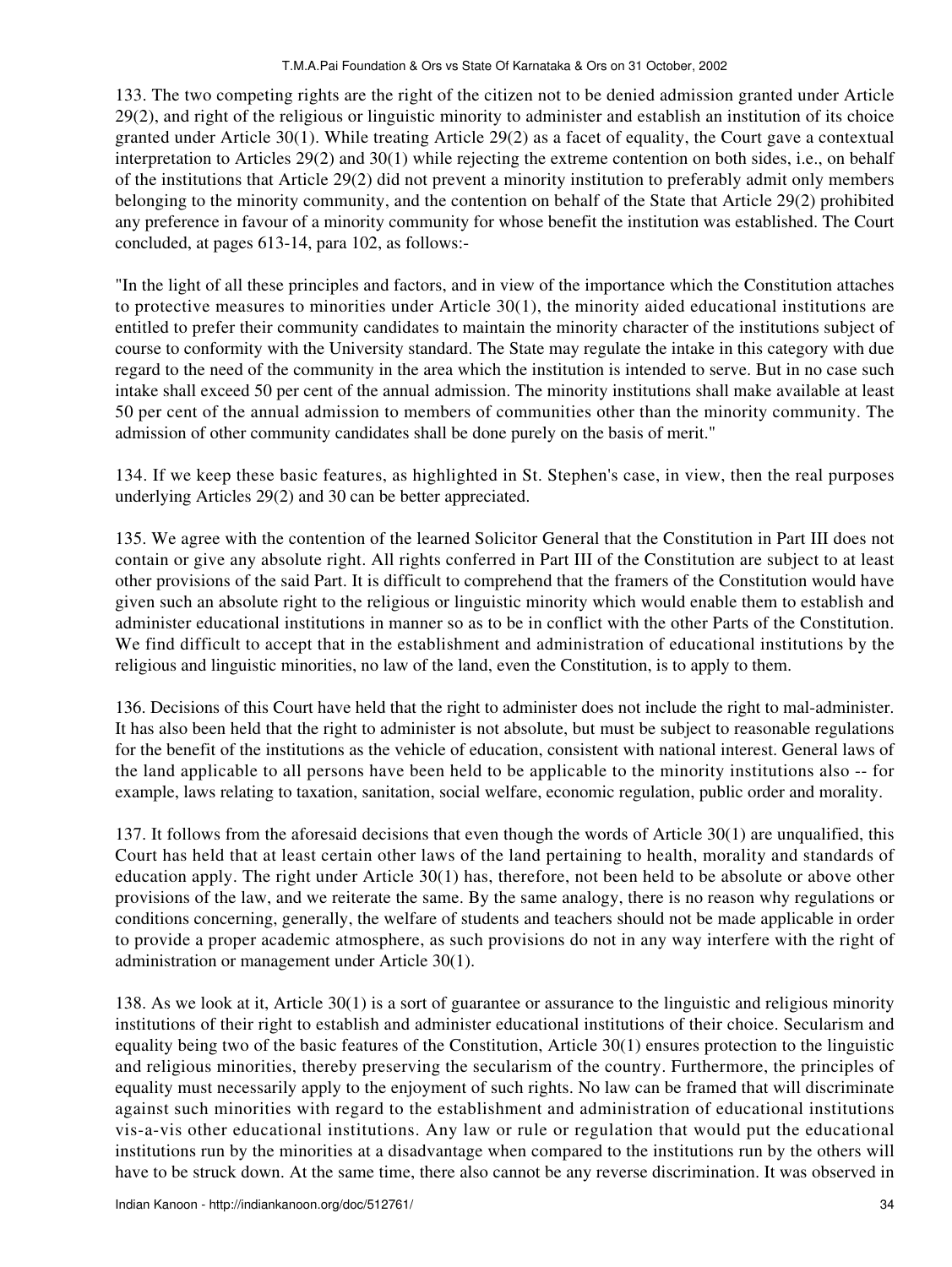St. Xaviers College case, at page 192, that "the whole object of conferring the right on minorities under Article 30 is to ensure that there will be equality between the majority and the minority. If the minorities do not have such special protection, they will be dented equality." In other words, the essence of Article 30(1) is to ensure equal treatment between the majority and the minority institutions. No one type or category of institution should be disfavoured or, for that matter, receive more favourable treatment than another. Laws of the land, including rules and regulations, must apply equally to the majority institutions as well as to the minority institutions. The minority institutions must be allowed to do what the non- minority institutions are permitted to do.

139. Like any other private unaided institutions, similar unaided educational institutions administered by linguistic or religious minorities are assured maximum autonomy in relation thereto; e.g., method of recruitment of teachers, charging of fees and admission of students. They will have to comply with the conditions of recognition, which cannot be such as to whittle down the right under Article 30.

140. We have now to address the question of whether Article 30 gives a right to ask for a grant or aid from the state, and secondly, if it does get aid, to examine to what extent its autonomy in administration, specifically in the matter of admission to the educational institution established by the community, can be curtailed or regulated.

141. The grant of aid is not a constitutional imperative. Article 337 only gives the right to assistance by way of grant to the Anglo-Indian community for a specified period of time. If no aid is granted to anyone, Article 30(1) would not justify a demand for aid, and it cannot be said that the absence of aid makes the right under Article 30(1). The founding fathers have not incorporated the right to grants in Article 30, whereas they have done so under Article 337; what, then, is the meaning, scope and effect of Article 30(2)? Article 30(2) only means what it states, viz that a minority institution shall not be discriminated against when aid to educational institutions is granted. In other words the state cannot, when it chooses to grant aid to educational institutions, deny aid to a religious or linguistic minority institution only on the ground that the management of that institution is with the minority. We would, however, like to clarify that if an object surrender of the right to management is made a condition of aid, the denial of aid would be violative of Article 30(2). However, conditions of aid that do not involve a surrender of the substantial right of management would not be inconsistent with constitutional guarantees, even if they indirectly impinge upon some fact of administration. If, however, aid were denied on the ground that the educational institution is under the management of a minority, then such a denial would be completely invalid.

142. The implication of Article 30(2) is also that it recognizes that the minority nature of the institution should continue, notwithstanding the grant of aid. In other words, when a grant is given to all institutions for imparting secular education, a minority institution is also entitled to receive it subject to the fulfillment of the requisite criteria, and the state gives the grant knowing that a linguistic or minority educational institution will also receive the same. Of course, the state cannot be compelled to grant aid, but the receipt of aid cannot be a reason for altering the nature of character of the incipient educational institution.

143. This means that the right under Article 30(1) implies that any grant that is given by the state to the minority institution cannot have such conditions attached to it, which will in any way dilute or abridge the rights of the minority institution to establish and administer that institution. The conditions that can normally be permitted to be imposed, on the educational institutions receiving the grant, must be related to the proper utilization of the grant and fulfillment of the objectives of the grant. Any such secular conditions so laid, such as a proper audit with regard to the utilization of the funds and the manner in which the funds are to be utilized, will be applicable and would not dilute the minority status of the educational institutions. Such conditions would be valid if they are also imposed on other educational institutions receiving the grant.

144. It cannot be argued that no conditions can be imposed while giving aid to a minority institution. Whether it is an institution run by the majority or the minority, all conditions that have relevance to the proper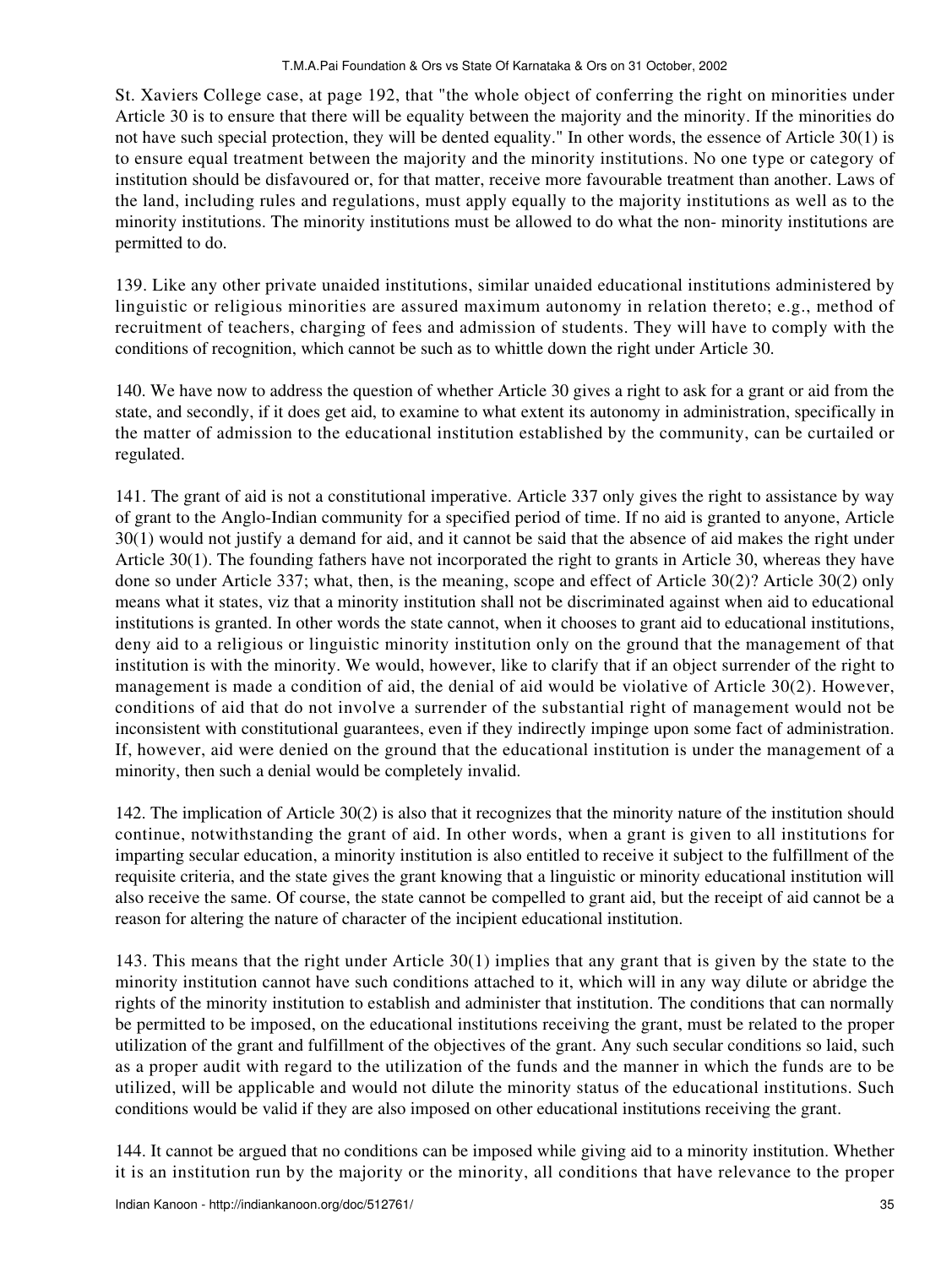utilization of the grant-in-aid by an educational institution can be imposed. All that Article 30(2) states is that on the ground that an institution is under the management of a minority, whether based on religion or language, grant of aid to that educational institution cannot be discriminated against, if other educational institutions are entitled to received aid. The conditions for grant or non-grant of aid to educational institutions have to be uniformly applied, whether it is a majority-run institution or a minority-run institution. As in the case of a majority-run institution, the moment a minority institution obtains a grant of aid, Article 28 of the Constitution comes into play. When an educational institution is maintained out of State funds, no religious institution can be provided therein. Article 28(1) does not state that it applies only to educational institutions that are not established or maintained by religious or linguistic minorities. Furthermore, upon the receipt of aid, the provisions of Article 28(3) would apply to all educational institutions whether run by the minorities or the non-minorities. Article 28(3) is the right of a person studying in a state recognized institution or in an educational institution receiving aid from state funds, not to take part in any religious instruction, if imparted by such institution, without his/her consent (or his/her guardian's consent if such a person is a minor). Just as Article 28(1) and (3) become applicable the moment any educational institution takes aid, likewise, Article 29(2) would also be attracted and become applicable to an educational institution maintained by the state or receiving aid out of state funds. It was strenuously contended that the right to give admission is one of the essential ingredients of the right to administer conferred on the religious or linguistic minority, and that this right should not be curtailed in any manner. It is difficult to accept this contention. If Article 23(1) and (3) apply to a minority institution that receives aid out of state funds, there is nothing in the language of Article 30 that would make the provisions of Article 29(2) inapplicable. Like Article 28(1) and Article 28(3), Article 29(2) refers to "any educational institution maintained by the State or receiving aid out of State funds". A minority institution would fall within the ambit of Article 29(2) in the same manner in which Article 28(1) and Article 28(3) would be applicable to an aided minority institution. it is true that one of the rights to administer an educational institution is to grant admission to the students. As long as an educational institution, whether belonging to the minority or the majority community, does not receive aid, it would, in our opinion, be its right and discretion to grant admission to such students as it chooses or selects subject to what has been clarified before. Out of the various rights that the minority institution has in the administration of the institution, Article 29(2) curtails the right to grant admission to a certain extent. By virtue of Article 29(2), no citizen can be denied admission by an aided minority institution on the grounds only of religion, race, caste, language or any of them. It is no doubt true that Article 29(2) does curtail one of the powers of the minority institution, but on receiving aid, some of the rights that an unaided minority institution has are also curtailed by Article 28(1) and 28(3). A minority educational institution has a right to impart religious instruction - this right is taken away by Article 28(1), if that minority institution is maintained wholly out of state funds. Similarly on receiving aid out of state funds or on being recognized by the state, the absolute right of a minority institution requiring a student to attend religious instruction is curtailed by Article 28(3). If the curtailment of the right to administer a minority institution on receiving aid or being wholly maintained out of state funds as provided by Article 28 is valid, there is no reason why Article 29(2) should not be held to be applicable. There is nothing in the language of Article 28(1) and (3), Article 29(2) and Article 30 to suggest that on receiving aid, Article 28(1) and (3) will apply, but Article 29(2) will not. Therefore, the contention that the institutions covered by Article 30 are outside the injunction of Article 29(2) cannot be accepted.

145. What is the true scope and effect of Article 29(2)? Article 29(2) is capable of two interpretations--one interpretation, which is put forth by the Solicitor General and the other counsel for the different States, is that a minority institution receiving aid cannot deny admission to any citizen on the grounds of religion, race, caste, language or any of them. In other words, the minority institution, once it takes any aid, cannot make any reservation for its own community or show a preference at the time of admission, i.e., if the educational institution was a private unaided minority institution, it is free to admit all students of its own community, but once aid is received, Article 29(2) makes it obligatory on the institution not to deny admission to a citizen just because he does not belong to the minority community that has established the institution.

146. The other interpretation that is put forth is that Article 29(2) is a protection against discrimination on the ground of religion, race, caste or language, and does not in any way come into play where the minority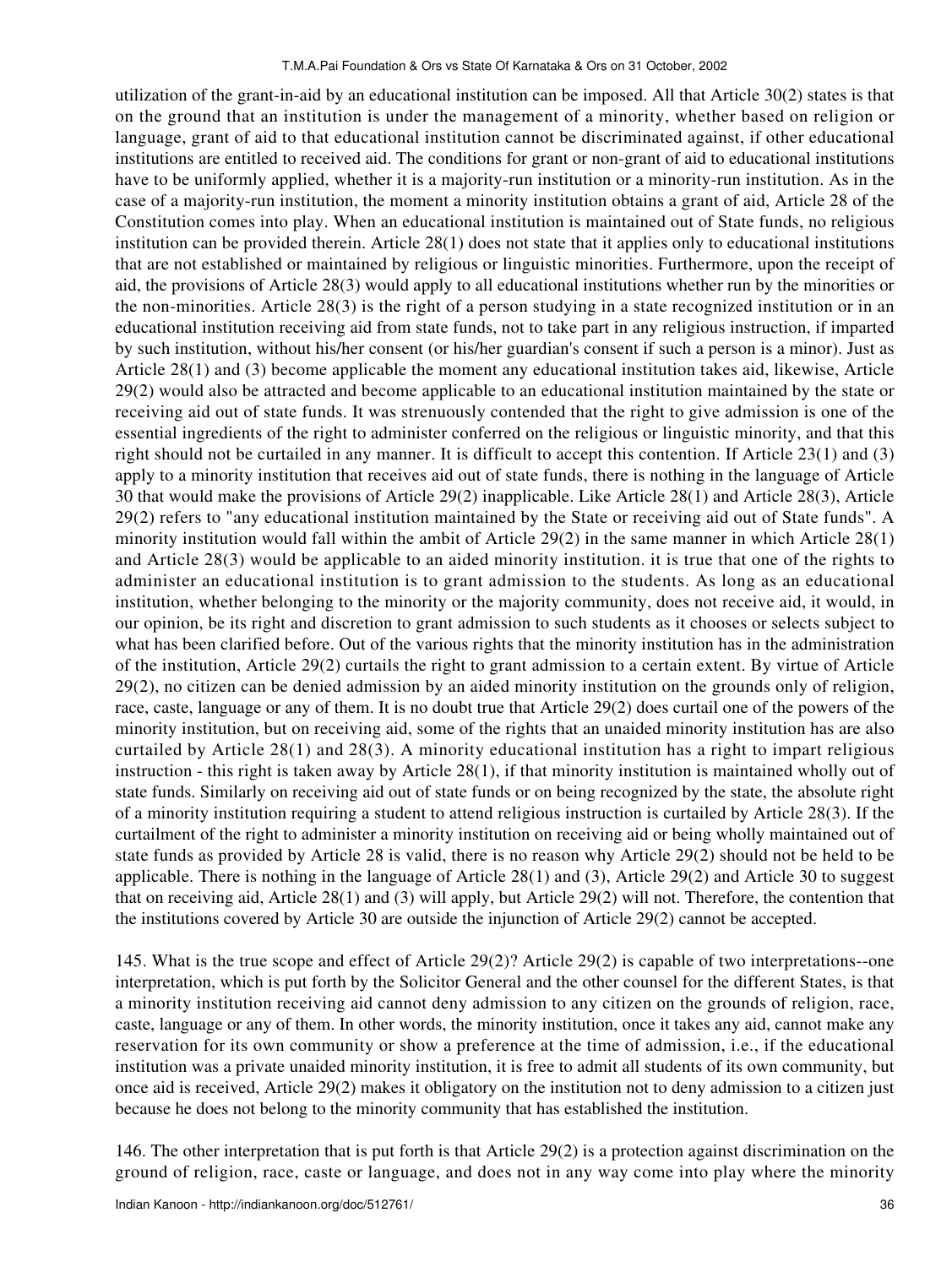institution prefers students of its choice. To put it differently, denying admission, even though seats are available, on the ground of the applicant's religion, race, caste or language, is prohibited, but preferring students of minority groups does not violate Article 29(2).

147. It is relevant to note that though Article 29 carries the head note "Protection of interests of minorities" it does not use the expression "minorities" in its text. The original proposal of the Advisory Committee in the Constituent Assembly recommended the following:- ""(1) Minorities in every unit shall be protected in respect of their language, script and culture and no laws or regulations may be enacted that may operate oppressively or prejudicially in this respect" [B. Siva Rao, "Select Documents" (1957) Vol. 2 page 281]

But after the clause was considered by the drafting Committee on 1st November, 1947, it emerged with substitute of 'section of citizen'. [B. Siva Rao, Select Documents (1957) Vol. 3, pages 525-26. Clause 23, Draft Constitution]. It was explained that the intention had always been to use 'minority' in a wide sense, so as to include (for example) Maharashtrians who settled in Bengal. (7 C.A.D. pages 922-23)"

148. Both Articles 29 and 30 from a part of the fundamental rights Chapter in Part III of the Constitution. Article 30 is confined to minorities, be it religious or linguistic, and unlike Article 29(1), the right available under the said Article cannot be availed by any section of citizens. The main distinction between Article 29(1) and Article 30(1) is that in the former, the right is confined to conservation of language, script or culture. As was observed in the Father W. Proost case, the right given by Article 29(1) is fortified by Article 30(1), insofar as minorities are concerned. In the St. Xaviers College case, it was held that the right to establish an educational institution is not confined to conservation of language, script or culture. When constitutional provisions are interpreted, it has to be borne in mind that the interpretation should be such as to further the object of their incorporation. They cannot be read in isolation and have to be read harmoniously to provide meaning and purpose. They cannot be interpreted in a manner that renders another provision redundant. If necessary, a purposive and harmonious interpretation should be given.

149. Although the right to administer includes within it a right to grant admission to students of their choice under Article 30(1), when such a minority institution is granted the facility of receiving grant-in-aid, Article 29(2) would apply, and necessarily, therefore, one of the right of administration of the minorities would be eroded to some extent. Article 30(2) is an injunction against the state not to discriminate against the minority educational institution and prevent it from receiving aid on the ground that the institution is under the management of a minority. While, therefore, a minority educational institution receiving grant-in-aid would not be completely outside the discipline of Article 29(2) of the Constitution by no stretch of imagination can the rights guaranteed under Article 30(1) be annihilated. It is this context that some interplay between Article 29(2) and Article 30(1) is required. As observed quite aptly in St. Stephen's case "the fact that Article 29(2) applies to minorities as well as non-minorities does not mean that it was intended to nullify the special right guaranteed to minorities in Article 30(1)." The word "only" used in Article 29(2) is of considerable significance and has been used for some avowed purpose. Denying admission to non-minorities for the purpose of accommodating minority students to a reasonable extent will not be only on grounds of religion etc., but is primarily meant to preserve the minority character of the institution and to effectuate the guarantee under Article 30(1). The best possible way is to hold that as long as the minority educational institution permits admission of citizens belonging to the non-minority class to a reasonable extent based upon merit, it will not be an infraction of Article 29(2), even though the institution admits students of the minority group of its own choice for whom the institution was meant. What would be a reasonable extent would depend upon variable factors, and it may not be advisable to fix any specific percentage. The situation would vary according to the type of institution and the nature of education that is being imparted in the institution. Usually, at the school level, although it may be possible to fill up all the seats with students of the minority group, at the higher level, either in colleges or in technical institutions, it may not be possible to fill up all the seats with the students of the minority group. However, even if it is possible to fill up all the seats with students of the minority group, the moment the institution is granted aid, the institution will have to admit students of the non-minority group to a reasonable extent, whereby the character of the institution is not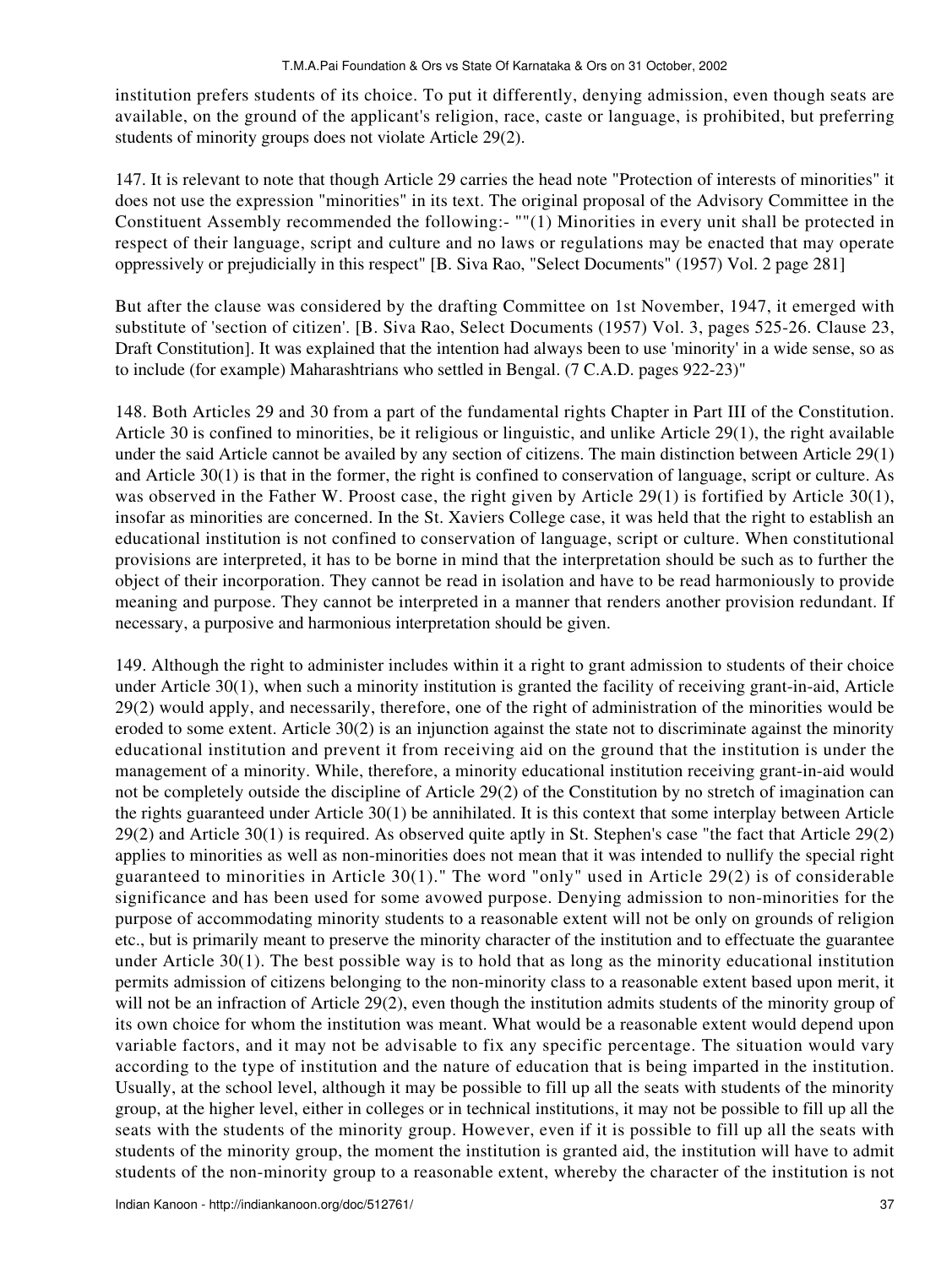annihilated, and at the same time, the rights of the citizen engrafted under Article 29(2) are not subverted. It is for this reason that a variable percentage of admission of minority students depending on the type of institution and education is desirable, and indeed, necessary, to promote the constitutional guarantee enshrined in both Article 29(2) and Article 30.

150. At this stage, it will be appropriate to refer to the following observations of B.P. Jeevan Reddy, J., in Indra Sawhney v. Union of India and Ors. [1992 Supp. (3) SCC 215] at page 657, paragraph 683, as follows:- "Before we proceed to deal with the question, we may be permitted to make a few observations: The questions arising herein are not only of great moment and consequence, they are also extremely delicate and sensitive. They represent complex problems of Indian society, wrapped and presented to us as constitutional and legal questions. On some of these questions, the decisions of this Court have not been uniform. They speak with more than one voice. Several opposing points of view have been pressed upon us with equal force and passion and quite often with great emotion. We recognize that these viewpoints are held genuinely by the respective exponents. Each of them feels his own point of view is the only right one. We cannot, however, agree with all of them. We have to find--and we have tried our best to find--answers which according to us are the right ones constitutionally and legally. Though, we are sitting in a larger Bench, we have kept in mind the relevance and significance of the principle of stare decisis. We are conscious of the fact that in law certainty, consistency and continuity are highly desirable features. Where a decision has stood the test of time and has never been doubted, we have respected it--unless, of course, there are compelling and strong reasons to depart from it. Where, however, such uniformity is not found, we have tried to answer the question on principle keeping in mind the scheme and goal of our Constitution and the material placed before us."

151. The right of the aided minority institution to preferably admit students of its community, when Article 29(2) was applicable, has been clarified by this Court over a decade ago in the St. Stephen's College case. While upholding the procedure for admitting students, this Court also held that aided minority educational institutions were entitled to preferably admit their community candidates so as to maintain the minority character of the institution, and that the state may regulate the intake in this category with due regard to the area that the institution was intended to serve, but that this intake should not be more than 50% in any case. Thus, St. Stephen's endeavoured to strike a balance between the two Articles. Though we accept the ratio of St. Stephen's, which has held the field for over a decade, we have compelling reservations in accepting the rigid percentage stipulated therein. As Article 29 and Article 30 apply not only to institutions of higher education but also to schools, a ceiling of 50% would not be proper. It will be more appropriate that depending upon the level of the institution, whether it be a primary or secondary or high school or a college, professional or otherwise, and on the population and educational needs of the area in which the institution is to be located the state properly balances the interests of all by providing for such a percentage of students of the minority community to be admitted, so as to adequately serve the interest of the community for which the institution was established.

152. At the same time, the admissions to aided institutions, whether awarded to minority or non-minority students, cannot be at the absolute sweet will and pleasure of the management of minority educational institutions. As the regulations to promote academic excellence and standards do not encroach upon the guaranteed rights under Article 30, the aided minority educational institutions can be required to observe inter se merit amongst the eligible minority applicants and passage of common entrance test by the candidates, where there is one, with regard to admissions in professional and non-professional colleges. If there is no such test, a rational method of assessing comparative merit has to be evolved. As regards the non-minority segment, admission may be on the basis of the common entrance test and counselling by a state agency. In the courses for which such a test and counselling are not in vogue, admission can be on the basis of relevant criteria for the determination of merit. It would be open to the state authorities to insist on allocating a certain percentage of seats to those belonging to weaker sections of society, from amongst the non-minority seats.

153. We would, however, like to clarify one important aspect at this stage. The aided linguistic minority educational institution is given the right to admit students belonging to the linguistic minority to a reasonable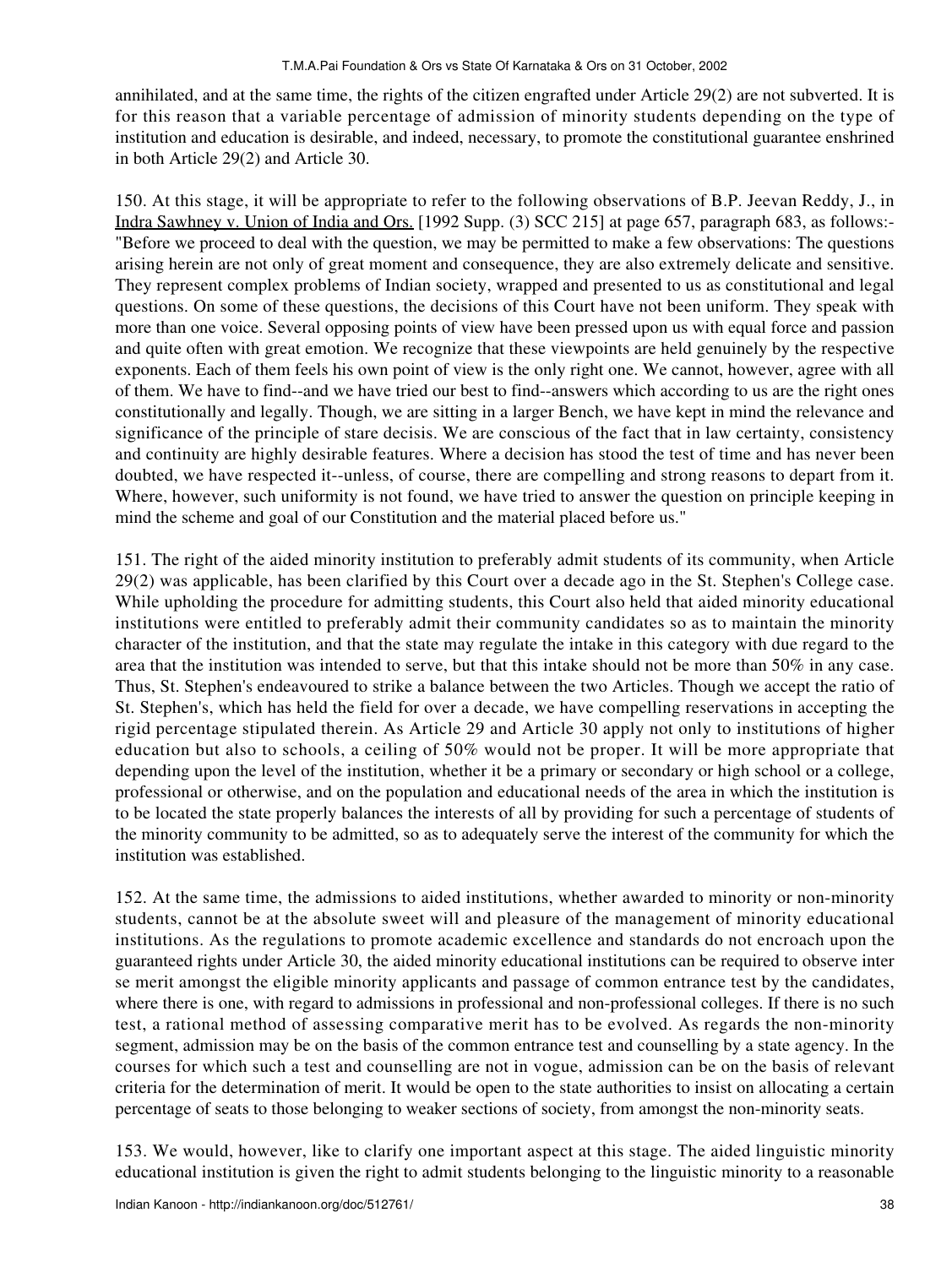extent only to ensure that its minority character is preserved and that the objective of establishing the institution is not defeated. If so, such an institution is under an obligation to admit the bulk of the students fitting into the description of the minority community. Therefore, the students of that group residing in the state in which the institution is located have to be necessarily admitted in a large measure because they constitute the linguistic minority group as far as that state is concerned. In other words, the predominance of linguistic students hailing from the state in which the minority educational institution is established should be present. The management bodies of such institution cannot resort to the device of admitting the linguistic students of the adjoining state in which they are in a majority, under the facade of the protection given under Article 30(1). If not, the very objective of conferring the preferential right of admission by harmoniously constructing Articles 30(1) and 29(2), which we have done above, may be distorted.

154. We are rightly proud of being the largest democracy in the world. The essential ingredient of democracy is the will and the right of the people to elect their representatives from amongst a government is formed.

155. It will be wrong to presume that the government or the legislature will act against the Constitution or contrary to the public or national interest at all times. Viewing every action of the government with skepticism, and with the belief that it must be invalid unless proved otherwise, goes against the democratic form of government. It is no doubt true that the Court has the power and the function to see that no one including the government acts contrary to the law, but the cardinal principle of our jurisprudence is that it is for the person who alleges that the law has been violated to prove it to be so. In such an event, the action of the government or the authority may have to be carefully examined, but it is improper to proceed on the assumption that, merely because an allegation is made, the action impugned or taken must be bad in law. Such being the position, when the government frames rules and regulations or lays down norms, specially with regard to eduction, one must assume that unless shown otherwise, the action taken is in accordance with law. Therefore, it will not be in order to so interpret a Constitution, and Article 29 and 30 in particular, on the presumption that the state will normally not act in the interest of the general public or in the interest of concerned sections of the society.

### **CONCLUSION**

### Equality and Secularism

156. Our country is often depicted as a person in the form of "Bharat Mata -- Mother India". The people of India are regarded as her children with their welfare being in her heart. Like and loving mother, the welfare of the family is of paramount importance for her.

157. For a healthy family, it is important that each member is strong and healthy. But then, all members do not have the same constitution, whether physical and/or mental. For harmonious and healthy growth, it is natural for the parents, and the mother in particular, to give more attention and food to the weaker child so as to help him/her become stronger. Giving extra food and attention and ensuring private tuition to help in his/her studies will, in a sense, amount to giving the weaker child preferential treatment. Just as lending physical support to the aged and the infirm, or providing a special diet, cannot be regarded as unfair or unjust, similarly, conferring certain rights on a special class, for good reasons, cannot be considered inequitable. All the people of India are not alike, and that is why preferential treatment to a special section of the society is not frowned upon. Article 30 is a special right conferred on the religious and linguistic minorities because of their numerical handicap and to instill in them a sense of security and confidence, even though the minorities cannot be per se regarded as weaker sections or underprivileged segments of the society.

158. The one billion population of India consists of six main ethnic groups and fifty-two major tribes; six major religions and 6,400 castes and sub- castes; eighteen major languages and 1,600 minor languages and dialects. The essence of secularism in India can best be depicted if a relief map of India is made in mosaic, where the aforesaid one billion people are the small pieces of marble that go into the making of a map. Each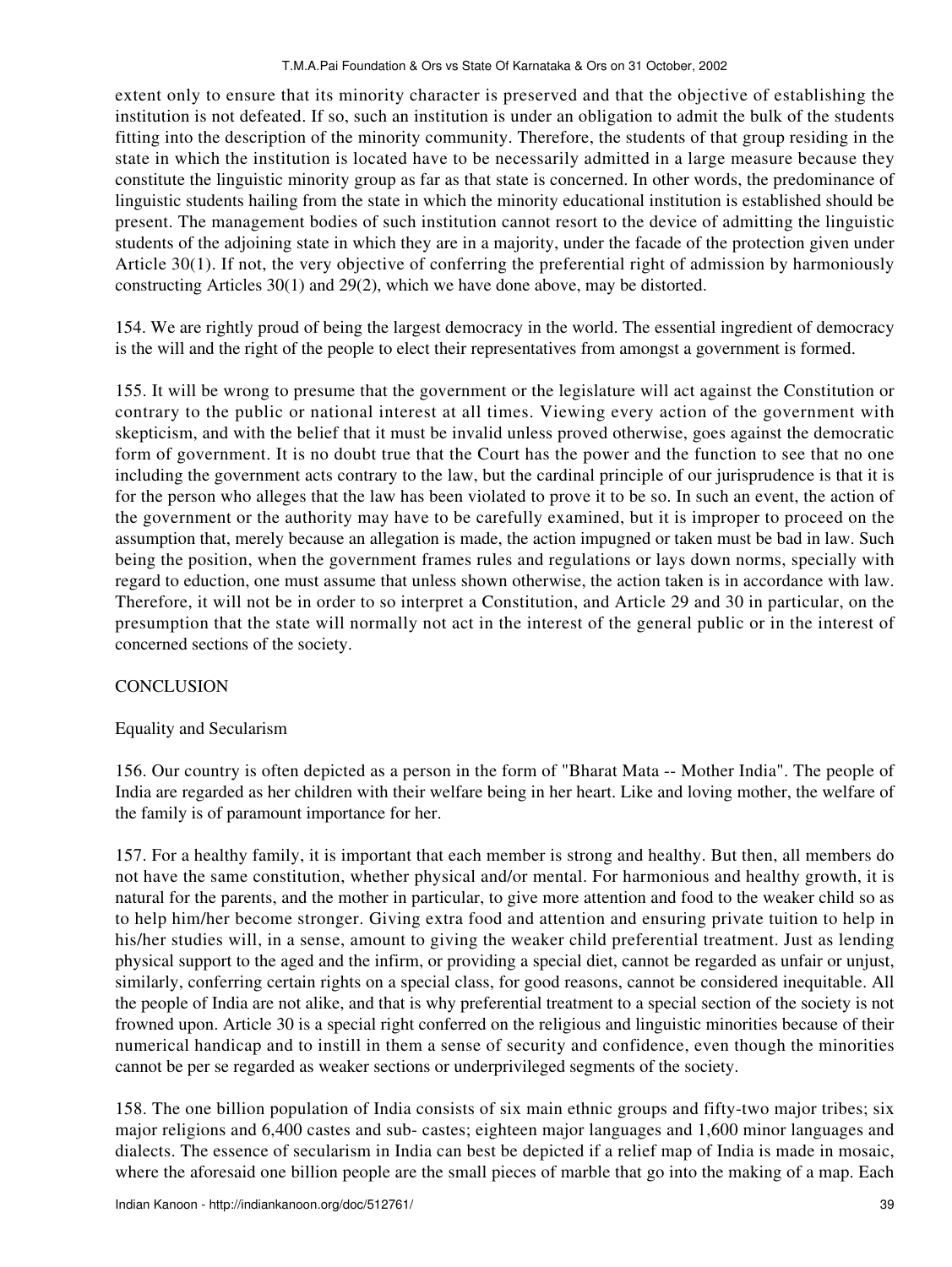person, whatever his/her language, caste, religion has his/her individual identity, which has to be preserved, so that when pieced together it goes to form a depiction with the different geographical features of India. These small pieces of marble, in the form of human beings, which may individually be dissimilar to each other, when placed together in a systematic manner, produce the beautiful map of India. Each piece, like a citizen of India, plays an important part in making of the whole. The variations of the colours as well as different shades of the same colour in a map is the result of these small pieces of different shades and colours of marble, but even when one small piece of marble is removed, the whole map of India would be scarred, and the beauty would be lost.

159. Each of the people of India has an important place in the formation of the

nation. Each piece has to retain its own colour. By itself, it may be an insignificant stone, but when placed in a proper manner, goes into the making of a full picture of India in all its different colours and hues.

160. A citizen of India stands in a similar position. The Constitution recognizes the differences among the people of India, but it gives equal importance to each of them, their differences notwithstanding, for only then can there be a unified secular nation. Recognizing the need for the preservation and retention of different pieces that go into the making of a whole nation, the Constitution, while maintaining, inter alia, the basic principle of equality, contains adequate provisions that ensure the preservation of these different pieces.

161. The essence of secularism in India is the recognition and preservation of the different types of people, with diverse languages and different beliefs, and placing them together so as to form a whole and united India. Articles 29 and 30 do not more than seek to preserve the differences that exist, and at the same time, unite the people to form one strong nation.

# ANSWERS TO ELEVEN QUESTIONS:

Q.1. What is the meaning and content of the expression "minorities" in Article 30 of the Constitution of India?

A. Linguistic and religious minorities are covered by the expression "minority" under Article 30 of the Constitution. Since reorganisation of the State in India has been on linguistic lines, therefore, for the purpose of determining the minority the unit will be the State and note the whole of India. Thus, religious and linguistic minorities, who have been put at par in Article 30, have to be considered State-wise.

Q.2. What is meant by the expression "religion" in Article 30(1)? Can the followers of a sect or denomination of a particular religion claim protection under Article 30(1) on the basis that they constitute a minority in the State, even though the followers of that religion are in majority in that State?

A. This question need not be answered by this Bench; it will be dealt with by a regular Bench.

Q.3(a) What are the indicia for treating an educational institution as a minority educational institution? Would an institution be regarded as a minority educational institution because it was established by a person(s) belonging to a religious or linguistic minority or its being administered by a person(s) belonging to a religious or linguistic minority? A. This question need not be answered by this Bench; it will be dealt with by a regular Bench.

Q3(b) To what extent can professional education be treated as a matter coming under minorities rights under Article 30?

A. Article 30(1) gives religious and linguistic minorities the right to establish and administer educational institutions of their choice. The use of the words "of their choice" indicates that even professional educational institutions would be covered by Article 30.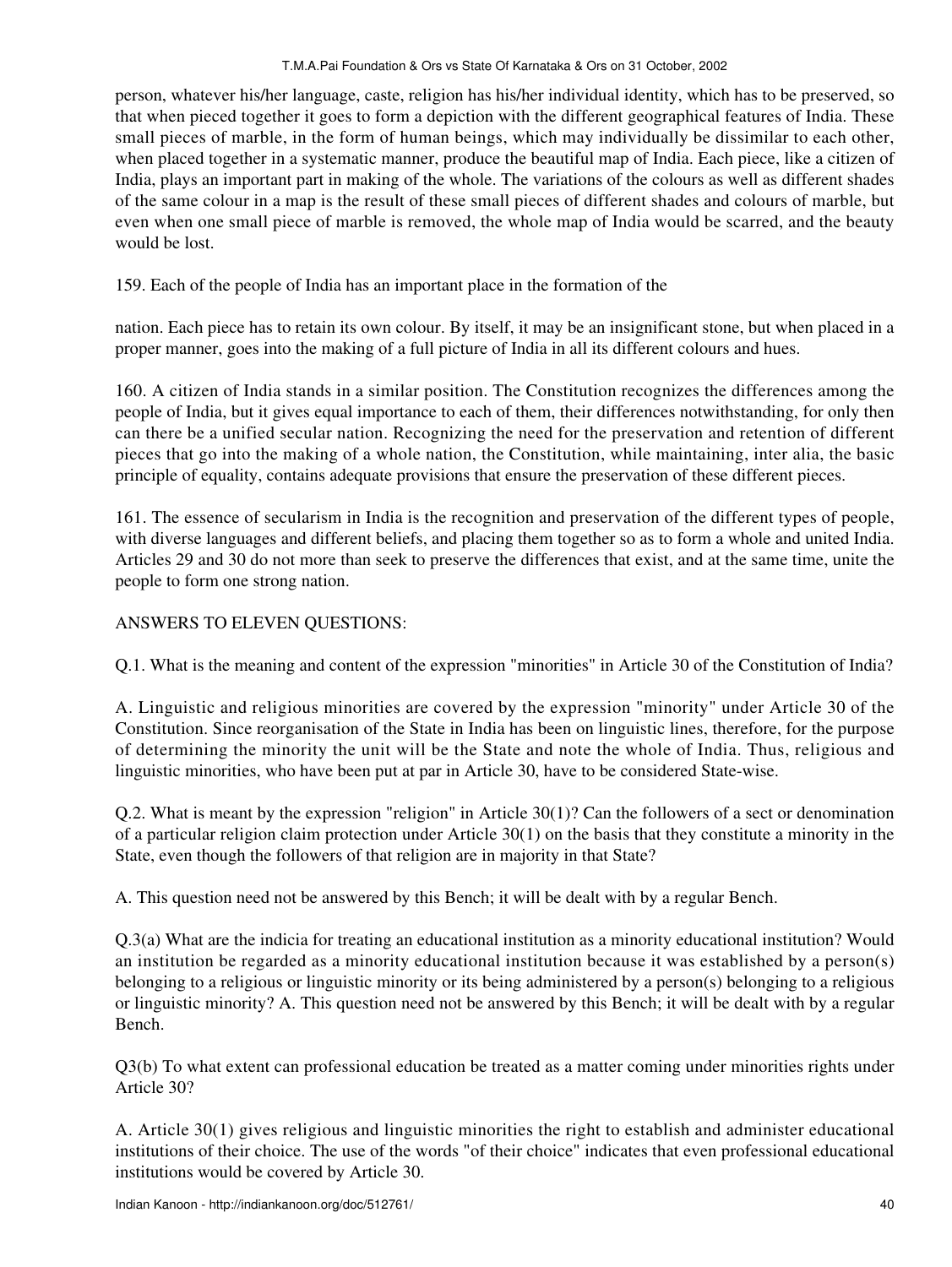Q.4 Whether the admission of students to minority educational institution, whether aided or unaided, can be regulated by the State Government or by the University to which the institution is affiliated? A. Admission of students to unaided minority educational institutions, viz., schools and undergraduates colleges where the scope for merit-based selection is practically nil, cannot be regulated by the concerned State or University, except for providing the qualifications and minimum conditions of eligibility in the interest of academic standards.

The right to admit students being an essential facet of the right to administer educational institutions of their choice, as contemplated under Article 30 of the Constitution, the state government or the university may not be entitled to interfere with that right, so long as the admission to the unaided educational institutions is on a transparent basis and the merit is adequately taken care of. The right to administer, not being absolute, there could be regulatory measures for ensuring educational standards and maintaining excellence thereof, and it is more so in the matter of admissions to professional institutions.

A minority institution does not cease to be so, the moment grant-in-aid is received by the institution. An aided minority educational institution, therefore, would be entitled to have the right of admission of students belonging to the minority group and at the same time, would be required to admit a reasonable extent of non-minority students, so that the rights under Article 30(1) are not substantially impaired and further the citizens rights under Article 29(2) are not infringed. What would be a reasonable extent, would vary from the types of institution, the courses of education for which admission is being sought and other factors like educational needs. The concerned State Government has to notify the percentage of the non-minority students to be admitted in the light of the above observations. Observance of inter se merit amongst the applicants belonging to the minority group could be ensured. In the case of aided professional institutions, it can also be stipulated that passing of the common entrance test held by the state agency is necessary to seek admission. As regards non-minority students who are eligible to seek admission for the remaining seats, admission should normally be on the basis of the common entrance test held by the state agency followed by counselling wherever it exists. Q5(a) Whether the minority's rights to establish and administer educational institutions of their choice will include the procedure and method of admission and selection of students?

A. A minority institution may have its own procedure and method of admission as well as selection of students, but such a procedure must be fair and transparent, and the selection of students in professional and higher education colleges should be on the basis of merit. The procedure adopted or selection made should not tantamount to mal-administration. Even an unaided minority institution ought not to ignore the merit of the students for admission, while exercising its right to admit students to the colleges aforesaid, as in that event, the institution will fail to achieve excellence.

Q5(b) Whether the minority institutions' right of admission of students and to lay down procedure and method of admission, if any, would be affected in any way by the receipt of State aid?

A. While giving aid to professional institutions, it would be permissible for the authority giving aid to prescribe by-rules or regulations, the conditions on the basis of which admission will be granted to different aided colleges by virtue of merit, coupled with the reservation policy of the state qua non-minority students. The merit may be determined either through a common entrance test conducted by the concerned University or the Government followed by counselling, or on the basis of an entrance test conducted by individual institutions--the method to be followed is for the university or the government to decide. The authority may also devise other means to ensure that admission is granted to an aided professional institution on the basis of merit. In the case of such institutions, it will be permissible for the government or the university to provide that consideration should be shown to the weaker sections of the society. Q5(c) Whether the statutory provisions which regulate the facets of administration like control over educational agencies, control over governing bodies, conditions of affiliation including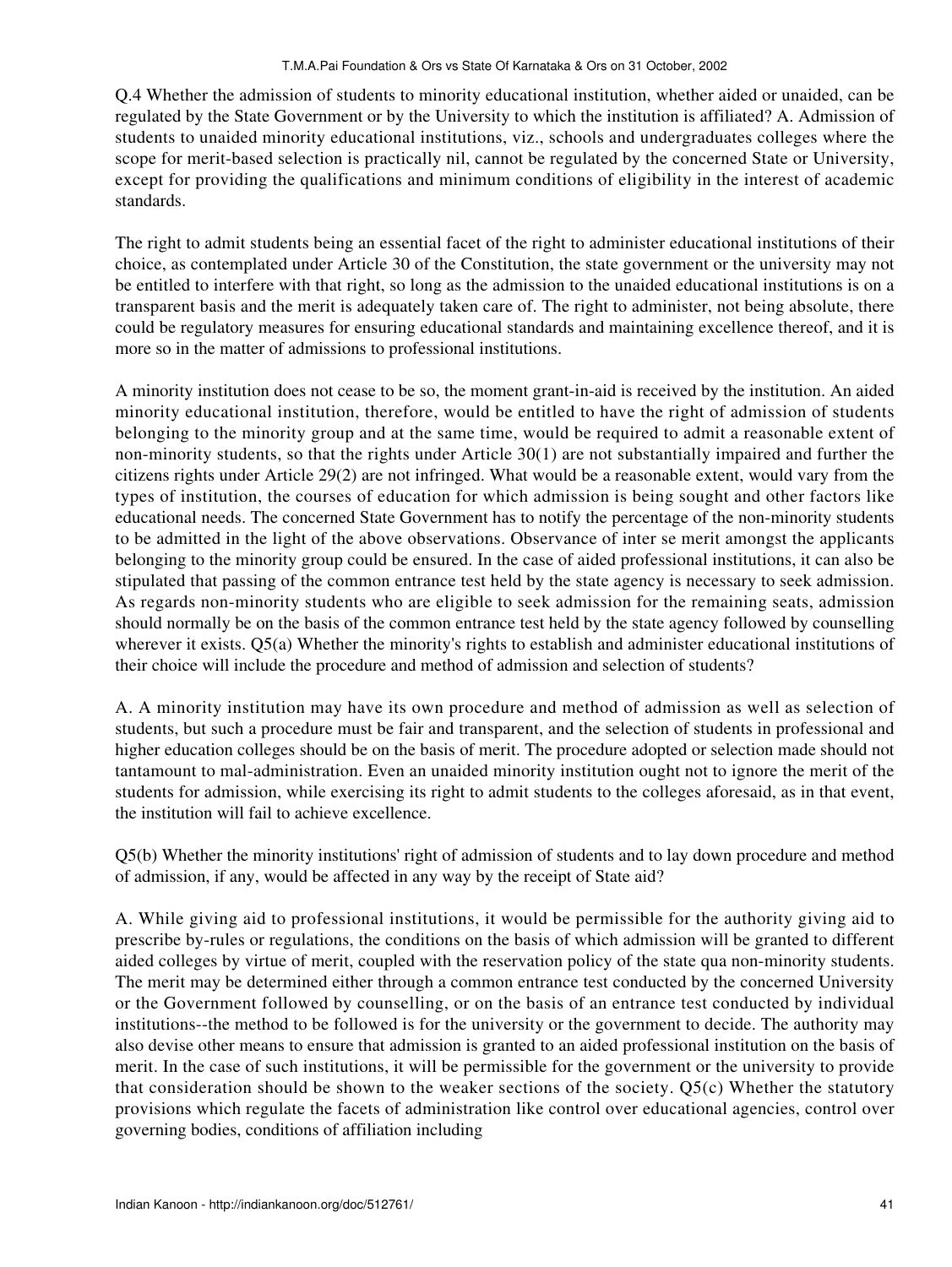recognition/withdrawal thereof, and appointment of staff, employees, teachers and Principal including their service conditions and regulation of fees, etc. would interfere with the right of administration of minorities? A. So far as the statutory provisions regulating the facets of administration are concerned, in case of an unaided minority educational institution, the regulatory measure of control should be minimal and the conditions of recognition as well as the conditions of affiliation to an university or board have to be complied with, but in the mater of day-to- day management like the appointment of staff, teaching and non-teaching, and administrative control over them, the management should have the freedom and there should not be any external controlling agency. However, a rational procedure for the selection of teaching staff and for taking disciplinary action has to be evolved by the management itself. For redressing the grievances of employees of aided and unaided institutions who are subjected to punishment or termination from service, a mechanism will have to be evolved, and in our opinion, appropriate tribunals could be constituted, and till then, such tribunals could be presided over by a Judicial Officer of the rank of District Judge. The State or other controlling authorities, however, can always prescribe the minimum qualification, experience and other conditions bearing on the merit of an individual for being appointed as a teacher or a principal of any educational institution.

Regulations can be framed governing service conditions for teaching and other staff for whom aid is provided by the state, without interfering with the overall administrative control of the management over the staff. Fees to be charged by unaided institutions cannot be regulated but no institution should charge capitation fee.

Q6(a) Where can a minority institution be operationally located? Where a religious or linguistic minority in State 'A" establishes an educational institution in the said State, can such educational institution grant preferential admission/reservations and other benefits to members of the religious/linguistic group from other States where they are non-minorities? A. This question need not be answered by this Bench; it will be dealt with by a regular Bench.

Q6(b) Whether it would be correct to say that only the members of that minority residing in State 'A' will be treated as the members of the minority vis--vis such institution?

A. This question need not be answered by this Bench; it will be dealt with by a regular Bench.

Q.7 Whether the member of a linguistic non-minority in one State can establish a trust/society in another State and claim minority status in that State?

A. This question need not be answered by this Bench; it will be dealt with by a regular Bench.

Q.8 Whether the ratio laid down by this Court in the St. Stephen's case ( St. Stephen's College v. University of Delhi is correct? If no, what order? A. The basic ratio laid down by this Court in the St. Stephen's College case is correct, as indicated in this judgment. However, rigid percentage cannot be stipulated. It has to be left to authorities to prescribe a reasonable percentage having regard to the type of institution, population and educational needs of minorities.

Q.9 Whether the decision of this Court in Unni Krishnan J.P. v. State of A.P. (except where it holds that primary education is a fundamental right) and the scheme framed thereunder required reconsideration/modification and if yes, what?

A. The scheme framed by this Court in Unni Krishnan's case case and the directio to impose the same, except where it holds that primary education is fundamental right, is unconstitutional. However, the principle that the should not be capitation fee or profiteering is correct. Reasonable surplus to meet cost of expansion and augmentation of facilities does not, however, amount to profiteering.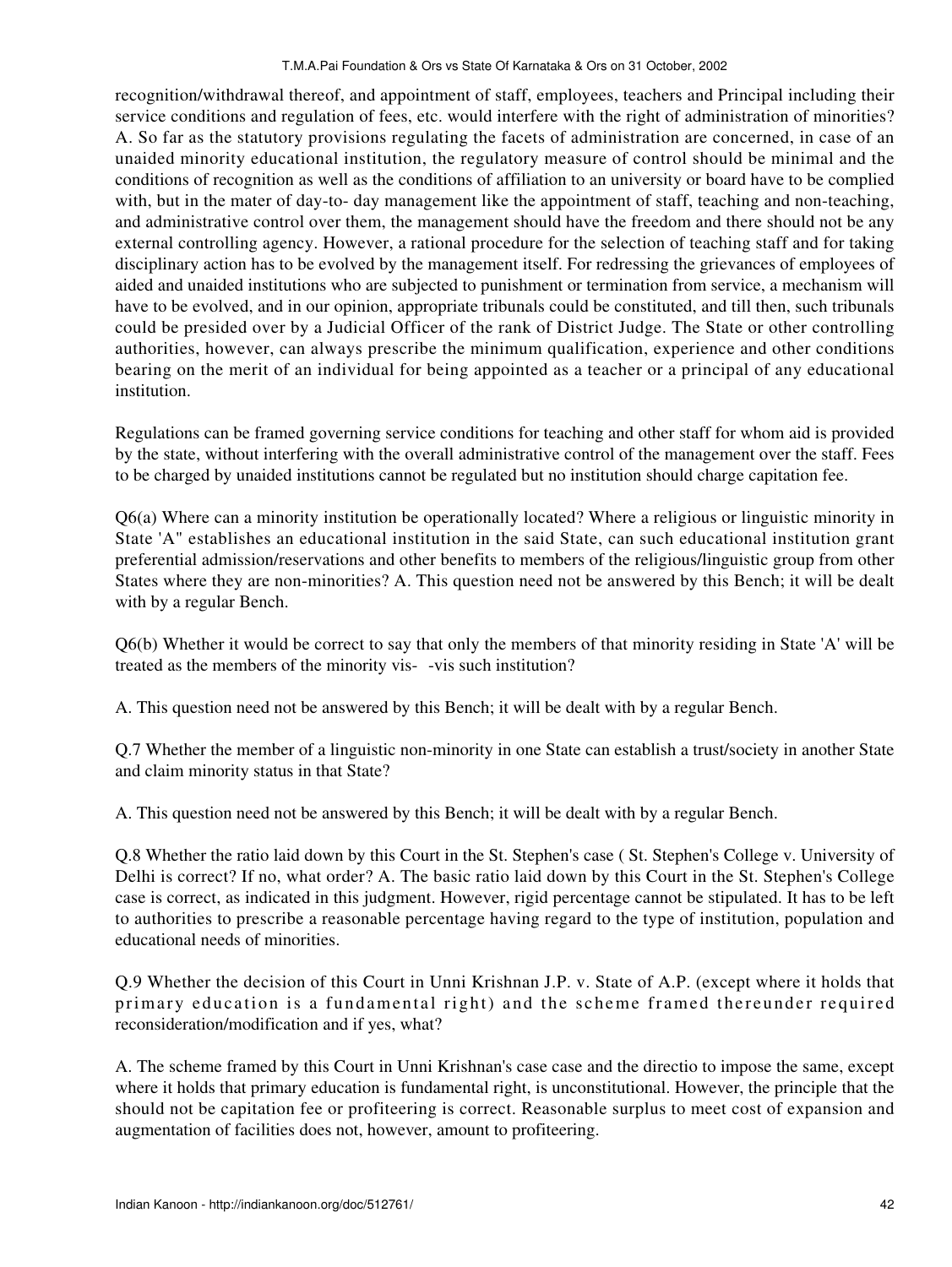Q.10 Whether the non-minorities have the right to establish and administer educational institution under Article 21 and 29(1) read with Articles 14 and 15(1), in the same manner and to the same extent as minority institutions? And

Q.11 What is the meaning of the expressions "Education" and "Educational Institutions" in various provisions of the Constitution? Is the right to establish and administer educational institutions guaranteed under the Constitution?

A. The expression "education" in the Articles of the Constitution means and includes education at all levels from the primary school level upto the post-graduate level. It includes professional education. The expression "educational institutions" means institutions that impart education, where "education" is as understood hereinabove.

The right to establish and administer educational institutions is guaranteed under the Constitution to all citizens under Articles 19(1)(g) and 26, to minorities specifically under Article 30.

All citizens have a right to establish and administer educational institutions under Articles  $19(1)(g)$  and 26, but this right is subject to the provisions of Articles 19(6) and 26(a). However, minority institutions will have a right to admit students belonging to the minority group, in the manner as discussed in this judgment.

\_\_\_\_\_\_\_\_\_\_\_\_\_\_\_\_\_\_\_\_\_\_\_\_\_\_\_\_\_\_\_\_\_\_\_\_\_\_\_\_\_\_\_\_\_\_\_\_\_\_\_\_\_\_\_\_\_\_\_\_\_\_\_\_\_\_\_\_\_\_\_\_\_\_\_

V.N. Khare, J.

162. It is interesting to note that Shri K.M. Munshi, one of the members of the Constituent Assembly while intervening in the debate in the Constituent Assembly with regard to the kind of religious education to be given in governmental aided institution stated thus:

"if the proposed amendment is accepted, the matter has to be taken to Supreme Court and eleven worthy Judges have to decide whether the kind of education given is of a particular religion or in the nature of elementary philosophy of comparative religion. Then, after having decided that, the second point which the learned Judges will have to direct their attention to will be whether this elementary philosophy is calculated to broaden the minds of the pupils or to narrow their minds. Then they will have to decide upon the scope of every word, this being a justiciable right which has to be adjudicated upon by them. I have no doubt members of my profession will be very glad to throw considerable light on what is and is not a justiciable right of this nature (A Member: For a fee). Yes, for very good fee too." (See -- Constitutional Assembly Debates Official Report. Reprinted by Lok Sabha Secretariat)

163. It may be noted that at the time when the Constituent Assembly was framing the Constitution of India the strength of Judges of Supreme Court was not contemplated as eleven Judges. It appears what Shri Munshi stated was prophetic or a mere co-incidence. Today eleven Judges of the Supreme Court have assembled to decide the question of rights of the minorities. Question No. 1. What is the meaning and content of the expression of "minorities in Article 30 of the Constitution of India?

164. The first question that is required to be answered by this Bench is who is a minority. The expression "minority" has been derived from the Latin word "minor" and the suffix "ity" which means "small in number". According tot Encyclopaedia Britannica 'minorities' means "groups held together by ties of common descent, language or religious faith and feeling different in these respects from the majority of the inhabitants of a given political entity". J.A. Laponee in his book "The Protection to Minority" describes 'Minority' as a group of persons having different race, language or religion from that of majority of inhabitants. In the Year Book on Human Rights U.N. Publication 1950 ed. minority has been described as non dominant groups having different religion or linguistic traditions than the majority population.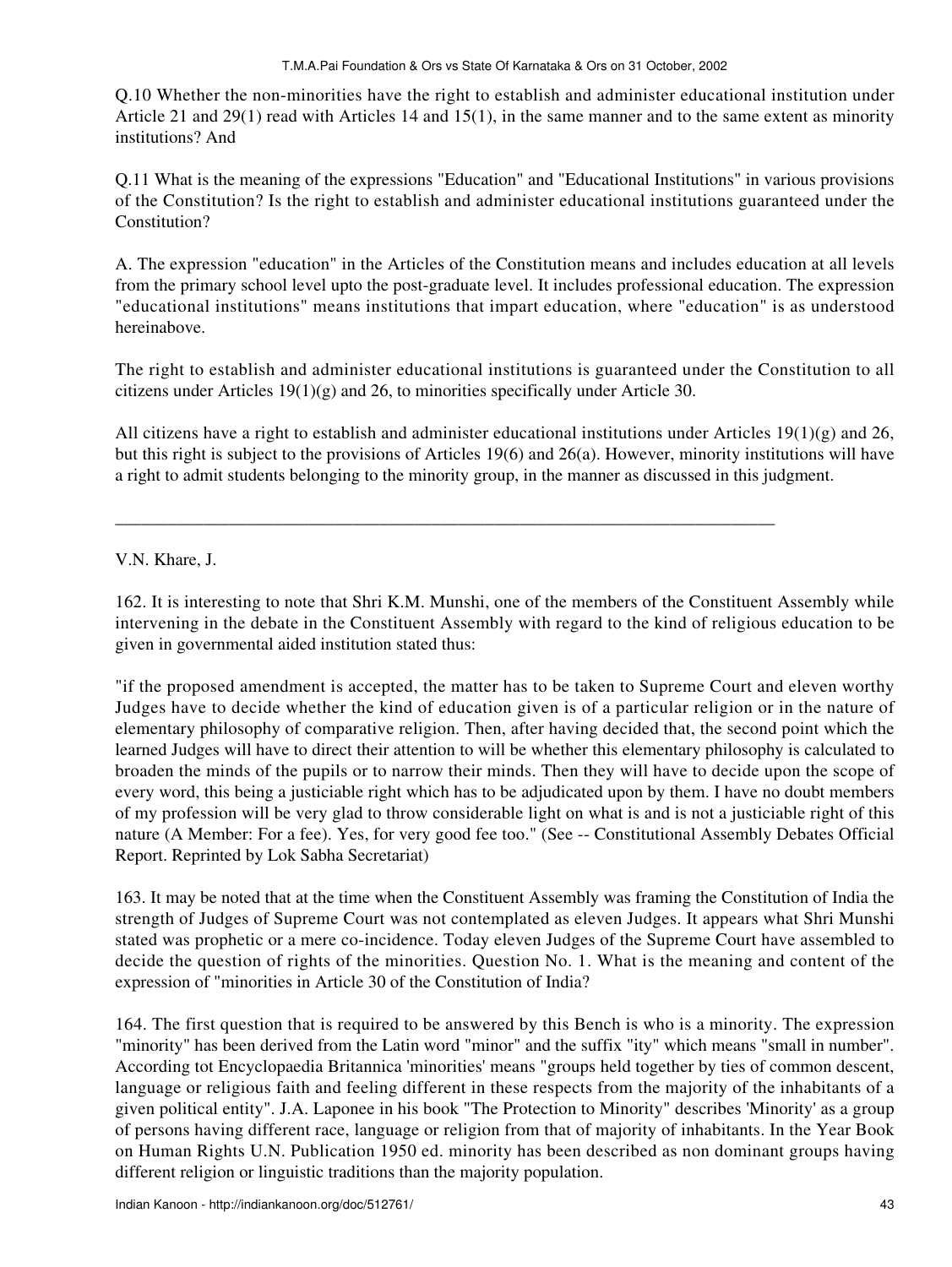165. The expression minority has not been defined in the Constitution. As a matter of fact when Constitution was being drafted Shri T.T. Krishanamachari one of the members of the Constituent Assembly proposed an amendment which runs as under:

"That in Part XVI of the Constitution, for the word "minorities" where it occurs, the word "certain classes" be substitued."

166. We find that expression `minorities' has been employed only at four places in the Constitution of India. Head note of Article 29 uses the word minorities. Then again the expressions Minorities or minority have been employed in head note of Article 30 and sub clauses (1) and (2) of Article

30. However, omission to define minorities in the Constitution does not mean that the employment of words `minorities' or `minority' in Article 30 is of less significance. At this stage it may be noted that the expression `minorities' has been used in Article 30 in two senses - one based on religion and other on basis of language. However prior to coming into force of the Constitution the expression minority was understood in terms of a class based on religion having different electorates. When India attained freedom, the framers of the Constitution threw away the idea of having separate electorates based on religion and decided to have a system of joint electorates so that every candidate in an election would have to seek support of all sections of the constituency. In turn special safeguards were provided to minorities and they were made part of Chapter III of the Constitution with a view to instill a sense of confidence and security to the minorities.

167. But the question arises what is the test to determine minority status based on religion or language of a group of persons residing in a State or Union Territory. Whether minority status of a given group of persons has to be determined in relation to the population of the whole of India or population of the State where the said group of persons is residing. When the Constitution of India was being framed it was decided that India would be Union of States and Constitution to be adopted would be of federal character. India is a country where many ethnic or religious and multi language people reside. Shri K.M. Munshi one of the members of Constituent Assembly in his Note and Draft Article on (Right to Religion and Cultural Freedom) referred to minorities as national minorities. The said draft Article VI (3) runs as under:

"(3) Citizens belonging to national minorities in a State whether based on religion or language have equal rights with other citizens in forming controlling and administering at their own expense; charitable, religious and social institutions, schools and other educational establishments with the free use of their language and practice of their religions."

168. Dr. B.R. Ambedkar while intervening in debate in regard to amendment to draft Article 23 which related to the rights of religious and linguistic minorities stated that "the term `minority' was used therein not in the technical sense of the word minority as we have been accustomed to use it for purposes of certain political safeguards, such as representation in the legislature, representation in the services and so on". According to him, the word minority is used not merely to indicate, the minority in technical sense of the word, it is also used to cover minorities which are not minorities in the technical sense but which are nonetheless minorities in the cultural and linguistic sense. Dr. Ambedkar cited following example which runs as under:

"For instance, for the purposes of this Article 23, if a certain number of people from Madras came and settled in Bombay for certain purposes, they would be, although not a minority in the technical sense, cultural minorities. Similarly, if a certain number of Maharashtrians went from Maharashtra and settled in Bengal, although they may not be minorities in technical true sense, they would be cultural and linguistic minorities in Bengal.

The Article intends to give protection in the matter of culture, language and script not only to a minority technically, but also to a minority in the wider sense of the term as I have explained just now. That is the reason why we dropped the word minority because we felt that the word might be interpreted in the narrow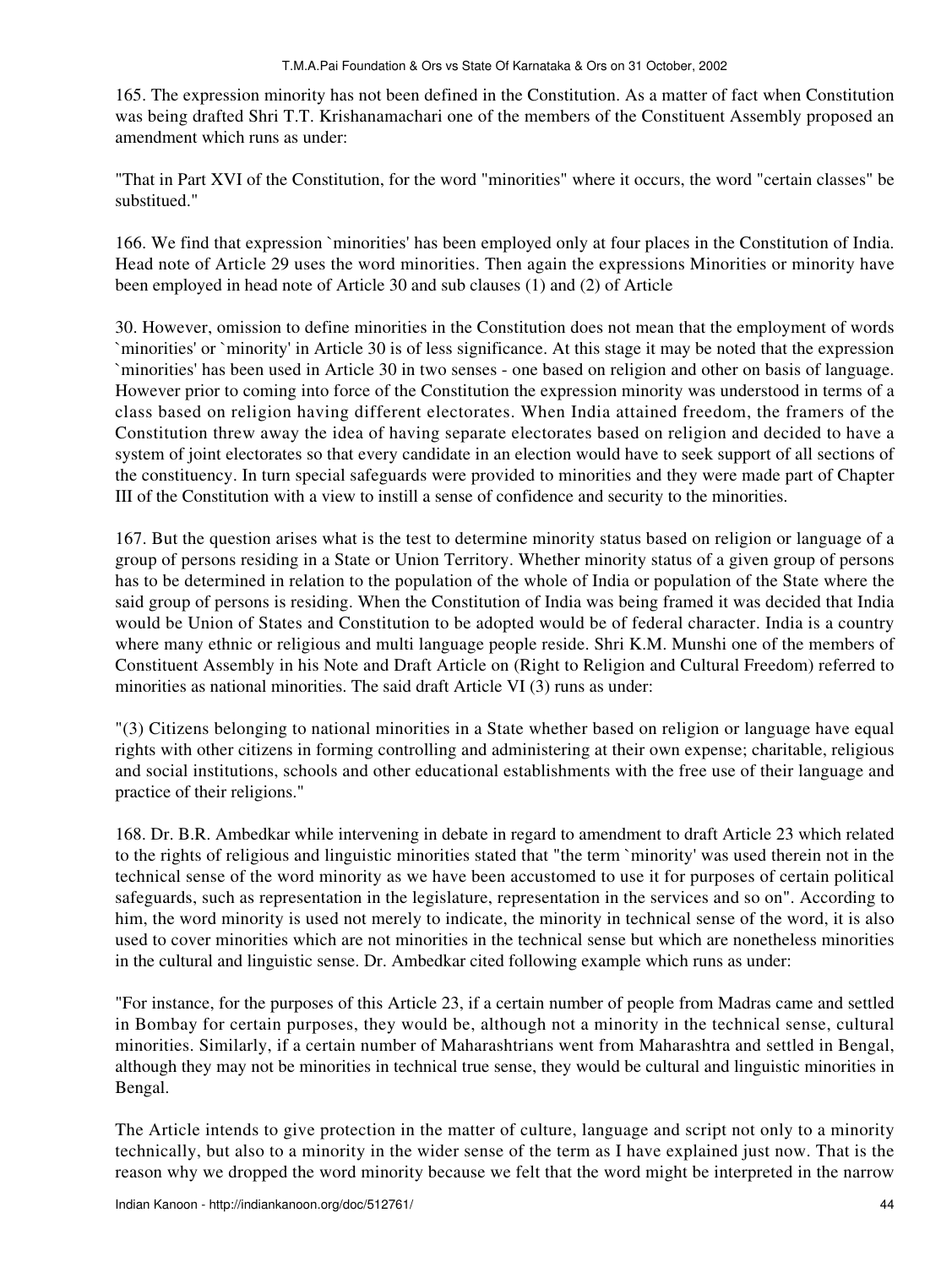sense of the term when the intention of this House, when it passed Article 18, was to use the word "minority" in a much wider sense, so as to give cultural protection to those who were technically not minorities but minorities nonetheless." (See Constitutional Assembly Debates Official Report reprinted by Lok Sabha Secretariat)

169. The draft article and the Constituent Assembly Debates in unambiguous terms show that minority status of a group of persons has to be determined on the basis of population of a State or Union Territory.

170. Further a perusal of Articles 350A and 350B which were inserted by the Constitution (7th Amendment) Act 1956 indicates that the status of linguistic minorities has to be determined as state-wise linguistic minorities/groups. Thus the intention of the framers of the Constitution and subsequent amendments in the Constitution indicate that protection was conferred not only to religious minorities but also to linguistic minorities on basis of their number in a State (unit) where they intend to establish an institution of their choice. It was not contemplated that status of linguistic minority has to be judged on basis of population of the entire country. If the status of linguistic minorities has to be determined on basis of the population of the country, the benefit of Article 30 has to be extended to those who are in majority in their own States.

171. The question who are minorities arose for the first time in the case of Kerala Education Bill case 1959 SCR P.995 at 1047-50. In the said decision it was contended by the State of Kerala that in order to constitute a minority who may claim protection of Article 30(1) persons or group of persons must numerically be minority in the particular region in which the educational institution in question is or is intended to be situated. Further according to State of Kerala, Anglo-Indians or Christians or Muslims of that locality taken as a unit, will not be a minority within the meaning of the Article and will not, therefore, be entitled to establish and maintain educational institutions of their choice in that locality, but if some of the members belonging to the Anglo Indian or Christians community happen to reside in another ward of the same municipality and their number be less than that of the members of other communities residing there, then those numbers of Anglo-Indian or Christians community will be a minority within the meaning of Article 30 and will be entitled to establish and maintain educational institution of their choice in that locality. Repelling the argument this Court held thus:-

"We need not however, on this occasion go further into the matter and enter upon a discussion and express a final opinion as to whether education being a State subject being item 11 of List II of the Seventh Schedule to the Constitution subject only to the provisions of entries 62, 63, 64 and 66 of List land entry 25 of List 111, the existence of a minority community should in all circumstances and for purposes of all laws of that State be determined on the basis of the population of the whole State or whether it should be determined on the State basis only when the validity of a law extending to the whole State is in question or whether it should be determined on the basis of the population of a particular locality when the law under attack applies only to that locality, for the Bill before us extends to the whole of the State of Kerala and consequently the minority must be determined by reference to the entire population of that State. By this test Christians, Muslims and Anglo-Indians will certainly be minorities in the State of Kerala."

172. In A.M. Patroni v. E.C. Kesavan it was held as this: "6. The contention of the petitioners is that they have an exclusive right to administer the institution under Article 30(1) of the Constitution and that the order of the Director of Public Instruction constitutes violation of that right. Clause (1) of Article 30 provides that all minorities, whether based on religion of language, shall have the right to establish and administer educational institutions of their choice; and clause (2) that the State shall not, in granting aid to educational institutions, discriminate against any educational institution on the ground that it is under the management of a minority, whether based on religion or language. The word "minority" is not defined in the Constitution; and in the absence of any special definition we must hold that any community, religious or linguistic, which is numerically less than fifty per cent of the population of the State is entitled to the fundamental right guaranteed by the article."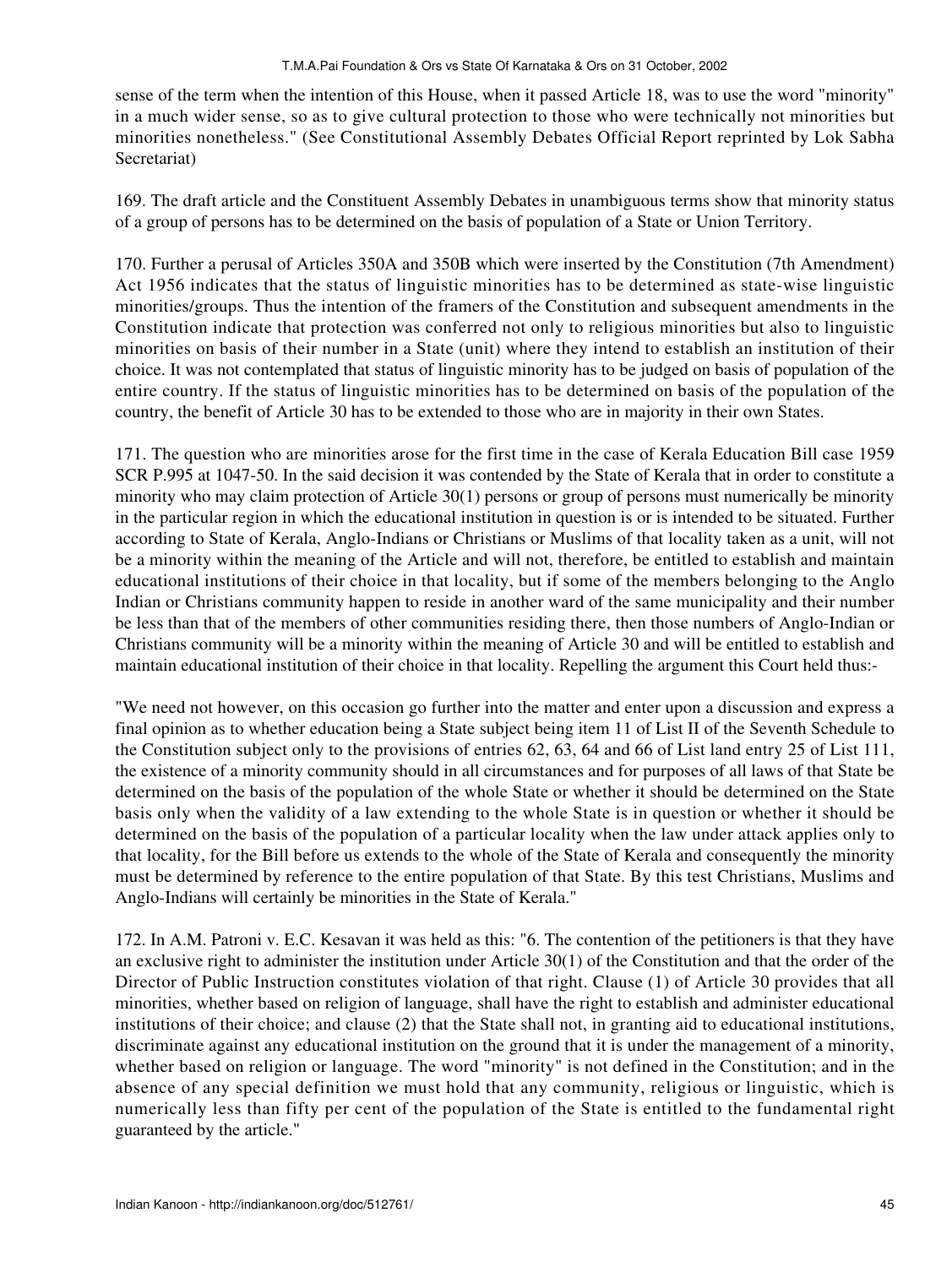173. The view that in a state where a group of persons having distinct language is numerically less than fifty per cent of population of that state are to be treated as linguistic minority was accepted by the Government of India and implemented while determining the minority status of persons or group of persons and the same is evident from the views expressed by Government of India before the Special Rapporteur of the U.N. Sub-Commission on Prevention of Discrimination and Protection of Minorities, when he was collecting information relating to the study on the concept of Minority and cope of the ICCPR 1966.

174. The Special Rapporteur in his report "Study on the Rights of Persons Belonging to Ethnic Religious and Linguistic Minorities" published by the Centre for Human Rights. Geneva states on the interpretation of the term "Minority" as thus:

"For the purposes of the study, an ethnic, religious or linguistic minority is a group numerically smaller than the rest of the population of the State to which it belongs and possessing cultural, physical or historical characteristics, a religion or a language different from those of the rest of the population."

175. In the said report, views of the Government of India which was based on decision of Kerala High Court in the case of A.M. Paatroni was referred to which runs as under:

"(39) In India, the Kerala High Court, after observing that the Constitution granted specific rights to minorities, declared that "in the absence of any special definition we must hold that any community religious or linguistic, which is numerically less than 50% of the population of the State is entitled to the rights guaranteed by the Constitution".

176. However in the case of D.A.V. College v. State of Punjab 1971 Suppl. S.C.R. p.688 at 697, an argument was raised that minority status of a person or group of persons either religious or linguistic is to be determined by taking into consideration the entire population of the country. While dealing with the said argument this Court held as follow: "Though, there was a faint attempt to canvas the position that religious or linguistic minorities should be minorities in relation to the entire population of the country, in our view they are to be determined only in relation to the particular legislation which is sought to be impugned, namely that if it is the State legislature these minorities have to be determined in relation to the population of the State".

177. It may be noted that in the case of D.A.V.College (supra), this Court was dealing with the State legislation and in that context observed that if it is the state legislation, minority status has to be determined in relation to the population of the State. However, curiously enough, there is no discussion that if the particular legislation sought to be impugned is a central legislation, minority status has to be tested in relation to the population of the whole of the country. In the absence of any such discussion it cannot be inferred that if there is a central legislation, the minority status of a group of persons has to be determined in relation to the entire population of the country.

178. In the year 1976 by Fourty-Second Amendment Act, the Entries 11 and 25 of List II of Seventh Schedule relating to Education and Vocational and Technical Training Labour respectively were transferred to the Concurrent List as Entry No. 25. In the Constitution of India as enacted Entries 11 and 25 of List II were as under:

Entry 11

"Education including Universities subject to the provisions of Entries 63, 64, 65 and 66 of List I and Entry 25 of List III".

Entry 25

"Vocational or Technical training of labour".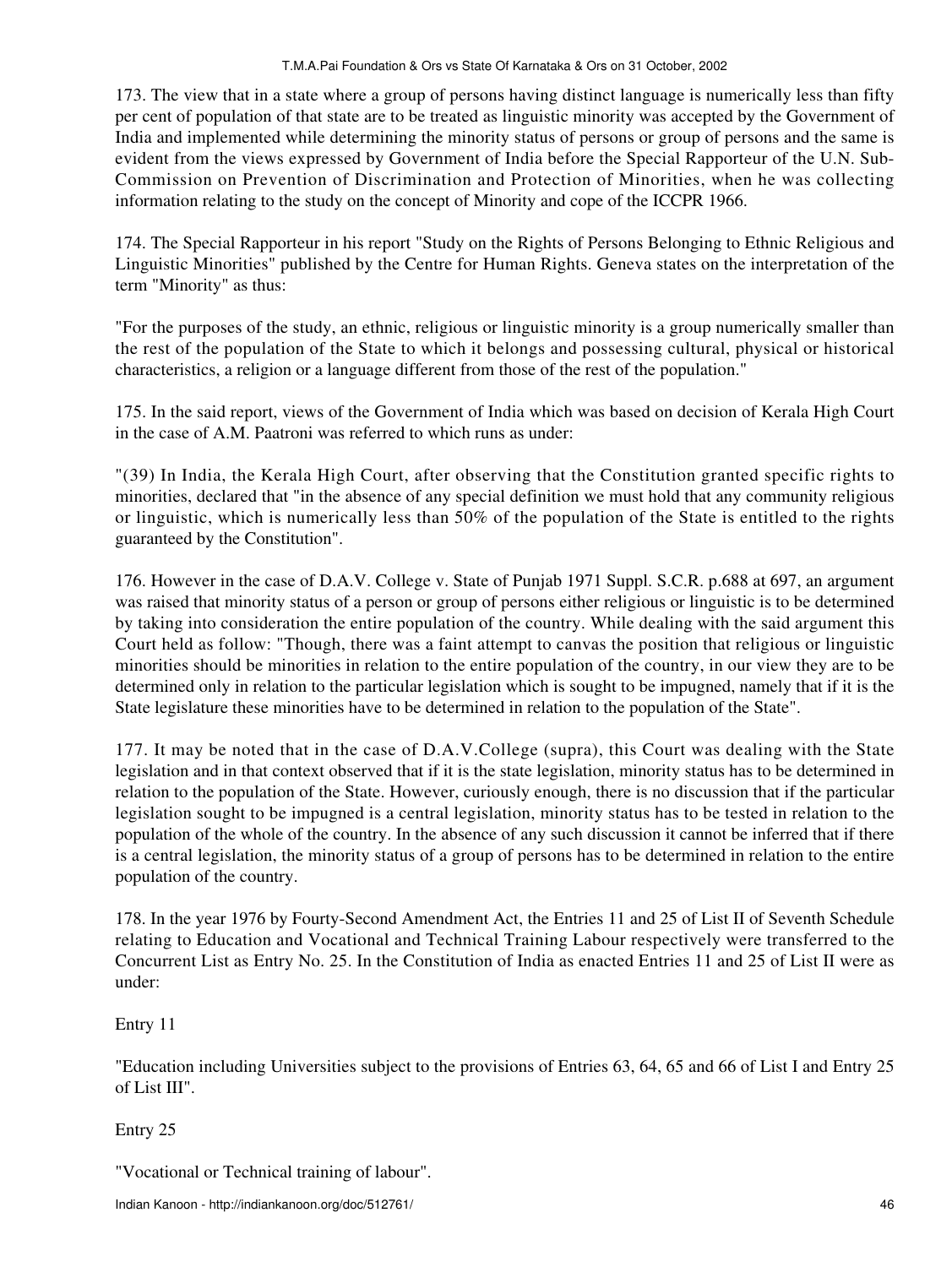179. By the Constitution (42nd Amendment) Act, 1976 Entry 25 of List III was substituted by the following entry viz:

Entry 25

"Education including technical education, medical education and universities subject to the provisions of Entries 63, 64, 65 and 66 of List I; vocational and technical training of Labour".

And Entry 11 of List II was omitted.

180. On 6.2.1997 when these matters came up before a Bench of seven Judges of this court, the Bench passed an order which runs as under: "In view of the 42nd Amendment to the Constitution placing with effect from 3.1.1977 the subject "Education in Entry 25 List III of the 7th Schedule to the Constitution and the quoted decisions of the Larger Benches of this Court being of the pre amendment era, the answer to the brooding question, as to who in the context constitutes a minority, has become one of the utmost significance and therefore, it is appropriate that these matters are placed before a Bench of at least 11 Hon'ble Judges for determining the questions involved".

181. It is for the aforesaid reasons this question has been placed before this Bench.

182. In view of the referring order the question that arises for consideration is whether the transposition of the subject Education from List II to List III has brought change to the test determining who are minorities for the purposes of Article 30 of the Constitution.

183. It may be remembered that various entries in three lists of the Seventh Schedule are not powers of legislation but field of legislation. These entries are mere legislative heads and demarcate the area over which the appropriate legislatures are empowered to enact law. The power to legislate is given to the appropriate legislature by Article 246 and other articles. Article 245 provides that subject to the provisions of the Constitution, Parliament may make laws for the whole or any part of the territory of India and the legislature of a State may make laws for whole or any part of the State. Under Article 246 Parliament has exclusive power to make law with respect to any of the matters enumerated in List I in the Seventh Schedule. Further under clause (2) of Article 246 Parliament and subject to clause (1) the legislature of any State are empowered to make law with respect to any of the matters enumerated in List III Seventh Schedule and under clause (3) of Article 246, the legislature of any State is empowered to enact law with respect to any of the matters enumerated in List II in the Seventh Schedule subject to clauses (1) and (2). From the aforesaid provisions it is clear that it is Article 246 and other Articles which either empower Parliament or State Legislature to enact law and not the Entries finding place in three Lists of Seventh Schedule. Thus the function of entries in three lists of the Seventh Schedule is to demarcate the area over which the appropriate legislatures can enact laws but do not confer power either on Parliament or State Legislatures to enact laws. It may be remembered, by transfer of Entries, the character of entries is not lost or destroyed. In this view of the matter by transfer of contents of entry 11 of List II to List III as entry 25 has not denuded the power of State Legislature to enact law on the subject `Education' but has also conferred power on Parliament to enact law on the subject "Education". Article 30 confers fundamental right to linguistic and religious minorities to establish and administer educational institutions of their choice. The test who are linguistic or religious minorities within the meaning of Article 30 would be one and the same either in relation to a State legislation or Central legislation. There cannot be two tests one in relation to Central legislation and other in relation to State legislation. Therefore, the meaning assigned to linguistic or religious minorities would not be different when the subject "Education" has been transferred to the Concurrent List from the State List. The test who are linguistic or religious minorities as settled in Kerala Education Bill's case continues to hold good even after the subject "Education" was transposed into Entry 25 List III of Seventh Schedule by the 42nd Amendment Act. If we give different meaning to the expression "minority" occurring in Article 30 in relation to a central legislation, the very purpose for which protection has been given to minority would disappear. The matter can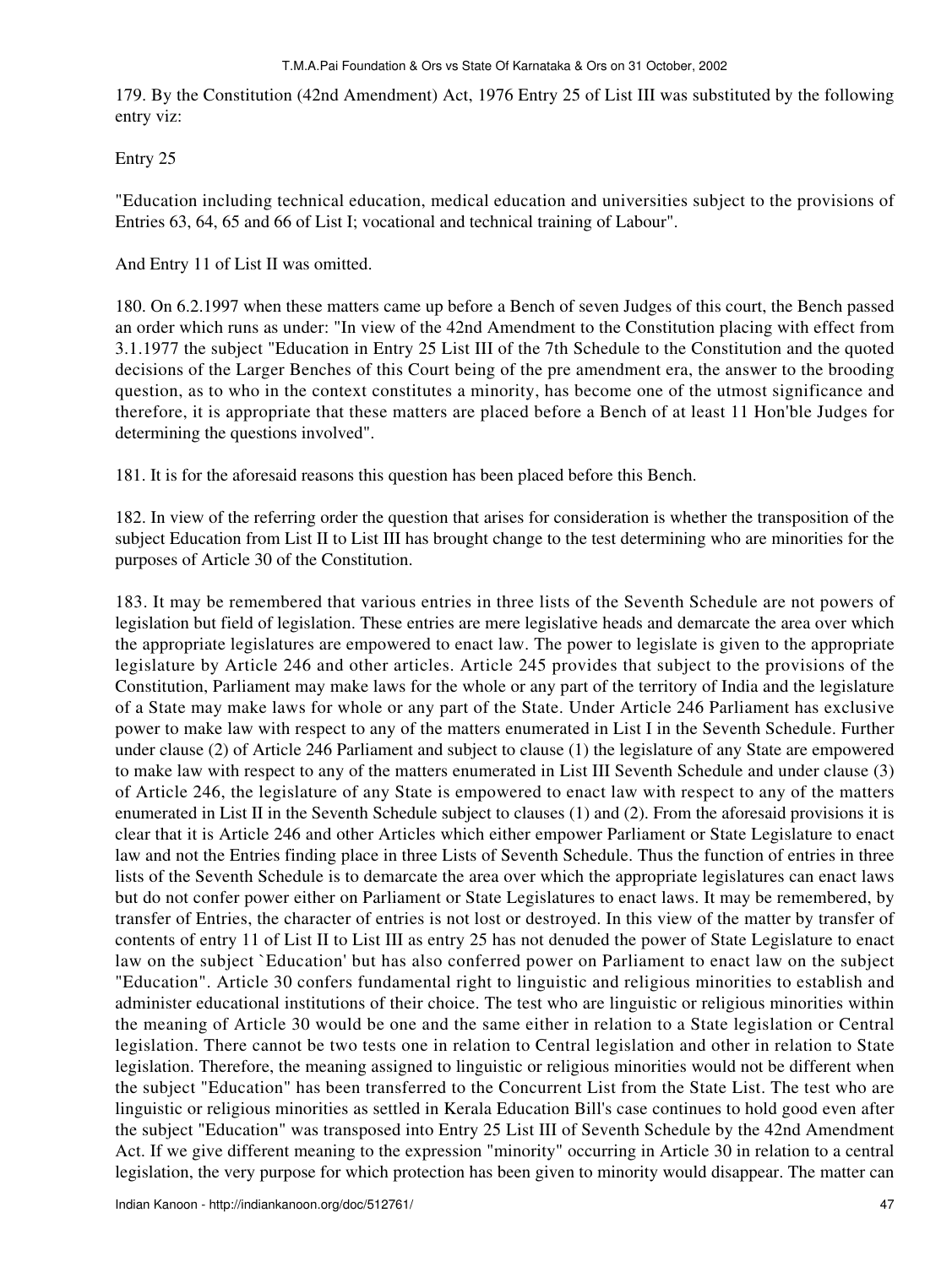be examined from another angle. It is not disputed that there can be only one test for determining minority status of either linguistic or religious minority. It is, therefore, not permissible to argue that the test to determine the status of linguistic minority would be different than the religious minorities. If it is not so, each linguistic State would claim protection of Article 30 in its own State in relation to a central legislation which was not the intention of framers of the Constitution nor the same is borne out from language of Article 30. I am, therefore, of the view that the test for determining who are the minority, either linguistic or religious, has to be determined independently of which is the law, Central or State.

184. In view of what has been stated above, my conclusion on the question who are minorities either religious or linguistic within the meaning of Article 30 is as follows:

The person or persons establishing an educational institution who belong to either religious or linguistic group who are less than fifty per cent of total population of the state in which educational institutional is established would be linguistic or religious minorities. Conflict between ARTICLE 29(2) AND ARTICLE 30(1) whether Article 30(1) is subject to Article 29(2). What are the contents of Article 30(1)?

185. The issue in hand is full of complexities and an answer is not simple. Under Article 30(1), linguistic or religious minorities' fundamental rights to establish and administer educational institution of their choice have been protected. Such institutions are of three categories. First category of institutions are the institutions which neither take government aid nor are recognised by the State or by the University. Second category of institutions are those which do not take financial assistance from the government but seek recognition either from the State or the University or bodies recognised by the government for that purpose and the third category of institutions which seek both government aid as well as recognition from the State or the University.

186. Here, I am concerned with the third category of minority institutions and my answer to the question is confined to the said category of minority educational institutions.

187. It is urged on behalf of the minority institutions that Article 30(1) confers an absolute right on linguistic or religious minorities to establish and administer educational institutions of their choice. According to them, the expression `choice' indicates that one of the purposes of establishing educational institutions is to give secular education to the children of minority communities and, therefore, such institutions are not precluded from denying admission to members of non- minority communities on grounds only of religion, race, caste, language or any of them. In nutshell, the argument is that Article 30(1) is not subject to Article 29(2). Whereas, the argument of learned Solicitor General and other learned counsel is that any minority institution receiving government aid is bound by the mandate of Article 29(2) and such a minority institution cannot discriminate between the minority and majority while admitting students in such institutions. According to them, Article 30(1) does not confer an absolute right on the institutions set up by the linguistic or religious minorities receiving government aid and such institutions cannot extend preference to the members of their own community in the matter of admission of students in the institutions.

188. The question, therefore, arises whether minority institutions receiving government aid are subject to provisions of Article 29(2).

189. Learned counsel for the parties has pressed into service various rules of constructions for interpreting Article 29(2) and Article 30(1) in their own way. No doubt, various rules of construction laid down by the courts have been of considerable assistance as they are based on human experience. The precedents show that by taking assistance from rule of interpretations, the courts have solved many problems. We, therefore, propose to take assistance of judicial decisions as well as settled rules of interpretation while interpreting Articles 29(2) and 30(1) of the Constitution.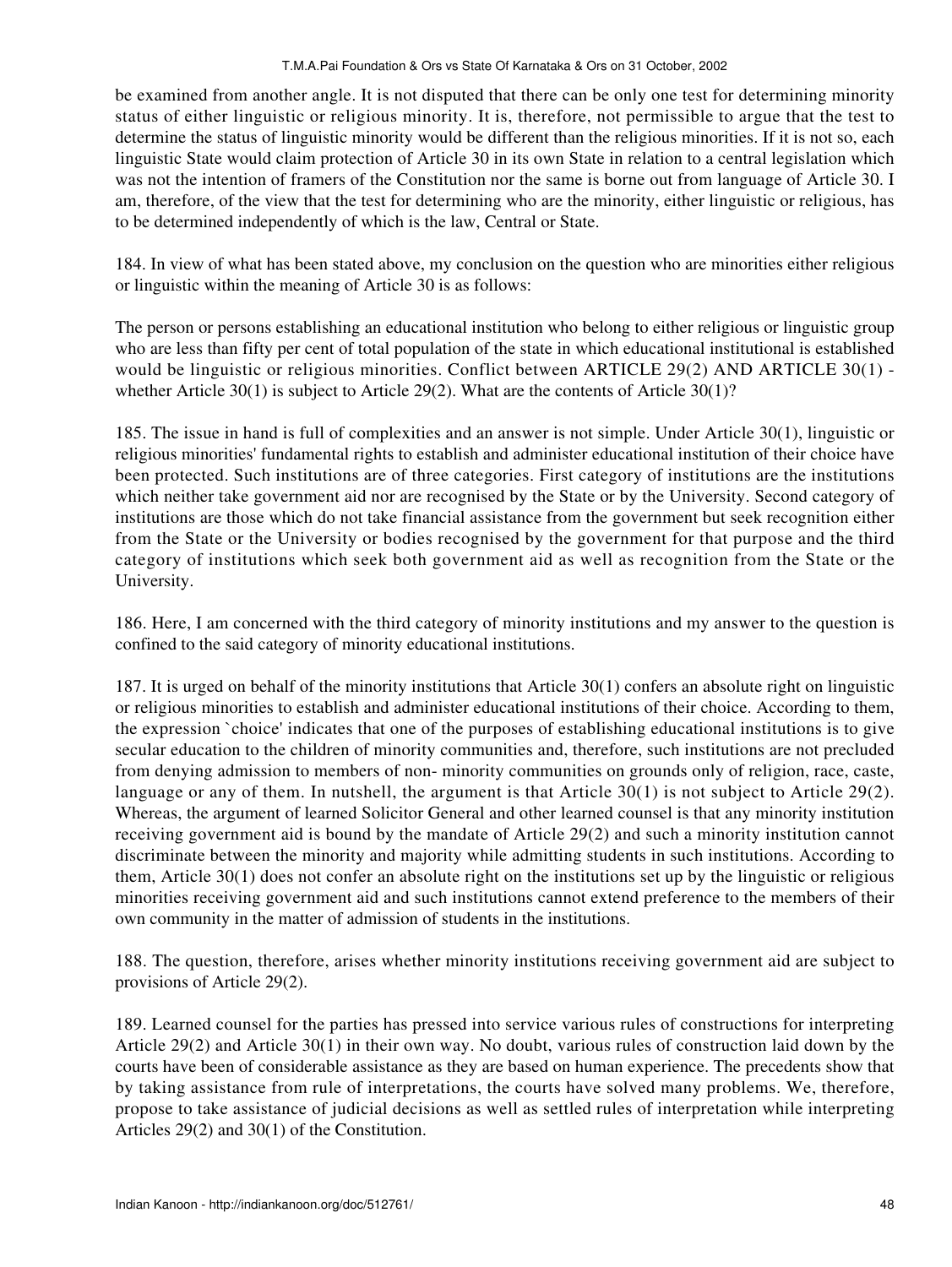190. After the Constitution of India came into force, Articles 29 and 30 came up for interpretation before various High Courts and the Apex Court. There appears to be no unanimity amongst the judicial decisions rendered by the courts as regards the extent of right conferred by Article 30(1). One line of decisions is that minority institutions receiving government aid are bound by constitutional mandate enshrined in article 29(2). The second line of decisions is that minority institutions receiving government aid while admitting students from their own communities in the institutions established by them are free to admit students from other communities -- belonging to majority, and such admission of students in the institution do not destroy the minority character of the institution. The third line of decisions is that under Article 30(1) fundamental right declared in terms is absolute although it was not decided whether Article 30(1) is subject to Article 29(2) or not. However, the view in the said decisions is that the right conferred under Article 30(1) is an absolute right. The fourth line of decision is that there can be no communal reservation for admission in Govt. or government aided institutions. The aforesaid categories of decisions shall hereinafter be referred to as first, second, third and fourth category of decisions.

191. The first decision in first category of decisions of this Court is The State of Bombay v. Bombay Education Society & Ors. In this case, a Society consisting of members of Anglo-Indian community whose mother tongue was English set up an institution in the then State of Bombay. The State of Bombay in the year 1955 issued an Order that no school shall admit to class where English is used as a medium of instruction any pupil other than a pupil belonging to a section of citizens the language of which is English namely, Anglo-Indians and citizens of non- Asiatic descent. One of the members of the Christian community sought admission in the school on the premise that his mother tongue was English. He was refused admission in view of the aforesaid Government Order, as the student was neither an Anglo-Indian whose mother tongue was English nor a citizen of non-Asiatic descent. This was challenged by means of a petition under Article 226 before the Bombay High Court and the Govt. order was struck down. On appeal to the Apex Court, this Court held thus:

"Article 29(1) gives protection to any section of the citizens having a distinct language, script or culture by guaranteeing their right to conserve the same. Article 30(1) secures to all minorities whether based on religion or language, the right to establish and administer educational institutions of their choice. Now, suppose the State maintains an educational institution to help conserving the distinct language, script or culture of a section of the citizens or makes grants-in-aid of an educational institution established by a minority community based on religion or language to conserve their distinct language, script or culture who can claim the protection of Article 29(2) in the matter of admission into any such institution.? Surely, the citizens of the very section whose language, script or culture is sought to be conserved by the institution or the citizen who belonged to the minority group which has established and is administering the institution, do not need any protection against themselves and therefore, Article 29(2) is not designed for the protection of this section or this minority. Nor do we see any reason to limit article 29(2) to citizens belonging to a minority group other than the section or the minorities referred to in article 29(1) or article 30(1), for the citizens, who do not belong to any minority group, may quite conceivably need this protection just as much as the citizens of such other minority groups. If it is urged that the citizens of the majority group are amply protected by article 15 and do not require the protection of article 29(2), then there are several obvious answers to that argument. The language of article 29(2) is wide and unqualified and may well cover all citizens whether they belong to the majority or minority group. Article 15 protects all citizens against the State whereas the protection of article 29(2) extents against the State or any body who denies the right conferred by it. Further article 15 protects all citizens against discrimination generally, but article 29(2) is a protection against a particular species of wrong namely denial of admission into educational institutions of the specified kind. In the next place article 15 is quite general and wide in its terms and applies to all citizens, whether they belong to the majority or minority groups, and gives protection to all the citizens against discrimination by the State on certain specific grounds. Article 29(2) confers a special right on citizens for admission into educational institutions maintained or aided by the State. To limit this right only to citizens belonging to minority groups will be to provide a double protection for such citizens and to hold that the citizens of the majority group have no special educational rights in the nature of a right to be admitted into an educational institution for the maintenance of which they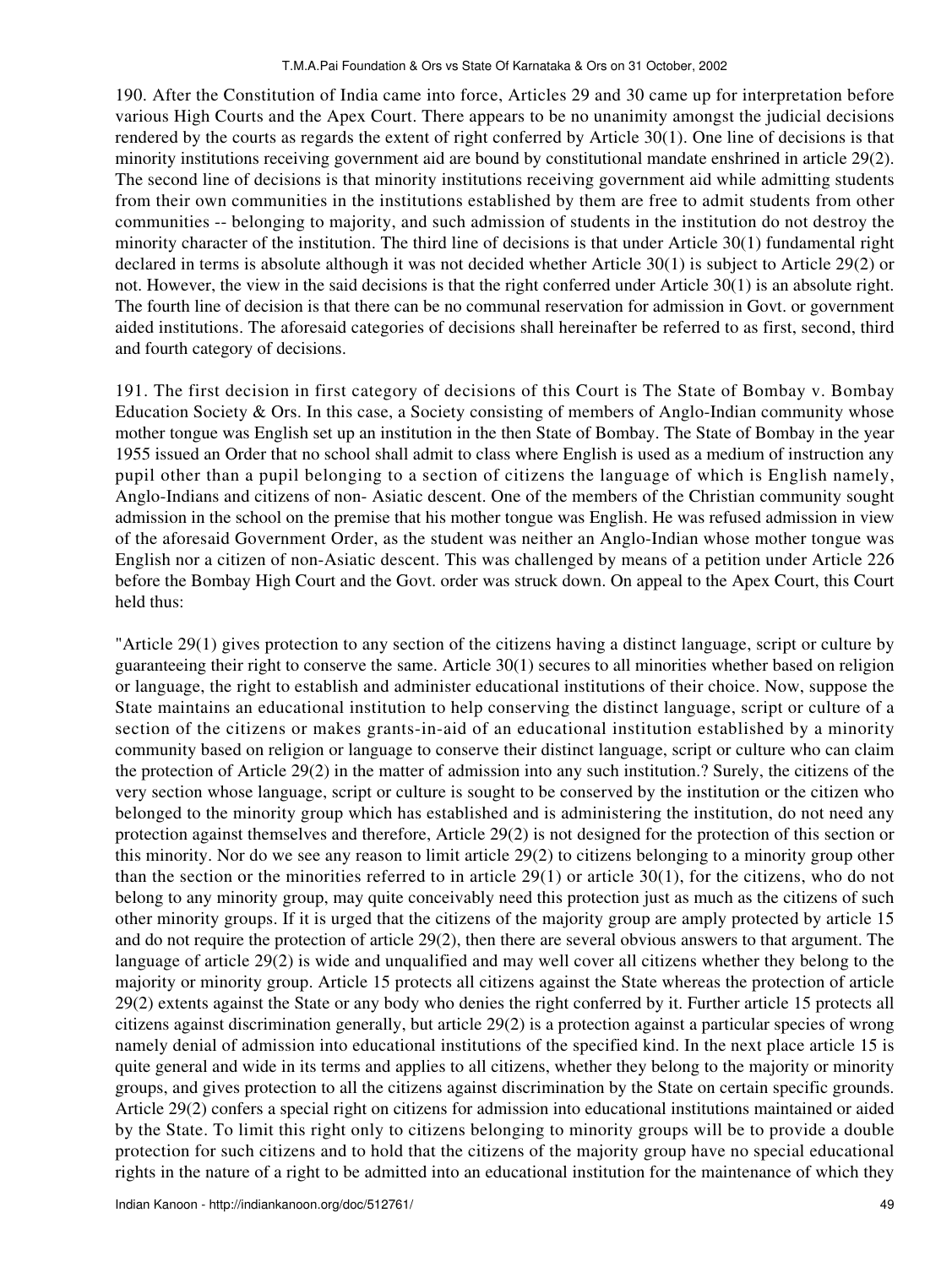#### T.M.A.Pai Foundation & Ors vs State Of Karnataka & Ors on 31 October, 2002

make contributions by way of taxes. We see no cogent reason for such discrimination.

## (emphasis supplied)

192. In Re Kerala Education Bill, 1957 - 1959 SCR 995, it was held thus: "Under clause (1) of Article 29 any section of the citizens residing in the territory of India or any part thereof having a distinct language, script or culture of its own has the right to conserve the same. It is obvious that a minority community can effectively conserve its language, script or culture by and through educational institutions and, therefore, the right to establish and maintain educational institutions of its choice is a necessary concomitant to the right to conserve its distinctive language, script or culture and that is what is conferred on all minorities by Article 30(1) which has hereinbefore been quoted in full. This right however, is subject to clause 2 of Article 29 which provides that no citizen shall be denied admission into any educational institution maintained by the State or receiving aid out of State funds on grounds only of religion, race, caste, language or any of them."

## (emphasis supplied)

193. After holding that Article 30(1) is subject to clause (2) of Article 29, this Court further held thus:

"There is no such limitation in Article 30(1) and to accept this limitation will necessarily involve the addition of the words "for their own community" in the Article which is ordinarily not permissible according to well established rules of interpretation. Nor is it reasonable to assume that the purpose of Article 29(2) was to deprive minority educational institutions of the aid they receive from the State. To say that an institution which receives aid on account of its being a minority educational institution must not refuse to admit any member of any other community only on the grounds therein mentioned and then to say that as soon as such institution admits such an outsider it will cease to be a minority institution is tantamount to saying that minority institutions will not, as minority institutions, be entitled to any aid. The real import of Article 29(2) and Article 30(1) seems to us to be that they clearly contemplate a minority institution with a sprinkling of outsiders admitted into it. By admitting a non- member into it the minority institution does not shed its character and cease to be a minority institution." (emphasis supplied)

194. In D.A.V. College etc. v. Punjab State & Ors. 1971 (suppl.) S.C.R. p.688 it was held thus:

"A reading of these two Articles together would lead us to conclude that a religious or linguistic minority has a right to establish and administer educational institutions of its choice for effectively conserving its distinctive language, script or culture, which right however is subject to the regulatory power of the State for maintaining and facilitating the excellence of its standards. This right is further subject to clause (2) of Article 29 which provides that no citizen shall be denied admission into any educational institution which is maintained by the State or receives aid out of State funds. on grounds only of religion, race, caste, language or any of them. While this is so these two articles are not inter-linked nor does it permit of their being always read together."

195. In St. Stephen's College v. University of Delhi, Shetty J. speaking for the majority held that Article 29(2) applies to minority as well as non-minority institutions.

196. From the decisions referred to above, the principles that emerge are these:

(1) Article 29(2) confers right on the citizens for admission into educational institution maintained or aided by the State without discrimination. To limit this right only to citizens belonging to minority group will be to provide double protection for such citizens and to hold that citizens of the majority group have no special educational rights in the nature of a right to be admitted into an educational institution for maintenance of which they make contribution by way of taxes. There is no reason for such discrimination;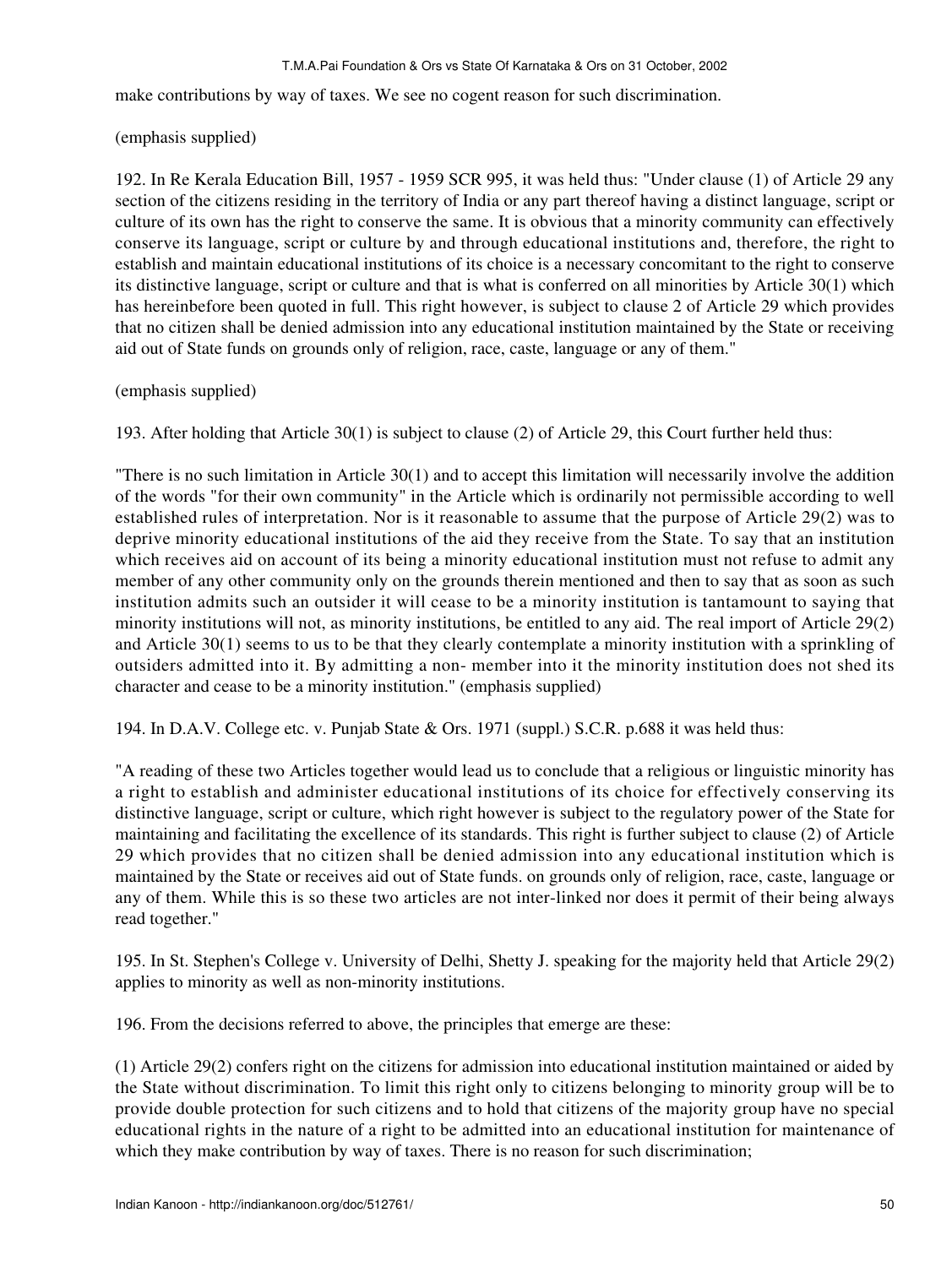(2) Article 30(1) is subject to Article 29(2); and

(3) the real import of Articles 29(2) and 30(1) is that they clearly contemplate minority institutions with the sprinkling of the outsiders admitted into it and by admitting the non- minority into it, the minority institutions do not shed its character and cease to be minority institutions.

197. The first decision in the second category of cases is in Fev. Father W. Proost & Ors. v. The State of Bihar & Ors. It was held therein that the right of minority to establish educational institutions of their choice under Article 30(1) is not so limited as not to admit members of other communities. Such minority institutions while admitting members from their own community are free to admit members of non-minority communities. The expression `choice' includes to admit members from other communities. In the State of Kerala etc. v. Very Rev. Mother Provincial etc. - 1971(1) SCR 734, it was held that it is permissible that a minority institution while admitting students from its community may also admit students from majority community. Admission of such non- minority students would bring income and the institution need not be turned away to enjoy the protection.

198. The legal principle that emerges from the aforesaid decisions is that a minority institution while admitting members from its own community is free to admit students from non-minority community also.

199. The first decision in the third category of cases is Rev. Sidhajbhai Sabhai & Ors. v. State of Bombay & Anr.. In the said decision. although the question as to whether Article 30(1) is subject to Article 29(2) was not considered, yet it was held that under Article 30(1) fundamental right declared in terms absolute. It was also held that unlike fundamental freedoms guaranteed under Article 19 it is not subject to reasonable restrictions. It is intended to be a real right for the protection of minorities in the matter of setting up of educational institutions of their own choice. The right is intended to be effective and not to be whittled down by so-called regulatory measures conceived in the interest not of the minority educational institution, but of the public or the nation as a whole.

200. In Rt. Rev. Magr. Mark Netto v. Government of Kerala & ors., a question arose whether Regional Deputy Director of Public Instructions can refuse permission to a minority institution to admit girl students. This Court while held that refusal to grant permission was violative of Article 30(1).

201. The legal principles that emerges from the aforesaid category of decisions are these:

(1) that article 30(1) is absolute in terms and the said right cannot be whittled by down regulatory measures conceived in the interest not of minority institutions but of public or the nation as a whole; and (2) the power of refusal to admit a girl student in a boy's minority institution is violative of Article 30(1).

202. The fourth category of cases is the decision in the State of Madras v. Srimathi Champakam Dorairajan etc. 1951 SCR 525 wherein it was held thus: "This Court in the context of communal reservation of seats in medical colleges run by the government was of the view that the intention of the Constitution was not to introduce communal consideration in matters of admission into any educational institution maintained by the State or receiving aid out of State funds. However, it may be noted that this case was in relation to an institution referred to in Article 30(1) but has been cited for the purpose that there cannot be communal reservation in the educational institution receiving aid out of State funds." (emphasis supplied)

203. From the aforesaid four categories of decisions, it appears that there is not a single decision of this Court where it has been held that Article 30(1) is not subject to Article 29(2). On the contrary there are bulk of decisions of this Court holding that minority institution cannot refuse admission of members of non-minority community and Article 30(1) is subject to Article 29(2). If I go by precedent, it must be held that Article 30(1) is subject to Article 29(2). However, learned counsel for minority institutions strongly relied upon the decision in the case of Rev. Sidhajbai (supra) and argued that once Article 30(1) is fundamental right declared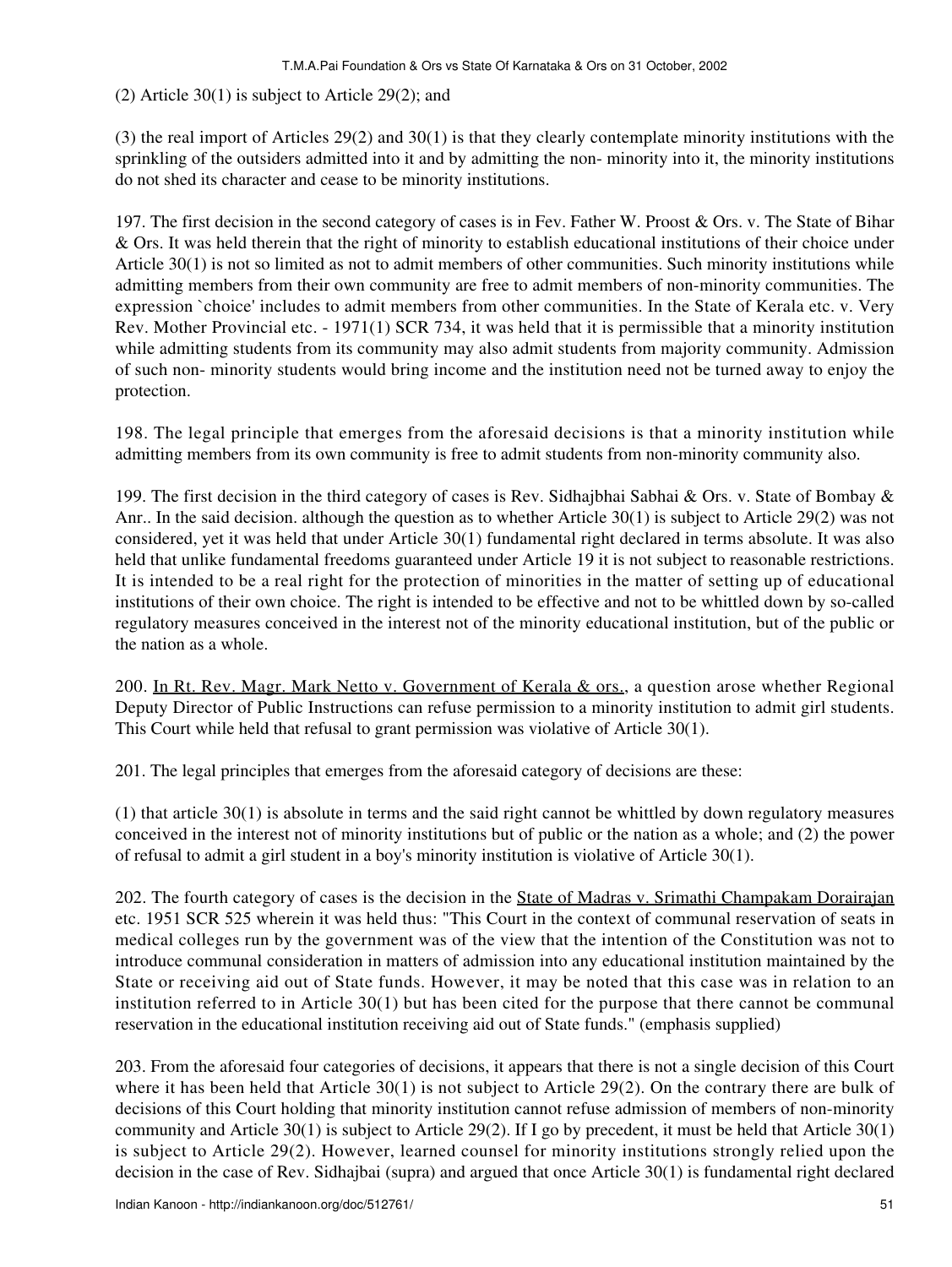absolute in terms, it cannot be subjected to Article 29(2). Since this Bench is of eleven Judges and decisions of this Court holding that Article 30(1) is subject to Article 29(2) are by lesser number of Judges I shall examine the question independently.

204. One of the known methods to interpret a provision of an enactment of the Constitution is to look into the historical facts or any document preceding the legislation.

205. Earlier, to interpret a provision of the enactment or the Constitution on the basis of historical facts or any document preceding the legislation was very much frowned upon, but by passage of time, such injunction has been relaxed.

206. In His Holiness Kesavananda Bharati Sripadagalvaru etc. v. State of Kerala & Anr. Etc. , it was held that the Constituent Assembly debates although not conclusive, yet the intention of framers of the Constitution in enacting provisions of the Constitution can throw light in ascertaining the intention behind such provision.

207. In R.S. Nayak v. A.R. Antulay , it was held thus: "Reports of the Committee which preceded the enactment of a legislation, reports of Joint Parliament Committee, report of a commission set up for collecting information leading to the enactment are permissible external aids to construction. If the basic purpose underlying construction of legislation is to ascertain the real intention of the Parliament, why should the aids which Parliament availed of such as report of a Special Committee preceding the enactment, existing state of Law, the environment necessitating enactment of legislation, and the object sought to be achieved, be denied to Court whose function is primarily to give effect to the real intention of the Parliament in enacting the legislation. Such denial would deprive the Court of a substantial and illuminating aid to construction.

The modern approach has to a considerable extent croded the exclusionary rule even in England."

208. Thus, the accepted view appears to be that the report of the Constituent Assembly debates can legitimately be taken into consideration for construction of the provisions of the Act or the Constitution. In that view of the matter, it is necessary to look into the Constituent Assembly debates which led to enacting Articles 29 and 30 of the Constitution.

209. The genesis of the provisions of Articles 29 and 30 needs to be looked into in their two historical stages to focus them in their true perspective. The first stage relates to pre-partition deliberations in the Committees and Constituent Assembly and the second stage after the partition of the country. On 27th of February, 1947, several Committees were formed for the purpose of drafting Constitution of India and on the same day, the Advisory Committee appointed a Sub-Committee on minorities with a view to submit its report with regard to the rights of the minorities. Before the Fundamental Rights Sub-Committee, Shri K.M. Munshi - one of its members wanted certain rights for minorities being incorporated in the fundamental rights. He was advised by the Fundamental Rights Committee that the said report regarding rights of minorities may be placed before the Minority Sub- Committee. On April 16, 1947, Shri K.M. Munshi circulated a letter to the members of the Sub-Committee on minorities recommending that certain fundamental rights of minorities be incorporated in the Constitution. The recommendations contained in the said letter run as under:

"1. All citizens are entitled to the use of their mother tongue and the script thereof and to adopt, study or use any other language and script of his choice.

2. Citizens belonging to national minorities in a State whether based on religion or language have equal rights with other citizens in forming, controlling and administering at their own expense, charitable, religious and social institutions, schools and other educational establishment with the free use of their language and practice of their religion. (emphasis supplied)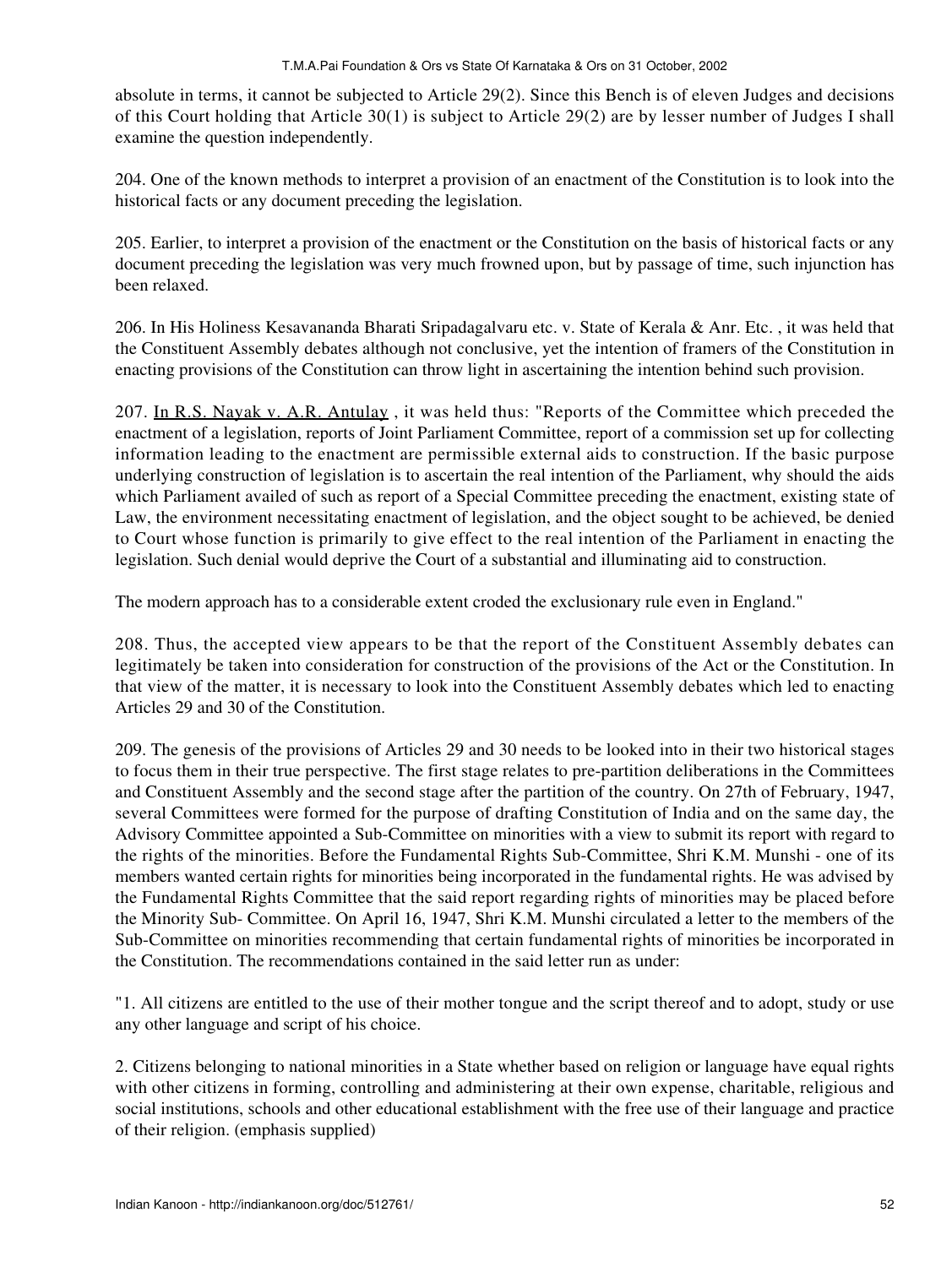3. Religious instruction shall not be compulsory for a member of a community which does not profess such religion.

4. It shall be the duty of every unit to provide in the public educational system in towns and districts in which a considerable proportion of citizens of other than the language of the unit are residents, adequate facilities for ensuring that in the primary schools the instruction shall be given to the children of such citizens through the medium of their own language.

Nothing in this clause shall be deemed to prevent the unit from making the teaching of the national language in the variant and script of the choice of the pupil obligatory in the schools.

5. No legislation providing state aid for schools shall discriminate against schools under the management of minorities whether based on religion or language.

6. (a) Notwithstanding any custom or usage or prescription, all Hindus without any distinction of caste or denomination shall have the right of access to and worship in all public Hindu temples, choultries, dharmasalas, bathing ghats, and other religious places.

(b) Rules of personal purity and conducted prescribed for admission to and worship in these religious places shall in no way discriminate against or impose any disability on any person on the ground that he belongs to impure or inferior caste or menial class.

210. One of the reasons for recommendation of the aforesaid rights was the Polish Treaty forming part of Poland's Constitution which was a reaction to an attempt in Europe and elsewhere to prevent minorities from using or studying their own language. The aforesaid recommendations were then placed before the Minority Sub-Committee. The Minority Sub-Committee submitted its report amongst other subjects on cultural, educational and fundamental rights of minorities which may be incorporated at the appropriate places in the Constitution of India. The recommendations of the said Sub-Committee were these:

(i) All citizens are entitled to use their mother tongue and the scrip thereof, and to adopt, study or use any other language and script of their choice;

(ii) Minorities in every unit shall be adequately protected in respect of their language and culture, and no government may enact any laws or regulations that may act oppressively or prejudicially in this respect; (iii) No minority whether of religion, community or language shall be deprived of its rights or discriminated against in regard to the admission into State educational institutions, nor shall any religious instruction be compulsorily imposed on them;

(iv) All minorities whether of religion, community or language shall be free in any unit to establish and administer educational institutions of their choice and they shall be entitled to State aid in the same manner and measure as is given to similar State-aided institutions; (v) Notwithstanding any custom, law, decree or usage, presumption or terms of dedication, no Hindu on grounds of caste, birth or denomination shall be precluded from entering in educational institutions dedicated or intended for the use of the Hindu community or any section thereof; (vi) No disqualification shall arise on account of sex in respect of public serve or professions or admission to educational institutions save and except that this shall not prevent the establishment of separate educational institutions for boys and girls."

211. Initially, Shri G.B. Pant was of the view that these minority rights should be made to form part of unjusticiable Directive Principles, but on intervention of Shri K.M. Munshi those minority rights were included in the fundamental rights chapter. On 22nd April, 1947, the report of Minority Sub-Committee was placed before the Advisory Committee. The Advisory Committee, inter alia, recommended that Clause 16 which corresponds to Article 28 of the Constitution should be re-drafted as follows: "All persons are equally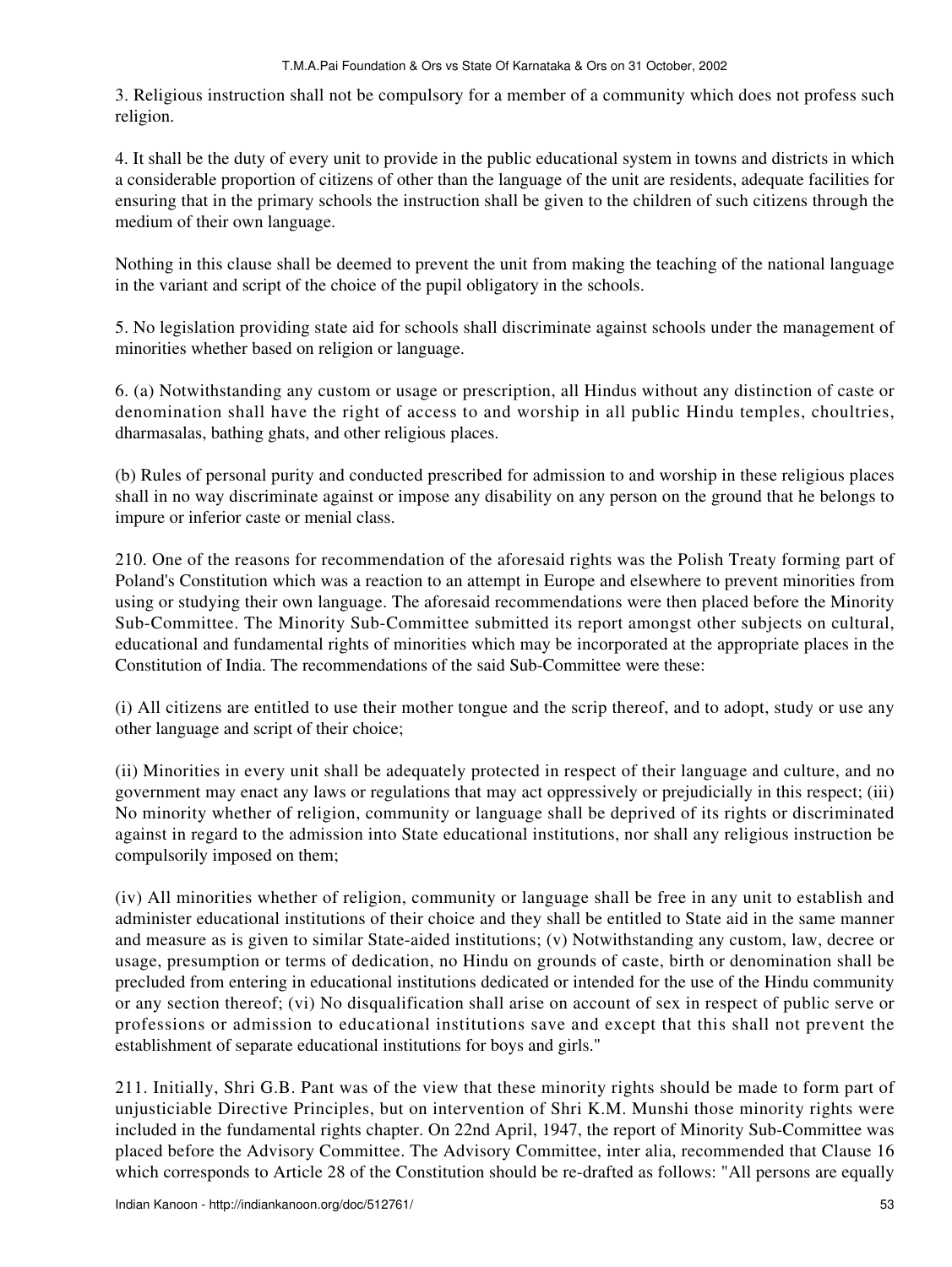entitled to freedom of conscience and the right freely to profess, practise and propagate religion subject order, morality or health, and to the other provisions of this chapter."

212. The Advisory Committee then considered the recommendations of the Sub- Committee and it was resolved to insert the following clauses among the justiciable fundamental rights:

"(1) Minorities in every unit shall be protected in respect of their language script and culture, and no laws or regulations may be enacted that may operate oppressively or prejudicially in this respect; (2) No minority whether based on religion, community or language shall be discriminated against in regard to the admission into State educational institutions, nor shall any religious instruction be compulsorily imposed on them;

(3)(a) All minorities whether based on religion, community or language shall be free in any unit to establish and administer educational institutions of then choice;

(b) The State shall not while providing State aid to schools discriminate against schools under the management of minorities whether based on religion, community or language."

This became Clause 18.

213. The recommendations of the Advisory Committee were then placed before the Constituent Assembly which met on 1st May, 1947. When Clause 18 was moved by Shri Sardar Vallabhabhai Patel for adoption by the House, several members were of the view that Clause 18 may be referred back to the Advisory Committee for reconsideration in the light of discussion that took place on that day. However, Shri K.M. Munshi--another member of the Constituent Assembly suggested that only Sub-clause (2) of Clause 18 be referred back to the Advisory Committee for reconsideration. Ultimately, the amendment moved by Shri K.M. Munshi was adopted and Sub-clause (2) of Clause 18 was referred back to the Advisory Committee for reconsideration. Thereafter Clause 18(1) and Clause 18(3) were accepted without any amendment.

214. The Advisory Committee re-considered Clause 18(2) and recommended that Clause 18(2) be retained after deleting the words "nor shall any religious instruction be compulsorily imposed on them" as the said provision was already covered by Clause 16. Thus, Sub-clause (2) was placed before the House on 30th August, 1947 for being adopted along with the recommendation of the Advisory Committee. When the matter was taken up Mrs. Purnima Banerji proposed the following amendments that after the word 'State' the words 'and State-aided' be inserted. While proposing the said amendment, Mrs. Banerji stated thus:

"The purpose of the amendment is that no minority, whether based on community or religion shall be discriminated against in regard to the admission into State-aided and State educational institutions. Many of the provinces, e.g. U.P., have passed resolutions laying down that no educational institution will forbid the entry of any members of any community merely on the ground that they happened to belong to a particular community--even if that institution is maintained by a donor who has specified that that institution should only cater for members of his particular community. If that institution seeks State aid, it must allow members of other communities to enter into it. In the olden days, in the Anglo-Indian schools (it was laid down that though those schools would be given to Indians. In the latest report adopted by this House it is laid down at 40 per cent. I suggest Sir, that if this clause is included without the amendment in the Fundamental Rights, it will be a step backward and many provinces who have taken a step forward will have to retrace their steps. We have many institutions conducted by very philanthropic people, who have left large sums of money at their disposal. While we welcome such donations, when a principle has been laid down that, if any institution receives State aid, it cannot discriminate or refuse admission to members of other communities, then it should be follow. We know, Sir, that many a Province has got provincial feelings. If this provision is included as a fundamental right, I suggest it will be highly detrimental. The Honourable Mover has not told us what was the reason why he specifically excluded State-aided institutions from this clause. If he had explained it, probably the House would have been convinced. I hop that all the educationist and other members of this House will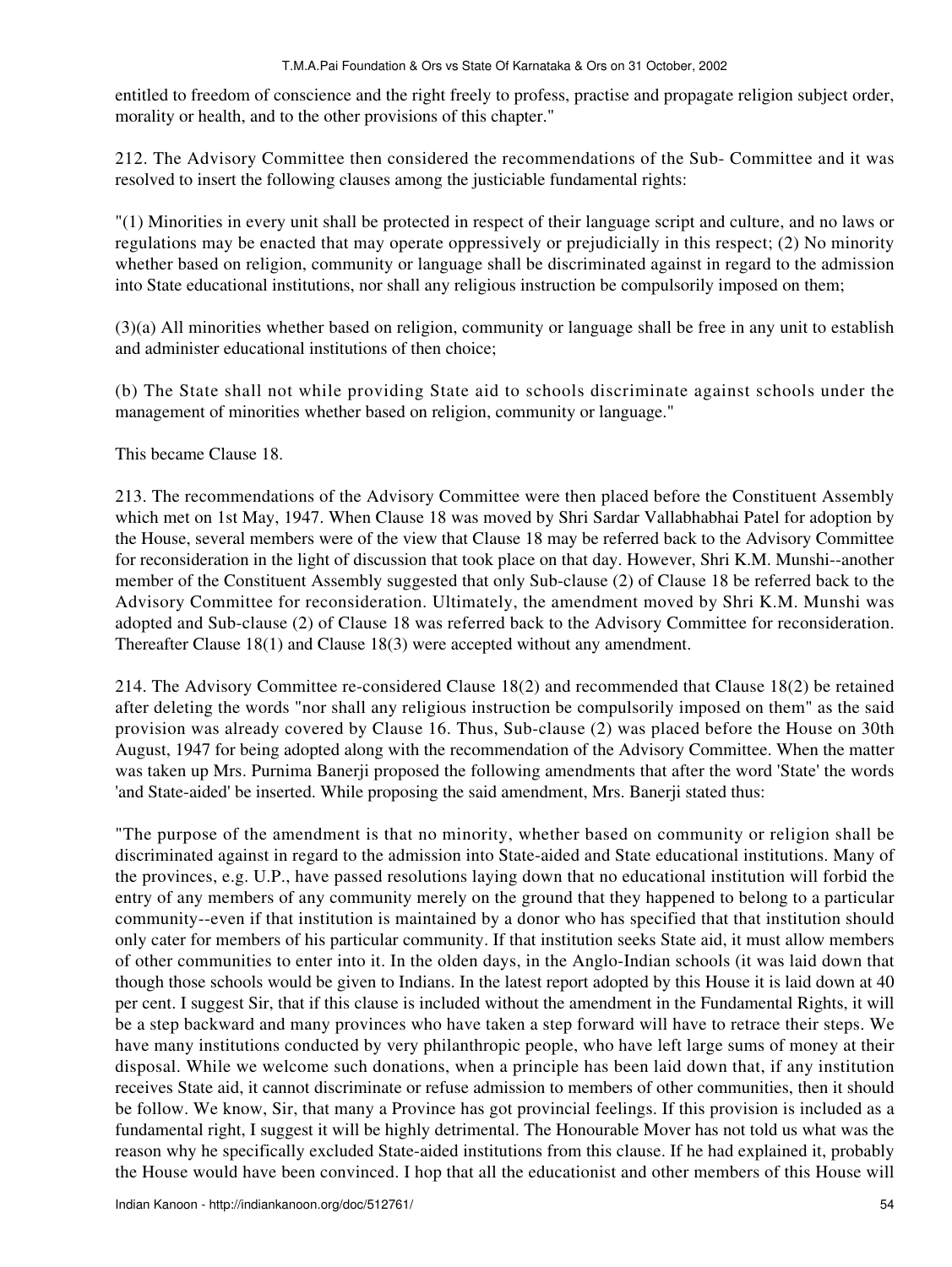support my amendment." (emphasis supplied)

215. The amendment proposed by Mrs. Banerji was supported by Pandit Hirday Nath Kunzra and other members. However, on intervention of Shri Vallabhbhai Patel, the following Clause 18(2) as proposed by the Advisory Committee was adopted:

"18(2). No minority whether based on religion, community or language shall be discriminated against in regard to the admission into state educational institutions."

216. After Clause 18(2) was adopted by the Constituent Assembly, the same was referred to the Constitution Drafting Committee of which Dr. B.R. Ambedkar was the Chairman. The Drafting Committee while drafting Clause 18 deleted the word 'minority' from Clause 18(1) and the same was substituted by the words 'any section of the citizens". However, rest of the clause as adopted by the Constituent Assembly was retained. Clause 18(1), (2) and (3) (a)  $\&$  (b) were transposed in Article 23 of the Draft Constitution of India. Article 23 of the Draft Constitution of India runs as under: Cultural and Educational Rights

"23. (1) Any section of the citizens residing in the territory of India or any part thereof having a distinct language, script and culture of its own shall have the right to conserve the same.

(2) No minority whether based on religion, community or language shall be discriminated against in regard to the admission of any person belonging to such minority into any educational institution maintained by the State. (3) (a) All minorities whether based on religion, community or language shall have the right to establish and administer educational institutions of their choice.

(b) The State shall not, in granting aid to educational institutions, discriminate against any educational institution on the ground that it is under the management of a minority, whether based on religion community or language."

217. On 8.12.1948, the aforesaid draft Article 23 was placed before the Constituent Assembly. When draft Article 23 was taken up for debate, Shri M. Ananthasayanam Ayyangar stated that for the words "no minority" occurring in Clause 2 of draft Article 23, the words "no citizen or minority" be substituted. He stated thus:

"I want that all citizens should have the right to enter any public educational institution. This ought not to be confined to minorities. That is the object with which I have moved this amendment."

218. It is at that stage, Shri Thakur Dass Bhargava moved amendment No. 26 to amendment No. 687. According to him, for amendment No. 687 of the List of amendment, the following be substituted:

"No citizen shall be denied admission into any educational institution maintained by the State or receiving aid out of State funds on grounds only of religion race, caste, language or any of them."

219. He further stated thus:

"Sir, I find there are three points of difference between this amendment and the provisions of the section which it seeks to amend. The first is to put in the words 'no citizen' for the words 'no minority'. Secondly that not only the institutions which are maintained by the State will be included in it, but also such institutions as are receiving aid out of state funds. Thirdly, we have, instead of the words "religion, community of language", the words, "religion, race, caste, language or any of them." Now, Sir, it so happens that the words "no minority" seek to differentiate the minority from the majority, whereas you would be pleased to see that in the Chapter the words of the heading are "cultural and educational rights", so that the minority rights as such should not find any place under this Section. Now if we read Clause (2) it would appear as if the minority had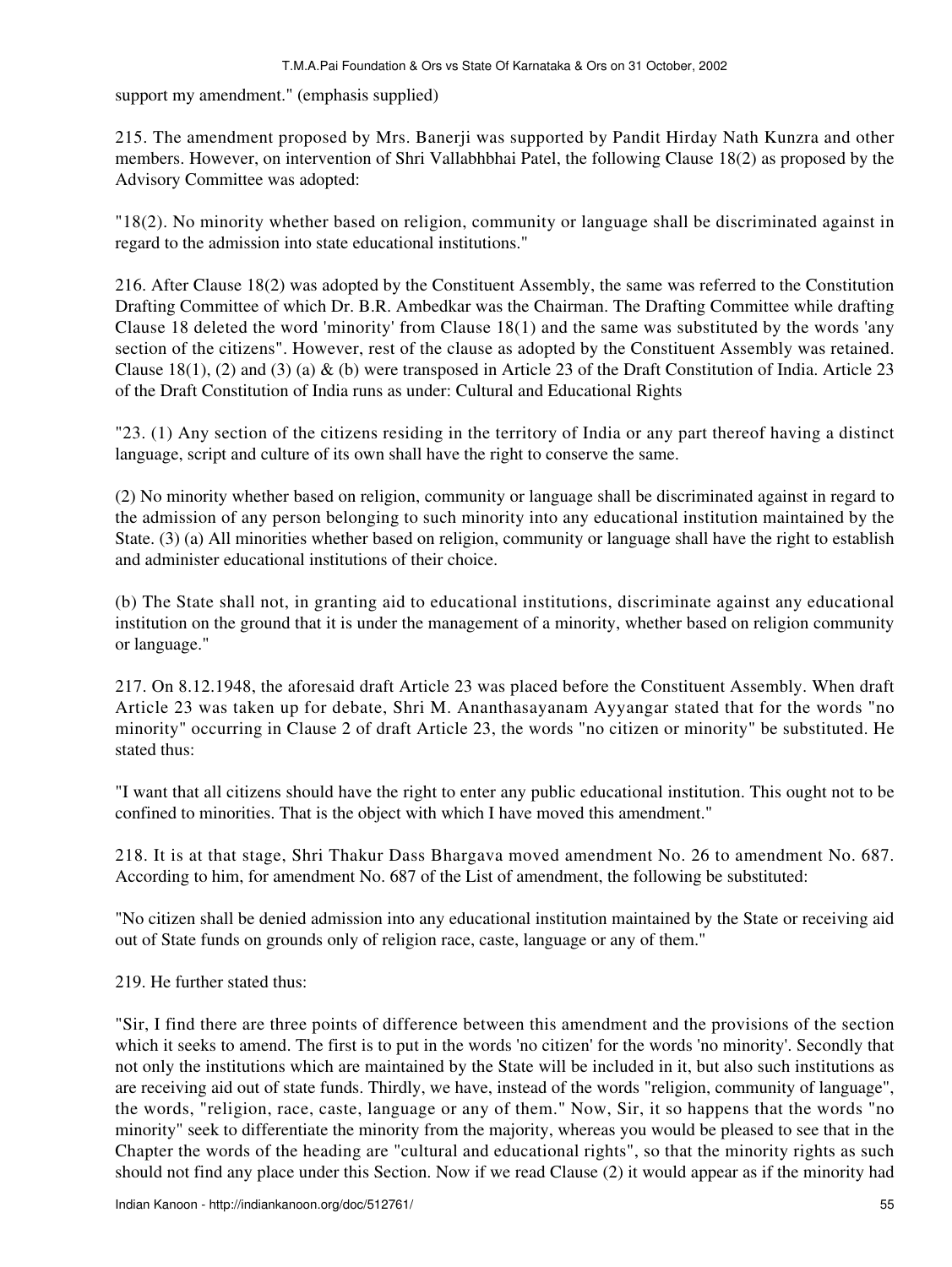been given certain definite rights in this clause, whereas the national interest requires that no majority also should be discriminated again in this matter. Unfortunately, there is in some matters a tendency that the minorities as such posses and are given certain special rights which are denied to the majority. It was the habit of our English masters that they wanted to create discriminations of this sort between the minority and the majority. Sometimes the minority said they were discriminated against and on the other occasions the majority felt the same thing. The amendment brings the majority and the minority on an equal status. In educational matters, I cannot understand, from the national point of view, how any discrimination can be justified in favour of a minority or a majority. Therefore, what this amendment seeks to do is that the majority and the minority are brought on the same level. There will be no discrimination between any member of the minority or majority in so far as admission to educational institutions are concerned. So I should say that this is a charter of the liberties for the student-world of the minority and the majority communities equally.

Now, Sir, the word "community" is sought to be removed from this provision because "community" has no meaning. If it is a fact that the existence of a community is determined by some common characteristic and all communities are covered by the words religion or language, then "community" as such has no basis. So the word "community" is meaningless and the words substituted are "race or caste". So this provision is so broadened that on the score of caste, race, language or religion no discrimination can be allowed. My submission is that considering the matter from all the standpoints, this amendment is one which should be accepted unanimously by this House."

220. After Dr. B.R. Ambedkar gave clarification as to why the words "no minority" were deleted and its place "no section of the citizen" were substituted in Clause (1) of Draft Article 23. Amendment as proposed by Shri Thakur Dass Bhargava was put to motion and the same was adopted. Thus the word 'minority' was deleted and the same was substituted by the word 'citizen' and for the words "religion, community or language", the words "religion, race, caste, language or any of them were substituted. Thus, Article 23 was split into two Articles-Article 23 containing Clause (1) and Clause (2) of Article 23 and Sub-clause (a) and (b) of Clause (3) of Article 23 was numbered as Article 23-A. Subsequently Articles 23 and 23-A became Articles 29 and 30 respectively. Thus, Article 23, as amended, became part of the Constitution on 9th December, 1948.

221. The deliberations of the Constituent Assembly show that initially Shri K.M. Munshi recommended that citizens belonging to national minority in the State whether based on religion or language have equal rights with other citizens in setting up and administering at their own expense charitable, religious and social institutions, schools and other educational establishments with the free use of their language and practice of their religion for being incorporated in the proposed Constitution of India. This was with a view that the members of the majority community who are more in number may not at any point of time take away the rights of minorities to establish and administer educational institution of their choice. It was very much clear that there was a clear intention that the rights given to minorities under Article 30(1) were to be exercised by them if the institution established is administered at their own cost and expense. It is for that reason we find that no educational institution either minority or majority has any common law right or fundamental right to receive financial assistance from the government. Non-discriminatory Clause (2) of Article 30 only provides that the State while giving grant-in-aid to the educational institutions shall not discriminate against any educational institution on the ground that it is under the management of a minority, whether based on religion or language. The subsequent deliberations of the Constituent Assembly further shows that there was thinking in the minds of the framers of the Constitution that equality and secularism be given paramount importance while enacting Article 30(1). It is evident that amendment proposed by Shri Thakur Dass Bhargava which is now Article 29(2) was a conscious decision taken with due deliberations. The Constituent Assembly was of the view that originally Clause (2) of draft Article 23 sought to distinguish the minority from majority, whereas in the chapter the words are 'cultural and educational rights' and as such the words 'minority' ought not to have found place in that Article. The reason for omission of words in Clause (2) of draft Article 23 was that minorities were earlier given certain rights under that clause where national interest required that no member of majority also should be discriminated against in educational matters. It also shows that by the aforesaid amendment discrimination between minority and majority was done away with and the amendment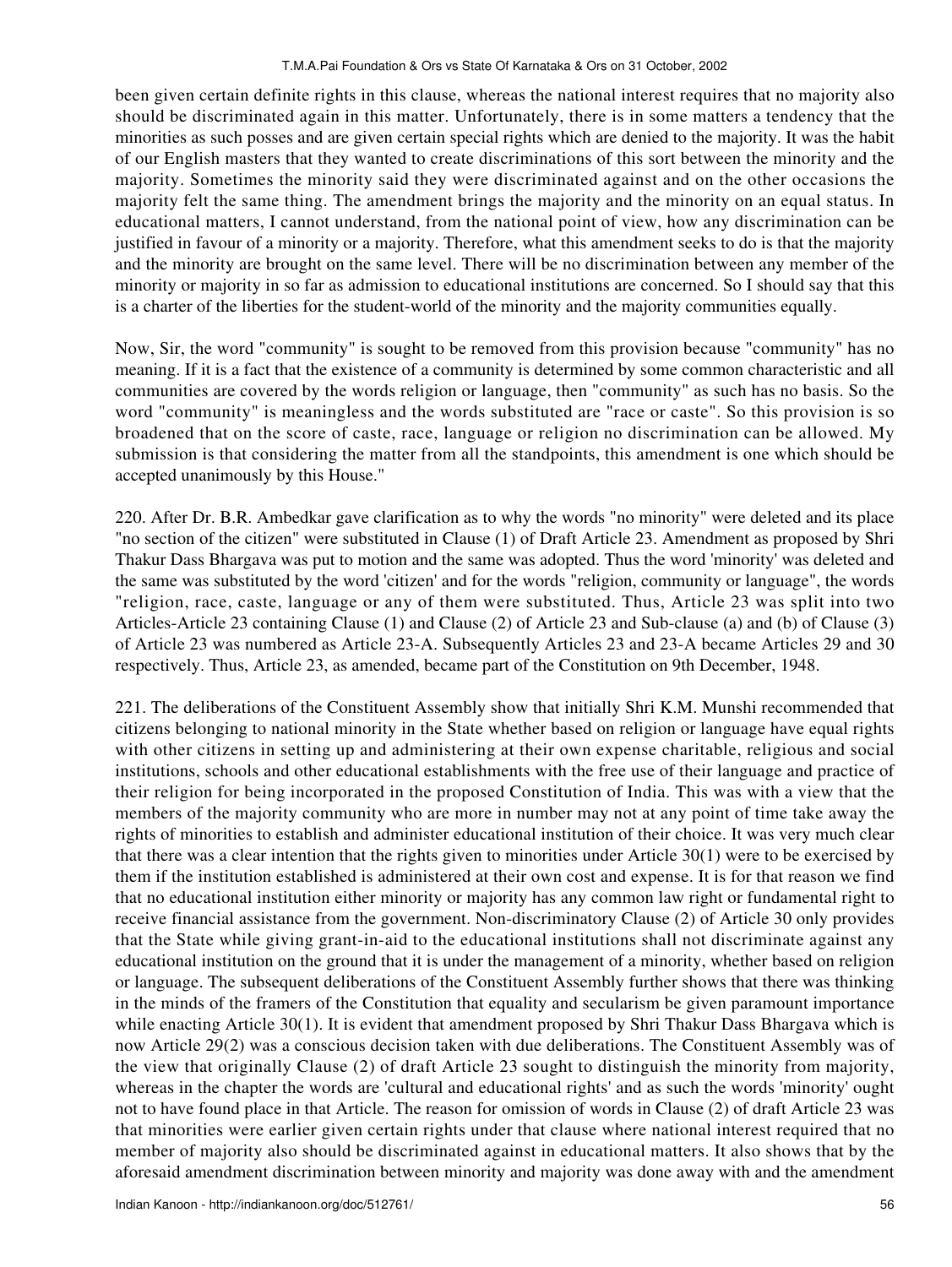has brought the minority and majority in equal footing. The debate also shows what was originally proposed either in Clause 18(2) or Article 23(2). The debate further shows that the post partition stage members of the Constituent Assembly intended to broaden the scope of Clause (2) of draft Article 23 and never wanted to confine the rights only to the minorities. The views of the members of the Constituent Assembly were that if any institution takes aid from the government for establishing and administering educational institutions it cannot discriminate while admitting students on the ground of religion, race and caste. It may be seen that by accepting the amendment proposed by Shri Thakur Dass Bhargava the scope of Article 29(2) was broadened inasmuch as the interest of minority - either religious or linguistic was secured and, therefore, the intention of the framers of the Constitution for enacting Clause (2) of Article 29(2) was that once a minority institution takes government aid, it becomes subject to Clause (2) of Article 29.

222. It was then urged that if the intention of the framers of the Constitution was to make Article 30(1) subject to Article 29(2), the appropriate place where it should have found place was Article 30(1) itself rather than in Article 29 and, therefore, Article 29(2) cannot be treated as an exception to Article 30(1). There is no merit in the contention. It is earlier noticed that Clause (18) when was placed before the Constituent Assembly contained the provisions of Article 29(1)(2) and 30(1)(2) and all were numbered as Clause 18(1) (2) (3)(a) (b). Again when Clause (18) was transposed in draft Article 23, Article  $29(1)(2)$  and Article 30(1)(2)--both were together in draft Article 23. Shri Thakur Dass Bhargava's amendment which was accepted was in relation to Clause (2) of Article 23 which ultimately has become Article 29(2). It is for that reason Article 29(2) finds place in Article 29.

223. It was also urged that if the framers of the Constitution intended to carve out a exception to Article 30(1), they could have used the words "subject to the provisions contained in Article 29(2)" in the beginning of Article 30(1) or could have used the expression "notwithstanding" in the beginning of Article 29(2) and in absence of such words it cannot be held that Article 29(2) is an exception to Article 30(1). Reference in this regard was made to Articles 25 and 26 which contained qualifying words. In fact, the structural argument was based on the absence of qualifying words either in Article 29(2) or 30(1). This argument based on structure of Articles 29(2) and 30(1) has no merit. In fact, it overlooks that the intention of the framers of the Constitution was to confer rights consistent with the other members of society and to promote rather than imperil national interest. it may be noted that there is a difference in the language of Articles 25 and 26. The qualifying words of Article 25 are "subject to public order, morality and health and to the other provisions of this part". The opening words of Article 26 are "subject to public order, morality and health". The absence of words "to the other provisions of this part" as occurring in Article 25 in Article 26 does not mean that Article 26 is over and above other rights conferred in Part-III of the Constitution. In The Durgah Committee, Ajmer and Anr. v. Syed Hussain Ali and Ors. -and Tilkayat Shri Govindlalji Maharaj v. The State of Rajasthan and Ors. -, it has been held that Article 26 is subject to Article 25 irrespective of the fact that the words "subject to other provisions of this part" occurring in Article 25 is absent in Article 26. For these reasons, it must be held that even if there are no qualifying expression "subject to other provisions of this part" and "notwithstanding anything" either in Article 30(1) or Article 29(2), Article 30(1) is subject to Article 29(2) of the Constitution.

224. There is another factor which shows that Article 30(1) is subject to Article 29(2). If Article 29(2) is meant for the benefit of minority, there was no sense in using the word 'caste' in Article 29(2). The word 'caste' is unheard of in religious minority communities and, therefore, Article 29(2) was never intended by the framers of the Constitution to confer any exclusive rights to the minorities.

225. Although Article 30(1) strictly may not be subject to reasonable restrictions, it cannot be disputed that Article 30(1) is subject to Article 28(3) and also general laws and the laws made in the interests of national security, public order, morality and the like governing such institutions will have to be necessarily read into Article 30(1). In that view of the matter the decision by this Court in Rev. Sidhajbhai (supra) that under Article 30(1) fundamental right conferred on minorities is in terms absolute is not borne out of that Article. It, therefore, cannot be held that the fundamental right guaranteed under Article 30(1) is absolute in terms. Thus, looking into the precedents, historical fact and Constituent Assembly debates and also interpreting Articles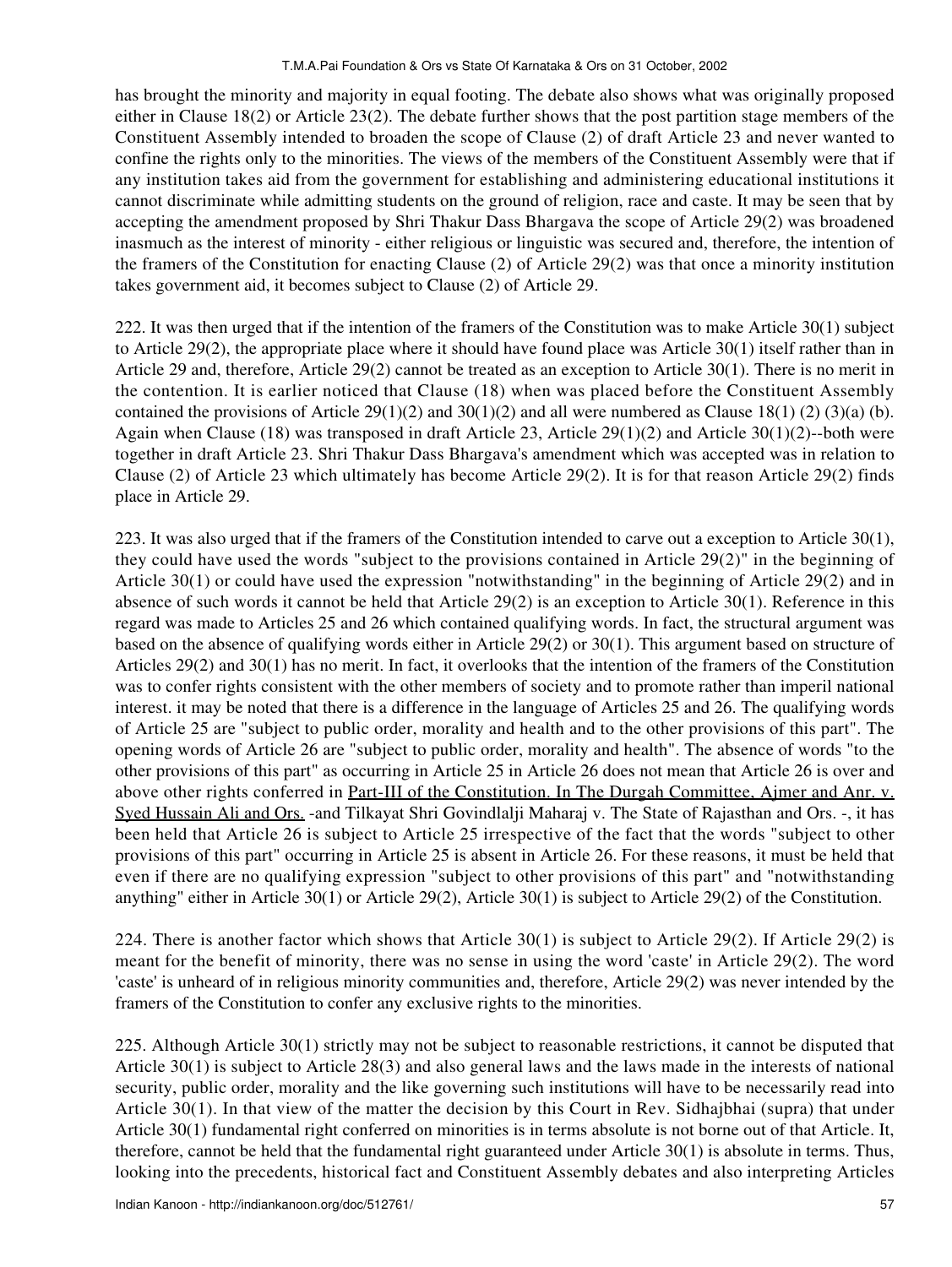29(2) and 30(1) contextually and textually, the irrestible conclusion is that Article 30(1) is subject to Article 29(2) of the Constitution.

226. The question then arises for what purpose the celebrated Article 30(1) has been incorporated in the Constitution if the linguistic or religious minorities who establish educational institutions cannot admit their own students or are precluded from admitting members of their own communities in their own institution. It is urged that the rights under Article 30(1) conferred on the minorities was in return to minorities for giving up demand for separate electorate system in the country. It is also urged that an assurance was given to the minorities that they would have a fundamental right to establish and administer educational institution of their choice and in case the minority cannot admit their own students or members of their own community it would be breach of the assurance given to the minorities. There is no denial of the fact that in a democracy the rights and interest of minorities have to be protected. In the year 1919, President Wilson stated that nothing is more likely to disturb the peace of the world than the treatment which might in certain circumstances be meted out to minorities. Lord Acton emphasized that the most certain test by which we judge whether a country is really free is the amount of security enjoyed by minorities. It is also not disputed that in the field of international law in respect of minorities it is an accepted view that the minorities on account of their non dominance are in a vulnerable position in the society and in addition to the guarantee of non-discrimination available to all the citizens, require special and preferential treatment in their own institutions. The Sub-Committee in its report to the Commission on Human Rights reported thus:

"Protection of minorities is the protection of non-dominant groups, which, while wishing in general for equality of treatment with the minority, wish for a measure of differential treatment in order to preserve basic characteristics which they possess and which distinguish them from the majority of the population. The protection applied equally to individuals belonging to such groups and wishing the same protection. It follows that differential treatment of such groups or of individuals belonging to such groups is justified when it is exercised in the interest of their contentment and the welfare of the community as a whole." (cited in St. Xavier's College)

227. The aforesaid report was accepted by the Permanent Court of International Justice in a case relating to minority school in Albania which arose out of the fact that Albania signed a Declaration relating to the position of minorities in the State. Article 4 of the Declaration provided that all Albanian nationals shall be equal before the law and shall enjoy the same civil and political rights without distinction as the race, language or religion. Article 5 further provided that all Albanian nationals who belong to racial, religious or linguistic minorities will enjoy the same treatment and security in law and in fact as other Albanian nationals. In particular they shall have an equal right to maintain, manage and control at their own expense or to establish in the future charitable, religious and social institutions, schools and other educational establishments with the right to use their own language and to exercise their religion freely therein. Subsequently, the Albanian Constitution was amended and a provision was made for compulsory primary education for the Albanian nationals in State schools and all private schools were to be closed. The question arose before the Permanent Court of International Justice as to whether Albanian Government was right to abolish the private schools run by the Albanian minorities. The Court was of the view that the object of Declaration was to ensure that nationals belonging to the racial, religious or linguistic minorities shall be placed in every respect on a footing of perfect equality with other nationals of the State. The second was to ensure for the minority elements suitable means for the preservation of their racial peculiarities, their traditions and their national characteristics. These two requirements were indeed closely interlocked, for there would be no true equality between a majority and a minority if the latter were deprived of its own institutions and were consequently compelled to renounce that which constitutes the very essence of its being a minority. The Court was of the further view that "there must be equality in fact as well as ostensible legal equality in the sense of the absence of discrimination in the words of the law. Equality in law precludes discrimination of any kind; whereas equality in fact may involve the necessity of different treatment in order to attain a result which establishes an equilibrium between different situations." (St. Xavier Colleges case (per Khanna, Mathew, JJ.)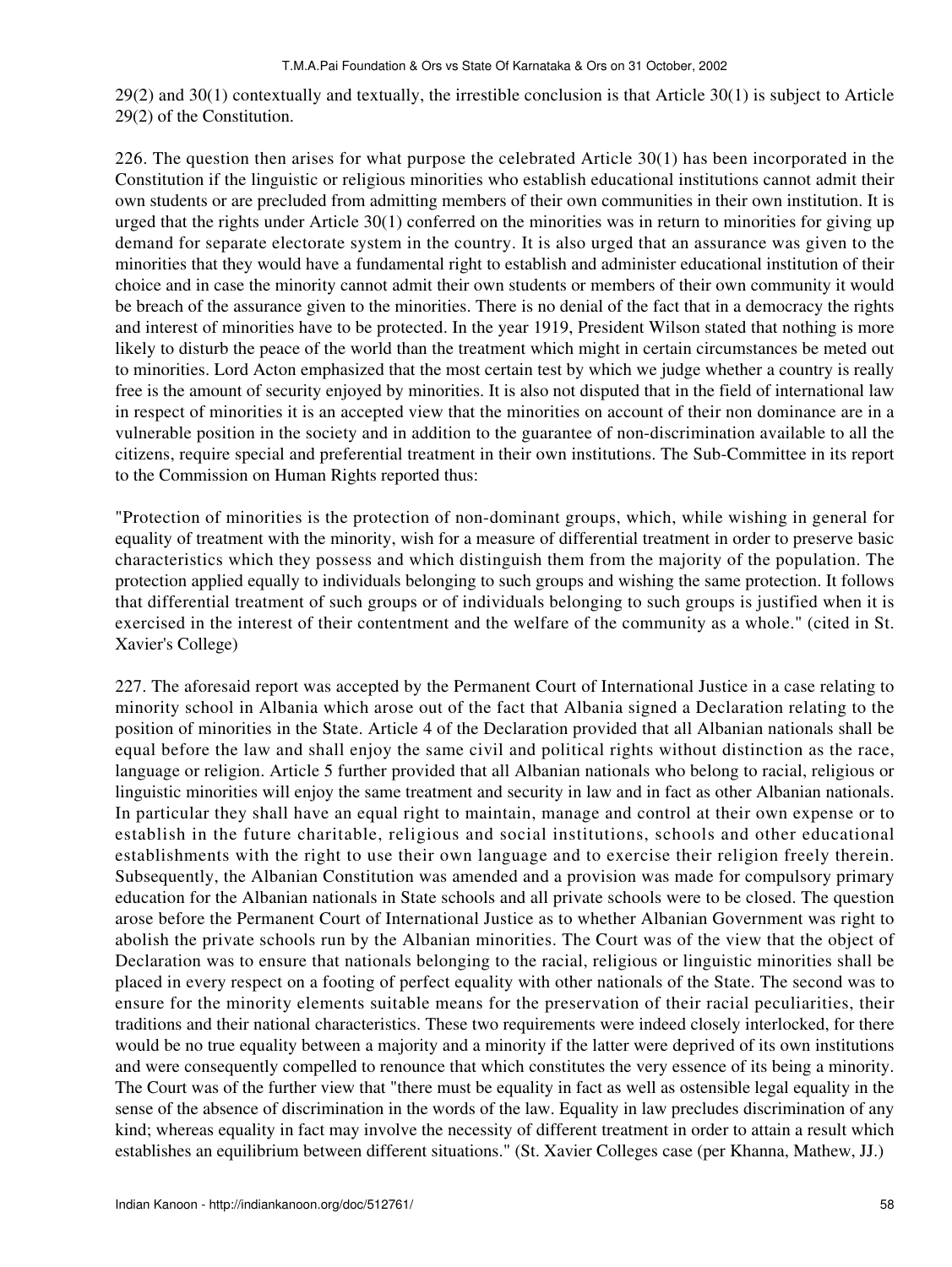228. Article 27 of the International Covenant on Civil and Political Rights 1966 (CCPR) guarantee minority rights in the following terms: "In those States in which ethnic, religious or linguistic minorities exist persons belonging to such minorities shall not be denied the right, in community with the other members of their group, to enjoy their own culture to profess and practice their own religions or to use their own language."

229. Prof. Francesco Capotorti in his celebrated study on the Rights of Persons Belonging to Ethnic, Religious or Linguistic Minorities stated as follows:

"Article 27 of the Covenant must, therefore, be placed in its proper context. To enable the objectives of this article to be achieved, it is essential that States should adopt legislative and administrative measures. It is hard to imagine how the culture and language of a group can be conserved without, for example, a special adaptation of the educational system of the country. The right accorded to members of minorities would quite obviously be purely theoretical unless adequate cultural institutions were established. This applies equally in the linguistic field, and even where the religion of a minority is concerned a purely passive attitude on the part of the State would not answer the purposes of Article 27. However, whatever the country, groups with sufficient resources to carry out tasks of this magnitude are rare, if not non-existent. Only the effective exercise of the rights set forth in Article 27 can guarantee observance of the principle of the real, and not only formal, equality of persons belonging to minority groups. The implementation of these rights calls for active and sustained intervention by States. A passive attitude on the part of the latter would render such rights inoperative."

230. The Human Rights Committee functioning under the Optional Protocol of ICCPR in its General Comment adopted by the Committee on 06th April, 1994 stated thus:

"The Committee points out that Article 27 establishes and recognizes a right, which is conferred on individuals belonging to minority groups and which is distinct from, and additional to, all the other rights which, as individuals in common with everyone else, they are already entitled to enjoy under the Covenant."

231. From the aforesaid report it is clear that in certain circumstances rights conferred to minority groups are distinct from and additional to, all the other rights which as an individuals are entitled to enjoy under the covenant. The political thinkers have recognised the importance of minority rights as well as for ensuring such rights. According to them the rights conferred on linguistic or religious minorities are not in the nature of privilege or concession, but heir entitlement flows from the doctrine of equality, which is the real de facto equality. Equality in law precludes discrimination of any kind, whereas equality in fact may involve the necessity of different treatment in order to attain a result which establishes equilibrium between different situations. Where there is a plurality in a society, the object of law should be not to split the minority group which makes up the society, but to find out political social and legal means of preventing them from falling apart and so destroying the society of which they are members. The attempt should be made to assimilate the minorities with majority. It is a matter of common knowledge that in some of the democratic countries where minority rights were not protected, those democracies acquired status of theocratic States.

232. In India, the framers of the Constitution of India with a view to instill a sense of confidence and security in the mind of minority have conferred rights to them under the Constitution. One of such rights is embodied in Article 30 of the Constitution. Under Article 30 the minorities either linguistic or religious have right to establish and administer educational institutions of their choice. However, under the Constitution every citizen is equal before law, either he may belong to minority group or minority community. But right conferred on minority under Article 30(1) would serve no purpose when they cannot admit students of their own community in their own institutions. In order to make Article 30(1) workable and meaningful, such rights must be interpreted in the manner in which they serve the minorities as well as the mandate contained in Article 29(2). Thus, where minorities are found to have established and administering their own educational institutions, the doctrine of the real de facto equality has to be applied. The doctrine of the real de facto equality envisages giving a preferential treatment to members of minorities in the matter of admission in their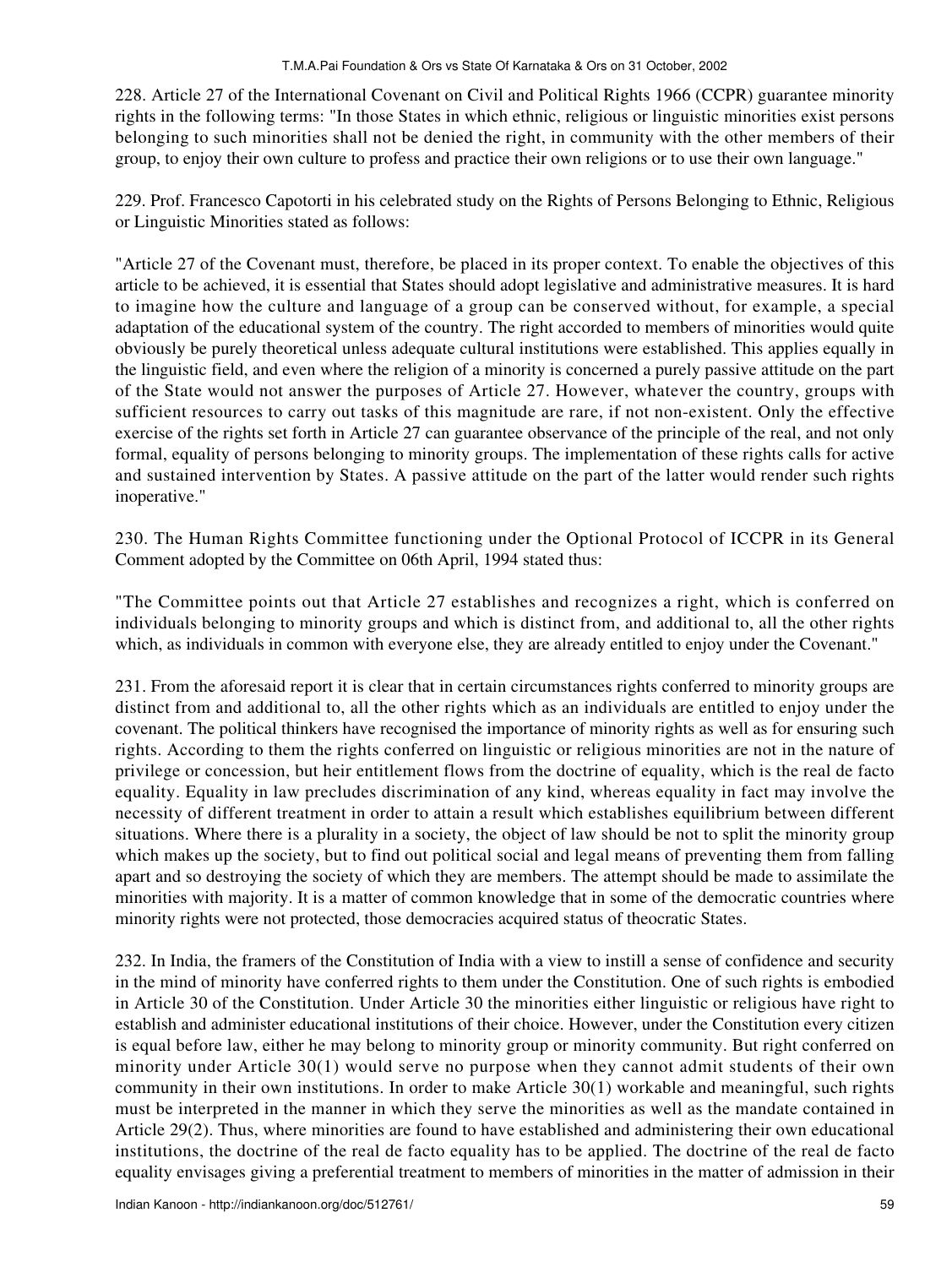own institutions. On application of doctrine of the real de facto equality in such a situation not only Article 30(1) would be workable and meaningful, but it would also serve the mandate contained in Article 29(2). Thus, while maintaining the rule of non- discrimination envisaged by Article 29(2), the minorities should have also right to give preference to the students of their own community in the matter of admission in their own institution. Otherwise, there would be no meaningful purpose of Article 30(1) in the Constitution. True, receipt of State aid makes it obligatory for educational institution to keep the institution open to non-minority students without discrimination on the specified grounds. But, to hold that the receipt of State aid completely disentitles the management of minority educational institutions from admitting students of their community to any extent will be to denude the essence of Article 30 of the Constitution. It is, therefore, necessary that minority be given preferential rights to admit students of their own community in their own institutions in a reasonable measure otherwise there would be no meaningful purpose of Article 30 in the Constitution.

233. Article 337 of the Constitution provides that grants or government aid has to be given to the Anglo-Indian Institution provided they admit 40% of members from other community. Taking the clue from Article 337 and spirit behind Article 30(1) it appears appropriate that minority educational institutions be given preferential rights in the matter of admission of children of their community in their own institutions while admitting students of non-minorities which, advisedly, may be upto 50% based on inter se merits of such students. However, it would be subject to assessment of the actual requirement of the minorities the types of the institutions and the course of education for which admission is being sought for and other relevant factors.

234. Before concluding the matter, it is necessary to deal with few more aspects which relate to the regulatory measures taken by the government with regard to government aided minority institution. In that connection, the State must see that regulatory measures of control of such institutions should be minimum and there should not be interference in the internal or day-to-day working of the management. However, the State would be justified in enforcing the standard of education in such institutions. In case of minority professional institutions, it can also be stipulated that passing of common entrance test held by the State agency is necessary to seek admission. It is for the reason that the products of such professional institutions are not only going to serve the minorities but also to majority community. So far as the redressal of grievances of staff and teachers of minority institutions are concerned, a mechanism has to be evolved. Past experience shows that setting up a Tribunal for particular class of employees is neither expedient nor conducive to the interest of such employee. In that view of the matter each District Judge which includes the Addl. District Judge of the respective district be designated as Tribunal for redressal of the grievances of the employee and staff of such institutions.

235. Another question that arises in this connection as to on what grounds the staff and teachers, if aggrieved, can challenge the arbitrary decisions of the management. One of the learned senior counsel suggested that such decisions be tested on the grounds available under the labour laws. However, seeing the nature of the minority institutions the grounds available under labour laws are too wide and it would be appropriate if adverse decisions of the Management are tested on grounds of breach of principles of natural justice and fair play or any regulation made in that respect.

236. Subject to what have been stated above, I concur with the judgment of Hon'ble the Chief Justice.

\_\_\_\_\_\_\_\_\_\_\_\_\_\_\_\_\_\_\_\_\_\_\_\_\_\_\_\_\_\_\_\_\_\_\_\_\_\_\_\_\_\_\_\_\_\_\_\_\_\_\_\_\_\_\_\_\_\_\_\_\_\_\_\_\_\_\_\_\_\_\_\_\_\_\_

Syed Shah Mohammed Quadri, J.

<sup>237.</sup> I have perused the majority judgment prepared by Hon'ble the Chief Justice, the concurring opinion of my learned brother, Khare, J. and the dissenting opinions given by our learned sister Ruma Pal, J. and learned brother S.N. Variava, J.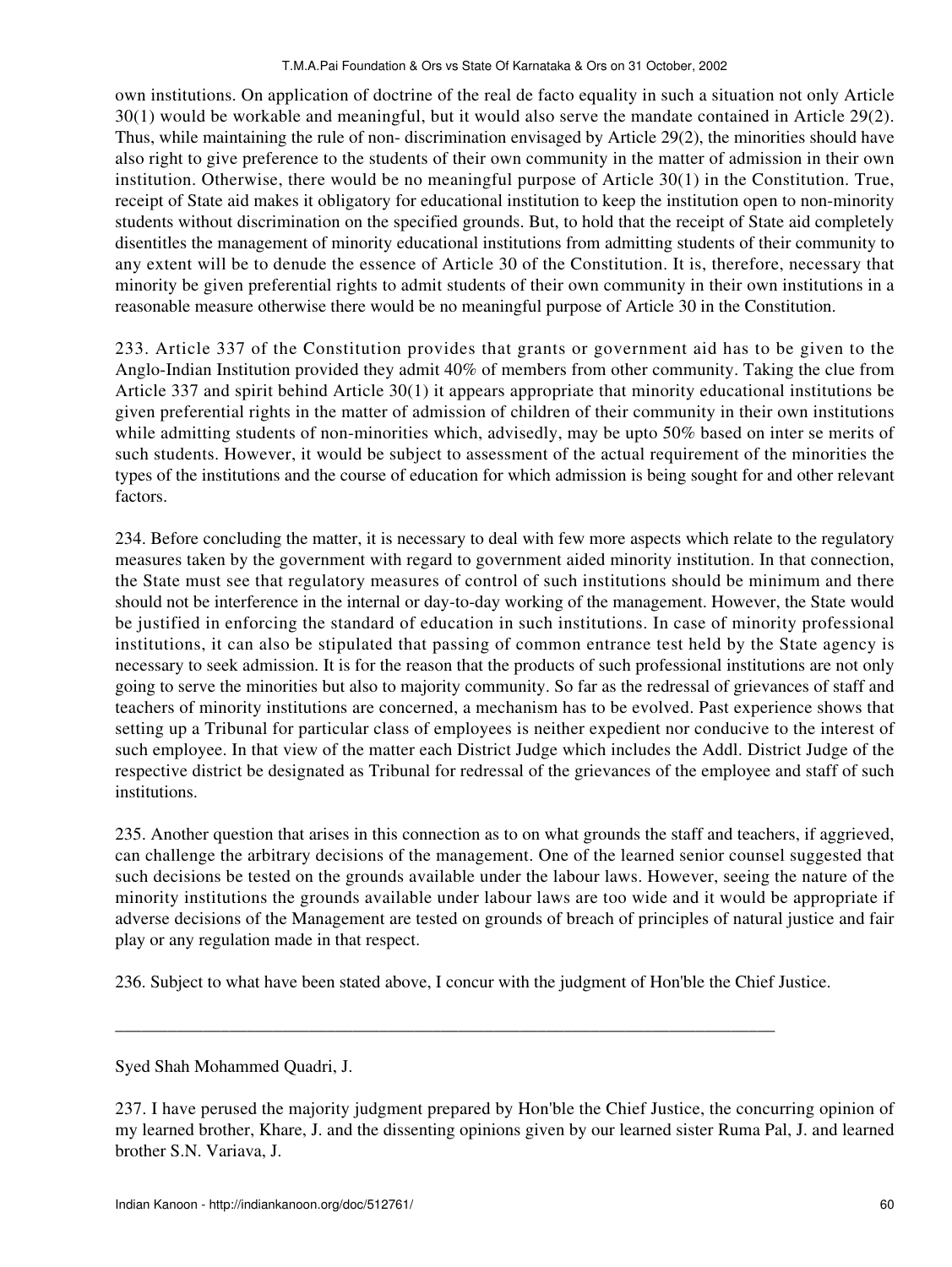238. Though the questions referred to and re-framed are eleven, the Bench deemed it fit not to answer four of them. On the contentions advanced by the learned counsel who argued these cases in regard to the remaining seven questions, the learned Chief Justice has formulated the following five issues which encompass the entire field:

1. IS THERE A FUNDAMENTAL RIGHT TO SET UP EDUCATIONAL INSTITUTIONS AND IF SO, UNDER WHICH PROVISION?

2. DOES UNNIKRISHNAN'S CASE REQUIRE RE-CONSIDERATION?

3. IN CASE OF PRIVATE INSTITUTIONS (UNAIDED AND AIDED), CAN THERE BE GOVERNMENT REGULATIONS AND, IF SO, TO WHAT EXTENT?

4. IN ORDER, TO DETERMINE THE EXISTENCE OF A RELIGIOUS OR LINGUISTIC MINORITY IN RELATION TO ARTICLE 30, WHAT IS TO BE THE UNIT, THE STATE OR THE COUNTRY AS A WHOLE?

5. TO WHAT EXTENT CAN THE RIGHTS OF AIDED PRIVATE MINORITY INSTITUTIONS TO ADMINISTER BE REGULATED?

239. Before I advert to these issues, it would be appropriate to record that there was unanimity among the learned counsel appearing for the parties, institutions, States and the learned Solicitor General appearing for the Union of India on two aspects; the first is that all the citizens have the right to establish educational institutions under Article 19(1)(g) and Article 26 of the Constitution and the second is that the judgment of the Constitution Bench of this Court in Unnikrishnan J.P. and Ors., v. State of Andhra Pradesh and Ors. requires re- consideration, though there was some debate with regard to the aspects which require re-consideration.

# 1. IS THERE A FUNDAMENTAL RIGHT TO SET UP EDUCATIONAL INSTITUTIONS AND IF SO, UNDER WHICH PROVISION?

240. On this issue I respectfully agree with the view expressed by Hon'ble the Chief Justice speaking for the majority.

241. Part III of the Constitution which embodies fundamental rights does not specify such a right vis-a-vis all citizens as such. However, we shall refer to Articles 19, 26 and 30 having a bearing on this issue.

242. Article 19 of the Constitution, insofar as it is relevant for the present discussion, is as under:

"19. Protection of certain rights regarding freedom of speech, etc. - (1) All citizens shall have the right -

(a) to  $(f)$  xxx xxx xxx

(g) to practise any profession, or to carry on any occupation, trade or business.

 $(2)$  to  $(5)$  xxx xxx xxx

(6) Nothing in Sub-clause (g) of the said clause shall affect the operation of any existing law insofar as it imposes, or prevent the State from making any law imposing, in the interests of the general public, reasonable restrictions on the exercise of the right conferred by the said sub-clause, and, in particular, nothing in the said sub-clause shall affect the operation of any existing law insofar as it relates to, or prevent the State from making any law relating to,--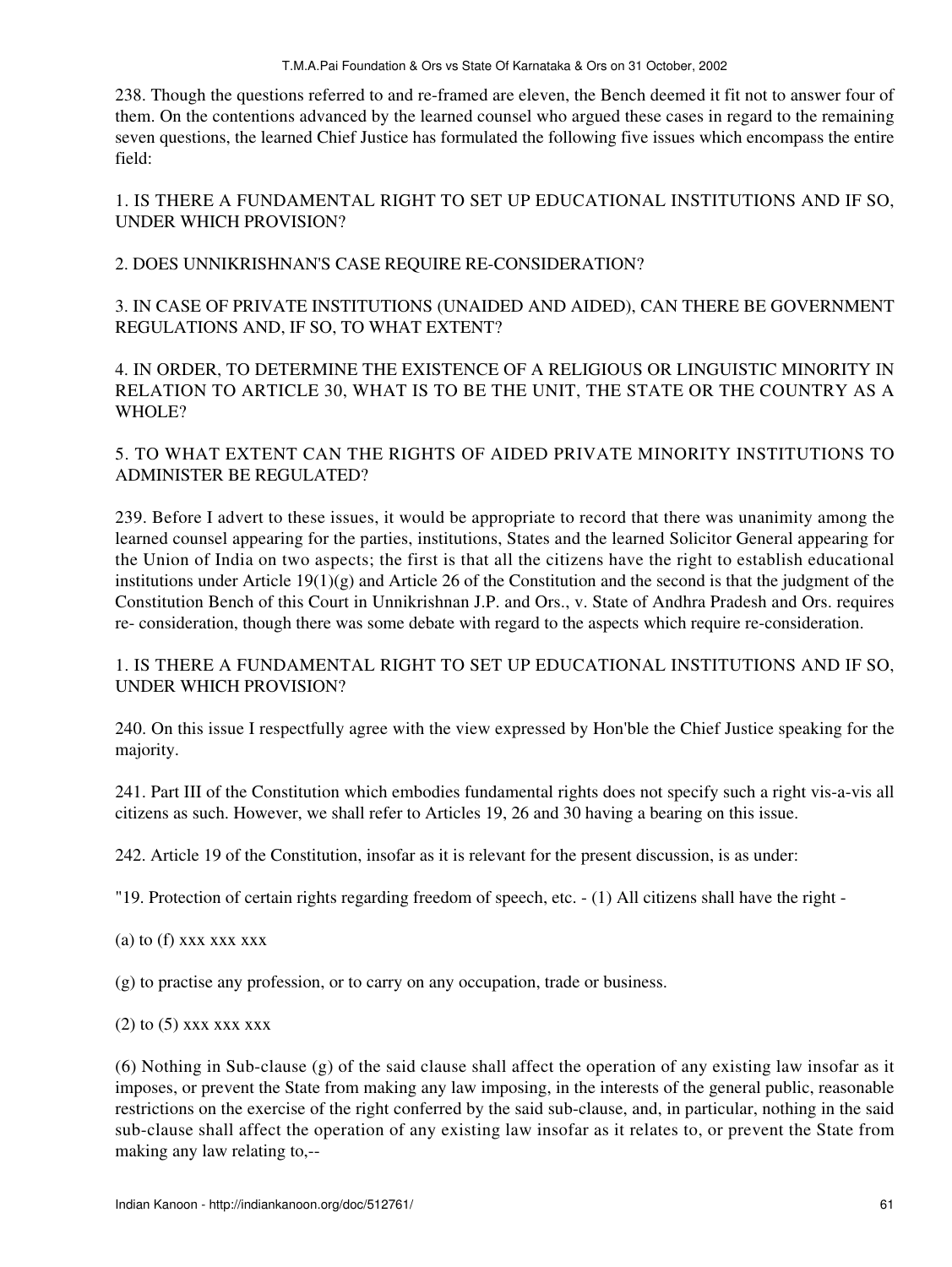(i) the professional or technical qualifications necessary for practising any profession or carrying on any occupation, trade or business, or (ii) the carrying on by the State, or by a Corporation owned or controlled by the State, of any trade, business, industry or service, whether to the exclusion, complete or partial, of citizens or otherwise."

243. Article 19 confers on all citizens rights specified in Sub-clauses (a) to (g). The fundamental rights enshrined in Sub-clause (g) of Clause (1) of Article 19 of the Constitution are to practise any profession, or to carry on any occupation, trade or business. We are concerned here with the right to establish educational institution to impart education at different levels, primary, secondary, higher, technical, professional, etc. Education is essentially a charitable object and imparting education is, in my view, a kind of service to the community, therefore, it cannot be brought under 'trade or business' nor can it fall under 'profession'. Nevertheless, having regard to the width of the meaning of the terms 'occupation' elucidated in the judgment of Hon'ble the Chief Justice, the service which a citizen desires to render by establishing educational institutions can be read in 'occupation'. This right, like other rights enumerated in Sub- clause (g), is controlled by Clause (6) of Article 19. The mandate of Clause (6) is that nothing is Sub-clause (g) shall affect the operation of any existing law, insofar it imposes or prevent the State from making any law imposing, in the interests of general public, reasonable restrictions on the exercise of right conferred by the said sub-clause and, in particular, nothing in the said sub-clause shall affect the operation of any existing law insofar as it relates to or prevent the State from making nay law relating to: (i) the professional or technical qualifications necessary for practising any profession or carrying on any occupation, trade or business; or (ii) the carrying on by the State, or by a Corporation owned or controlled by the State, of any trade, business, industry or service, whether to the exclusion, complete or partial, of citizens or otherwise. Therefore, it may be concluded that the right of a citizen to run educational institutions can be read into "occupation" falling in Sub-clause (g) of Clause (1) of Article 19 which would be subject to the discipline of Clause (6) thereof.

244. Every religious denomination or a section thereof is conferred the right, inter alia, to establish and maintain institution for religious and charitable purpose, incorporated in Clause (a) of Article 26, which reads thus:

"26. Freedom to manage religious affairs - Subject to public order, morality and health, every religious denomination or any section thereof shall have the right--

(a) to establish and maintain institutions for religious and charitable purposes;

(b) to  $(d)$  xxx xxx  $xxx''$ 

245. The right under Clause (a) is a group right and is available to every religious denomination or any section thereof, be it of majority or any section thereof. It is evident from the opening words of Article 26 that this right is subject to public order, morality and health.

246. The Constitution protects the cultural and educational rights of such minorities as are specified in Articles 29 and 30.

247. Article 29 deals with the protection of interests of minorities. If affords protection to minorities who have a distinct language, script or culture of their own and declares that they shall have the right to conserve the same provided they form a section of citizens residing in the territory of India. Sub-clause (1) of Section 29 is in the following terms: "29. Protection of interests of minorities - (1) Any section of the citizens residing in the territory of India or any part thereof having a distinct language, script or culture of its own shall have the right to conserve the same."

248. We shall advert to Clause (2) of Article 29 separately;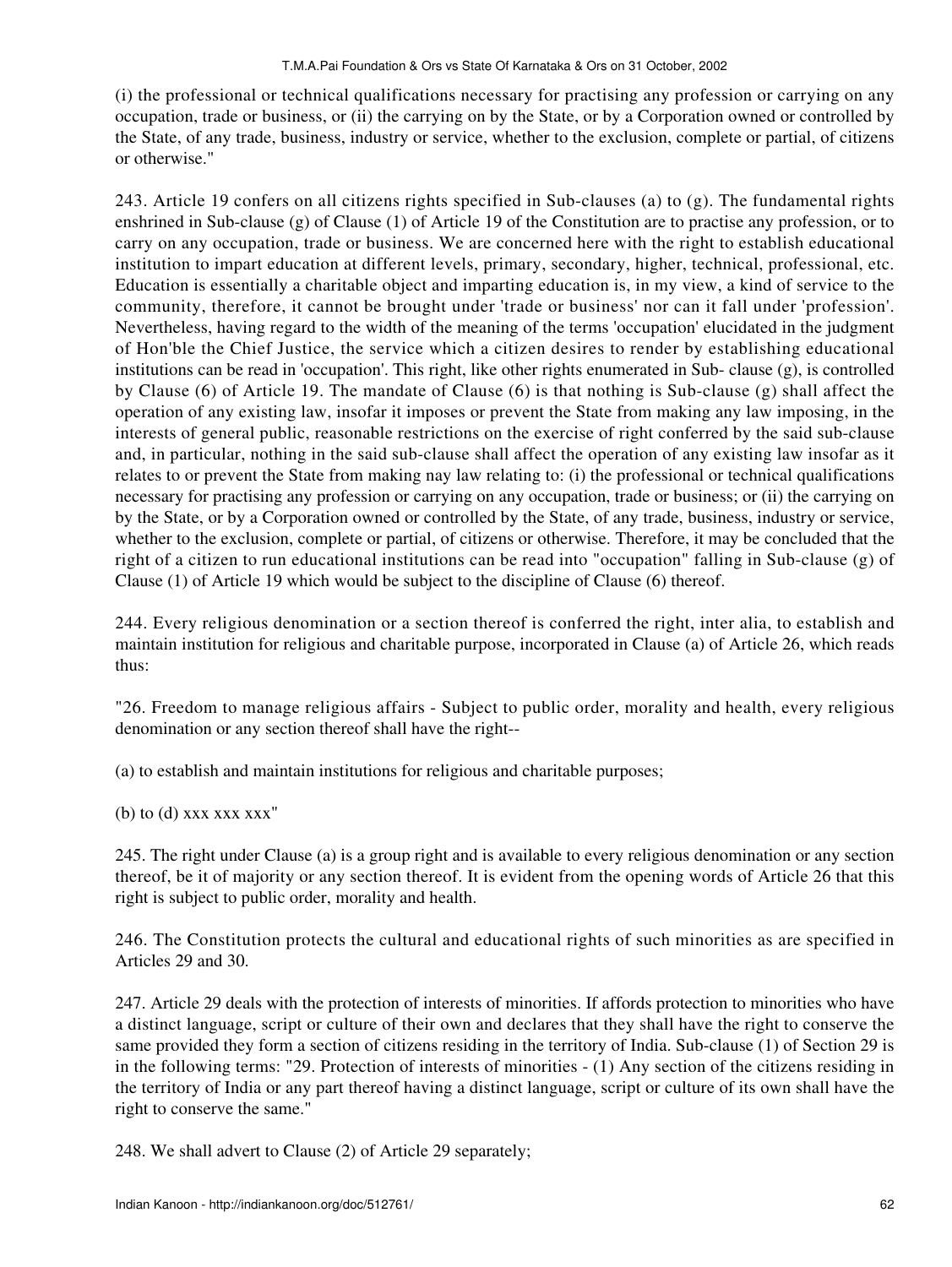249. Article 30 of the Constitution confers a special right on the minorities to establish and administer educational institutions. For the purposes of this Article, religious or linguistic minorities alone are recognised for conferring rights under Article 30. Article 30 reads as under:

"30. Right of minorities to establish and administer educational institutions - (1) All minorities, whether based on religion or language, shall have the right to establish and administer educational institutions of their choice.

(1A) In making any law providing for the compulsory acquisition of any property of an educational institution established and administered by a minority, referred to in Clause (1), the State shall ensure that the amount fixed by or determined under such law for the acquisition of such property is such as would not restrict or abrogate the right guaranteed under that clause.

(2) The State shall not, in granting aid to educational institutions, discriminate against any educational institution on the ground that it is under the management of a minority, whether based on religion or language."

250. Clause (1) of Article 30 provides that all minorities, whether based on religion on language, shall have the right (i) to establish and (ii) administer educational institutions of their choice. The amplitude of the right is couched in very wide language. It is also a group right but any individual belonging to minorities, linguistic or religious, may exercise this right for the benefit of his own group. It is significant to note that the right conferred under Article 30 is not subjected to any limitations. The Article speaks of "their choice". The right to establish and administer educational institutions is of the choice of the minorities. The expression "institutions of their choice" means institutions for the benefit of the minorities; the word 'choice' encompasses both of the students as well as of the type of education to be imparted in such educational institutions.

251. It has been settled by a catena of decisions of this Court [In Re The Kerala Education Bill, 1957 [1959 SCR 995], Rev. Sidhajbhai Sabhjai and Ors. v. State of Bombay and Anr., The Ahmedabad St. Xavier's College Society and Anr. Etc. v. State of Gujarat and Anr. and St. Stephen's College v. University of Delhi that Article 30 of the Constitution conferred special rights on the minorities (linguistic or religious). The word 'minority' is not defined in the Constitution but literally it means 'a non-dominant' group. It is a relative term and is referred to, to represent the smaller of two members, sections or group called 'majority'. In that sense, there may be political minority, religious minority, linguistic minority, etc.

252. The other clauses of this Article will be discussed separately.

253. With these few comments, I am in respectful agreement with the majority judgment on issue No. 1.

# 2. DOES UNNIKRISHNAN'S CASE REQUIRE RE-CONSIDERATION?

# 3. IN CASE OF PRIVATE INSTITUTION (UNAIDED AND AIDED) CAN THERE BE GOVERNMENT REGULATIONS AND, IS SO, TO WHAT EXTENT?

4. IN ORDER TO DETERMINE THE EXISTENCE OF A RELIGIOUS OR LINGUISTIC MINORITY IN RELATION TO ARTICLE 30, WHAT IS TO BE THE UNIT, THE STATE OR THE COUNTRY AS A WHOLE?

On these issues, I respectfully agree with the reasoning and conclusion of the majority.

# 5. TO WHAT EXTENT CAN THE RIGHTS OF AIDED PRIVATE MINORITY INSTITUTIONS TO ADMINISTER BE REGULATED?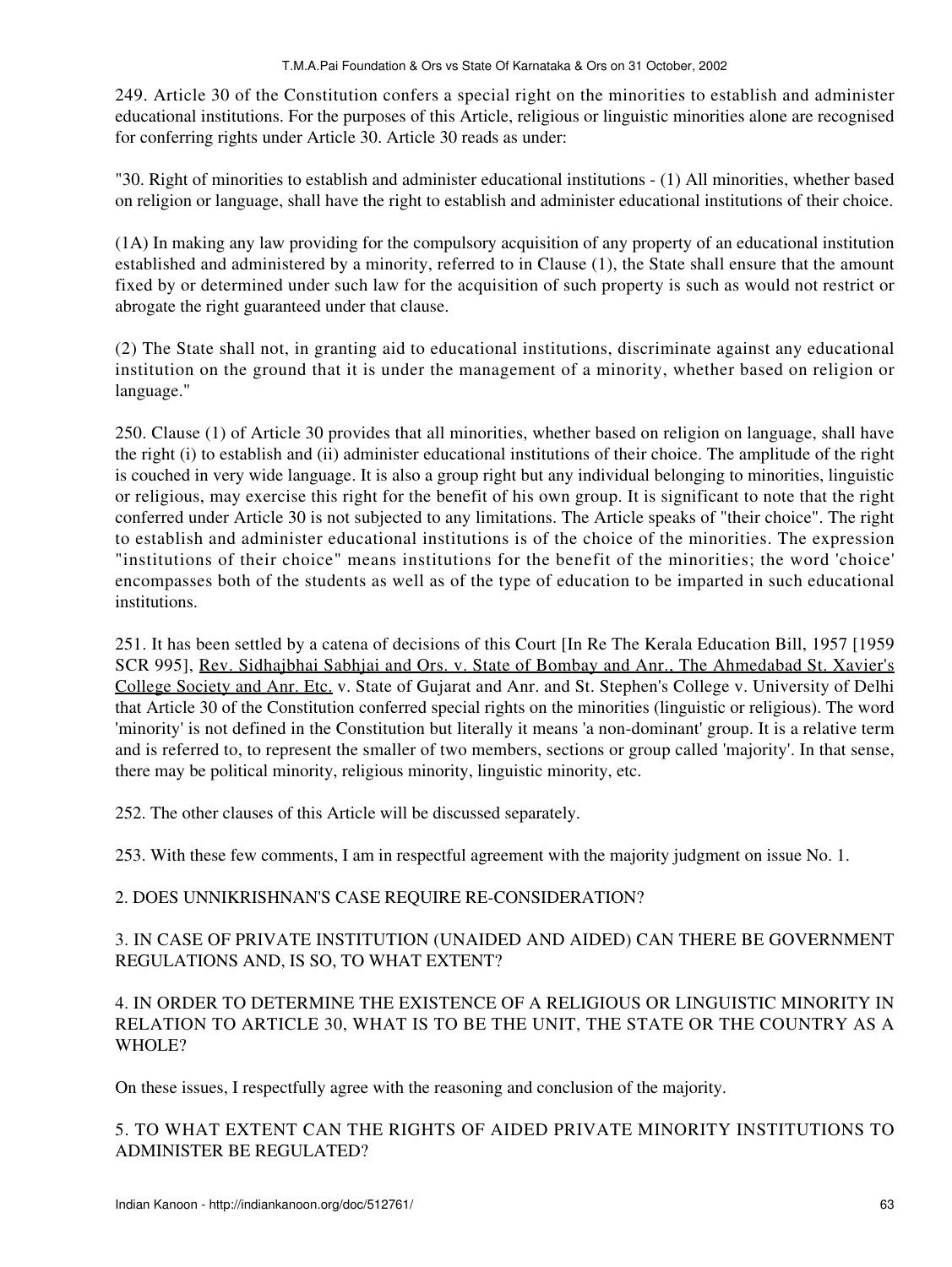254. In regard to this issue and particularly on the interpretation of Article 29(2) vis-a-vis, clauses (1) and (2) of Article 30 and the conclusion recorded by the majority, I have some reservations. I could not persuade myself to agree with the majority judgment as well as the opinions of my learned brethren Khare, J. and more so with the dissenting opinion of Variava, J. with which Ashok Bhan, J. agreed. On this aspect, I agree with the reasoning and conclusion of our learned sister Ruma Pal, J. I would give my reasons for this conclusion later.

255. In the result I am in respectful agreement with the answer recorded in the majority judgment on question Nos. 1, 2, 3(a), 3(b) and 4 except to the extent of reasoning and interpretation of Articles 29(2) and 30(1) on which the answer is based. I agree, with respect, with answers to questions  $3(a)$ ,  $5(c)$ ,  $6(a)$ ,  $6(b)$  and 7. In regard to question No. 8, reconsideration of the judgment of the Constitution Bench of this Court in St. Stephen's College (supra) which relates to aided minority institutions, I agree with the answer recorded in the majority judgment, except to the extent of interplay between Article 29(2) and 30(1) and giving to the authorities power to prescribe a percentage having regard to the type of institution and educational needs of minorities. I agree also with the answer to question No. 9.

256. With regard to answer to question No. 5(b) and the common answer to question Nos. 10 and 11, in the light of the comments made above, I would answer that all the citizens have a right to establish and administer educational institutions under Articles  $19(1)(g)$  and 26. The minorities have an additional right to establish and administer educational institution 'of their choice' under Article 30(1). The extent of these rights are, therefore, different. A comparison of Articles 18, 26 and 30 would show that whereas the educational institutions established and run by the citizens under Article  $19(1)(g)$  and Article 26(a) are subject to the discipline of Articles 19(6) and 26 there are no such limitations in Article 30 of the Constitution, so in that the right conferred thereunder is absolute. However, the educational institutions established by the minorities under Article 30(1) will be subject only to the regulatory measures which should be consistent with Article 30(1) will be subject only to the regulatory measures which should be consistents with Article 30(1) of the Constitution. My answer to question 5(b) is that the right of the minority institutions to admit students of the minority, in any, would not be affected in any way by receipt of State and, I intend to dilate on this aspect of the matter in my separate reasoned opinion later. It is sufficient to state at this stage that subject to this., I agree with the common answer to question Nos. 10 and 11.

Ruma Pal, J.

257. I have had the privilege of reading the opinion of Hon'ble the Chief Justice. Although I am in broad agreement with most of the conclusions arrived at in the judgment, I have to record my respectful dissent with the answer to Question 1 and Question 8 in so far as it holds that Article 29(2) is applicable to Article 30(1). I consequently differ with the conclusions as stated in answer to Questions 4, 5(b) and 11 to the extent mentioned in this opinion.

\_\_\_\_\_\_\_\_\_\_\_\_\_\_\_\_\_\_\_\_\_\_\_\_\_\_\_\_\_\_\_\_\_\_\_\_\_\_\_\_\_\_\_\_\_\_\_\_\_\_\_\_\_\_\_\_\_\_\_\_\_\_\_\_\_\_\_\_\_\_\_\_\_\_\_

258. Re: Question 1

What is the meaning and content of the expression 'minorities" in Article 30 of the Constitution of India?

Article 30 affords protection to minorities in respect of limited rights, namely, the setting up and administration of an educational institution. The question of protection raises three questions : (1) protection to whom? (2) against whom? and (3) against what? The word minority means "numerically less". The question then is numerically less in relation to the country or the State or some other political or geographical boundary?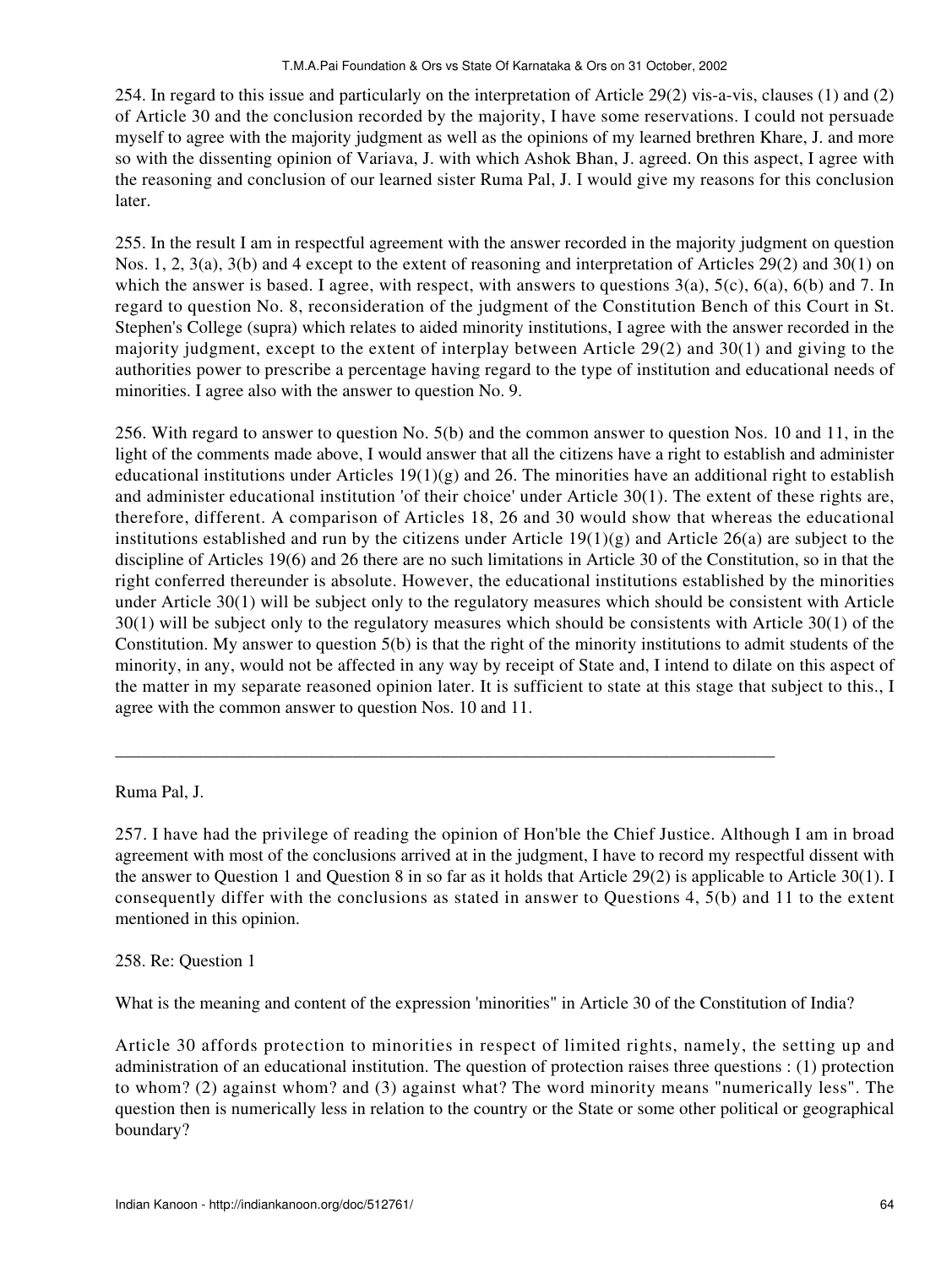259. The protection under Article 30 is against any measure, legislative or otherwise, which infringes the right's granted under that article. The right is not claimed in a vacuum -- it is claimed against a particular legislative or executive measure and the question of minority status must be judged in relation to the offending piece of legislation or executive order. If the source of the infringing action is the State, then the protection must be given against the State and the status of the individual or group claiming the protection must be determined with reference to the territorial limits of the State. If however the protection is limited to State action, it will leave the group which is otherwise a majority for the purpose of State legislation, vulnerable to Union legislation which operates on a national basis. When the entire nation is sought to be affected, surely the question of minority status must be determined with reference to the country as a whole.

260. In Re: Kerala Education Bill, 1957 1959 SCR 995, p.1047, the contention of the State of Kerala was that in order to constitute a minority for the purposes of Articles  $29(1)$  and  $30(1)$ , persons must be numerically in the minority in the particular area or locality in which educational institution is or is intended to be constituted. The argument was negatived as being held inherently fallacious (p.1049) and also contrary to the language of Article 350A. However, the Court expressly refrained from finally opining as to whether the existence of a minority community should in circumstances and for the purposes of law of that State be determined on the basis of the population of the whole State or whether it should be determined on the State basis only when the validity of a law extending to the whole State is in question or whether it should be determined on the basis of the population of a particular locality when the law under attack applies only to that locality. In other words the issue was - should the minority status be determined with reference to the source of legislation viz., the State legislature or with reference to the extent of the law's application. Since in that case the Bill in question was admittedly a piece of State legislation and also extended to the whole of the State of Kerala it was held that "minority must be determined by reference to the entire population of that State." (p.1050)

261. In the subsequent decision in DAV College v. State of Punjab (I) 1971 SCR (Supp) 688, 697, this Court opted for the first principle namely that the position of minorities should be determined in relation to the source of the legislation in question and it was clearly said: "Though there was a faint attempt to canvas the position that religious or linguistic minorities should be minorities in relation to the entire population of the country in our view they are to be determined only in relation to the particular legislation which is sought to be impugned, namely that if it is the State legislature these minorities have to be determined in relation to the population of the State."

262. In D.A.V. College v. State of Punjab (II), 1971 SCR (Supp) 677, Punjabi had been sought to be enforced as the sole medium of instruction and for examinations on the ground that it was the national policy of the Government of India to energetically develop Indian languages and literature. The College in question used Hindi as the medium of instruction and Devnagri as the script. Apart from holding that the State Legislature was legislatively incompetent to make Punjabi the sole medium of instruction, the Court reaffirmed the fact that the College although run by the Hindu community which represents the national majority, in Punjab it was a religious minority with a distinct script and therefore the State could not compel the petitioner-College to teach in Punjabi or take examinations in that language with Gurmukhi script.

263. But assuming that Parliament had itself prescribed Hindi as the compulsory medium of instruction in all educational institutions throughout the length and breadth of the country. If a minority's status is to be determined only with respect to the territorial limits of a State, non- Hindi speaking persons who are in a majority in their own State but in a minority in relation to the rest of the country, would not be able to impugn the legislation on the ground that it interferes with their right to preserve a distinct language and script. On the other hand a particular institution run by members of the same group in a different State would be able to challenge the same legislation and claim protection in respect of the same language and culture.

264. Apart from this incongruity, such an interpretation would be contrary to Article 29(1) which contains within itself an indication of the 'unit' as far as minorities are concerned when it says that any section of the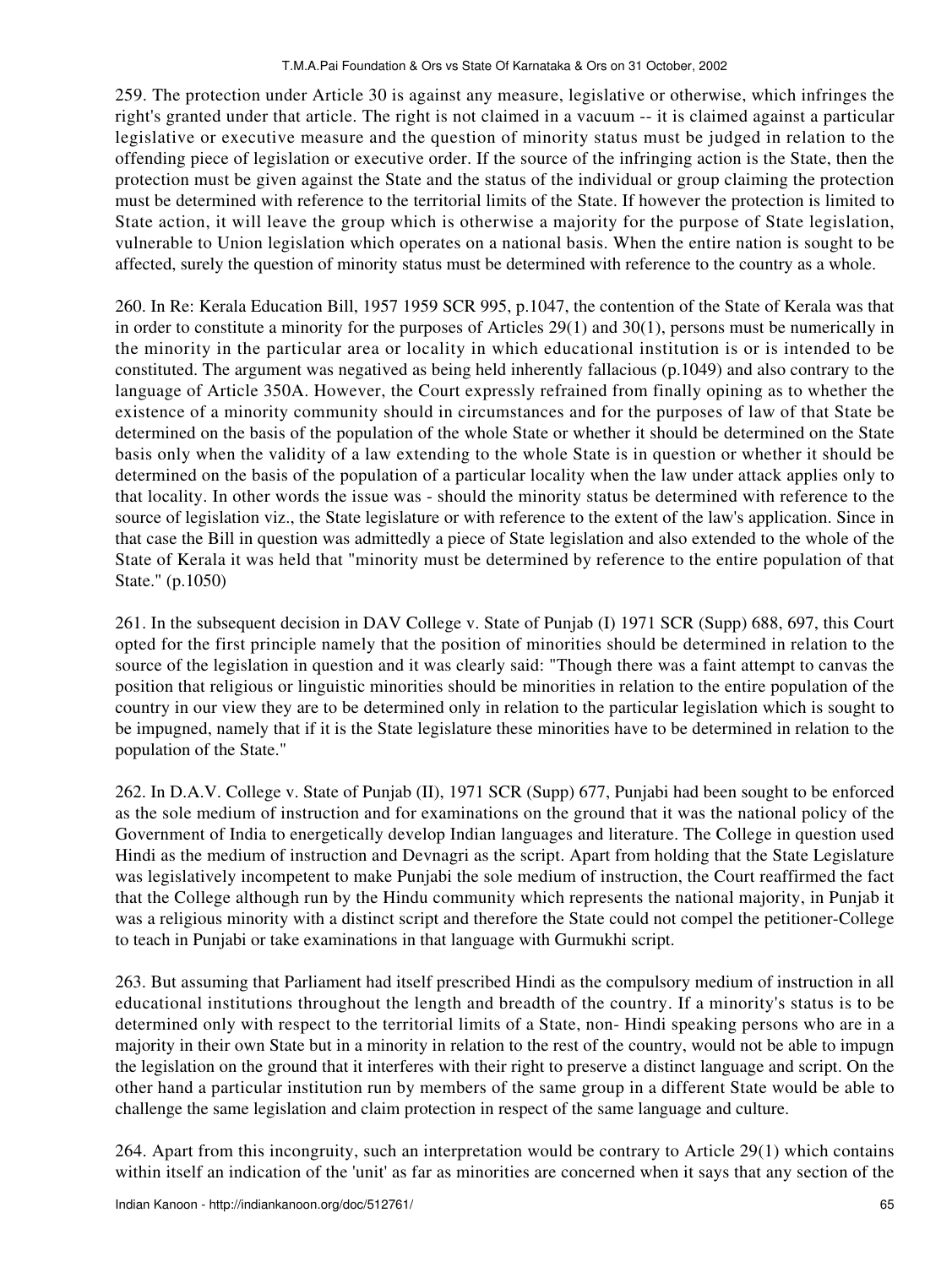#### T.M.A.Pai Foundation & Ors vs State Of Karnataka & Ors on 31 October, 2002

citizens residing in the territory of India or any part thereof having a distinct language, script or culture of its own shall have the right to conserve the same. Merely because persons having a distinct language, script or culture are resident within the political and geographical limits of a State within which they may be in a majority, would not take them out of the phrase "section of citizens residing in the territory of India". It is a legally fortuitous circumstances that states have been created along linguistic lines after the framing of the Constitution.

265. In my opinion, therefore, the question whether a group is a minority or not must be determined in relation to the source and territorial application of the particular legislation against which protection is claimed and I would answer question 1 accordingly.

## 266. Re: Question 8

Whether the ratio laid down by this Court in the St. Stephen's case (St. Stephen's College v. University of Delhi is correct ? If no, what order?

267. In St. Stephen's College, the Court decided (a) that the minorities right to admit students under Article 30(1) had to be balanced with the rights conferred under Article 29(2). Therefore the State could regulate the admission of students of the minority institutions so that not more than 50% of the available seats were filled in by the children of the minority community and (b) the minority institution could evolve its own procedure for selecting students for admission in the institutions. There can no be quarrel with the decision of the court on the second issue. However, as far as the first principle is concerned, in my view the decision is erroneous and does not correctly state the law.

268. Article 30(1) of the Constitution provides that "All minorities, whether based on religion or language, shall have the right to establish and administer educational institutions of their choice". Article 29(2) on the other hand says that "no citizen shall be denied admission into any education institution, maintained by the State or receiving aid out of State funds on grounds only of religion, race, caste, language or any of them."

269. Basically, the question is whether Article 30(1) is subject to Article 29(2) or is Article 29(2) subject to Article 30(1). If Article 30(1) does not confer the right to admit students then of course there is no question of conflict with Article 29(2) which covers the field of admission into "any education institution". The question, therefore, assumes that the right granted to minorities under Article 30(1) involves the right to admit students. Is this assumption valid? The other assumption on which the question proceeds is that minority institutions not receiving aid are outside the arena of this apparent conflict. Therefore the issue should be more appropriately framed as:- does the receipt of State aid and consequent admission of non-minority students affect the rights of minorities to establish and administer educational institution of their choice? I have sought to answer the question on an interpretation of the provisions of the Constitution so that no provision is rendered nugatory or redundant Sri Venkataramana Devaru and Ors. v. The State of Mysore and Ors. 1958 SCR 895, 918; Pandit M.S.M. Sharma v. Shri Sri Krishna Sinha; 1959 Suppl 1 SCR 806,; on an interpretation of the provisions in the context of the objects which were sought to be achieved by the framers of the Constitution; and, finally on a consideration of how this Court has construed these provisions in the past.

270. Both Articles 29 and 30 are in Part III of the Constitution which deals with 'Fundamental Rights'. The fundamental rights have been grouped and placed under separate headings. For the present purposes, it is necessary to consider the second, fourth and fifth groups. The other Articles in the other groups are not relevant. The second group consists of Articles 14 to 18 which have been clubbed under 'Right to Equality'. Articles 25 to 28 are placed under the fourth heading 'Right to Freedom of Religion'. Articles 29 and 30 fall within the fifth heading 'Cultural and Educational Rights'.

271. The rights guaranteed under the several parts of Part III of the Constitution overlap and provide different facets of the objects sought to be achieved by the Constitution. These objectives have been held to contain the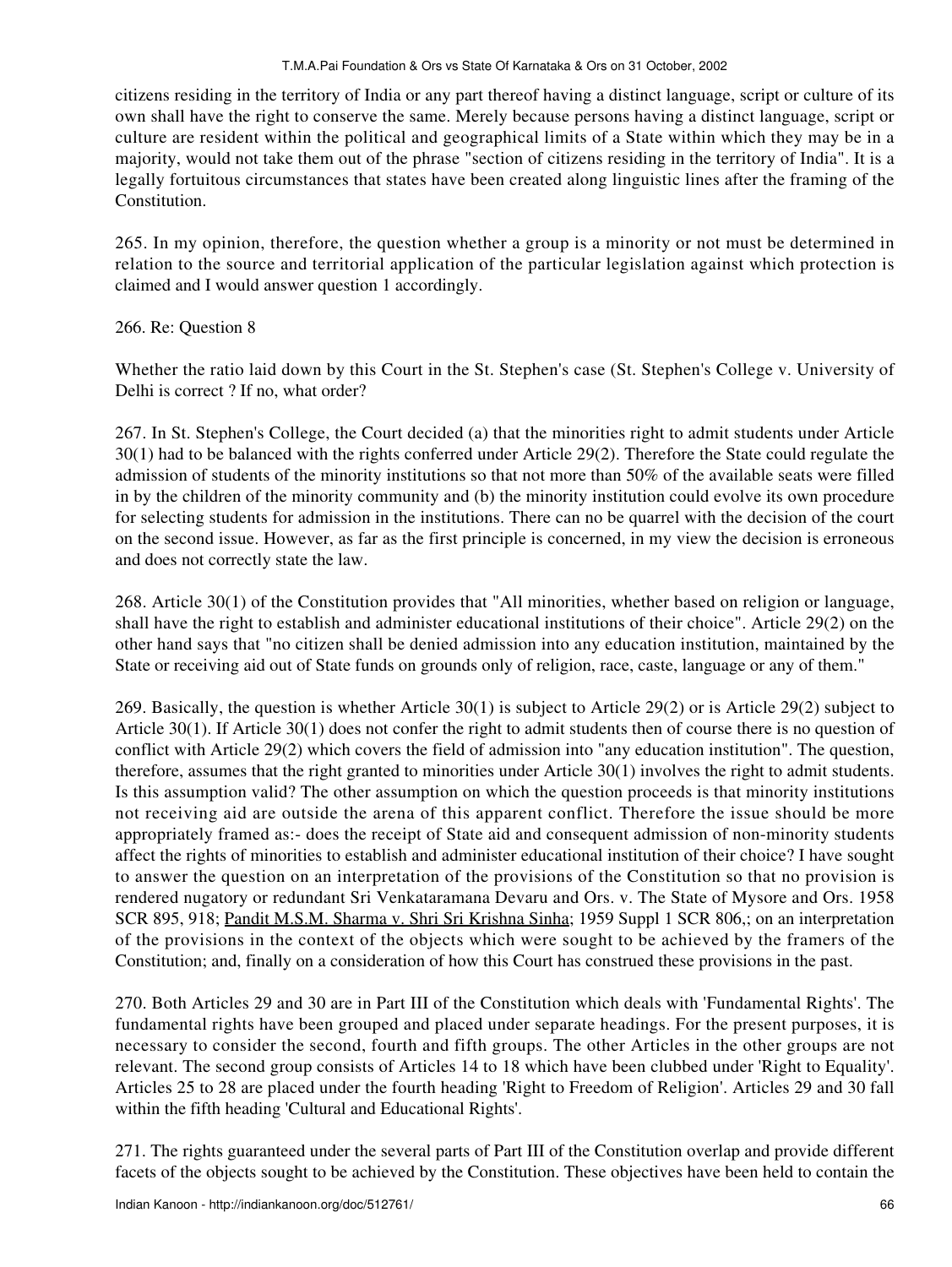basic structure of the Constitution which cannot be amended in exercise of the powers under Article 368 of the Constitution Keshvananda Bharti v. State of Kerala. Amongst these objectives are those of Equality and Secularism. According to those who have argued in favour of a construction by which Article 29(2) prevails order Article 30, Article 29(2) ensures the equal right to education to all citizens, whereas if Article 30 is given predominance it would not be in keeping with the achievement of this equality and would perpetuate differences on the basis of language and more importantly, religion, which would be contrary to the secular character of the Constitution. Indeed the decision in St. Stephens in holding that Article 29(2) applies to Article 30(1) appears to have proceeded on similar considerations. Thus it was said that unless Article 29(2) applied to Article 30(1) it may lead to "religious bigotry"; that it would be "inconsistent with the central concept of secularism" and "equality embedded in the Constitution" and that an "educational institution irrespective of community to which it belongs is a melting pot in our national life". Although Article 30(1) is not limited to religious minorities, having regard to the tenor of the arguments and the reasoning in St. Stephens in support of the first principle, I propose to consider the argument on 'Secularism" first.

### 272. Article 30 and Secularism

The word 'secular' is commonly understood in contradiction to the word 'religious'. The political philosophy of a secular Government has been developed in the west in the historical context of the pre-eminence of the established church and the exercise of power by it over society and its institutions. With the burgeoning presence of diverse religious groups and the growth of liberal and democratic ideas, religious intolerance and the attendant violence and persecution of "non-believers" was replaced by a growing awareness of the right of the individual to profession of faith, or non-profession of any faith. The democratic State gradually replaced and marginalised the influence of the church. But the meaning of the word 'secular State' in its political context can and has assumed different meanings in different countries, depending broadly on historical and social circumstances, the political philosophy and the felt needs of a particular country. In one country, secularism may mean an actively negative attitude to all religions and religious institutions; in another it may mean a strict "wall of separation" between the State and religion and religious institutions. In India the State is secular in that there is no official religion, India is not a theocratic State. However the Constitution does envisage the involvement of the State in matters associated with religion and religious institutions, and even indeed with the practice, profession and propagation of religion in its most limited and distilled meaning.

273. Although the idea of secularism may have been borrowed in the Indian Constitution from the west. It has adopted its own unique brand of secularism based on its particular history and exigencies which are far removed in many ways from secularism as it is defined and followed in European countries, the United States of America and Australia.

274. The First Amendment to the American Constitution is as follows: "Congress shall make no law respecting an establishment of religion, or prohibiting the free exercise thereof."

275. In the words of Jefferson, the clause against establishment of religion by law was intended to erect 'a wall of separation between Church and State'. 'Reynolds v. United States', (1878) 98 U S 145 at p.164.

276. The Australian Constitution has adopted the First Amendment in Section 116 which is based on that Amendment. It reads: "The Commonwealth shall not make any laws for establishing any religion, or for imposing any religious observance, or for prohibiting the free exercise of any religion, and no religious test shall be required as a qualification for any office or public trust under the Commonwealth."Kidangazhi Manakkal Narayanan Nambudiripad v. State of Madras.

277. Under the Indian Constitution there is no such "wall of separation" between the State and religious institutions. Article 16(5) recognises the validity of laws relating to management of religious and denominational institutions. Article 28(2) contemplates the State itself managing educational institutions wherein religious instructions are to be imparted. And among the subjects over which both the Union and the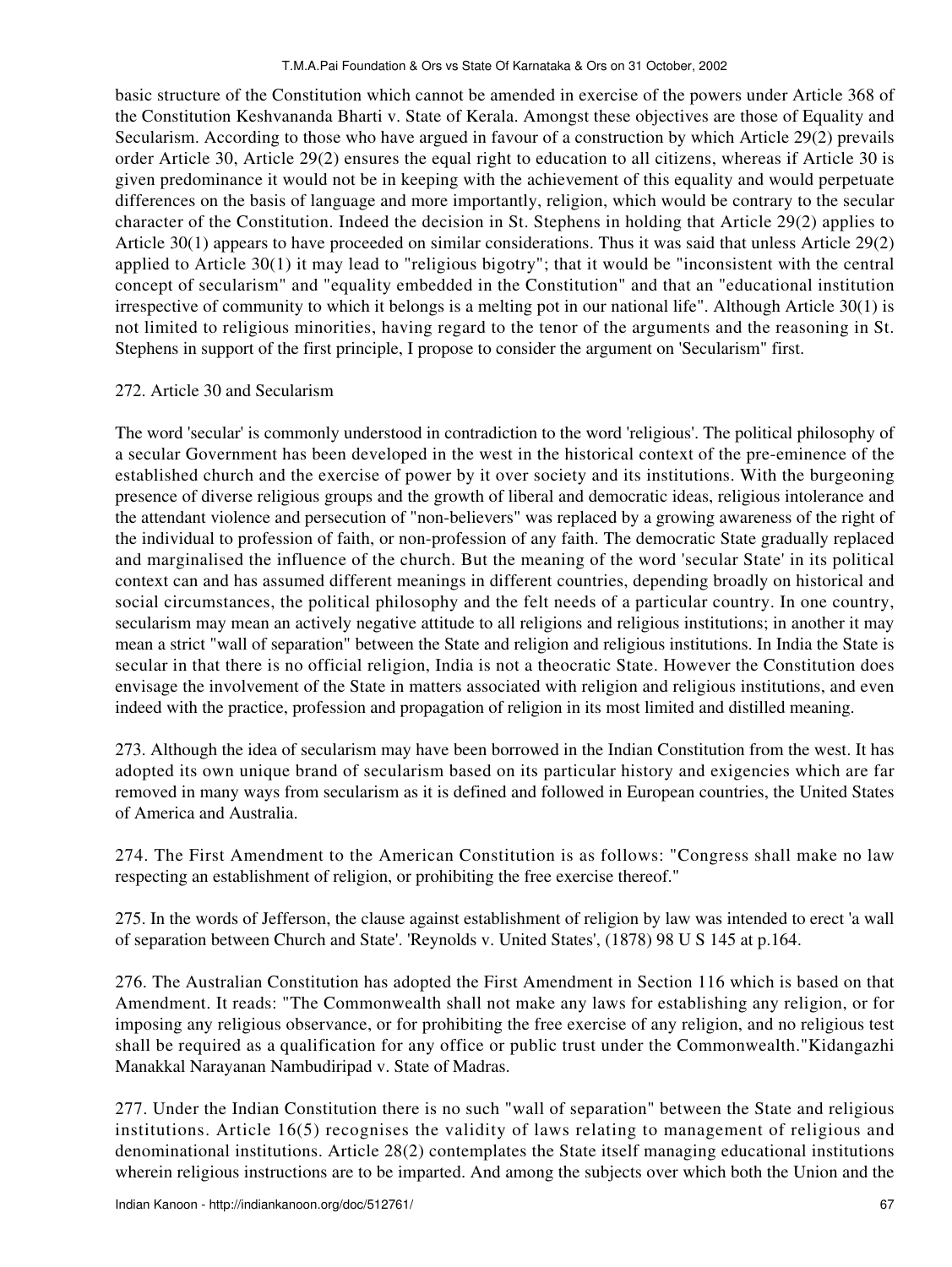#### T.M.A.Pai Foundation & Ors vs State Of Karnataka & Ors on 31 October, 2002

States have legislative competence as set out in List No. III of the Seventh Schedule to the Constitution Entry No. 28 are:

"Charitable and charitable institutions, charitable and religious endowments and religious institutions".

278. Although like other secular Governments, the Indian Constitution in Article 25(1) provides for freedom of conscience and the individual's right freely to profess, practice and propagate religion, the right is expressly subject to public order, morality and health and to the other provisions in Part III of the Constitution. The involvement of the State with even the individual's right under Article 25(1) is exemplified by Article 25(2) by which the State is empowered to make any law.

"a) regulating or restricting any economic, financial, political or other secular activity which may be associated with religious practice; (b) providing for social welfare and reform or the throwing open of Hindu religious institutions of a public character to all classes and sections of Hindus.

279. As a result the courts have upheld laws which may regulate or restrict matters associated with religious practices if such practice does not form an integral part of the particular religion Ramanuja v. State of Tamil Nadu Quareshi v. State of Bihar 1959 SCR 629.

280. Freedom of religious groups or collective religious rights are provided for under Article 26 which says that:

"Subject to public order, morality and health, every religious denomination or any section thereof shall have the right-

(a) to establish and maintain institutions for religious and charitable purposes.

(b) To manage and acquire movable and immovable property; and (c) To own and acquire movable and immovable property; and (d) To administer such property in accordance with law.

281. The phrase "matters of religion" has been strictly construed so that matters not falling strictly within that phrase may be subject to control and regulation by the State. The phrase 'subject to public order, morality and health' and "in accordance with law" also envisages extensive State control over religious institutions. Article 26(a) allows all persons of any religious denomination to set up an institution for a charitable purpose, and undisputedly the advancement of education is a charitable purpose. Further, the right to practise, profess and propagate religion under Article 25 if read with Article 26(a) would allow all citizens to exercise such rights through an educational institution. These rights are not limited to minorities and are available to 'all persons'. Therefore, the Constitution does not consider the setting up of educational institutions by religious denominations or sects to impart the theology of that particular denomination as anti-secular. Having regard to the structure of the Constitution and its approach to 'Secularism', the observation in St. Stephens noted earlier is clearly not in keeping with 'Secularism' as provided under the Indian Constitution. The Constitution as it stands does not proceed on the 'melting pot' theory. The Indian Constitution, rather represents a 'salad bowl' where there is homogeneity without an obliteration of identity.

282. The ostensible separation of religion and the State in the field of the States revenue provided by Article 27 (which prohibits compulsion of an individual to pay any taxes which are specifically appropriated for the expenses for promoting or maintaining any particular religious or religious denomination) does not, however, in terms prevent the State from making payment out of the proceeds of taxes generally collected towards the promotion or maintenance of any particular religious or religious denomination. Indeed, Article 290(A) of the Constitution provides for annual payment to certain Devaswom funds in the following terms. " A sum of forty-six lakhs and fifty thousand rupees shall be charged on, and paid out of the Consolidated Fund of the State of Kerala every year to the Travancore Devaswom fund; and a sum of thirteen lakhs and fifty thousand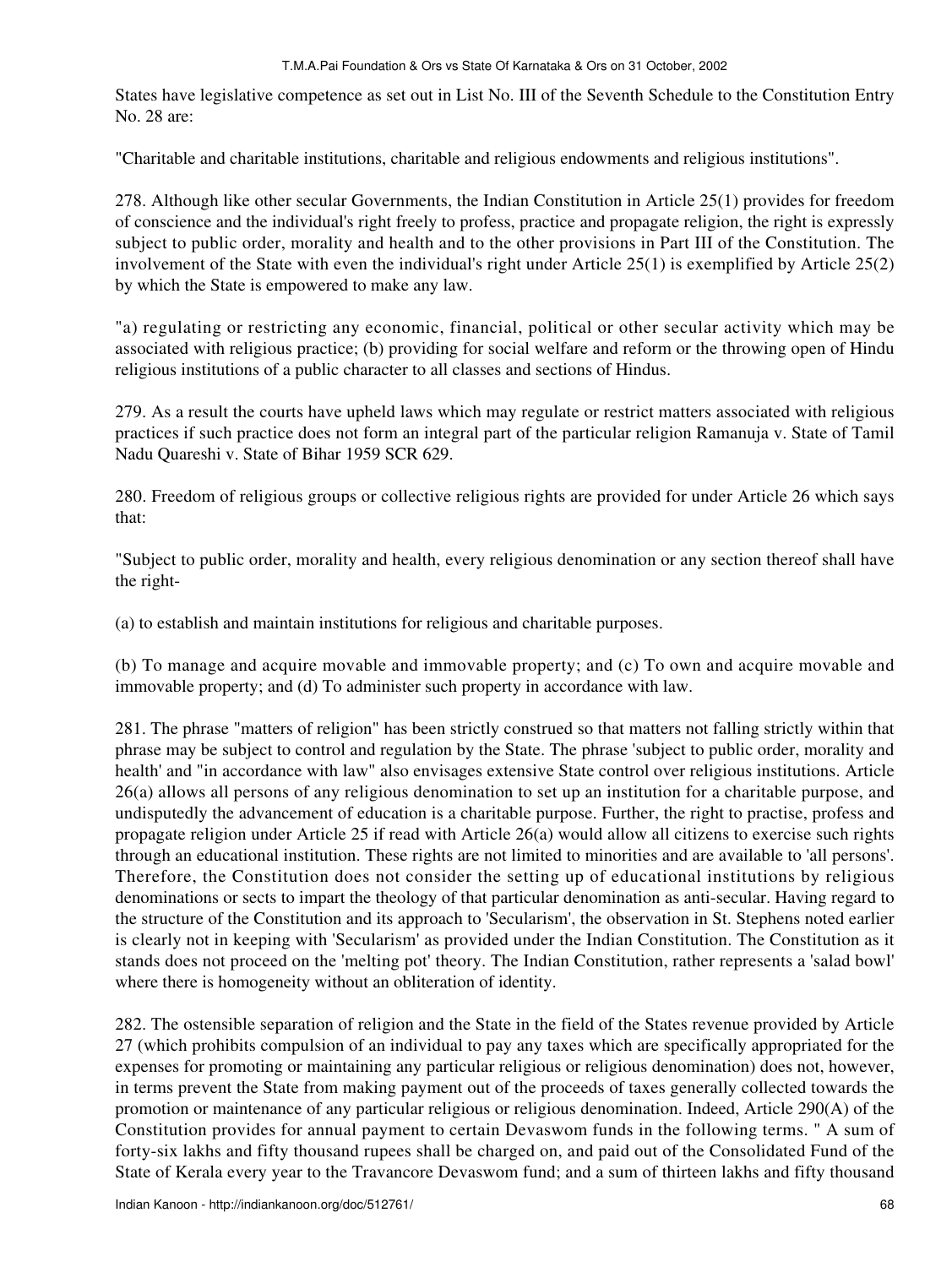rupees shall be charged on, and paid out of the Consolidated Fund of the State of Tamil Nadu every year to the Devaswom Fund established in that State for the maintenance of Hindu temples and shrines in the territories transferred to that State on the 1st day of November, 1956, from the State of Travancore Cochin." This may be compared with the decision of the U.S. Supreme Court in Everson v. Board of Education (330 IUS 1) where it was held that the State could not reimburse transportation charges of children attending a Roman Catholic School.

283. Article 28 in fact brings to the fore the nature of the word 'secular' used in the preamble to the Constitution and indicates clearly that there is no wall of separation between the State and religious institutions under the Indian Constitution. No doubt Article 28(1) provides that if the institution is an educational one and it is wholly maintained by the State funds, religious instruction cannot be provided in such institution. However, Article 28(1) does not forbid the setting up of an institution for charitable purposes by any religious denomination nor does it prohibit the running of such institution even though it may be wholly maintained by the State. What it prohibits is the giving of religious instruction. Even, this prohibition is not absolute. It is subject to the extent of Sub-Article (2) of Article 28 which provides that if the educational institution has been established under any endowment or trust which requires that religious instruction shall be imparted in such institution, then despite the prohibition in Article 28(1) and despite the fact that the education institution is in fact administered by the State, religious instruction can be imparted in such institution. Article 28(2) thus in no uncertain terms envisages that an educational institution administered by the State and wholly maintained by the State can impart religious instruction. It recognises in Article 28(3) that there may be educational institutions imparting religious instruction according to whichever faith and conducting religious worship which can be recognised by the State and which can also receive aid out of State funds.

284. Similarly, Article 28(3) provides that no individual attending any educational institution which may have been recognised by the State or is receiving State aid can be compelled to take part in any religious instruction that may be imparted in such institution or to attend any religious worship that may be conducted in such institution without such person's consent. Implicit in this prohibition is that acknowledgement that the State can recognize and aid an educational institution giving religious instruction or conducting religious worship. In the United States, on the other hand it has been held that State maintained institutions cannot give religious instruction even if such instruction is not compulsory. (See. Tiiinois v. Board of Education 1947 (82) Law Ed. 649).

285. In the ultimate analysis the Indian Constitution does not unlike the United States, subscribe to the people of non- interference of the State in religious organisations buy it remains secular in that it strives to respect all religions equally, the equality being understood in its substantive sense as is discussed in the subsequent paragraphs.

### 286. Article 30(1) and Article 14

'Equality' which has been referred to in the Preamble is provided for in a group of Articles led by Article 14 of the Constitution which says that the State shall not deny to any person equality before the law or the equal protection of the laws within the territory of India. Although stated in absolute terms Article 14 proceeds on the premise that such equality of treatment is required to be given to persons who are equally circumstanced. Implicit in the concept of equality is the concept that persons who are in fact unequally circumentanced cannot be treated on par. The Constitution has itself provided for such classification in providing for special or group or class rights. Some of these are in Part III itself [Article 26, Article 29(1) and Article 30(1)] Other such Articles conferring group rights or making special provision for a particular class include Articles 336 and 337 where special provision has been made for the Anglo-Indian Community. Further examples are to be found in Articles 122, 212 and other Articles giving immunity from the ordinary process of the law to persons holding certain offices. Again Articles 371 to 371(H) contain special provisions for particular States.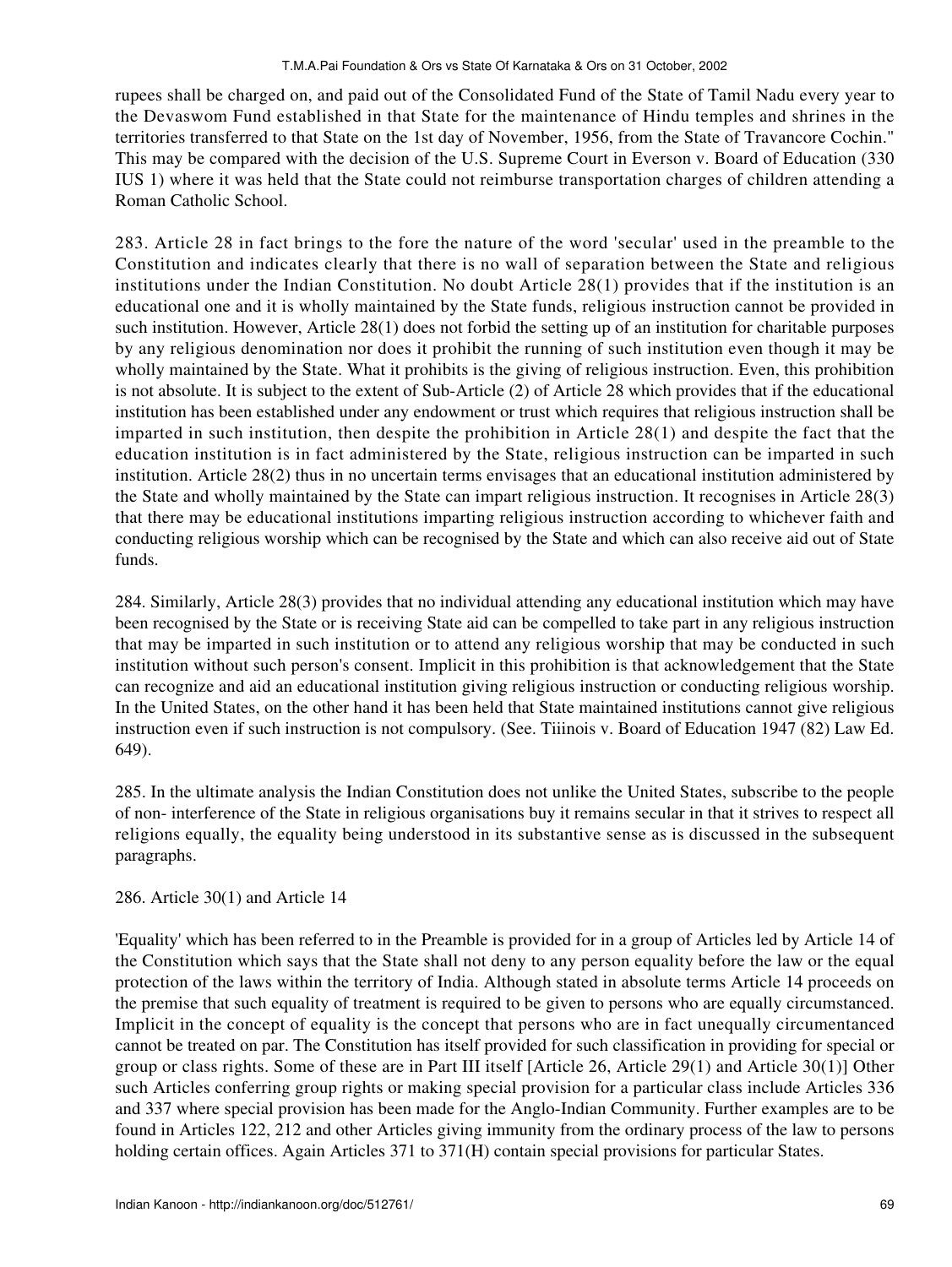287. The principles of non-discrimination which form another fact of equality are provided for under the Constitution under Articles 15(1), 16(1) and 29(2). The first two articles are qualified by major exceptions under Articles 15(3) and (4), 16 (3), (4), (4A) and Article 335 by which the Constitution has empowered the Executive to enact legislation or otherwise specially provide for certain classes of citizens. The fundamental principle of equality is not compromised by these provisions as they are made on a consideration that the person so 'favoured' are unequals to begin with whether socially, economically or politically. Furthermore, the use of the word 'any person' in Article 14 in the context of legislation in general or executive action affecting group rights is construed to mean persons who are similarly situated. The classification of such persons for the purposes of testing the differential treatment must, of course, be intelligible and reasonable the reasonableness being determined with reference to the object for which the action is taken. This is the law which has been settled by this Court in a series of decisions, the principle having been enunciated as early as in 1950 in Chiranjit Lal Chowdhury v. Union of India and Ors. 1950 SCR 869.

288. The equality, therefore, under Article 14 is not indiscriminate. Paradoxical

as it may seem, the concept of equality permits rational or discriminating discrimination. Conferment of special benefits or protection or rights to a particular group of citizens for rational reasons is envisaged under Article 14 and is implicit in the concept of equality. There is no abridgment of the content of Article 14 thereby-- but an exposition and practical application of such content.

289. The distinction between classes created by Parliament and classes provided for in the Constitution itself, is that the classification under the first may be subjected to judicial review and tested against the touchstone of the Constitution. But the classes originally created by the Constitution itself are not so subject as opposed to constitutional amendments. See Keshavananda Bharati v. State of Kerala AIR 1973 1461

290. On a plain reading of the provisions of the Article, all minorities based on religion or language, shall have the right to (1) establish and (2) administer educational institutions of their choice. The emphasized words unambiguously and in mandatory terms grant the right to all minorities to establish and administer educational institutions. I would have thought that it is self evident and in any event, well settled by a series of decisions of this Court that Article 30(1) creates a special class in the field of educational institutions -- a class which is entitled to special protection in the matters of setting up and administering educational institutions of their choice. This has been affirmed in the decisions of this Court where the right has been variously described as "a sacred obligation" In re Kerala Education Bill, 1957 1959 SCR 995, 1070, "am absolute right" Rev. Sidhajbhai Sabhai v. State of Bombay, "a special right" Rev Father W. Proost and Ors. v. State of Bihar 1969 (2) SCR 173, 192, "a guaranteed right" State of Kerala v. Very Rev. Mother Provincial 1971 (1) SCR 734, 740, "the conscience of the nation" St. Xaviers College v. Gujarat, "a befitting pledge" ibid 223, " a special right" ibid 224 and an "article of faith" Lily Kurain v. Lewi.

291. The question then is -- does this special right in an admitted linguistic or religious minority to establish and administer an educational institution encompass the right to admit students belonging to that particular community.

292. Before considering the earlier decision on this, a semantic analysis of the word used in Article 30(1) of indicates that the right to admit students is an intrinsic part of Article 30(1).

293. First -- Article 30(1) speaks of the right to set up an educational institution. An educational institution is not a structure of bricks and mortar. It is the activity which is carried on in the structure which gives it its character as an educational institution. An educational institution denotes the process or activity of education not only involving the educators but also those receiving education. It follows that the right to set up an educational institution necessarily includes not only the selection of teachers or educators but also the admission of students.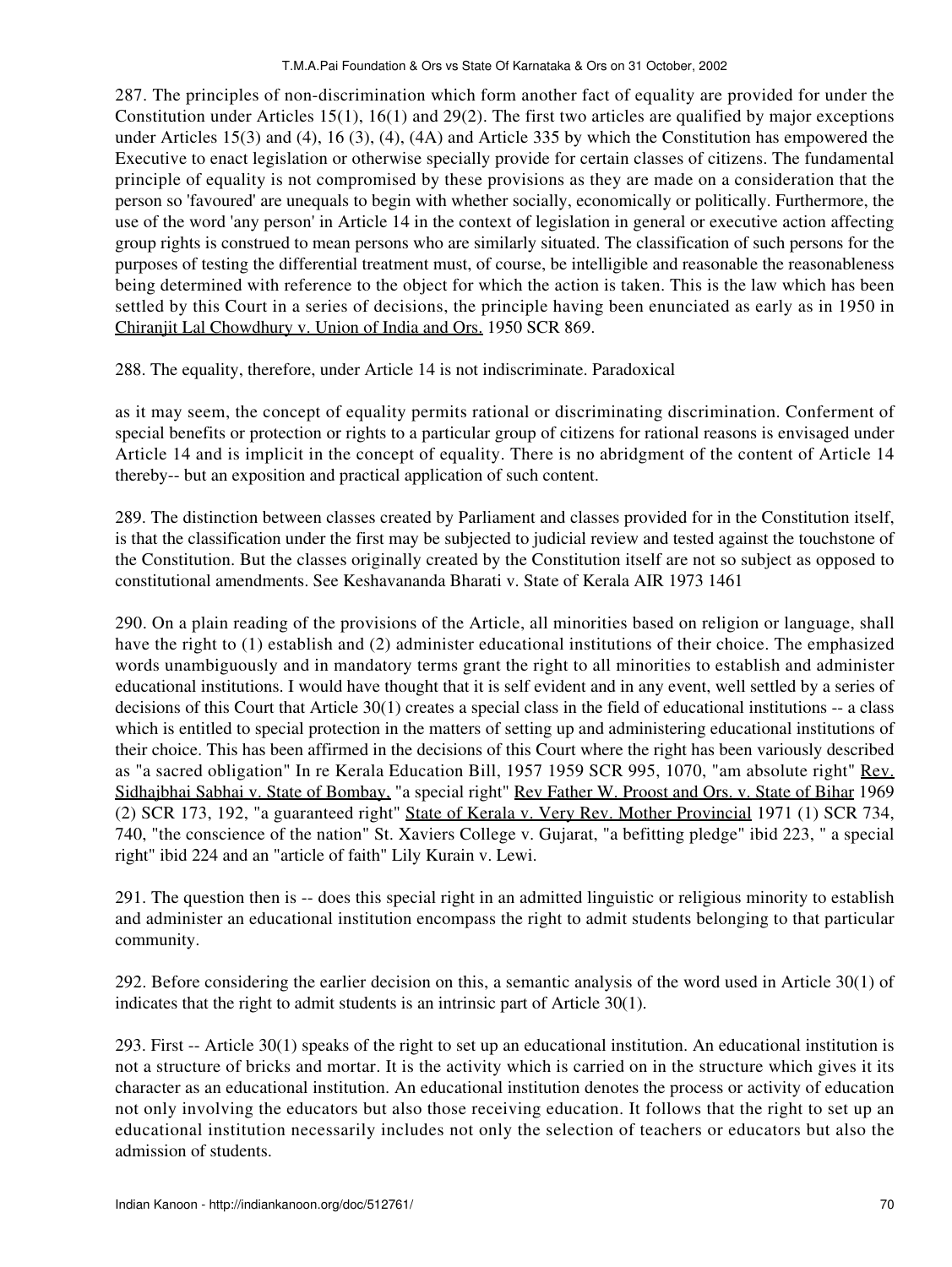# 294. Second -- Article 30(1) speaks of the right to "administer" an educational

institution. If the administration of an educational institution includes and means its organisation then the organisation cannot be limited to the infrastructure for the purposes of education and exclude the persons for whom the infrastructure is set up, namely, the students. The right to admit students is, therefore, part of the right to administer an educational institution.

295. Third, - the benefit which has been guaranteed under Article 30 is a protection of benefit guaranteed to all members of the minority as a whole. What is protected is the community right which includes the right of children of the minority community to receive education and the right of parents to have their children educated in such institution. The content of the right lies not in merely managing an educational institution but doing so for the benefit of the community. Benefit can only lie in the education received. It would be meaningless to give the minorities the right to establish and set up an organisation for giving education as an end in itself, and deny them the benefit of the education. This would render the right a mere form without any content. The benefit to the community and the purpose of the grant of the right is in the actual education of the members of the community.

296. Finally, - the words 'of their choice' is not qualified by any words of limitation and would include the right to admit students of the minority's choice. Since the primary purpose of Article 30(1) is to give the benefit to the members of the minority community in question that 'choice' cannot be exercised in a manner that deprives that community of the benefit. Therefore, the choice must be directed towards fulfilling the needs of the community . How that need is met, whether by general education or otherwise, is for the community to determine.

297. The interpretation is also in keeping with what this Court has consistently held. In state of Bombay v. Bombay Education Society, the Court said:

"..... surely then there must be implicit in such fundamental right the right to impart instruction in their own institutions to the children of their own Community in their own language. To hold otherwise will be to deprive Article 29(1) and Article 30(1) of the greater part of their contents."

298. In Kerala Education Bill, 1957, it was said:

"The minorities, quite understandably, regard it as essential that the education of their children should be in accordance with the teachings of their religion and they hold, quite honestly, that such an education cannot be obtained in ordinary schools designed for all the members of the public but can only be secured in schools conducted under the influence and guidance of people well versed in the tenets of their religion and in the traditions of their culture. The minorities evidently desire that education should be imparted to the children of their community in an atmosphere congenial to the growth of their culture. Our Constitution makers recognised the validity of their claim and to allay their fears conferred on them the fundamental rights referred to above."

299. The issue of admission to minority institutions under Article 30 arose in the decision of Rev. Sidhajbhai Sabhai where the State's order reserving 80 per cent of the available seats in a minority Institution for admission of persons nominated by the Government under threat of derecognition if the reservation was not complied with, was struck down as being violative of Article 30(1). It was said that although the right of the minority may be regulated to secure the proper functioning of the institution, the regulations must be in the interest of institution and not 'in the interest of outsiders'. The view was reiterated in St. Xaviers College when it was said:

-The real reason embodied in Article 30(1) of the Constitution is the conscience of the nation that the minorities religious as well as linguistic, are not prohibited from establishing and administering educational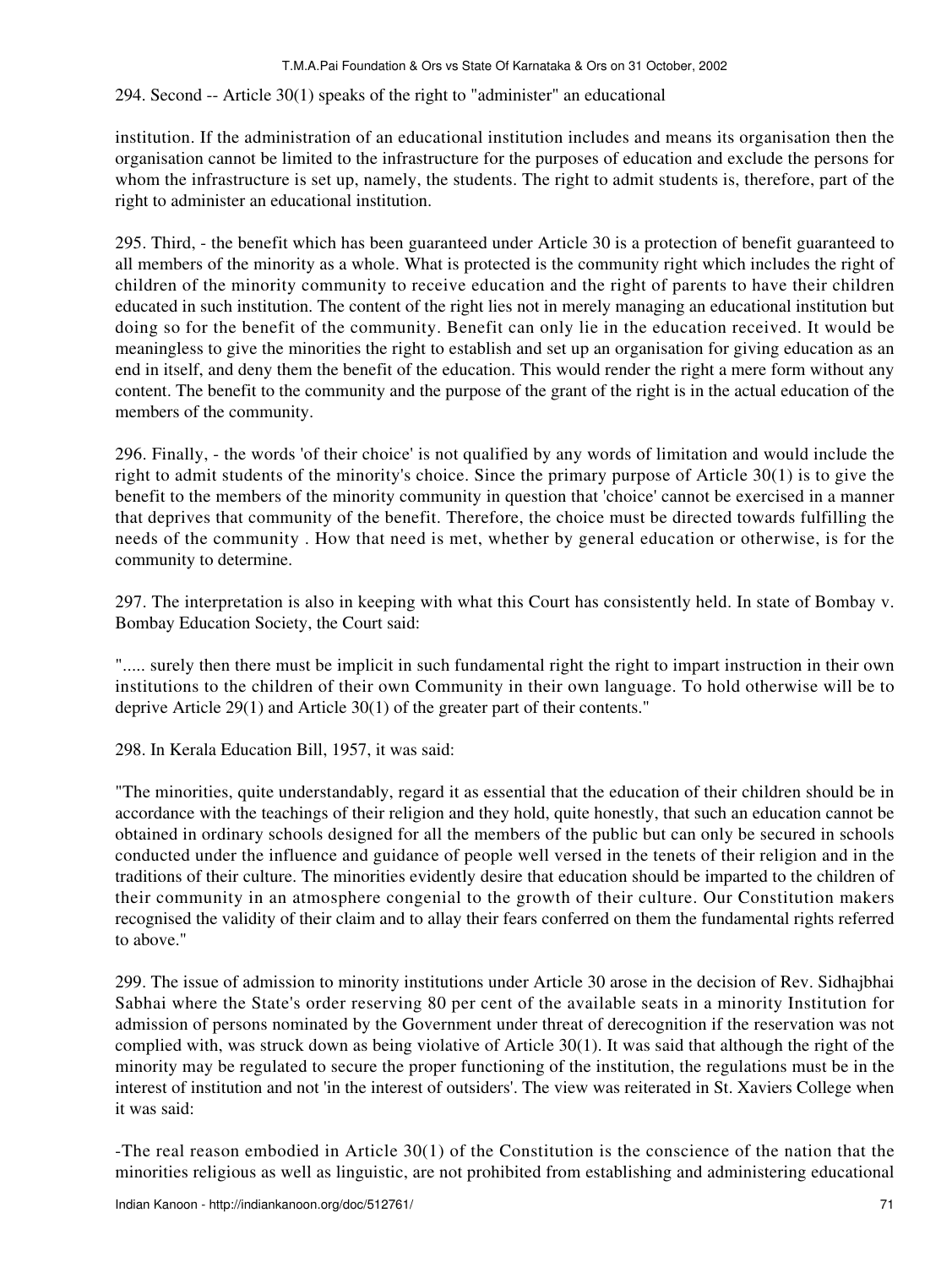institutions of their choice for the purpose of giving their children the best general education to make them complete men and women of the country."

300. In St. Stephen's College, the Court recognised that: "The right to select students for admission is a part of administration. It is indeed an important facet of administration. This power also could be regulated but the regulation must be reasonable just like any other regulation. It should be conducive to the welfare of the minority institution or for the betterment of those who resort to it."

301. However, in a statement which is diametrically opposed to the earlier decisions of this Court, it was held:

"The choice of institution provided in Article 30(1) does not mean that the minorities could establish educational institution for the benefit of their own community people. Indeed they cannot. It was pointed out in Re, Kerala Educational Bill that the minorities cannot establish educational institution only for the benefit of their community. If such was the aim, Article 30(1) would have been differently worded and it would have contained the words "for their own community". In the absence of such words it is legally impermissible to construe the article as conferring the right on the minorities to establish educational institution for their own benefit...." (P. 607)

302. This conclusion, in my respectful view, is based on a misreading of the decision of this Court in Kerala Educational Bill. In that case, there was no question of the non-minority students being given admission overlooking the needs of the minority community. The Court was not called upon to consider the question. The underlying assumption in that case was that the only obstacle to the non-minority student getting admission into the minority institution was the State's order to that effect and not the "choice" of the minority institution itself and a minority institution may choose to admit students not belonging to the community without shedding its minority character, provided the choice was limited to a 'sprinkling'. In fact the learned Judges in St. Stephens case have themselves in a subsequent portion of the judgment (p.611) taken a somewhat contradictory stand to the view quoted earlier when they said:

".....the minorities have the right to admit their own candidates to maintain the minority character of their institutions. That is a necessary concomitant right which flows from the right to establish and administer educational institution in Article 30(1). There is also a related right to the parents in the minority communities. The parents are entitled to have their children educated in institutions having an atmosphere congenial to their own religion."

303. The conclusion, therefore, is that the right to admission being an essential part of the constitutional guarantee under Article 30(1) a curtailment of that fundamental right in so far as it affect benefit of the minority community would amount to the an infringement of that guarantee.

304. An Institution set up by minorities for educating members of the minority community does not cease to be a minority institution merely because it takes aid. There is nothing in Article 30(1) which allows the drawing of a distinction in the exercise of the right under that Article between needy minorities and affluent ones. Article 30(2) of the Constitution reinforces this when it says, "The State shall not, in granting aid to educational institutions, discriminate against any educational institution on the ground that it is under the management of a minority, whether based on religion or language". This assumes that even after the grant of aid by the State to an educational institution under the management of the minority, the educational institution continues to be a minority educational institution. According to some, Article 30(2) merely protects the minority's right of management of the educational institution and not the students who form part of such institution. Such a reading would be contrary to Article 30(1) itself. The argument is based on the construction of the word 'management'. 'Management' may be defined as 'the process of managing' and is not limited to the people managing the institution.Concise Oxford Dictionary (10th Edition) 864. In the context of Article 30(1) and having regard to the content of the right, namely, the education of the minority community, the word 'management' in Article 30(2) must be construed to mean the 'process and not the 'persons' in management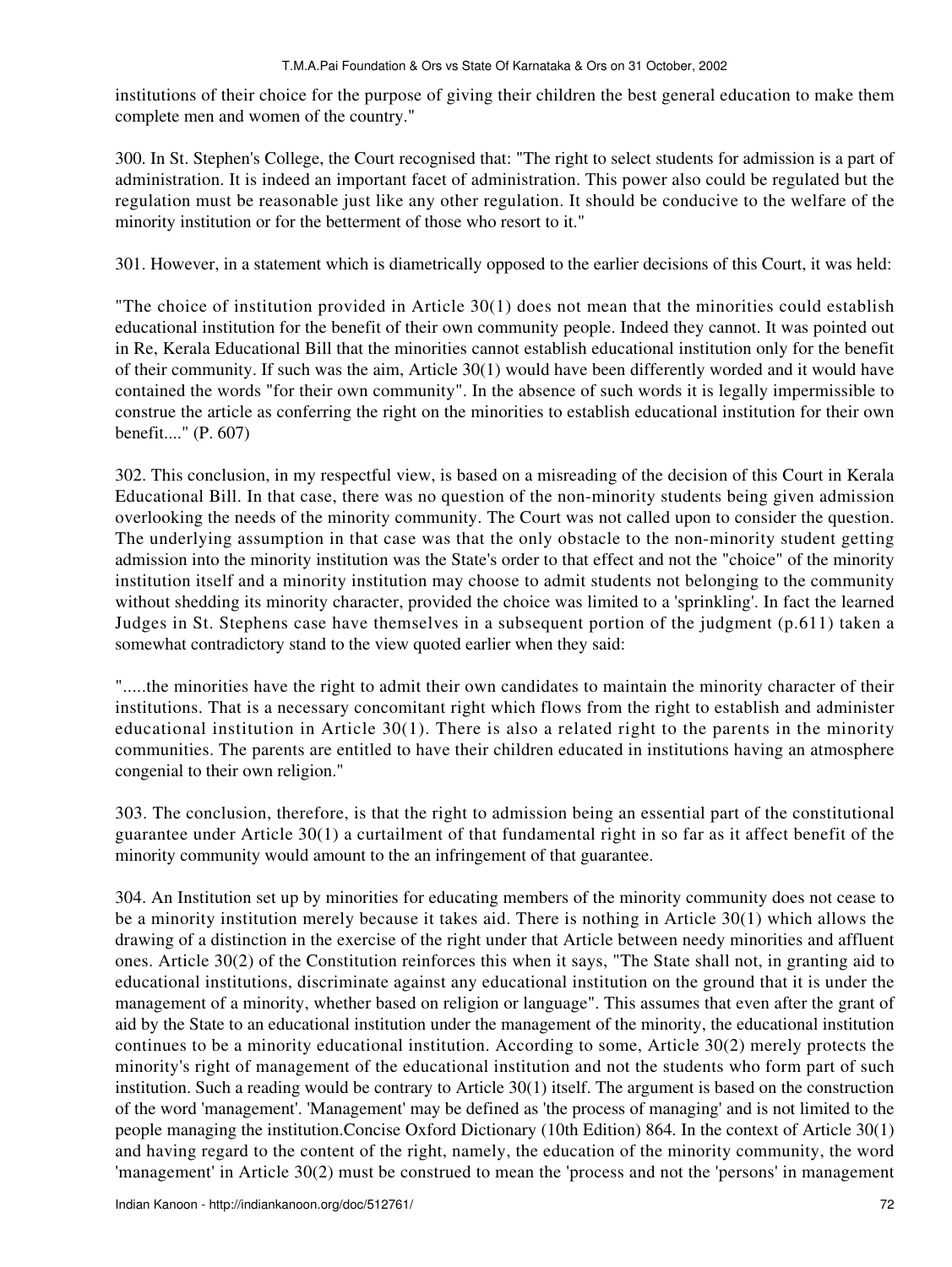'Aid' by definition means to give support or to held or assist. It cannot be that by giving 'aid' one destroys those to whom 'aid' is given. The obvious purpose of Article 30(2) is to forbid the State from refusing aid to a minority educational institution merely because it is being run as a minority educational institution. Besides Article 30(2) is an additional right conferred on minorities under Article 30(1). It cannot be construed in a manner which is destructive of or as a limitation on Article 30(1). As has been said earlier by this Court in Rev. Sidhabhai Sabhai, supra Clause (2) of Article 30 is only another non-discriminatory clause in the Constitution. It is a right in addition to the rights under Article 30(1) and does not operate to derogate from the provisions in Clause (1). When in decision after decision, this Court has held that aid in whatever form is necessary for an educational institution to survive, it is a specious argument to say that a minority institution can preserve its rights under Article 30(1) by refusing aid.

305. I would, therefore, respectfully agree with the conclusion expressed in the majority opinion that grant of aid under Article 30(2) cannot be used as a lever

to take away the rights of the minorities under Article 30(1).

306. Articles 29(2) and 30(1)

Article 29(2) says that "No citizen shall be denied admission into any educational institution maintained by the State or receiving aid out of State funds on grounds only of religion, race, case, language or any of them".

307. It is because Article 30(1) covers the right to admit students that there is an apparent conflict between Article 29(2) and Article 30(1). There are two ways of considering the relationship between Article 30(1) and Article 29(2), the first in the context of Article 14, the second by an interpretation of Article 29(2) itself.

308. Article 29(2) has not been expressed as a positive right. Nevertheless in substance it confers a right on a person not to be denied admission into an aided institution only on the basis of religion, race etc. The language of Article 29(2) reflects the language used in other non-discriminatory Articles in the Constitution namely, Clauses (1) and (2) of Article 15 and Clauses (1) and (2) of Article 16. As already noted both the Articles contain exceptions which permit laws being made which make special provisions on the basis of sex, caste and race. Even in the absence of Clauses (3) and (4) of Article 15 and Clauses (3), (4) and 4(A) of Article 16, Parliament could have made special provisions on the forbidden bases of race, caste or sex, provided that the basis was not the only reason for creating a separate class. There would have to be an additional rational factor qualifying such basis to bring it within the concept of 'equality in fact' on the principle of 'rational classification'. For example when by law a reservation is made in favour of a member of a backward class in the matter of appointment, the reservation is no doubt made on the basis of caste. It is also true that to the extent of the reservation other citizens are discriminated against on one of the bases prohibited under Article 16(1). Nevertheless such legislation would be valid because the reservation is not only on the basis of caste/race but because of the additional factor of their backwardness. Clauses (3) and (4) of Article 15 like Clause 3, 4 and 4(A) of Article 16 merely make explicit what is otherwise implicit in the concept of equality under Article 14.

309. By the same token, Article 29(2) does not create an absolute right for citizens to be admitted into any educational institution maintained by the State or receiving aid out of State funds. It does not prohibit the denial of admission on grounds other than religion, race, caste or language. Therefore, reservation of admissions on the grounds of residence, occupation of parents or other bases has been held to be a valid classification which does not derogate from the principles of equality under Article 14. [See: Kumari Chitra Ghosh v. Union of India: D.N. Chanchala v. State of Mysore: 1971 SCR (Supp.) 608. Even in respect of the "prohibited" bases, like the other non-discriminatory Articles, Article 29(2) is constitutionally subject to the principle of 'rational classification'. If a person is denied admission on the basis of a constitutional right, that is not a denial only on the basis of religion, race etc. This is exemplified in Article 15(4) which provides for: "Nothing in this article or in Clause (2) of Article 29 shall prevent the State from making any special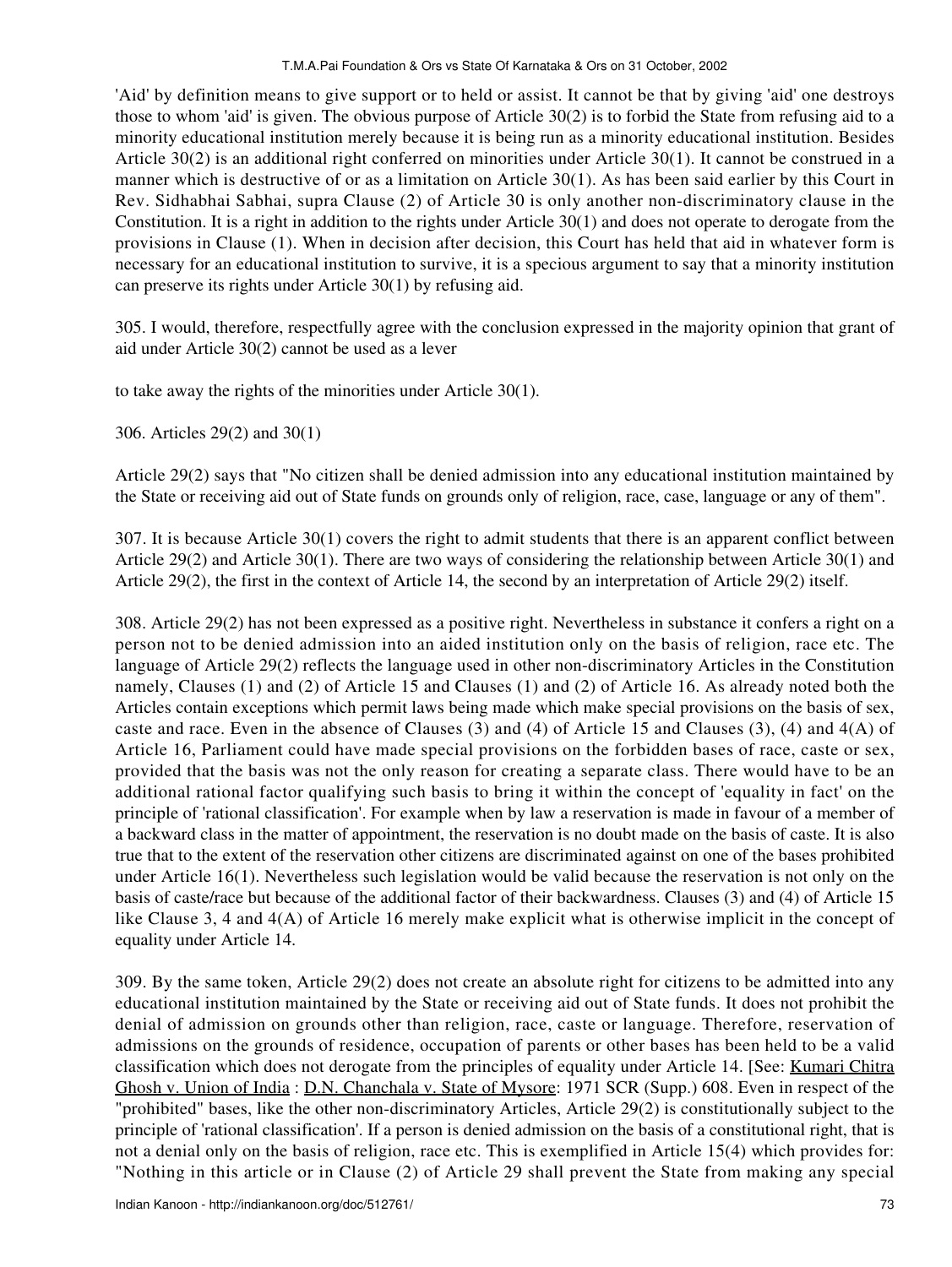provision for the advancement of any socially and educationally backward classes of citizens or for the Scheduled Castes and the Tribes."

310. To the extent that legislation is enacted under Article 15(4) making special

provision in respect of a particular caste, there is a denial of admission to others who do not belong to the caste. Nevertheless, Article 15(4) does not contradict the right under Article 29(2). This is because of the use of the word 'only' in Article 29(2). Article 15(4) is based on the rationale that Schedule Castes and Tribes are not on par with other members of society in the matter of education and, therefore, special provision is to be made for them. It is not, therefore, only caste but this additional factor which prevents clause 15(4) from conflicting with Article 29(2) and Article 14.

311. Then again, under Article 337, grants are made available for the benefit of the Anglo-Indian community in respect of education, provided that any educational institution receiving such grant makes available at least 40% of the annual admission for members of communities other than the Anglo-Indian community. Hence 60% of the admission to an aided Anglo-Indian School is constitutionally reservable for members of the Anglo-Indian community. To the extent of such reservation, there is necessarily a denial of admission to non-Anglo Indians on the basis of race.

312. Similarly, the Constitution has also carved out a further exception to Article 29(2) in the form of Article 30(1) by recognising the rights of special classes in the form of minorities based on language or religion to establish and administer educational institutions of their choice. The right of the minorities under Article 30(1) does not operate as discrimination against other citizens only on the ground of religion or language. The reason for such classification is not only religion or language per se but minorities based on religion and language. Although, it is not necessary to justify a classification made by the Constitution, this fact of 'minorityship' is the obvious rationale for making a distinction, the underlying assumption being that minorities by their very numbers are in a politically disadvantaged situation and require special protection at least in the field of education.

313. Articles 15(4), 337 and 30 are therefore facets of substantive equality by making special provision for special classes on special considerations.

314. Even on general principles of interpretation, it cannot be held that Article 29(2) is absolute and in effect wipes out Article 30(1). Article 29(2) refers to ' any educational institution' -- the word "any" signifying the generality of its application. Article 30(1) on the other hand refers to 'educational institutions established and administered by minorities'. Clearly, the right under Article 30(1) is the more particular right and on the principle of ' generalia speciaiibus non derogent, it must be held that Article 29(2) does not override he educational institutions even if they are aided under Article 30(1) Pandit M.S.M. Sharma v. Shri Sri Krishna Sinha: 1959 Suppl. 1 SCR 806, 860, 1939 FCR 18.

315. Then again Article 29(2) appears under the heading 'Protection of interests of minorities'. Whatever the historical reasons for the placement of Article 29(2) under this head, it is clear that no general principles of interpretation, the heading is at least a pointer or aid in construing the meaning of Article 29(2). As Subba Rao, J said "if there is any doubt in the interpretation of the words in the section, the heading certainly helps us to resolve that doubt." Bhinka v. Charan Singh. Therefore, if two interpretations of the words of Article 29(2) are possible, the one which is in keeping with the heading of the Article must be preferred. It would follow that Article 29(2) must be construed in a manner protective of minority interests and not destructive of them.

316. When 'aid' is sought for by the minority institution to run its institution for the benefit of students belonging to that particular community, the argument on the basis of Article 29(2) is that if such an institution asks for aid it does so at the peril of depriving the very persons for whom aid was asked for in the first place.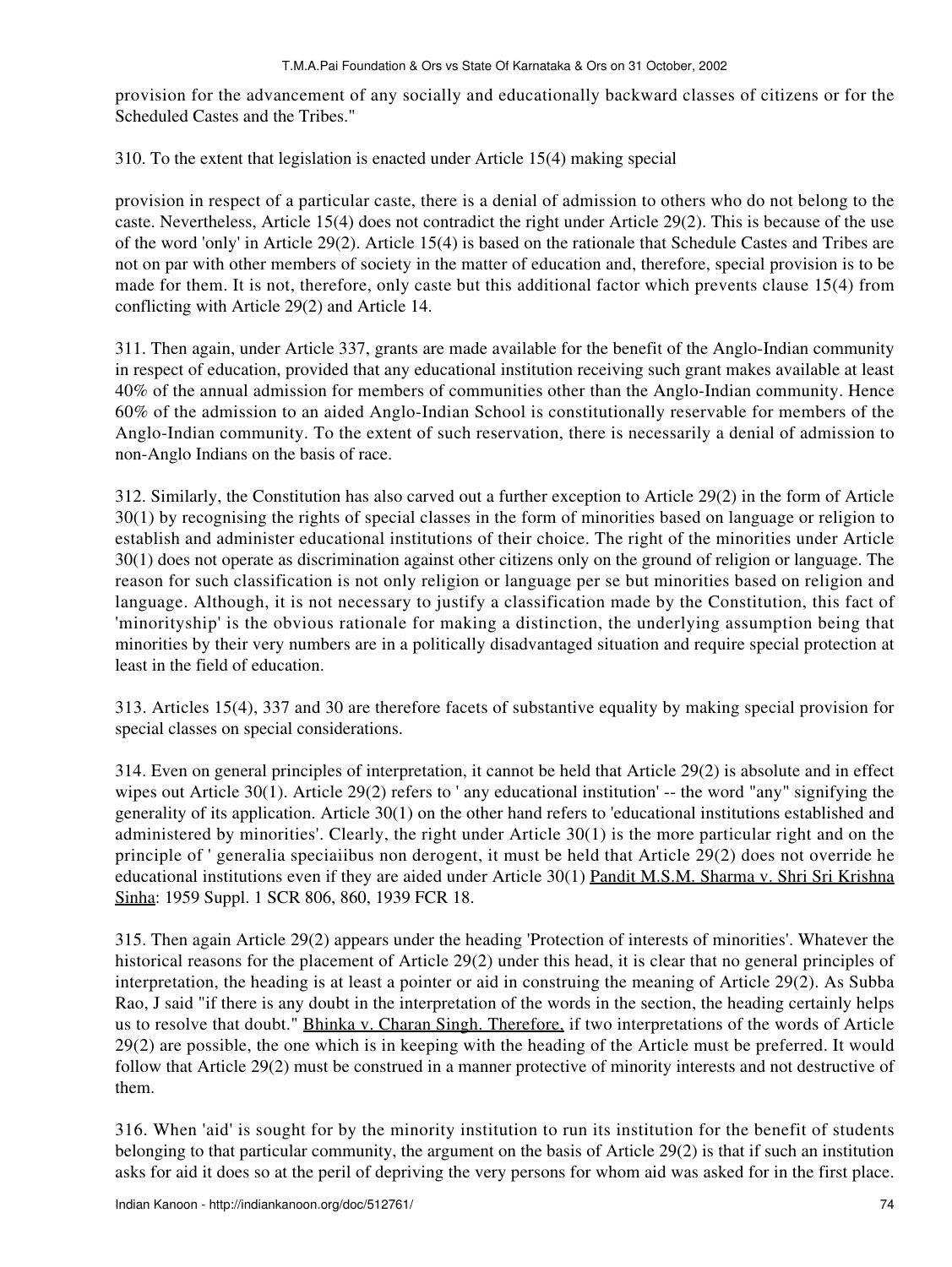Apart from this anomalous result, if the taking of aid implies that the minority institution will be forced to give up or waive its right under Article 30(1), then on the principle that it is not permissible to give up or waive fundamental rights, such an interpretation is not possible. It has then been urged that Article 29(2) applies to minority institutions under Article 30(1) much in the same way that Article 28(1) and 28(3) do. The argument proceeds on the assumption that an educational institution set up under Article 30(1) is set up for the purposes and with the sole object of giving religious instruction. The assumption is wrong. At the outset, it may also be noted that Article 28(1) and (3) do not in terms apply to linguistic minority educational institutions at all. Furthermore, the right to set up an educational institution in which religious instruction is to be imparted is a right which is derived from Article 26(a) which provides that every religious denomination or any section thereof shall have the right to establish and maintain institutions for religious and charitable purposes, and not under Article 30(1). Educational institutions set up under Article 26(a) are, therefore, subject to Clauses (1) and (3) of Article 28. Article 30(1) is a right additional to Article 26(a). This follows from the fact that it has been separately and expressly provided for and there is nothing in the language of Article 30(1) making the right thereunder subject to Articles 25 and 26. Unless it is so construed Article 30(1) would be rendered redundant St. Xaviers College, paras 7 to 12. Therefore, what Article 30 does is to secure the minorities the additional right to give general education. Although in a particular case a minority educational institution may combine general education with religious instruction that is done in exercise of the rights derivable from Article 26(a) and Article 30(1) and not under Article 30(1) alone. Clauses (1) and (3) of Article 28, therefore, do not apply to Article 30(1). The argument in support of reading Article 30(1) as being subject to Article 29(2) on the analogy of Article 28(1) and 28(3) is, I would think, erroneous.

317. For the reasons already stated I have held the right to admit minority students to a minority educational institutions is an intrinsic part of Article 30(1). To say that Article 29(2) prevails over Article 30(1) would be to infringe and to a large extent wipe out this right. There would be no distinction between a minority educational institution and other institutions and the rights under Article 30(1) would be rendered wholly inoperational. It is no answer to say that the rights of unaided minority institutions would remain untouched because Article 29(2) does not relate to unaided institutions at all. Whereas if one reads Article 29(2) as subject to Article 30(1) then effect can be given to both. And it is the latter approach which is to be followed in the interpretation of constitutional provisions. Sri Venkataramane Dev Aru v. State of Mysore, 1958 SCR 895, 918. In other words, as long as the minority educational institution is being run for the benefit of and catering to the needs of the members of that community under Article 30(1), Article 29(2) would not apply. But once the minority educational institution travels beyond the needs in the sense of requirements of its own community, at that stage it is no longer exercising rights of admission guaranteed under Article 30(1). To put it differently, when the right of admission is exercised not to meet the need of the minorities, the rights of admission given under Article 30(1) is to that extent removed and the institution is bound to admit students for the balance in keeping with the provisions of Article 29(2).

318. A simple illustration would make the position clear. 'Aid' is given to a minority institution. There are 100 seats available in that institution. There are 150 eligible candidates according to the procedure evolved by the institution. Of the 150, 60 candidates belong to that particular community and 90 to other communities. The institution will be entitled, under Article 30(1) to admit all 60 minority students first and then fill the balance 40 seats from the other communities without discrimination in keeping with Article 29(2).

319. I would, therefore, not subscribe to the view that Article 29(2) operates to deprive aided minority institutions the right to admit members of their community to educational institutions established and administered by them either on any principle of interpretation or on any concept of equality or secularism.

320. The next task is to consider whether this interpretation of Article 29(2) and 30(1) is discordant with the historical context in which these Articles came to be included in the Constitution. Before referring to the historical context, it is necessary to keep in mind that what is being interpreted are constitutional provisions which "have a content and a significance that vary from age to age".Cardozo: Nature of Judicial Process, p.17. Of particular significance is the content of the concept of equality which has been developed by a process of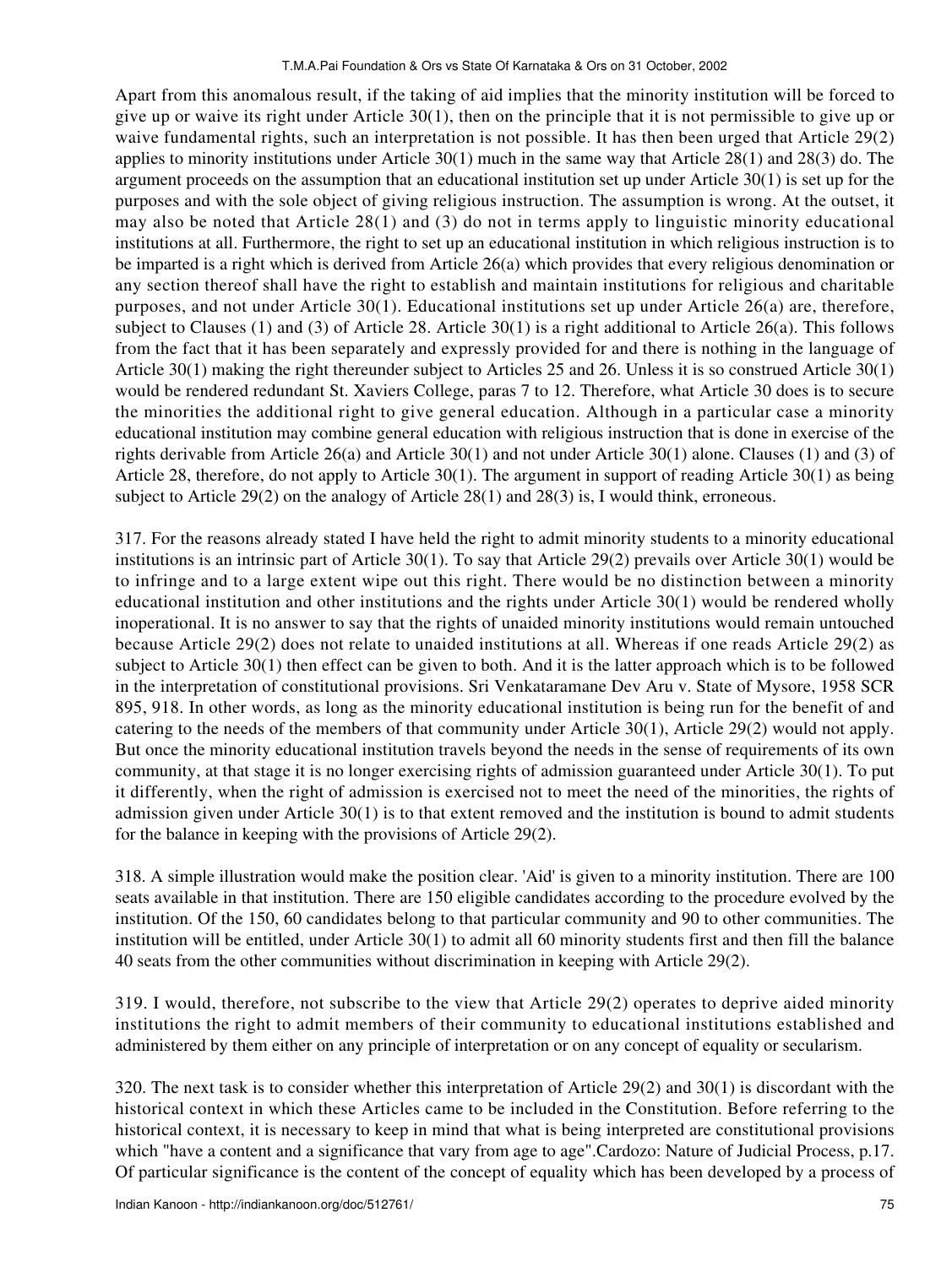judicial interpretation over the years as discussed earlier. It is also necessary to be kept in mind that reports of the various Committees appointed by the Constituent Assembly and speeches made in the Constituent Assembly and the record of other proceedings of the Constituent Assembly are admissible, if at all, merely as extrinsic aids to construction and do not as such bind the Court. Ultimately it is for this Court to say what is meant by the words of the Constitution.

321. The proponents of the argument that Article 29(2) over-rides Article 30(1) have referred to excerpts from the speeches made by members of Constituent Assembly which have been quoted in support of their view. Apart from the doubtfulness as to the admissibility of the speeches, K.P. Verghese v. Income Tax Officer: Sanjeev Coke v. Bharat Coking Coal Ltd. and PV Narasimha Rao, in my opinion, there is nothing in the speeches which shows an intention on the part of the Constituent Assembly to abridge in any way the special protection afforded to minorities under Article 30(1). The intention indicated in the speeches relating to the framing of Article 29(2) appears to be an extension of the right of non-discrimination to members of the non-minority in respect of State aided or State maintained educational institutions. It is difficult to find in the speeches any unambiguous statement which points to a determination on the part of the Constituent Assembly to curtail the special rights of the minorities under Article 30(1). Indeed if one scrutinises the broad historical context and the sequence of events preceding the drafting of the Constitution it is clear that one of the primary objectives of the Constitution was to preserve, protect and guarantee the rights of the minorities unchanged by any rule or regulation that may be enacted by Parliament or any State legislature.

322. The history which preluded the independence of this country and the framing of the Constitution highlights the political context in which the Constitution was framed and the political content of the "special" rights given to minorities. I do not intend to burden this judgment with a detailed reference to the historical run-up to the Constitution as ultimately adopted by the Constituent Assembly vis-a-vis the rights of the minorities and the importance that was placed on enacting effective and adequate constitutional provisions to safeguard their interests. This has been adequately done by Sikri, C.J. in Keshavanand Bharati v. State of Kerala, on the basis of which the learned Judge came to the conclusion that the rights of the minorities under the Constitution formed part of the basic structure of the Constitution and were un-amendable and inalienable.

323. I need only add that the rights of linguistic minorities assumed special significance and support when, much after independence, the imposition of a 'unifying language' led not to unity but to an assertion of differences. States were formed on linguistic bases showing the apparent paradox that allowing for and protecting differences leads to unity and integrity and enforced assimilation may lead to disaffection and unrest. The recognition of the principle of "unity in diversity" has continued to be the hall mark of the Constitution -- a concept which has been further strengthened by affording further support to the protection of minorities on linguistic bases in 1956 by way of Articles 350A and 350B and in 1978 by introducing Clause (1-A) in Article 30 requiring "the State, that is to say, Parliament in the case of a Central legislation or a State legislature in the case of State legislation, in making a specific law to provide for the compulsory acquisition of the property of minority educational institutions, to ensure that the amount payable to the educational institution for the acquisition of its property will not be such as will in any manner impair the functioning of the educational institution". Society of St. Joseph's College v. Union of India. Any judicial interpretation of the provisions of the Constitution whereby this constitutional diversity is diminished would be contrary to this avowed intent and the political considerations which underlie this intention.

324. The earlier decisions of this Court show that the issue of admission to a minority educational institution almost invariably arose in the context of the State claiming that a minority institution had to be 'purely' one which was established and administered by members of the minority community concerned, strictly for the members of the minority community, with the object only of preserving of the minority religion, language, script or culture. The contention on the part of the executive then was that a minority institution could not avail of the protection of Article 30(1) if there was any non-minority element either in the establishment, administration, admission or subjects taught. It was in that context that the Court in Kerala Education Bill held that a 'sprinkling of outsiders' being admitted into a minority institution did not result in the minority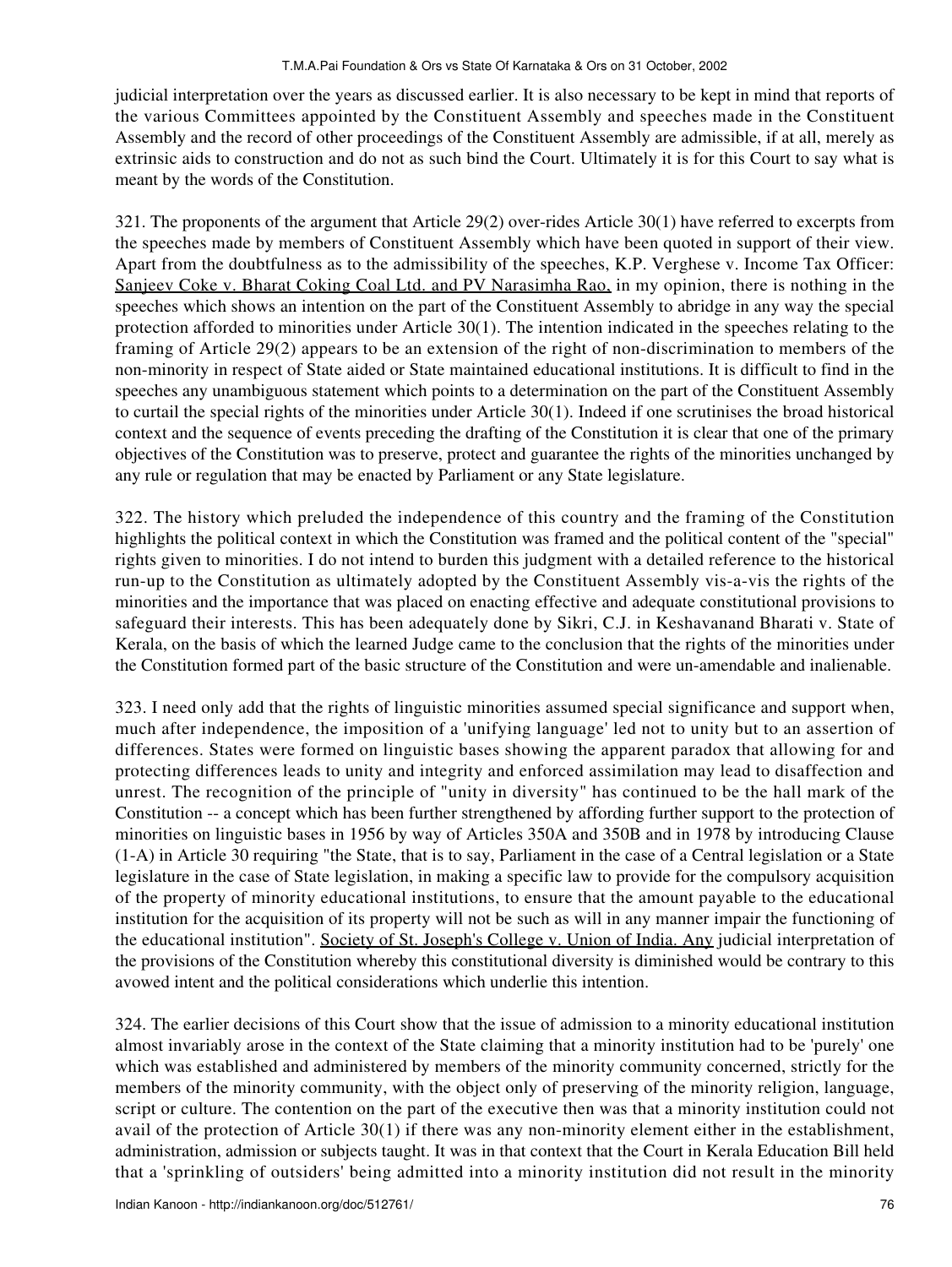institution shedding its character and ceasing to be a minority institution.p.1052. It was also in that context that the Court in St. Xaviers College (supra) came to the conclusion that a minority institution based on religion and language had the right to establish and administer educational institution for imparting general secular education and still not lose its minority character. While the effort of the Executive was to retain the 'purity' of a minority institution and thereby to limit it. "the principle which can be discerned in the various decisions of this Court is that the catholic approach which led to the drafting of the provisions relating to minority rights should not be set at naught by narrow judicial interpretation".

325. The 'liberal, generous and sympathetic approach' of this Court towards the rights of the minorities has been somewhat reversed in the St. Stephens case. Of course, this was the first decision of this Court which squarely dealt with the inter-relationship of Article 29(2) and Article 30(1). None of the earlier cited decisions did.

326. The decision of this Court in Champakam Dorairajan v. State of Madras, 1951 SCR 525 cannot be construed as an authority for the proposition that Article 29(2) overrides the constitutional right guaranteed to the minorities under Article 30(1), as Article 30(1) was not at all mentioned in the entire course of the judgment. Similarly, the Court in State of Bombay v. Bombay Education Society, 1955 SCR 568 was not called upon to consider a situation of conflict between Article 30(1) and 29(2). The Bombay Education Society, was in fact directly concerned with Article 337 and an Anglo-Indian educational institution. In that background, when it was suggested that Article 29(2) was intended to benefit minorities only, the Court negatived the submission as it would amount to a 'double protection', "double" because an Anglo-Indian citizen would then have not only the protection of Article 337 by way of a 60% reservation but also the benefit of Article 29(2). It was not held by the Court that Article 29(2) would override Article 337.

327. There is thus no question of striking a balance between Article 29(2) and 30(1) as if they were two competing rights. Where once the Court has held:

"Equality of opportunity for unequals can only mean aggravation of inequality. Equality of opportunity admits discrimination with reason and prohibits discrimination without reason. Discrimination with reasons means rational classification for differential treatment having nexus to the constitutional permissible objects."

and where Article 29(2) is nothing more than a principle of equality, and when "the whole object of conferring the right on minorities under Article 30 is to ensure that there will be equality between the majority and the minority, if the minorities do not have such special protection they will be denied equality", it must follow that Article 29(2) is subject to the constitutional classification of minorities under Article 30(1).

328. Finally, there appears be an inherent contradiction in the statement of the Court in St. Stephens that:

"the minority aided educational institutions are entitled to prefer their community candidates to maintain the minority character of the institutions subject of course to conformity with the University standard. The State may regulate the intake in this category with due regard to the need of the community in the area which the institution is intended to serve. But in no case such intake shall exceed 50 per cent of the annual admission. The minority institutions shall make available at least 50 per cent of the annual admission to members of communities other than the minority community. The admission of other community candidates shall be done purely on the basis of merit." (p.614)

329. I agree with the view as expressed by the Learned Chief Justice that there is no question of fixing a percentage when the need may be variable. I would only add that in fixing a percentage, the Court in St. Stephens in fact "reserved" 50% of available seats in a minority institution for the general category ostensible under Article 29(2). Article 29(2) pertains to the right of an individual and is not a class right. It would therefore apply when an individual is denied admission into any educational institution maintained by the State or receiving aid from the State funds, solely on the basis of the ground of religion, race, caste, language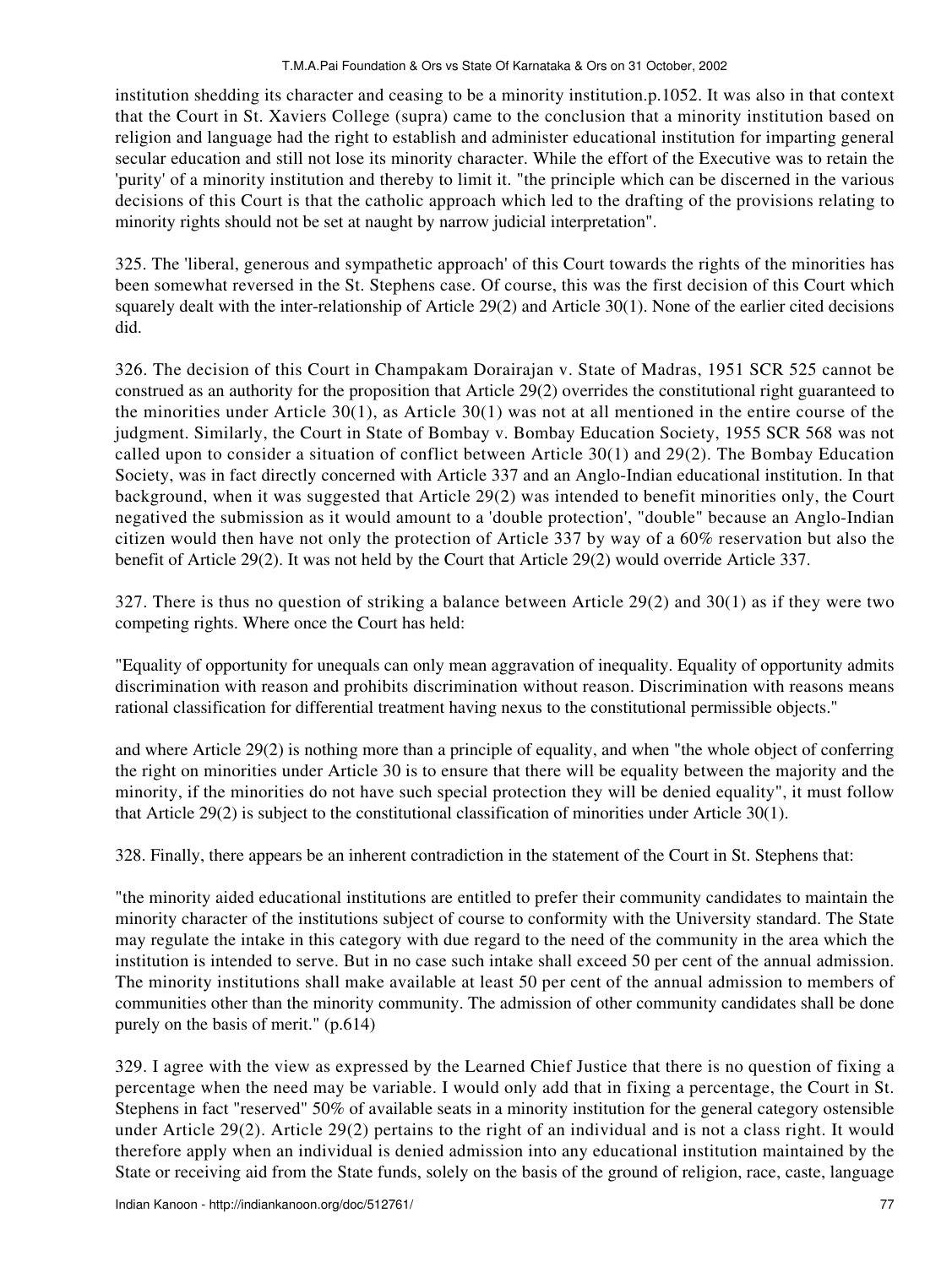or any of them. It does not operate to create a class interest or right in the sense that any educational institution has to set apart for non-minorities as a class and without reference to any individual applicant, a fixed percentage of available seats. Unless Articles 30(1) and 29(2) are allowed to operate in their separate fields then what started with the voluntary 'sprinkling' of outsiders, would become a major inundation and a large chunk of the right of an aided minority institution to operate for the benefit of the community it was set up to serve would be washed away.

330. Apart from this difference with the view expressed by the majority view on the interpretation of Article 29(2) and Article 30(1). I am also unable to concur in the mode of determining the need of a minority community for admission to an educational institution set up by such community. Whether there has been a violation of Article 29(2) in refusing admission to a non minority student in a particular case must be resolved as it has been in the past by recourse to the Courts. It must be emphasised that the right under Article 29(2) is an individual one. If the non- minority student is otherwise eligible for admission, the decision on the issue of refusal would depend on whether the minority institution is able to establish that the refusal was only because it was satisfying the requirements of its own community under Article 30(1). I cannot therefore subscribe to the view expressed by the majority that the requirement of the minority community for admission to a minority educational institution should be left to the State or any other Governmental authority to determine. If the Executive is given the power to determine the requirements of the minority community in the matter of admission to its educational institutions, we would be subjecting the minority educational institution in question to an "intolerable encroachment" on the right under Article 30(1) and let in by the back door as it were, what should be denied entry altogether.

S.N. Variava, J.

1. We have had the advantage of going through the judgment of the learned Chief Justice of India, brother justice Khare, brother Justice Quadri and sister Justice Ruma Pal. We are unable to agree with the views expressed by brother Justice Quadri and sister Justice Ruma Pal. The learned Chief Justice has categorised the various questions into the following categories.

1) Is there a fundamental right to set up educational institutions and, if so, under which provision;

\_\_\_\_\_\_\_\_\_\_\_\_\_\_\_\_\_\_\_\_\_\_\_\_\_\_\_\_\_\_\_\_\_\_\_\_\_\_\_\_\_\_\_\_\_\_\_\_\_\_\_\_\_\_\_\_\_\_\_\_\_\_\_\_\_\_\_\_\_\_\_\_\_\_\_

2) Does the judgment in Unnikrichnan's case require reconsideration? 3) In case of private unaided institutions can there be Government regulations and if so the what extent?

4) In determining the existence of a religious or linguistic minority, in relation to Article 30, what is to be the unit, the State or Country as a whole; and

5) To what extent the rights of aided minority institutions to administer be regulated.

2. Justice Khare has dealt with categories 4 and 5 above. On other aspects he has agreed with the learned Chief Justice.

3. We are in agreement with the reasoning and conclusion of the learned Chief Justice on categories 1 and 4. In respect of category 2 we agree with the learned Chief Justice that the cost incurred on educating a student in an unaided professional college was more than the total fee which is realized on the basis of the formula fixed in the scheme. This had resulted in revenue shortfalls. As pointed out by the learned Chief Justice even though by a subsequence decision (to Unni Krishnan's) this Court had permitted some percentage of seats within the payment seats to be allotted to Non-Resident Indians, against payment of a higher amount as determined by the authorities, sufficient funds were still not available for the development of those educational institutions. As pointed out by the learned Chief Justice experience has shown that most of the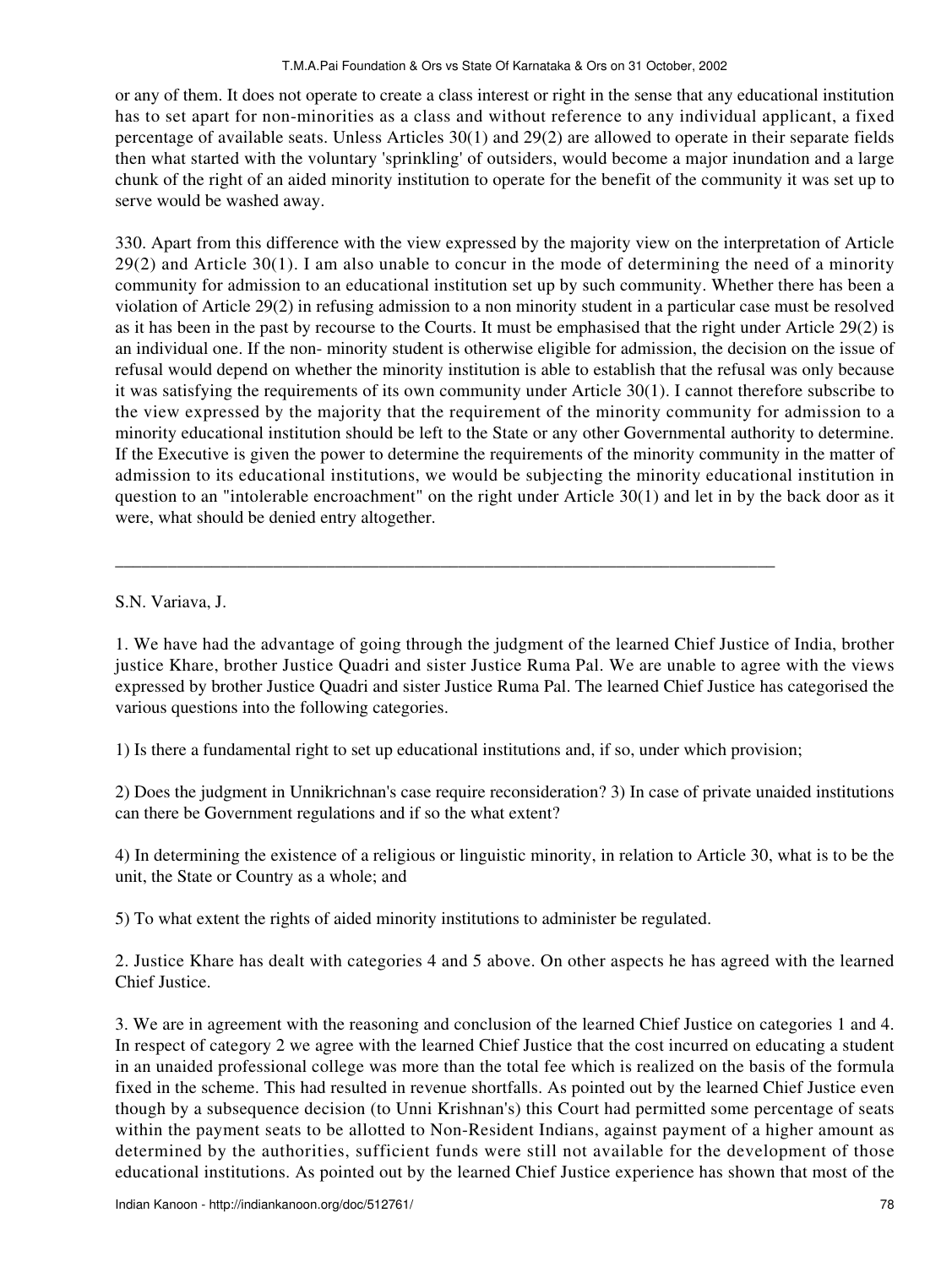"free seats" were occupied by students from affluent families, while students from less affluent families were required to pay much more to secure admission to "payment seats". As pointed out by the learned Chief Justice the reason for this was that students from affluent families had had better school education and the benefit of professional coaching facilities and were, therefore, able to secure higher merit positions in the common entrance test, and thereby secured the free seats. The education of these more affluent students was in a way being cross-subsidized by the financially poorer students who, because of their lower position in the merit list, could secure only "Payment seats". Thus we agree with the conclusion of the learned Chief Justice that the scheme cannot be considered to be a reasonable restriction and requires reconsideration and that the regulations must be minimum. However we cannot lose sight of the ground realities in our country. The majority of our population come from the poorer section of our society. They cannot and will not be able to afford the fees which will now be fixed pursuant to the judgment. There must therefore be an attempt, not just on the part of the Government and the State, but also by the educational institutions to ensure that students from the poorer section of society get admission. One method would be by making available scholarships or free seats. If the educational institution is willing to provide free seats then the costs of such free seats could also be partly covered by the fees which are now to be fixed. There should be no harm in the rich subsidising the poor.

4. The learned Chief Justice has repeatedly emphasised that capitation fees cannot be charged and that there must be no profiteering. We clarify that the concerned authorities will always be entitled to prevent by enactment or by regulations the charging of exorbitant fees or capitation fees. There are many such enactments already in force. We have not gone not the validity or otherwise of any such enactment. No arguments regarding the validity of any such enactment have been submitted before us. Thus those enactments will not be deemed to have been set aside by this judgment. Of course now by virtue of this judgment the fee structure fixed under any regulation or enactment will have to be reworked so as to enable educational institutions not only to break even but also to generate some surplus for future development/expansion and to provide for free seats.

5. We also wish to emphasis, what has already been stated by the learned Chief Justice, that an educational institution must grant admission on some identifiable and acceptable manner. It is only in exceptional cases, that the management may refuse admission to a student. However, such refusal must not be whimsical or for extraneous reasons meaning thereby that the refusal must be based on some cogent and justifiable reasons.

6. In respect of categories 3 and 5 we wish to point out that this Court has been constantly taking the view that these aided educational institutions (whether majority or minority) should not have unfettered freedom in the matter of administration and management. The State which gives aid to educational institution including minority educational institution can impose such conditions as are necessary for the proper maintenance for the higher standards of education. State is also under an obligation to protect the interests of the teaching and non-teaching staff. In many States, there are various statutory provisions to regulate the functioning of these educational institutions. Every educational institution should have basic amenities. If it is a school, it should have healthy surroundings for proper education; it should have a playground, a laboratory, a library and other requisite facilities that are necessary for a proper functioning of the school. The teachers who are working in the schools should be governed by proper service conditions. In States where the entire pay and allowances for the teaching staff and non-teaching staff are paid by the State, the State has got ample power to regulate the method of selection and appointment of teachers. State can also prescribe qualifications for the teachers to be appointed in such schools. Similarly in an aided schools, State sometimes provides aid for some of the teachers only while denying the aid to other teachers. Sometimes the State does not provide aid for the non-teaching staff. The State could, when granting aid, provides for the age and qualifications or recruitment of a teacher, the age of retirement and even for the manner in which an enquiry has to be held by the institution. In other words there could be regulations which ensure that service conditions for teachers and staff receiving aid of the State and the teachers or the staff for which no aid is being provided are the same. Pre-requisite to attract good teachers is to have good service conditions. To bring about an uniformity in the service conditions State should be put at liberty to prescribe the same without intervening in the process of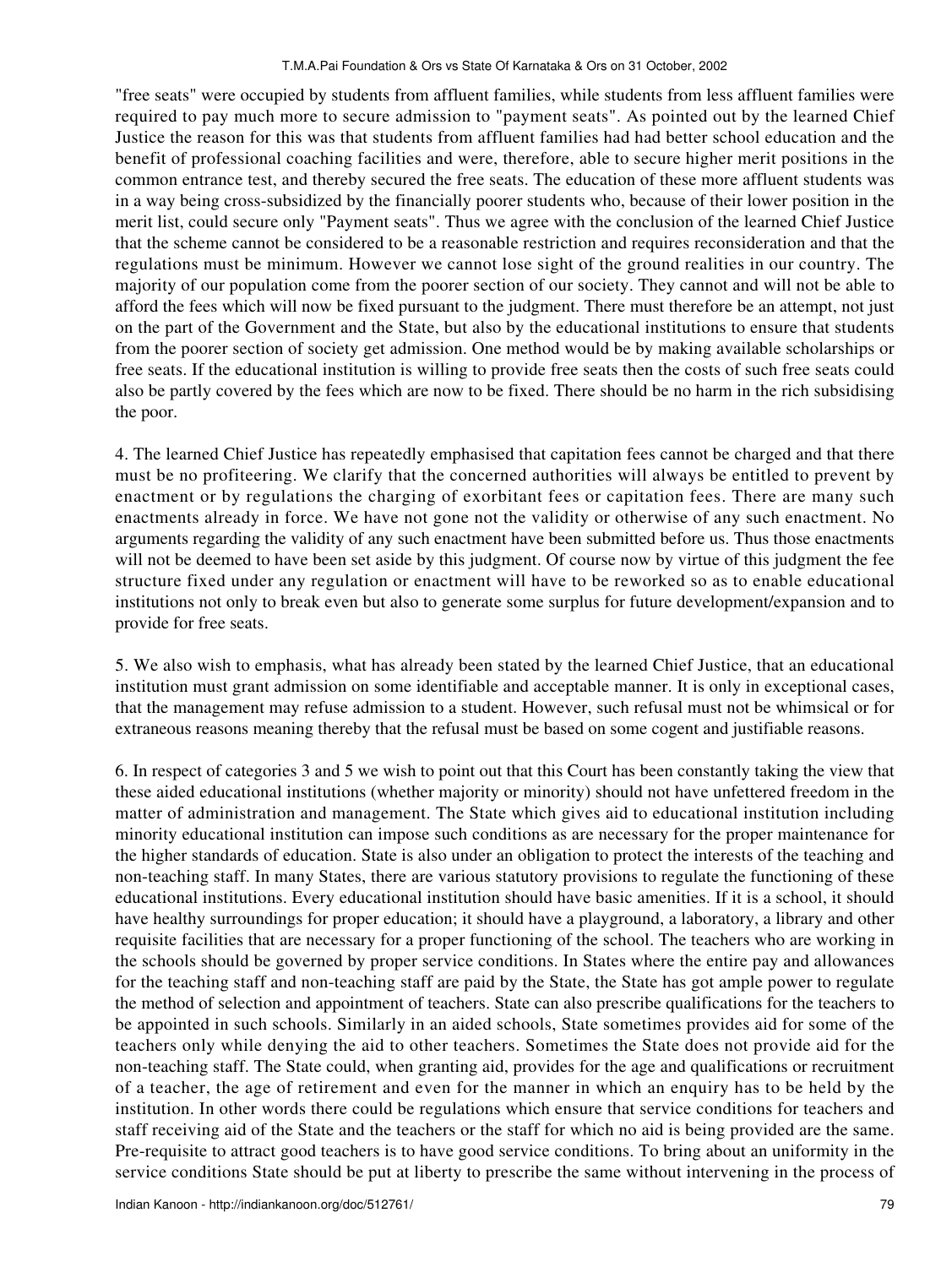selection of the teachers or their removal, dismissal etc. We agree that there need not be either prior and subsequent approval from any functionaries of the State/University/Board (as the case may be) for disciplinary action, removal or dismissal. However principles of natural justice must be observed and as already provided, by the learned Chief Justice all such action can be scrutinised by the Eduction Tribunal. The provisions contained in the various enactments are not specially challenged before us. The constitutional validity of the statutory provisions vis-a- vis the rights under Articles 19(1)(g), Article 26, Article 29 and Article 30(1) of the Constitution can be examined only if a specific case is brought before the Court. Educational Institution receiving State aid cannot claim to have complete autonomy in the matter of administration. They are found by various statutory provisions which are enacted to protect the interests of the education, students and teachers. Many of the Statutes were enacted long back and stood the test of time. Nobody has ever challenged the provisions of these enactments. The regulations made by the State, to a great extent, depend on the extent of the aid given to institutions including minority institutions. In some States, a lumpsum amount is paid as grant for maintenance of schools. In such cases, the State may not be within its right to impose various restrictions, specially regarding selection and appointment of teachers. But in some States the entire salary of the teaching and non-teaching staff are paid, and these employees are given pension and other benefits, the State may then have a right and an obligation to see that the selection and appointment of teachers are properly made. Similarly the State could impose conditions to the effect that in the matter of appointments, preference shall be given to weaker sections of the community, specially physically handicapped or dependents of employees who died in harness. All such regulations may not be said to be bad ad/or invalid and may not even amount to infringing the rights of the minority conferred under Article 30(1) of the Constitution. Statutory provisions such as labour laws and welfare legislations etc. would be applicable to minority educational institutions. As this decision is being rendered by a larger bench consisting of eleven judges, we feel that it is not advisable and we should not be taken to have laid down extensive guidelines in respect of myriads of legal questions that may arise for consideration. In our view in this case the battlelines were not drawn up in the correct perspective and many of the aggrieved or affected parties were not before us.

7. As regards category 5, we agree with the conclusion of both the learned Chief Justice as well as Justice Khare that Article 29(2) applies to Article 30. However, we are unable to agree with the final reasoning that there must be a balancing between Articles 29(2) and 30(1). We, therefore, give our reasons for dis-agreeing with the final conclusion that there must be a balancing between

# Articles 29(2) and 30.

8. We are conscious of the fact that the learned Chief Justice and Justice Khare have exhaustively dealt with the authorities. However, in our view there is need to emphasise the same. We are here called upon to interpret Articles 29(2) and 30. Submissions have been made that in interpreting these Articles the historical background must be kept in mind and that a contextual approach should be taken. We must, therefore, a) look at the history which led to incorporation of these Articles. The intention of the framers will then disclose how the contextual approach must be based; b) apply the well settled principles of interpretation; and c) keep the doctrine of "State Decisis" in mind.

9. In the case of Kesavananda Bharati v. State of Kerala, it has been held that in interpreting the provisions of a Statute or the Constitution it is the duty of the Court to find out the legislative intent. It has been held that Constituent Assembly debates are not conclusive but that, in a Constitutional matter where the intent of the framers of the Constitution is to be ascertained, the Court should look into the proceedings and the relevant data, including the speeches, which throw light on ascertaining the intent. In considering the nature and extent of rights conferred on minorities one must keep in mind the historical background and see how and for what purpose Article 30 was framed.

10. In the case of R.S. Nayak v. A.R. Antulay reported in AIR (1984) SC 684 at page 686, it has been held as follows: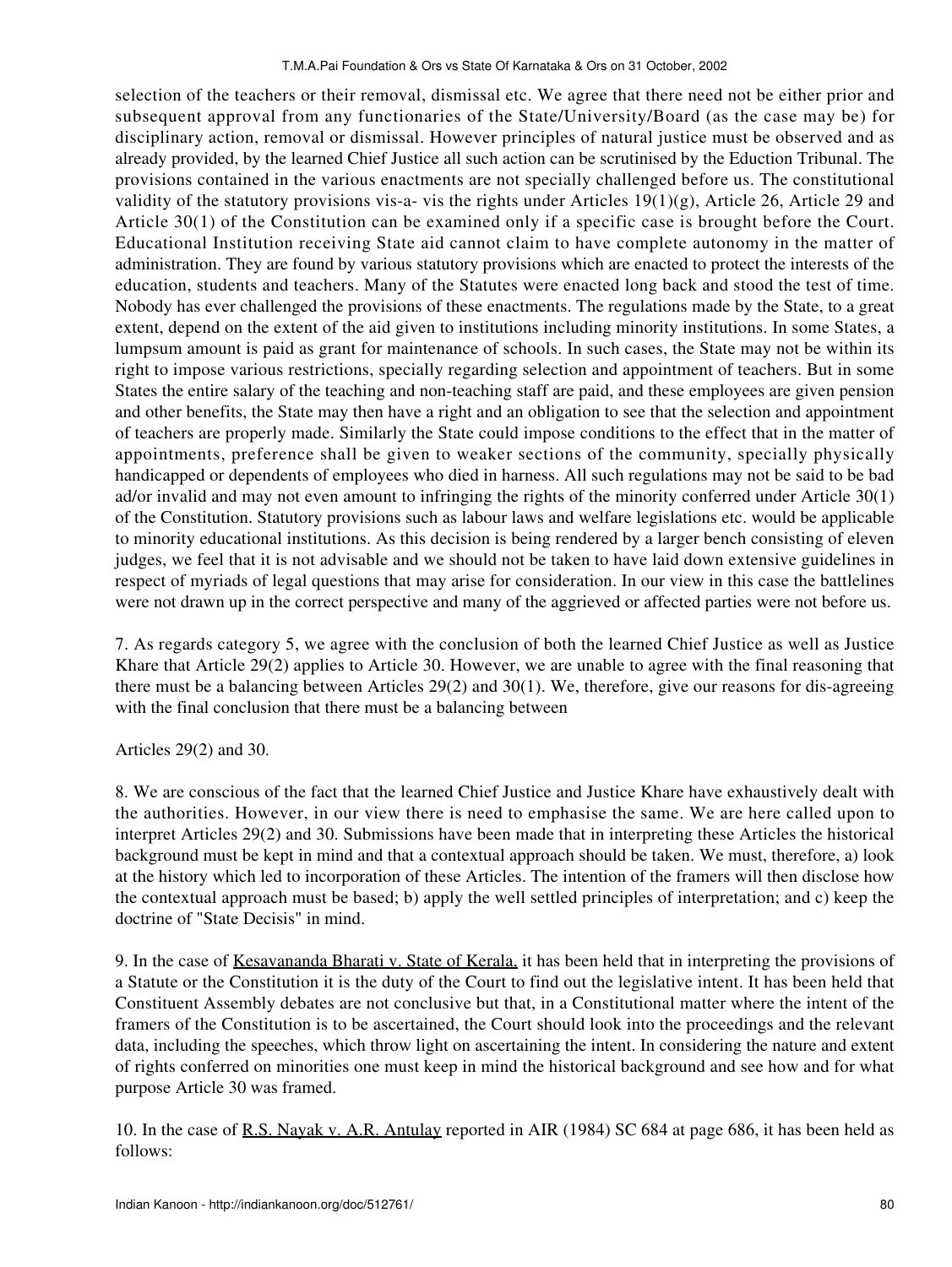"Reports of the Committee which preceded the enactment of a legislation, reports of Joint Parliament Committee, report of a Commission set up for collecting information leading to the enactment are permissible external aid to construction. If the basic purpose underlying construction of legislation is to ascertain the real intention of the Parliament, why should the aids which Parliament availed of such as report of a Special Committee preceding the enactment, existing state of Law, the environment necessitating enactment of legislation, and the object sought to be achieved, be denied to Court whose function is primarily to give effect to the real intention of the Parliament in enacting the legislation. Such denial would deprive the Court of a substantial and illuminating aid to construction.

The modern approach has to a considerable extent eroded the exclusionary rule even in England."

11. The partition of India caused great anguish, pain, bitterness and distrust amongst the various communities residing in India. Initially there was a demand for separate electorate and reservation of seats. However the principle of unity and equality for all prevailed. In return it was agreed that minorities would be given special protections.

12. The reason why Article 30(1) was embodied in the Constitution has been set out by Chief Justice Ray (as he then was) in the case of St. Xaviers College v. State of Gujarat. The relevant portion reads as follows: "The right to establish and administer educational institutions of their choice has been conferred on religious and linguistic minorities so that the majority who can always having their rights by having proper legislation do not pass a legislation prohibiting minorities to establish and administer educational institutions of their choice. xxx xxx xxx

## xxx xxx xxx xxx xxx xxx

Every section of the public, the majority as well as minority has rights in respect of religion as contemplated in Articles 25 and 26 and rights in respect of language, script, culture as contemplated in Article 29. The whole object of conferring the right on minorities under Article 30 is to ensure that there will be equality between the majority and the minority. If the minorities do not have such special protection they will be denied equality.

xxx xxx xxx

# xxx xxx xxx xxx xxx xxx

The real reason embodied in Article 30(1) of the Constitution is the conscience of the nation that the minorities, religious as well as linguistic, are not prohibited from establishing and administering educational institutions of their choice for the purpose of giving their children the best general education to make them complete men and women of the country. The minorities are given this protection under Article 30 in order to preserve and strengthen the integrity and unity of the country. The sphere of general secular education is intended to develop the commonness of boys and girls of our country. this is in the true spirit of liberty, equality and fraternity through the medium of education. If religious or linguistic minorities are not given protection under Article 30 to establish and administer educational institutions of their choice, they will feel isolated and separate. General secular education will open doors of perception and act as the natural light of mind for our countrymen to live in the whole." (emphasis supplied)

In the same Judgment, Justice Khanna has held as follows: "Before we deal with the contentions advanced before us and the scope and ambit of Article 30 of the Constitution, it may be pertinent to refer to the historical background. India is the second most populous country of the world. The people inhabiting this vast land profess different religions and speak different languages. Despite the diversity of religion and language, there runs through the fabric of the nation the golden thread of a basic innate unity. It is a mosaic of different religions, languages and cultures. Each of them has made a mark on the Indian polity and India today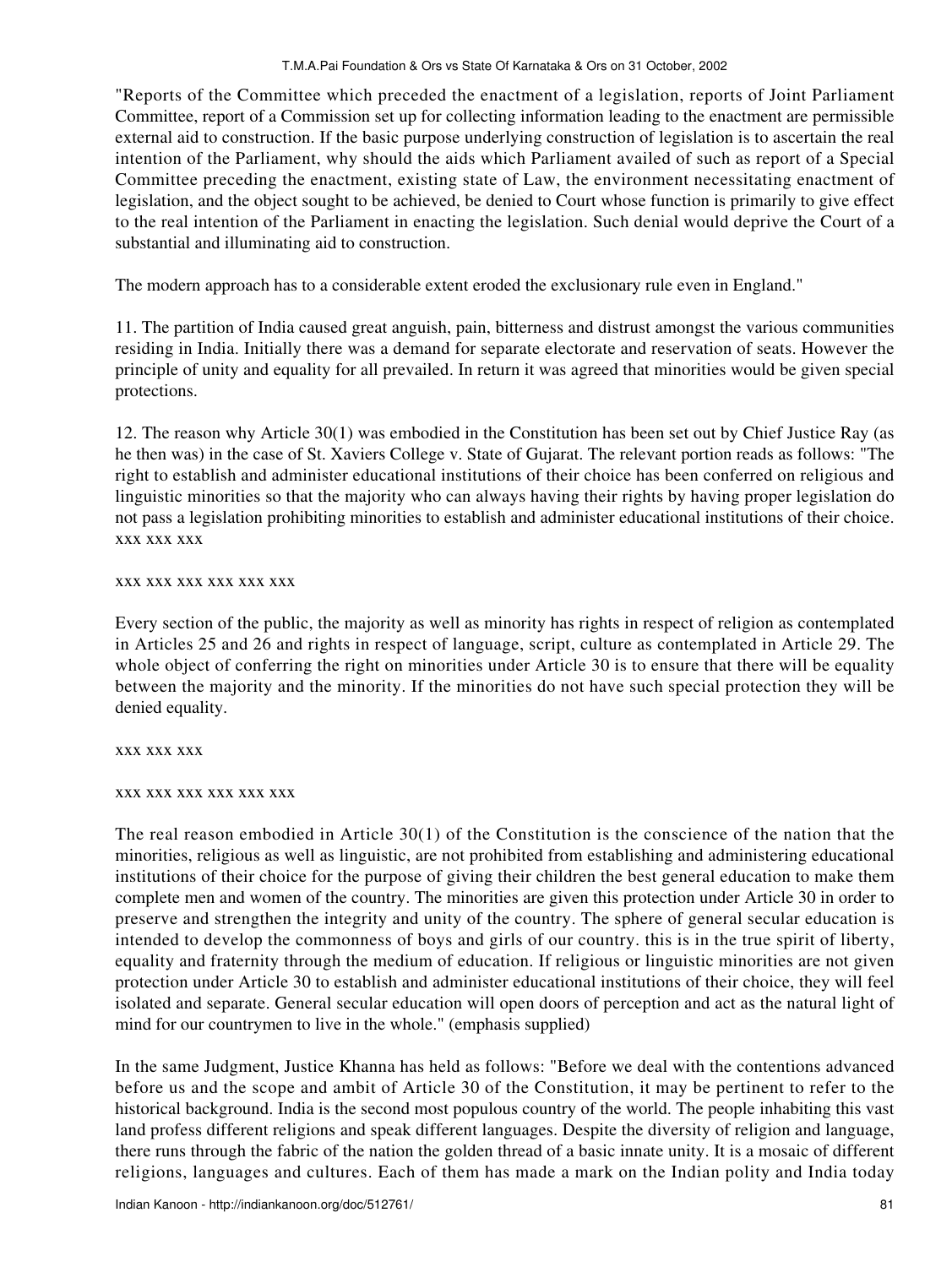represents a synthesis of them all. The closing years of the British rule were marked by communal riots and dissentions. There was also a feeling of distrust and the demand was made by a section of the Muslims for a separate homeland. This ultimately resulted in the partition of the country. Those who led the fight for independence in India always laid great stress on communal amity and accord. They wanted the establishment of a secular State wherein people belonging to the different religions should all have a feeling of equality and non-discrimination. Demand had also been made before the partition by sections of people belonging to the minorities for reservation of seats and separate electorates. In order to bring about integration and fusion of the different sections of the population, the framers of the Constitution did away with separate electorates and introduced the system of joint electorates, so that every candidate in an election should have to look for support of all sections of the citizens. Special safeguards were guaranteed for the minorities and they were made a part of the fundamental rights with a view to instil a sense of confidence and security in the minorities. Those provisions were a king of a Charter of rights for the minorities so that none might have the feeling that any section of the population consisted of first-class citizens and the others of second-class citizens. (emphasis supplied)

13. This was the basis on which minority rights were guaranteed. The rights were created so that minorities need have no apprehension that they would not be able, either in the religious or in the educational fields, to do what the politically powerful majority could do. In matters of education what the politically powerful majority could do was to establish and administer educational institutions of their choice at their own expense. Principles of equality required that the minorities be given the same rights. The protection/special right was to ensure that the minorities could also establish and administer educational institutions of their choice at their own expense. The demand for separatism and separate electorates was given up as principles of secularism and equality were considered more important. The principle of secularism and equality meant that State would not discriminate on grounds of religion, race, caste, language or any of them. Thus once State aid was given and/or taken then, whether majority or minority, all had to adhere to principles of equality and secularism. There never was any intention or desire to create a special or privileged class of citizens.

14. With this background, it is necessary to see how Articles 29 and 30 came to be framed/incorporated in the Constitution. Mr. Munshi was a strong advocate for minority rights. Mr. Munshi sent to the Advisory Committee a Note with which he forwarded a draft Constitution. This draft Constitution clearly indicates what rights were contemplated in framing, what is now, Article 30(1) Draft Article VI read as follows:

"The Right to Religious and Cultural Freedom

(1) All citizens are equally entitled to freedom of conscience and to the right freely to profess and practise religion in a manner compatible with public order, morality or health :

Provided that the economic, financial or political activities associated with religious worship shall not be deemed to be included in the right to profess or practise religion.

(2) All citizens are entitled to cultural freedom, to the use of their mother tongue and the script thereof, and to adopt, study or use any other language and script of their choice.

(3) Citizens belonging to national minorities in a State whether based on religion or language have equal rights with other citizens in forming, controlling and administering at their own expense, charitable, religious and social institutions, schools and other educational establishments with the free use of their language and practice of their religion. (emphasis supplied.

(4) No person may be compelled to pay taxes the proceeds of which are specifically appropriated in payment of religious requirements of any community of which he is not a member.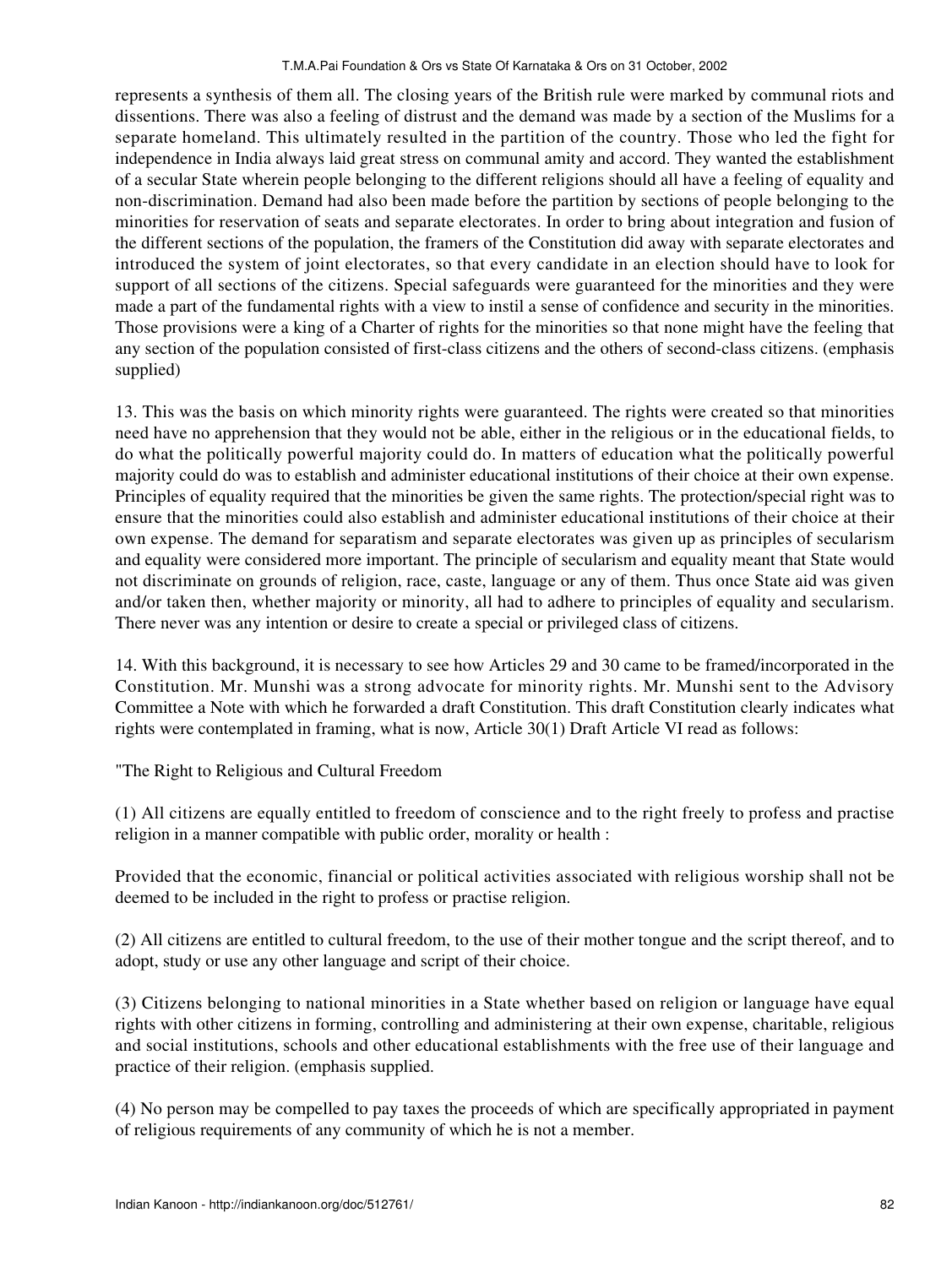(5) Religious instruction shall not be compulsory for a member of a community which does not profess such religion.

(6) No person under the age of eighteen shall be free to change his religious persuasion without the permission of his parent or guardian. (7) Conversion from one religion to another brought about by coercion, undue influence or the offering of material inducement is prohibited and is punishable by the law of the Union.

(8) It shall be the duty of every unit to provide, in the public educational system in towns and districts in which a considerable proportion of citizens of other than the language of the unit are residents, adequate facilities for ensuring that in the primary schools the instruction shall be given to the children of such citizens through the medium of their own language.

Nothing in this clause shall be deemed to prevent the unit from making the teaching of the national language in the variant and script of the choice of the pupil obligatory in the schools.

(9) No legislation providing State-aid for schools shall discriminate against schools under the management of minorities whether based on religion or language.

Every monument of artistic or historic interest or place of natural interest throughout the Union is guaranteed immunity from spoliation, destruction, removal, disposal or export except under a law of the Union, and shall be preserved and maintained according to the law or the Union." This shows that the intention was to give to the minorities the right to form, control and administer, amongst others educational institutions, at their own expense. It is also to be noted that Article (9) is similar to what is now Article 30(2). As the educational institutions were to be at their own expense, State aid was not made compulsory.

15. At this stage it must be remembered that the minorities to whom rights were being given, were not minorities who were socially and/or economically backward. There was no fear that economically, these religious or linguistic minorities, would not be able to establish and administer educational institution. There was also no fear that, in educational Institutions established for the benefit of all citizens, the children of these religious or linguistic minorities would not be able to compete. These rights were being conferred only to ensure that the majority, who due to their numbers would be politically powerful, did not prevent the minorities from establishing and administering their own educational institutions. In so providing, the basic feature of the Constitution, namely, secularism and equality for all citizens, whether majority or minority was being

kept in mind.

16. In this behalf, an extract from Kesavananda's case is very relevant. It reads as follows:

"It may be recalled that as regards the minorities the Cabinet Mission had recognised in their report to the British Cabinet on May 6, 1946, only three main communities: general, Muslims and Sikhs. General community included all those who were non-Muslims or non-Sikhs. The Mission had recommended an Advisory Committee to be set up by the Constituent Assembly which was to frame the rights of citizens, minorities, tribals and excluded areas. The Cabinet Mission statement had actually provided for the cession of sovereignty to the Indian people subject only to two matters which were: (1) willingness to conclude a treaty with His Majesty's Government to cover matters arising out of transfer of power and (2) adequate provisions for the protection of the minorities. Pursuant to the above and Paras 5 and 6 of the Objectives Resolution the Constituent Assembly set up an Advisory Committee on January 24, 1947. The Committee was to consist of representatives of muslims, the depressed classes or the scheduled castes, the Sikhs, Christians, Parsis, Anglo-Indians, tribals and excluded areas besides the Hindus. As a historical fact it is safe to say that at a meeting held on May 11, 1949, a resolution for the abolition of all reservations for minorities other than the scheduled castes found whole- hearted support from an overwhelming majority of the members of the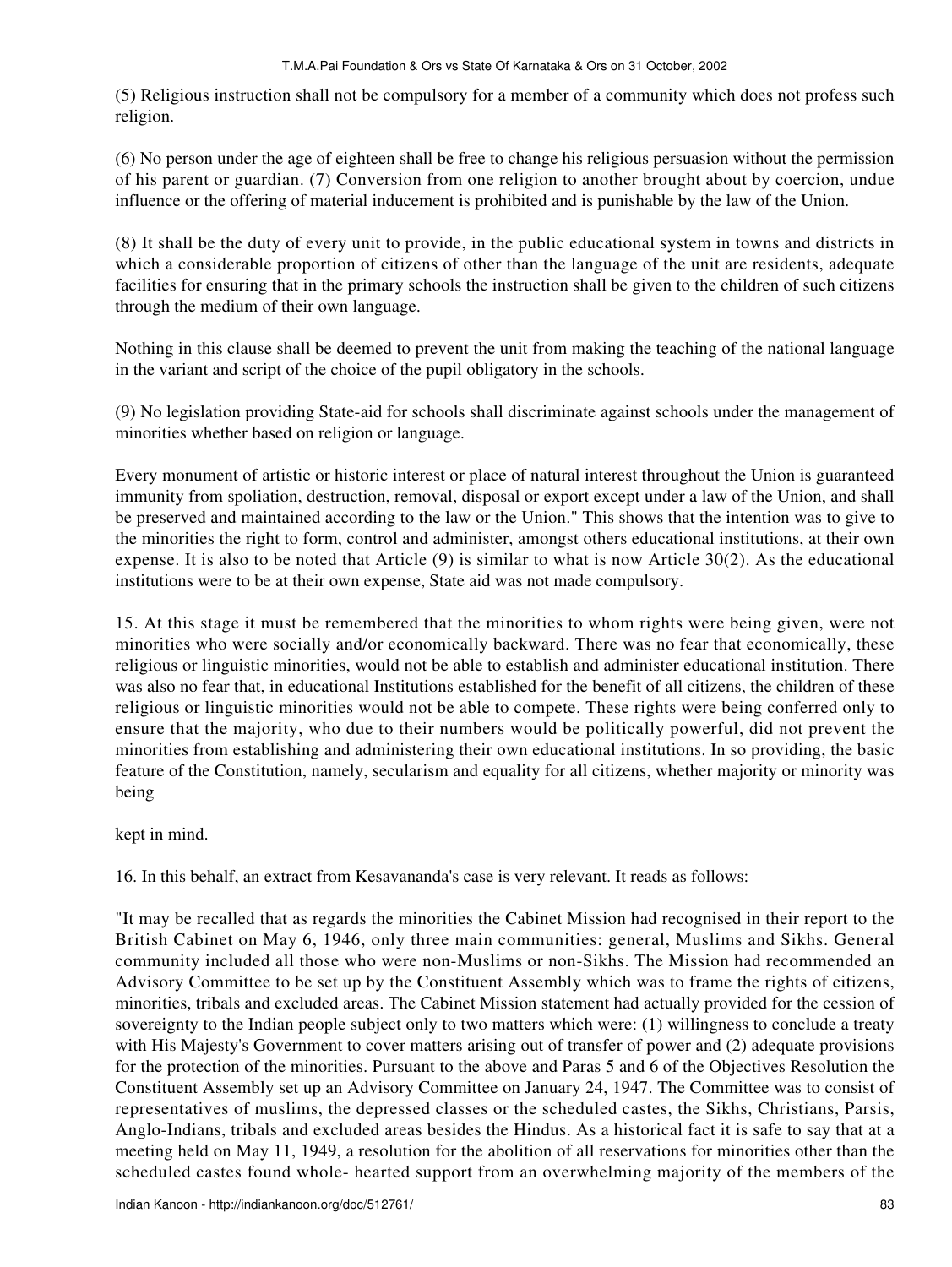Advisory Committee. So far as the schedule castes were concerned it was felt that their peculiar position would necessitate special reservation for them for a period of ten years. It would not be wrong to say that the separate representation of minorities which had been the feature of the previous Constitutions and which had witnesses so much of communal tension and strife was given up in favour of joint electorates in consideration of the guarantee of fundamental rights and minorities' rights which it was decided to incorporate into the new Constitution. The Objectives Resolution can be taken into account as a historical fact which moulded its nature and character. Since the language of the Preamble was taken from the resolution itself the declaration in the Preamble that India would be a Sovereign Democratic Republic which would secure to all its citizens justice, liberty and equality was implemented in Parts III and IV and other provisions of Constitution. These formed not only the essential features of the Constitution but also the fundamental conditions upon and the basis on which the various groups and interest adopted the Constitution as the Preamble hoped to create one unified integrated community. (emphasis supplied)"

17. The draft Articles were then forwarded by the Advisory Committee to a Committee for fundamental rights. They were also forwarded to another Committee known as the Committee of Minorities. These two Committees thereafter revised the draft and the revised draft was then forwarded to the Constituent Assembly for discussion. The relevant portion of the revised draft read as follows:

"Rights relating to Religion

13. All persons are equally entitled to freedom of conscience, and the right freely to profess, practise and propagate religion subject to public order, morality or health and to the other provisions of this Part. Explanation 1. - The wearing the carrying of kirpans shall be deemed to be included in the profession of the Sikh religion.

Explanation 2. - The above rights shall not include any economic, financial, political or other secular activities that may be associated with religious practice.

Explanation 3. - The freedom of religious practice guaranteed in this clause shall not debar the State from enacting laws for the purpose of social welfare and reform and for throwing open Hindu religious institutions of a public character to any class or section of Hindus.

14. Every religious denomination or a section thereof shall have the right to manage its own affairs in matters of religion and, subject to law, to own, acquire and administer property, movable and immovable, and to establish and maintain institutions for religious or charitable purposes.

15. No person may be compelled to pay taxes, the proceeds of which are specifically appropriated to further or maintain any particular religion or denomination.

16. No person attending any school maintained or receiving aid out of public funds shall be compelled to take part in the religious instruction that may be given in the school or to attend religious worship held in the school or in premises attached thereto.

17. Conversion from one religion to another brought about by coercion or undue influence shall not be recognised by law.

# Cultural and Educational Rights

18. (1) Minorities in every unit shall be protected in respect of their language, script and culture, and no laws or regulations may be enacted that may operate oppressively or prejudicially in this respect. (2) No minority whether based on religion, community or language shall be discriminated against in regard to the admission into State educational institutions, nor shall any religious instruction be compulsorily imposed on them.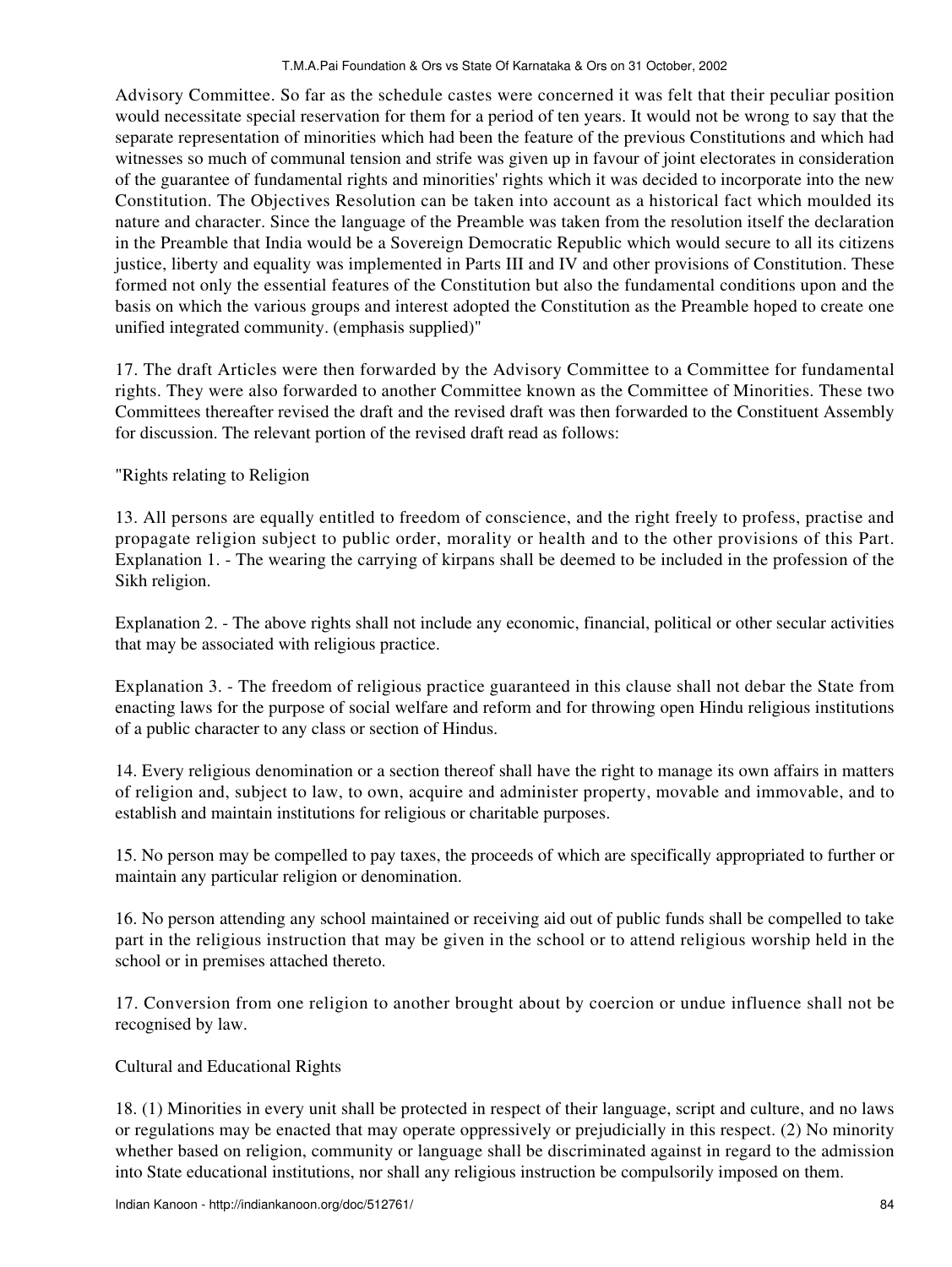(3)(a). All minorities whether based on religion, community or language shall be free in any unit to establish and administer educational institutions of their choice.

(b) The State shall not, while providing State aid to schools, discriminate against schools under the management or minorities whether based on religion, community or language."

Thus under Clause 18(3)(a) minorities based on religion, community and language were to be free to establish and administer educational institutions. The Constituent Assembly Debates, of 30th August, 1947, indicate that it was understood and clear that the right to establish and administer educational institutions was to be at their own expense. During the Debate on 30th August, 1947, Mr. K.T.M. Ahmed Ibrahim Sahib Bahadur proposed an amendment in Clause 18(2). The suggested amendment read as follows:

"Provided that this clause does not apply to state Educational institutions maintained mainly for the benefit of any particular community or section of the people."

18. Similarly Mrs. Purnima Banerji proposed an amendment to the effect that under Clause 18(2) after the words "state" the words "and State-aided" be inserted. To be noted that both Mr. K.T.M. Ahmed and Mrs. Purnima Banerji were, by their proposed amendments, seeking to enhance rights of minorities. The discussions which follow these proposed amendments are very illustrative and informative. These discussions read as follows: "Mrs. Purnima Banerji: Sir, my amendment is to clause 18(2). It reads as follows:-

"That after the word 'State', the words 'and State-aided' be inserted." The purpose of the amendment is that no minority, whether based on community or religion shall be discriminated against in regard to the admission into State-aided and State educational institutions. Many of the provinces, e.g., U.P., have passed resolutions laying down that no educational institution will forbid the entry of any members of any community merely on the ground that they happened to belong to a particular community - even if that institution is maintained by a donor who has specified that that institution should only cater for members of his particular community. If that institution seeks State aid, it must allow members of other communities to enter into it. In the olden days, in the Anglo-Indian schools (it was laid down that, though those school were specifically intended for Anglo-Indians, 10 per cent of the seats should be given to Indians. In the latest report adopted by this House, it is laid down at 40 per cent. I suggest Sir, that if this clause is included without the amendment in the Fundamental Rights, it will be a step backward and many Provinces who have taken a step forward will have to retract their steps. We have many institutions conducted by very philanthropic people, who have left large sums of money at their disposal. While we welcome such donations, when a principle has been laid down that, if any institution receives State aid, it cannot discriminate or refuse admission to members of other communities, then it should be followed. We know, Sir, that many a Province has got provincial feelings. If this provision is included as a fundamental right, I suggest that it will be highly detrimental. The Honourable Mover has not told us what was the reason why he specifically excluded State-aided institutions from this clause. If he had explained it, probably the House would have been convinced. I hope that all the educationists and other members of this House will support my amendment (emphasis supplied)

Even though Mrs. Purnima Banerji is seeking to give further protection to students of minority community, her speech indicates the principle, accepted by all, that if an institute receives State aid it cannot discriminate or refuse admission to members of other communities. the reply of Mr. Munshi is as follows:-

Mr. K.M. Munshi: Mr. President, Sir, the scope of this Clause 18(2) is only restricted to this, that where the State has got an educational institution of its own, no minority shall be discriminated against. Now, this does recognise to some extent the principle that the State cannot own an institution from which a minority is excluded. As a matter of fact, this to some extent embodies the converse proposition over which discussion took place on Clause 16, namely no minority shall be excluded from any school maintained by the State. That being so, it secures the purpose which members discussed a few minutes ago. This is the farthest limit to which I think, a fundamental right can go.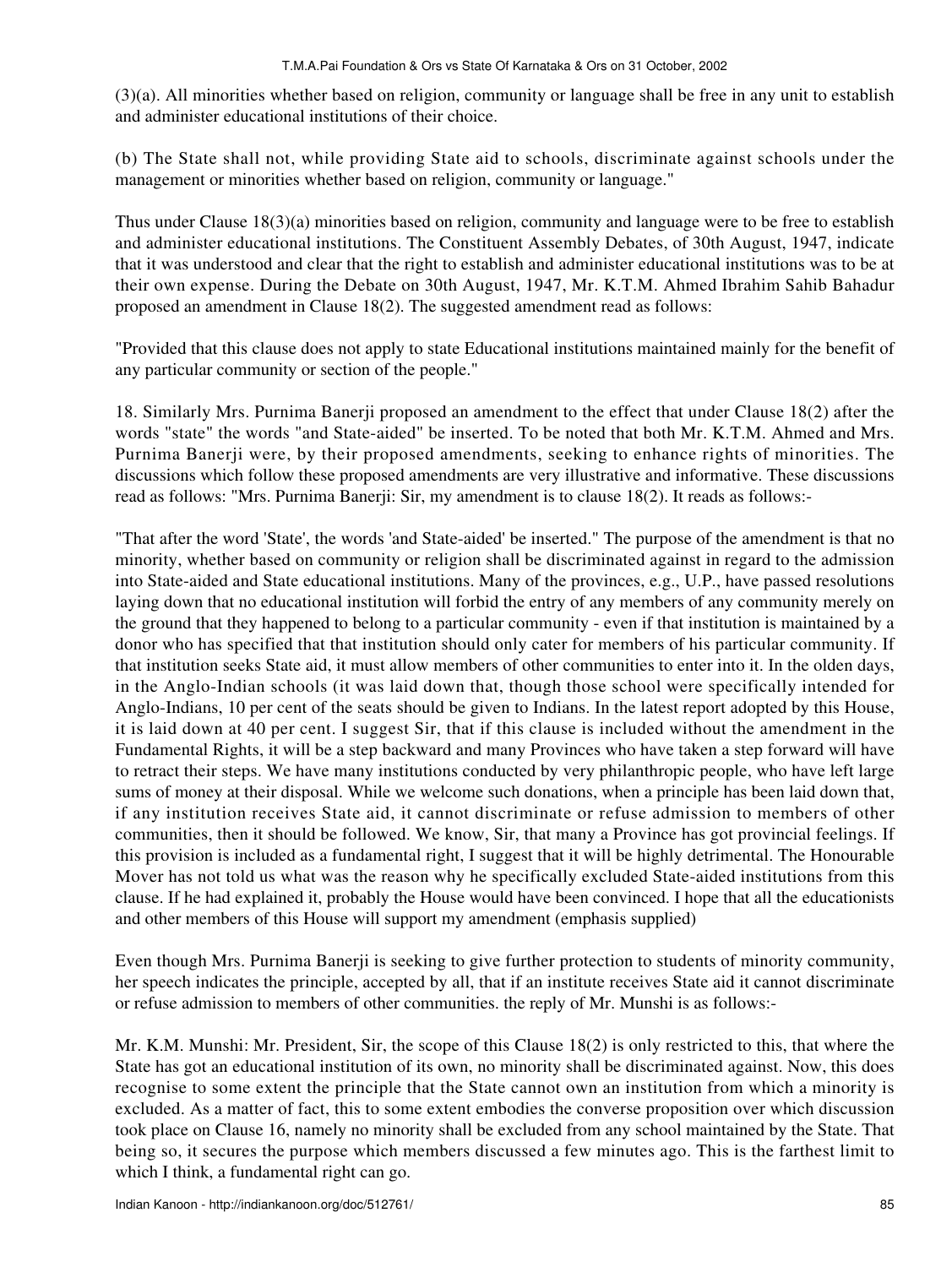Regarding Ibrahim Sahib's amendment, I consider that it practically destroys the whole meaning and content of this fundamental right. This minority right is intended to prevent majority control legislatures from favouring their own community to the exclusion of other communities. The question therefore is : Is it suggested that the State should be at liberty to endow schools for minorities? Then it will come to this that the minority will be a favoured section of the public. This destroys the very basis of a fundamental right. I submit that it should rejected. (emphasis supplied)

### xxx xxx xxx

Then comes Mrs. Banerji's amendment. it is wider than the clause itself. As I pointed out, Clauses 16 to 18 are really two different propositions. This is with regard to communities. Through the medium of a fundamental right, not by legislation, not by administrative action this amendment seeks to close down thousands of institutions in this country.

I can mention one thing so far as my province is concerned there are several hundreds of Hindu Schools and several dozens of Muslim Schools. Many of them are run by charities which are exclusively Hindu or Muslim. Still the educational policy of the State during the Congress regime has been that as far as possible no discrimination should be permitted against any pupil by administrative action in these schools. Whenever a case of discrimination is found, the Educational Inspector goes into it; particularly with regard to Harijans it has been drastically done in the Province of Bombay. Now if you have a fundamental right like this, a school which has got a thousand students and receives Rs. 500 by way of grant from Government, becomes a State aided School. A trust intended for one community maintains the School and out of Rs. 50,000 spent for the School Rs. 500 only comes from Government as grant. But immediately the Supreme Court must hold that this right comes into operation as regards this School. Now this, as I said, can best be done by legislation in the provinces, through the administrative action of the Government which takes into consideration susceptibilities and sometimes makes allowances for certain conditions. How can you have a Fundamental law about this? How can you divert crores of rupees of trust for some other purpose by a stroke of the pen? The idea seems to be that by placing these two lines in the constitution everything in this country has to be changed without even consulting the people or without even allowing the legislatures to consider it. I submit that looking into the present conditions it is much better that these things should be done by the normal process of educating the people rather than by putting in a Fundamental Right. This clause is intended to be restrictive that neither the Federation nor a unit shall maintain an institution from which minorities are excluded. If we achieve this, this will be a very great advance that we would have made and the House should be content with this much advance."

Thus to be seen that Mr. Munshi echoed the sentiment so often expressed by Counsel before us i.e. that by securing a small amount of aid, the right to administer educational institutions cannot be given up. This was immediately answered as follows:

"Mr. Hussain Imam : I will not take more than two minutes of the time of the House. I think there is nothing wrong with the amendment which has been moved by Mrs. Banerji. She neither wants those endowed institutions to be closed, nor their funds to be diverted to purposes for which they were not intended. What she does ask is that the State being a secular State, must not ge a party to exclusion. It is open to the institutions which want to restrict admission to particular communities or particular classes, to refuse State aid and thereby, after they have refused to State aid, they are free to restrict their admission of the students to any class they like. The State will have no say in the matter. Here the word 'recognize' has not been put in. In Clause 16 we put the all embracing word 'recognize'. Therefore all this trouble arose that we had to refer that to a small Committee. In this clause the position is very clear. And Mr. Munshi, as a clever lawyer, has tried to cloud this. It is open to the institution which has spent Rs. 40,000 from its funds not to receive Rs. 500 as grant from the State but it will be open to the State to declare that as a matter of State policy exclusiveness must not be accepted and this would apply equally to the majority institutions as well as minority institutions. No institution receiving State aid should close its door to any other class of persons in India merely because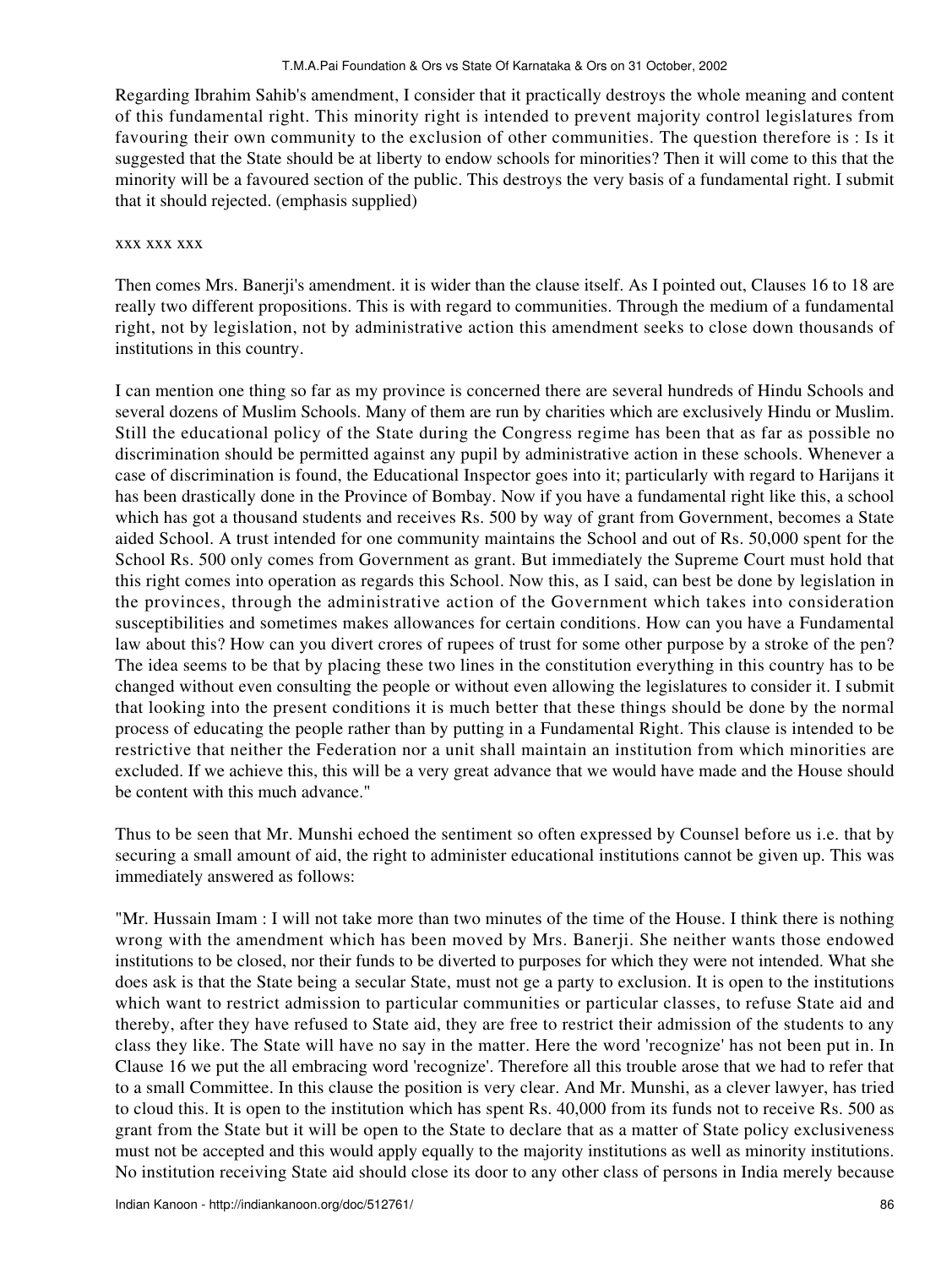its donor has originally so desired to restrict. They are open to refuse the State aid and they can have any restriction they like. (emphasis supplied)

## xxx xxx xxx

Pandit Hirday Nath Kunzru : Mr. President, I support the amendment moved by Mrs. Banerji. I followed with great interest Mr. Munshi's exposition. His view was that if we accepted the principle that educational institutions maintained by the State shall be bound to admit boys of all communities, it would be a great gain and that we should not mix up this matter with other matters howsoever important they may be. I appreciate his view point. Nevertheless I think that it is desirable in view of the importance that we have attached to various provisions accepted by us regarding the development of a feeling of unity in the country that we should today accept the principle that a boy shall be at liberty to join any school whether maintained by the State or by any private agency which receives aid from State funds. No school should be allowed to refuse to admit a boy on the score of his religion. This does not mean, Sir, as Mr. Munshi seems to think, that the Headmaster of any school would be under a compulsion to admit any specified number of boys belonging to any particular community. Take for instance an Islamia School. If 200 Hindu boys offer themselves for admission to that School, the Headmaster will be under no obligation to admit all of them. But the boys will not be debarred, from seeking admission to it simply because they happen to be Hindus. The Headmaster will lay down certain principles in order to determine which boys should be admitted.

#### xxx xxx xxx

Sir, we have decided not to allow separate representation in order to create a feeling of oneness throughout the country. We have even disallowed cumulative voting because, as Sardar Vallabhabhai Patel truly stated the other day, its acceptance would mean introduction by the backdoor of the dangerous principle of communal electorates which we threw out of the front door. So great being the importance that we attach to the development of a feeling of nationalism, is it not desirable and it is not necessary that our educational institutions which are maintained or aided by the State should not cater exclusively for boys belonging to any particular religion or community? If it is desirable in the case of adults that a feeling of unity should be created, is it not much more desirable where immature children and boys are concerned that no principle should be accepted which would allow the dissemination, directly or indirectly, of anti-national ideas or feelings?

Sir, since the future welfare of every State depends on education, it is I think very important that we should today firmly lay down the principle that a school, even though it may be a private school, should be open to the children of all communities if it receives aid from Government. This principle will be in accordance with the decisions that we have arrived at on other matters so far. Its non-acceptance will be in conflict with the general view regarding the necessity of unity which we have repeatedly and emphatically expressed in this House. (emphasis supplied) These discussions clearly indicate that the main emphasis was on unity and equality. The protection which was being given to the minorities was merely to ensure that the politically strong majority did not prevent the minorities from having educational institutions at their own expense. It is clear that the framers always intended that the principles of secularism and equality were to prevail over even minorities' rights. If the State aid was taken then there could be no discrimination or refusal to admit members of other communities. On this basis the amendments moved by Mr. K.T.M. Ahmed Ibrahim Sahib Bahadur and Mrs. Purnima Banerji (which sought to create additional rights in favour of minorities) were rejected.

19. The draft was taken sent back to the Committee. When it came back to the Constituent Assembly the relevant Articles read as follows: "22. (1) No religious instruction shall be provided by the State in any educational institution wholly maintained out of State funds: Provided that nothing in this clause shall apply to an educational institution which is administered by the State but has been established under any endowment or trust which requires that religious instruction shall be imparted in such institution.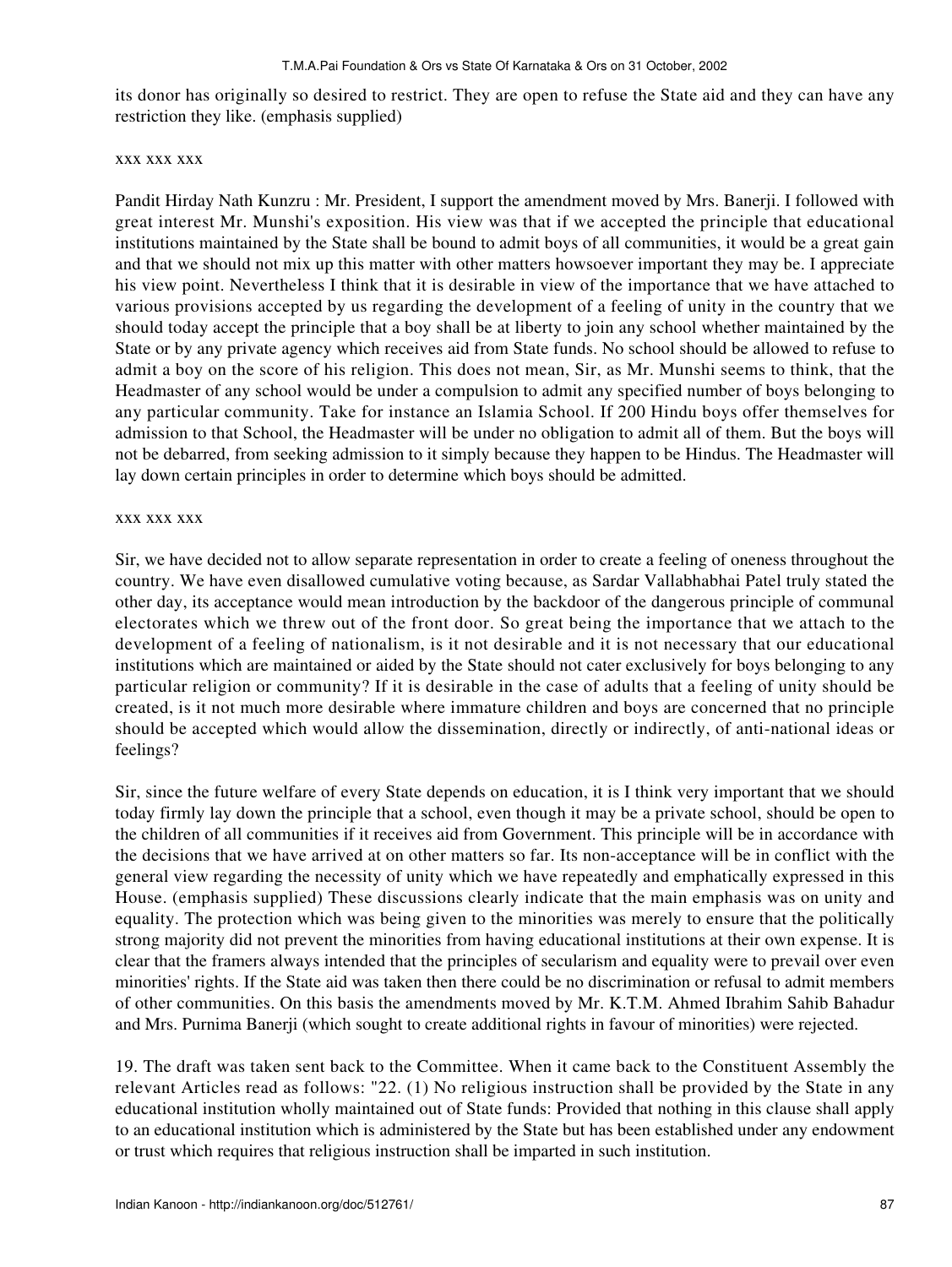(2) No person attending any education Institution recognised by the State or receiving aid out of State funds shall be required to take part in any religious instruction that may be imparted in such institution or to attend any religious worship that may be conducted in such institution or in any premises attached thereto unless such person, or if such person is a minor, his guardian has given his consent thereto.

(3) Nothing in this article shall prevent any community or denomination from providing religious instruction for pupils of that community or denomination in an educational institution outside its working hours. Cultural and educational rights

23. (1) Any section of the citizens residing in the territory of India or any part thereof having a distinct language, script and culture of its own shall have the right to conserve the same.

(2) No minority whether based on religion, community or language shall be discriminated against the regard to the admission of any person belonging to such minority into any educational institution maintained by the State. (3)(a) All minorities whether based on religion, community or language shall have the right to establish and administer educational institutions of their choice.

(b) The State shall not, in granting aid to educational institutions, discriminate against any educational institution on the ground that it is under the management of a minority, whether based on religion, community or language.

20. These were discussed in the Constituent Assembly on 7th and 8th December, 1948. It must be noted that there was a practice to circulate in advance, any proposed amendment, which a Member desired to move. The proposed amendment was circulated in advance for sound reasons, namely that every body else would have notice of it and be prepared to express views for or against the proposed amendment. On 7th December, 1948 Clause 22 was being considered, Mr. H.V. Kamath proposed as follows: "Shri H.V. Kamath (C.P. and Berar : General). Mr. Vice President, I move- "That in Clause (2) of Article 22, the words "recognised by the State or" be deleted."

I move this amendment with a view to obtaining some clarification on certain dark corners of these two articles - Articles 22 and 23. I hope that my learned Friend Dr. Ambedkar will not, in his reply, merely toe the line of least resistance and say "I oppose this amendment", but will be good enough to give some reasons why he opposes or rejects my amendment, and I hope he will try his best to throw some light on the obscure corners of this article. If we scan the various clauses of this article carefully and turn a sidelong glance at the next articles too, we will find that there are some inconsistencies or at least an inconsistency. Clause (1) of Article 22 imposes an absolute ban on religious instruction in institutions which are wholly maintained out of State funds. The proviso, however, excludes such institutions as are administered by the State which have been established under an endowment or trust - that is, under the proviso those institutions which have been established under an endowment or trust and which require, under the conditions of the trust, that religious instruction must be provided in those institutions, about those, when the State administers then, there will not be any objection to religious instruction. Clause (2) lays down that no person attending an institution recognised by the State or receiving aid out of State funds shall be required to take part in religious instruction. The means, it would not be compulsory. I am afraid I will have to turn to Clause 23, Sub-clause (3) (a) where it is said that all minorities, whether based on religion, community or language, shall have the right to establish and administer educational institutions of their choice. Now, is it intended that the institutions referred to in the subsequent clause which minorities may establish and conduct and administer according to their own choice, is it intended that in these institutions the minorities would not be allowed to provide religious instruction? There may be institutions established by minorities, which insist on students' attendance at religious classes in those institutions and which are otherwise unobjectionable. There is no point about State aid, but I cannot certainly understand why the State should refuse recognition to those institutions established by minorities where they insist on compulsory attendance at religious classes. Such interference by the State I feel is unjustified and unnecessary. Besides, this conflicts with the next article to a certain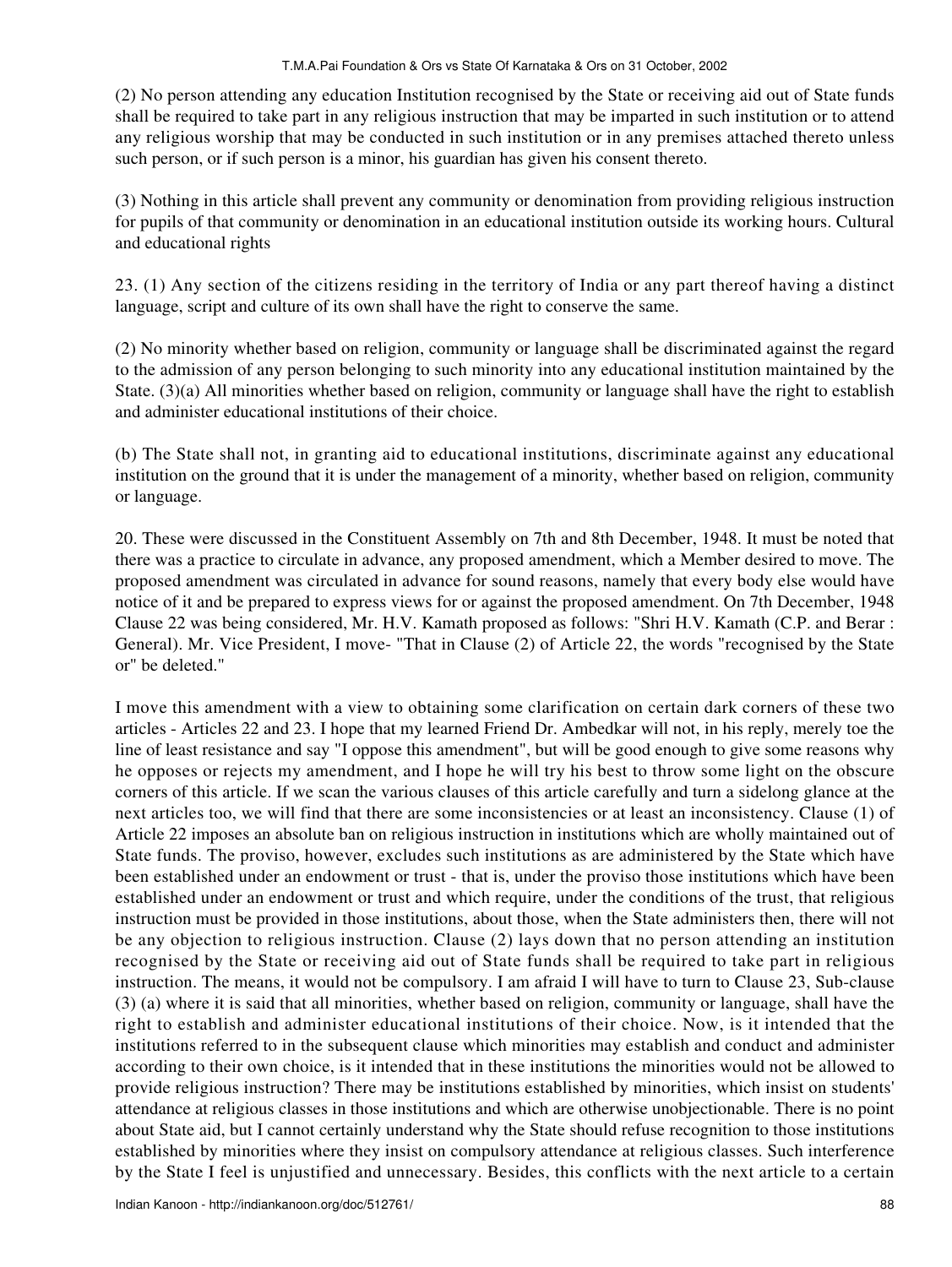extent. If minorities have the right to establish and administer educational institutions of their own choice, is it contended by the Honourable Dr. Ambedkar that the State will say "You can have institutions, but you should not have religious instructions in them if you want our recognition'. Really it beats me how you can reconcile these two points of view in Articles 22 and

23. The minority, as I have already said, may establish such a school or its own pupils and make religious instruction compulsory in that school. If you do not recognise that institution, then certainly that school will not prosper and it will fail at attract pupils. Moreover, we have guaranteed certain rights to the minorities and, it may be in a Christian School, they may teach the pupils the Bible and in a Muslim school the Koran. If the minorities, Christians and Muslims, can administer those institutions according to their choice and manner, does the House mean to suggest that the State shall not recognize such institutions? Sir, to my mind, if you pursue such a course, the promises we have made to the minorities in our country, the promises we have made to the ear we shall have broken to the heart. Therefore I do not see any point why, in institutions that are maintained and conducted and administered by the minorities for pupils of their own community the State should refuse to grant recognition, in case religious instruction is compulsory. When once you have allowed them to establish schools according to their choice, it is inconsistent that you should refuse recognition to them on that ground. I hope something will be done to rectify this inconsistency."

Thus it is to be seen that Shri H.V. Kamath is referring not just to draft Article

22 but also to draft Article 23(3)(a). He is pointing out that there is an apparent conflict between these two Articles. Draft Articles 22 and 23(3) (a) are, with minor changes, what are now Articles 28(3) and 30(1). Dr. Ambedkar opposed the amendments proposed by Shri H.V. Kamath for various reasons, one of which is as follows:

"We have accepted the proposition which is embodied in Article 21, that public funds raised by taxes shall not be utilised for the benefit of any particular community."

21. Shri H.V. Kamath then asked for a clarification as follows: "On a point of clarification, what about institutions and schools run by a community or a minority for its own pupils - not a school where all communities are mixed but a school run by the community for its own pupils?"

22. Thus Shri H.V. Kamath is again emphasising that there could be minority educational institutions run for their own pupils. The answer to this, by Dr. Ambedkar, is as follows:

The Honourable Dr. B.R. Ambedkar: If my Friend Mr. Kamath will read the other article he will see that once an institution, whether maintained by the community or not, gets a grant, the condition is that it shall keep the school open to all communities, that provision he has not read." (emphasis supplied)

23. To be noted that in the draft Articles there is no clause which provided that if an institution, whether maintained by the community or not, gets a grant, it shall keep the school open to all communities. The next clause which Dr. Ambedkar referred to, was the proposed amendment moved by Pandit Thakur Dass Bhargava. As stated above this proposed amendment had already been circulated to all. It is clear that Dr. Ambedkar had already accepted the proposal of Pandit Thakur Dass Bharvava.

24. On 8th December, 1948, when Pandit Thakur Dass Bhargava moved his amendment, the debate read as follows:

"Pandit Thakur Das Bhargava: Sir, I beg to move.

That for amendment No. 687 of the List of amendments, the following be substituted:-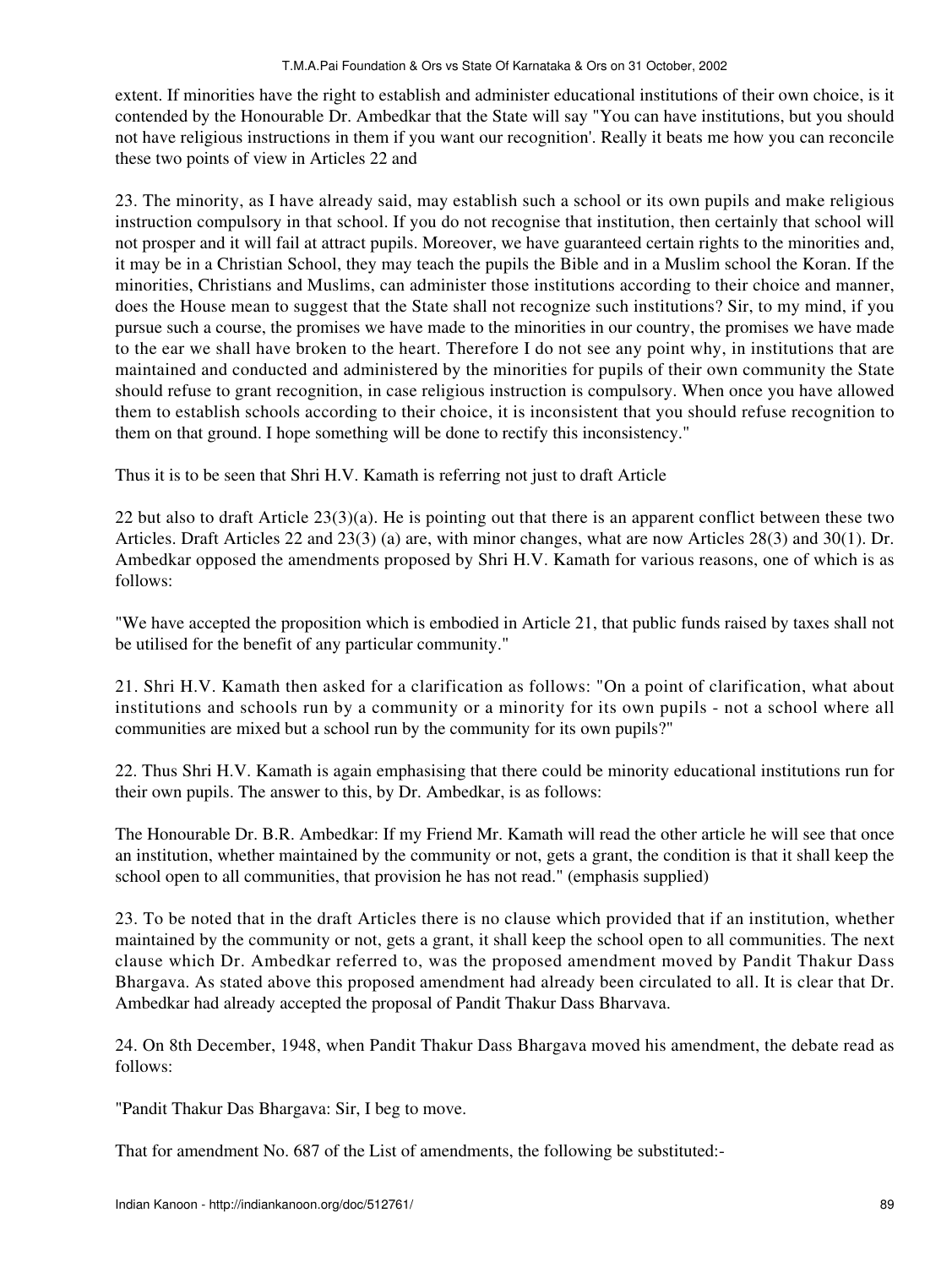"That for Clause  $(2)$  of Article 23, the following be substituted :- " $(2)$  No citizen shall be denied admission into any educational institution maintained by the State or receiving aid out of State funds of grounds only of religion, race, caste, language or any of them."

and Sub-clauses (a) and (b) of Clause (3) of Article 23 be renumbered and new Article 23-A".

Sir, I find there are three points of difference between this amendment and the provisions of the section which it seeks to amend. The first is to put in the words 'no citizen' for the words 'no majority'. Secondly that not only the institutions which are maintained by the State will be included in it, but also such institutions as are receiving aid out of state funds. Thirdly, we have, instead of the words "religion, community or language", the words, "religion, race, caste, language or any of them". Now, Sir, it is happens that the words "no minority" seeks to differentiate the minority from the majority, whereas you would be pleased to see that in the Chapter the words of the heading are "cultural and educational rights", so that the minority rights as such should not find any place under this section. Now if we read Clause (2) it would appear as if the minority had been given certain definite rights in this clause, whereas the national interests require that no majority also should be discriminated against in this matter. Unfortunately, there is in some matters a tendency that the minorities as such possess and are given certain special rights which are denied to the majority. It was the habit of our English masters that they wanted to create discriminations of this sort between the minority and the majority. Sometimes the minority said that they were discriminated against and on other occasions the majority felt the same thing. This amendment brings the majority and the minority on an equal status. In educational matters, I cannot understand, from the national point of view, how any discrimination can be justified in favour of a minority or a majority. Therefore, what this amendment seeks to do is that the majority and the minority are brought on the same level. There will be no discrimination between any member of the minority or majority in so far as admission to educational institutions are concerned. So I should say that this is a charter of the liberties for the student-world of the minority and the majority communities equally.

The second change which is amendment seeks to make is in regard to the institutions which will be governed by this provision of law. Previously only the educational institutions maintained by the State were included. This amendment seeks to include such other institutions as are aided by State funds. There are a very large number of such institutions, and in future, by this amendment the rights of the minority have been broadened and the rights of the majority have been secured. So this is a very healthy amendment and it is a kind of nation-building amendment. Now, Sir, the word "community" is sought to be removed from this provision because "community" has no meaning. If it is a fact that the existence of a community is determined by some common characteristic and all communities are covered by the words religion or language, then "community" as such has no basis. So the word "community" is meaningless and the words substituted are "race or caste". So this provision is so broadened that on the score of caste, race, language, or religion no discrimination can be allowed. My submission is that considering the matter from all the standpoints, this amendment is one which should be accepted unanimously by this House." (emphasis supplied)

25. To be noted that the proposed Article 23(2) is now Article 29(2). It is being incorporated in Article 23 which also contained what is now Article 30(1). Pandit Thakur Dass Bhargava was proposing this amendment with the clear intention that it should apply to minority educational institutions under, what is now Article 30(1). The whole purpose is to further principles of secularism and to see that in State maintained and State aided educational institutions there was no distinction between majority or minority communities. At this stage it must be noted that no contrary view was expressed at all. Dr. Ambedkar then replied as follows: "The Honourable Dr. B.R. Ambedkar: Sir, of the amendments which have been moved to Article 23, I can accept amendment No. 26 to amendment No. 687 by Pandit Thakur Dass Bhargava. I am also prepared to accept amendment No. 31 to amendment No. 690, also moved by Pandit Thakur Dass Bhargava."

26. The amendment proposed by Pandit Thakur Dass Bhargava was unanimously accepted by the Constituent Assembly. This is how and why, what is now Article 29(2) was framed and incorporated. Clearly it was to govern all educational institutions including minority educational institutions under what is now Article 30(1).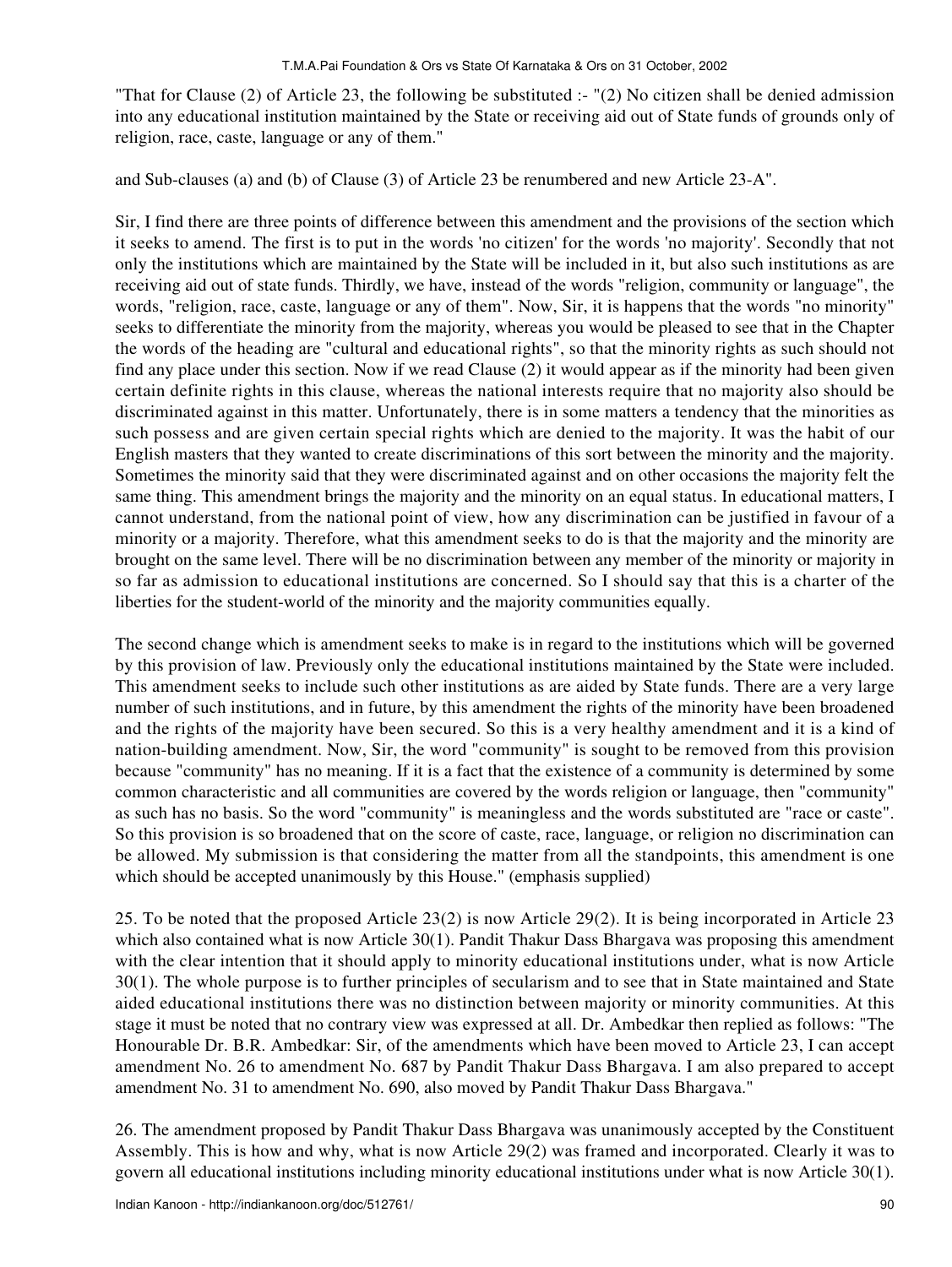The final resolution is as follows: "Mr. Vice-President: The question is:

That for Clause (2) of Articles 23, the following be substituted:- "No citizen shall be denied admission into any educational institution maintained by the State or receiving aid out of State funds on grounds only of religion, race, caste, language or any of them";

and Sub-clause (a) and (B) of Clause (3) of Article 23 be renumbered as new Article 23-A.

The motion was adopted."

27. A reading of the Constituent Assembly debates clearly show that the intention of the framers of the Constitution was that Article 29(2) was to apply to all educational institutions, including minority educational institutions under Article 30.

28. This being the historical background and the intention of the framers, the contextual approach must also be one which gives effect to the minority rights but which does not elevate them into a special or privileged class of citizens. The contextual approach must therefore be that minorities have full rights to establish and administer educational institution at their own costs, but if they choose to take State aid they must then abide by the Constitutional mandate of Article 29(2) and with principles of equality and secularism.

29. The same result follows if well settled principles of interpretation are applied. It is settled law that if the language of the provision, being considered, is plain and unambiguous the same must be given effect to, irrespective of the consequences that may result or arise. It is also settled law that while interpreting provisions of a Statute, if two interpretations are possible, one which leads to no conflict between the various provisions and another which leads to a conflict between the various provisions, then the interpretation which leads to no conflict must always be accepted. As already been seen, the intention of the framers of the Constitution is very clear. The framers unambiguously and unanimously intended that rights given under Article 30(1) could be fully enjoyed so long as the educational institutions were established and administered at their own costs and expense. Once State aid was taken, then principles of equality and secularism, on which our Constitution is based, were to prevail and admission could not be denied to any student on grounds of religion, race, caste, language or any of them.

30. A plain reading of Article 29(2) shows that it applies to "any educational institution" maintained by the State or receiving aid out of State funds. The words "any educational institution" takes within its ambit an educational institution established under Article 30(1). It is to be remembered that when Article 29(2) [i.e. Article 23(2)] was framed it was part of the same Article which contained what is now Article 30(1). Thus it was clearly meant to apply to Article 30(1) as well. Significantly Article 30 nowhere provides that the provisions of Article 29(2) would not apply to it. Article 30(1) does not exclude the applicability of the provisions of Article 29(2) to educational institutions established under it. A plain reading of the two Articles indicates that the rights given under Article 30(1) can be fully exercised so long as no aid is taken from the State. It is for this reason that Article 30 does not make it compulsory for a minority educational institution to take aid or for the State to give it. All that Article 30(2) provides is that the State in granting aid to educational institutions shall not discriminate against any educational institution on the ground that it is under the management of a minority. In cases where the State gives aid to educational institutions the State would be bound by the Constitutional mandate of Article 29(2) to ensure that no citizen is denied admission into the educational institution on grounds of religion, race, caste, language or any of them. By so insisting the State would not be discriminating against a minority educational institution. It would only be performing the obligation cast upon it by the Constitution of India.

31. This interpretation is also supported by the wording of Article 30(2). Article 30(2) merely provides that the State shall not discriminate on the ground that it is under the management of a minority. To be noted that Article 30(2) does not provide that State shall not in granting aid impose any condition which would restrict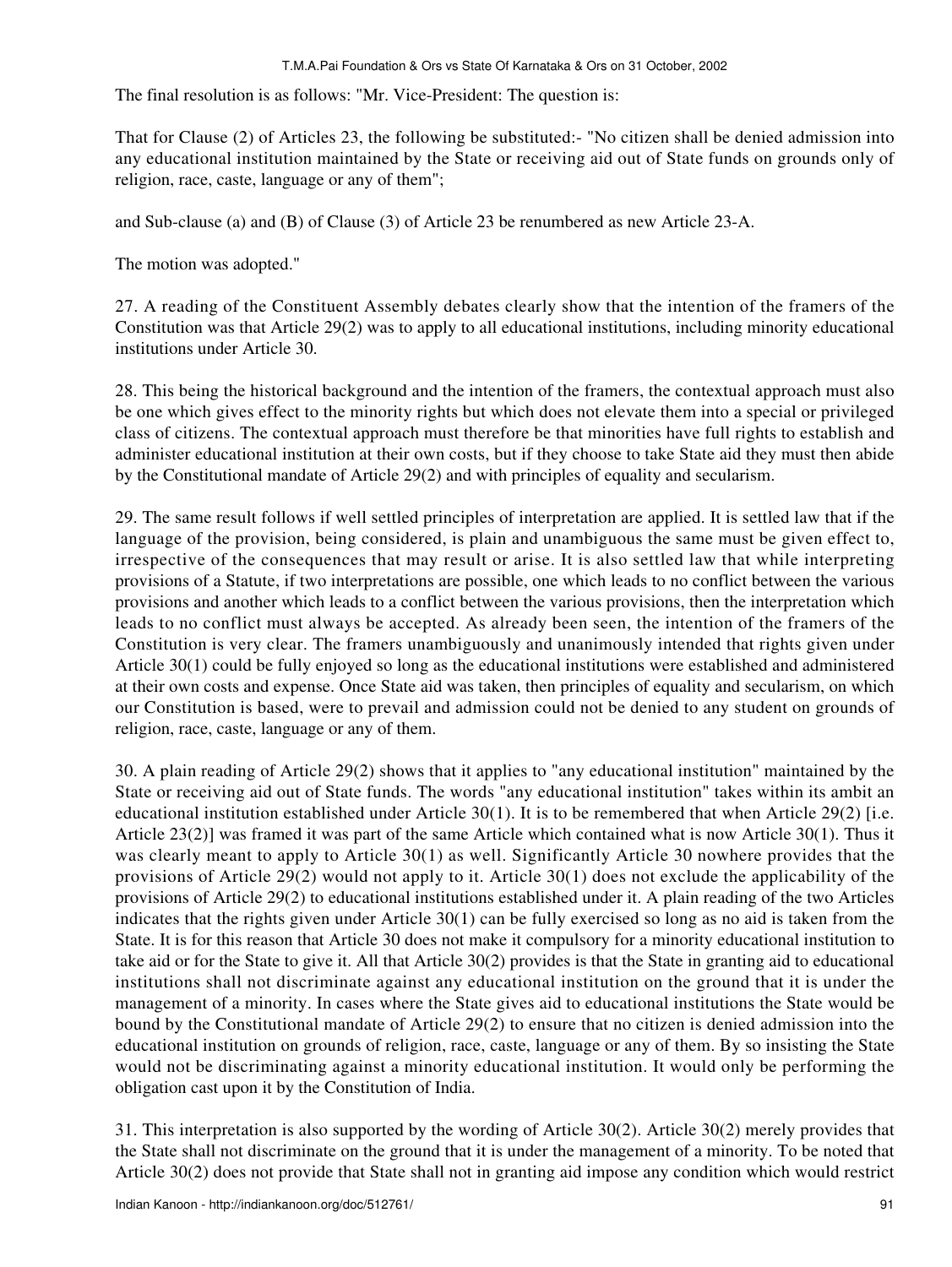or abridge the rights guaranteed under Article 30(1). The framers were aware that when State aid was taken the principles of equality and secularism, which are the basis of our Constitution, would have to prevail. Clearly the framers of the Constitution considered the principle of equality and secularism to be more important than the rights under Article 30(1). Thus in Article 30(2) it was advisedly not provided that rights under Article 30(1) could not be restricted or abridged whilst granting aid. A plain reading of Article 30(2) shows that the framers of the Constitution envisaged that certain rights would get restricted and/or abridged when a minority educational institute chose to receive aid. It must also be noted that when property rights were deleted [by deletion of Article 19(1)(f)] the framers of the Constitution realised that rights under Article 30(1) would get restricted or abridged unless specifically protected. Thus Article 30(1A) was introduced. Article 30(1A), unlike Article 30(2), specifically provides the acquisition of property of a minority educational institute must be in a manner which does not restrict or abrogate the rights under Article 30(1). When the framers so intended they have specifically so provided. Significantly even after Judgments of this Court (set out hereafter) which laid down that Article 29(2) applied to Article 30(1), the framers have not amended Article 30 to provide to the contrary.

32. Even though a plain reading of Articles 29(2) and Article 30 leads to no clash between the two Articles, it has been submitted by counsel on behalf of minorities that the right to establish and administer educational institutions be considered an absolute right and that by giving aid the State cannot impose conditions which would restrict or abrogate and/or abridge, in any manner, the right under Article 30(1). It has been submitted that the right to administer educational institutions includes the right to admit students. It has been submitted that the minorities, whether based on religion or language, have a right to admit students of their community. It is submitted that this right is not taken away or abridged because State aid is taken. It is submitted that notwithstanding the plain language of Articles 29(2) and 30 it must be held that the rights under Article 30(1) prevail over Article 29(2).

33. To accept such an argument one would have to read into Article 30(2) words to

the effect "state cannot in granting aid lay down conditions which would restrict, abridge or abrogate rights under Article 30(1)" or to read into Article 30(1) words to the effect "notwithstanding the provisions of Article 29(2)". Purposely no such words are used. A clash is sought to be created between Article 30(1) and 29(2) when no such clash exists. The interpretation sought to be given is on presumption that rights under Article 30(1) are absolute. As is set out in greater detail hereafter, every single authority of this Court, for the past over 50 years, has held that the rights under Article 30(1) are subject to restrictions. All counsel appearing for the minority educational institutions conceded that rights under Article 30(1) are subject to general secular laws of the country. If rights under Article 30(1) are subject to other laws of the country it can hardly be argued that they are not subject to a constitutional provision.

34. The interpretation sought to be placed not only creates a clash between Articles 29(2) and 30 but also between Article 30 and Article 15(1). Article 15(1) prohibits the State from discriminating against citizens on grounds only of religion, race, caste, sex, place of birth or any of them. If the State were to give aid to a minority educational institution which only admits students of its community then it would be discriminating against other citizens who cannot get admission to such institutions. Such an interpretation would also lead to clash between Article 30 and Article 28(3). There may be a religious minority educational institute set up to teach their own religion. Such an institute may, if it is unaided, only admit students who are willing to say their prayers. Yet once aid is taken such an institution cannot compel any student to take part in religious instructions unless the student or his parent consents. If Article 30(1) were to be read in a manner which permits State aided minority educational institutions to admit students as per their choice, then they could refuse to admit students who do not agree to take part in religious instructions. The prohibition prescribed in Article 28(2) could then be rendered superfluous and/or nugatory. Apart from rendering Article 28(2) nugatory such an interpretation would set up a very dangerous trend. All minority educational institutions would then refuse to admit students who do not agree to take part in religious instructions. In all fairness to all the counsels appearing for minority educational institutions, it must be stated that not a single counsel argued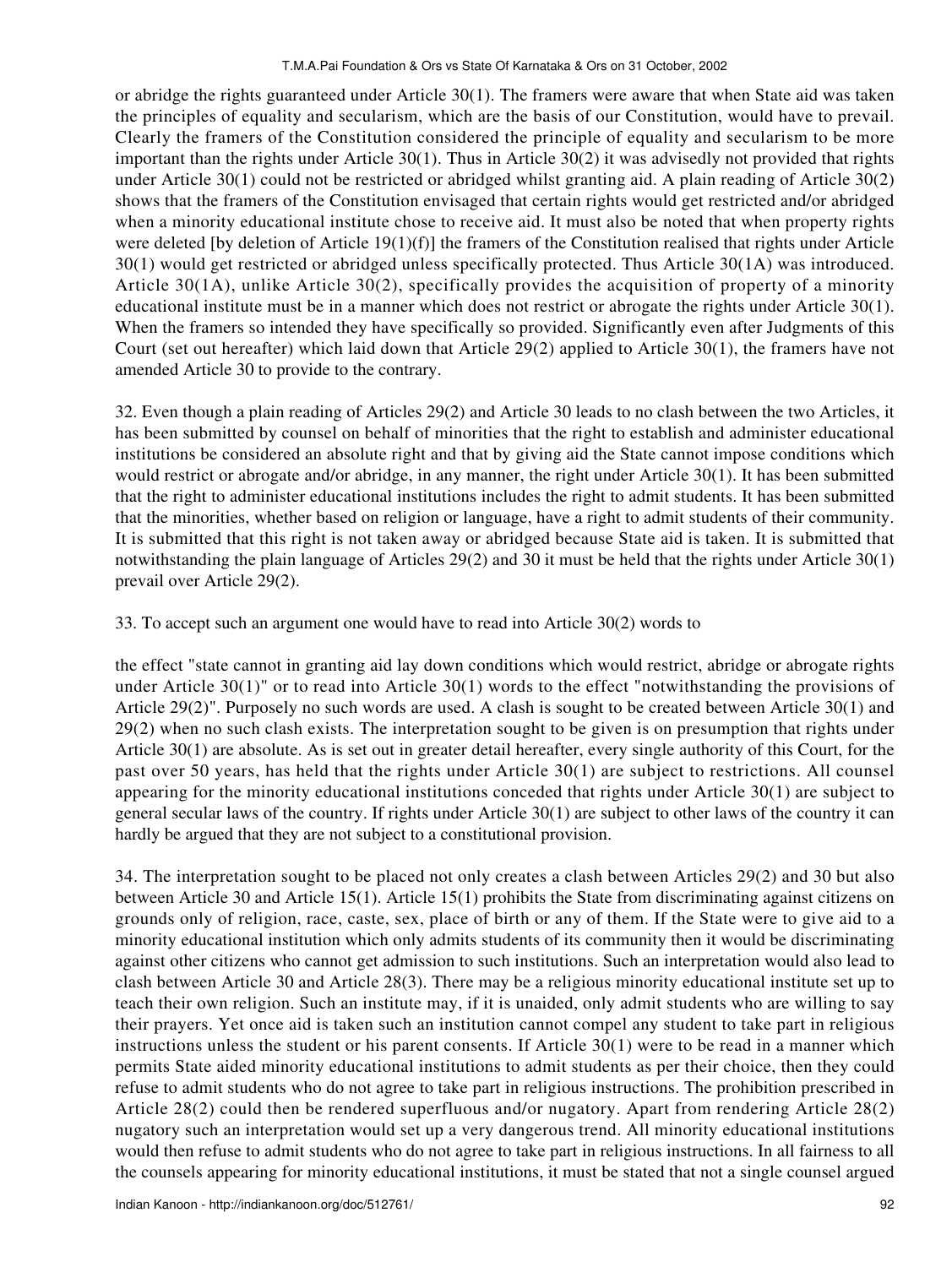that Article 28(2) would not govern Article 30(1). All counsel fairly conceded that Article 30(1) would be governed by Article 28(2). One fails to understand how Article 30(1) can be held to be subject to Article 28(2) but not subject to Article 29(2).

35. Accepting such an interpretation would also lead to an anomalous situation. As is being held all citizens have a fundamental right to establish and carry on an educational institution under Article 19(1)(g). An educational institution can also be established and maintained under Article 26(a). An educational institution could also be established under Article 29(1) for purposes of conserving a distinct language, script or culture. All such educational institutions would be governed by Article 29(2). Thus if a religious educational institution is established under Article 26(a) it would on receipt of State aid have to comply with Article 29(2). Similarly an educational institute established for conserving a distinct language, script or culture would, if it is receive State aid, have to comply with Article 29(2). Such institution would also have been established for benefit of their own community or language or script or culture. If such educational institutions have to comply with Article 29(2) it would be anomalous to say that a religion or linguistic educational institution, merely because it is set up by a minority need not comply with Article 29(2). The anomaly would be greater because an educational institute set up under Article 26(a) would be for teaching religion and an educational institute set up under Article 29(1) would be for conserving a distinct language. On the other hand an educational institute set up under Article 30(1) may be to give general secular education. It would be anomalous to say that an educational institute set up to teach religion or to conserve a distinct language, script or culture has to comply with Article 29(2) but an educational institute set up to give general secular education does not have to comply with Article 29(2). It must again be remembered that Article 30 was not framed to create a special or privileged class of citizens. It was framed only for purposes of ensuring that the politically powerful majority did not prevent the minority from having their educational institute. We cannot give to Article 30(1) a meaning which would result in making the minorities, whether religious or linguistic, a special or privileged class of citizens. We should give to Article 30(1) a meaning which would further the basic and overriding principles of our Constitution viz. equality and secularism. The interpretation must not be one which would create a further divide between citizen and citizen.

36. It has also been submitted that a minority educational institute would have been established only for the purpose of giving education to students of that particular religious or linguistic community. It has been submitted that if Article 29(2) were to apply then the very basis of establishing such an educational institution would disappear once State aid is taken. Whilst considering such a submission one must keep in mind that the desire to establish educational or other institutions for the benefit of students of their own community would be there not only in minority communities. Such a desire would be there in all citizens and communities, whether majority or minority. If the majority communities, whether religious or linguistic, can establish and administer educational institutions for their own community at their own costs why should the position be different for minorities. If an educational institute established by a majority community for members of that community only, takes States aid, it would then lose the right to admit only students of its own community. it would have to comply with the Constitutional mandate of Article 29(2). The position is no different for an educational institute established by a minority. The basic feature of our Constitution is equality and secularism. It follows that the minority cannot be a more privileged class or section of citizen. At the cost of repetition it is again emphasised that Article 30 does not deal with minorities who are economically or socially backward. These are not communities whose children are not capable of competing on merit, e.g. a Tamilian in Tamil competes with others and gets admission on merit. Even when he/she shifts to Maharashtra he/she continues to be able to compete openly and get admission on merit. Merely because a Tamilian shifts to Maharashtra or some other State does not mean that Tamilian becomes a citizen entitled to special privilege or rights not available to other citizens. This was not the purpose or object of Article 30. Article 30 was framed only to ensure that the Maharashtrians, by reason of their being politically powerful, do not prevent the Tamilian from establishing an educational institution at their own cost. Article 20 merely protects the right of the minority to establish and administer an educational institution, i.e. to have the same rights as those enjoyed by majority. Article 30 gives no right to receive State aid. It is for the institution to decide whether it wants to received aid. If it decides to take State aid then Article 30(2) merely provides that the State will not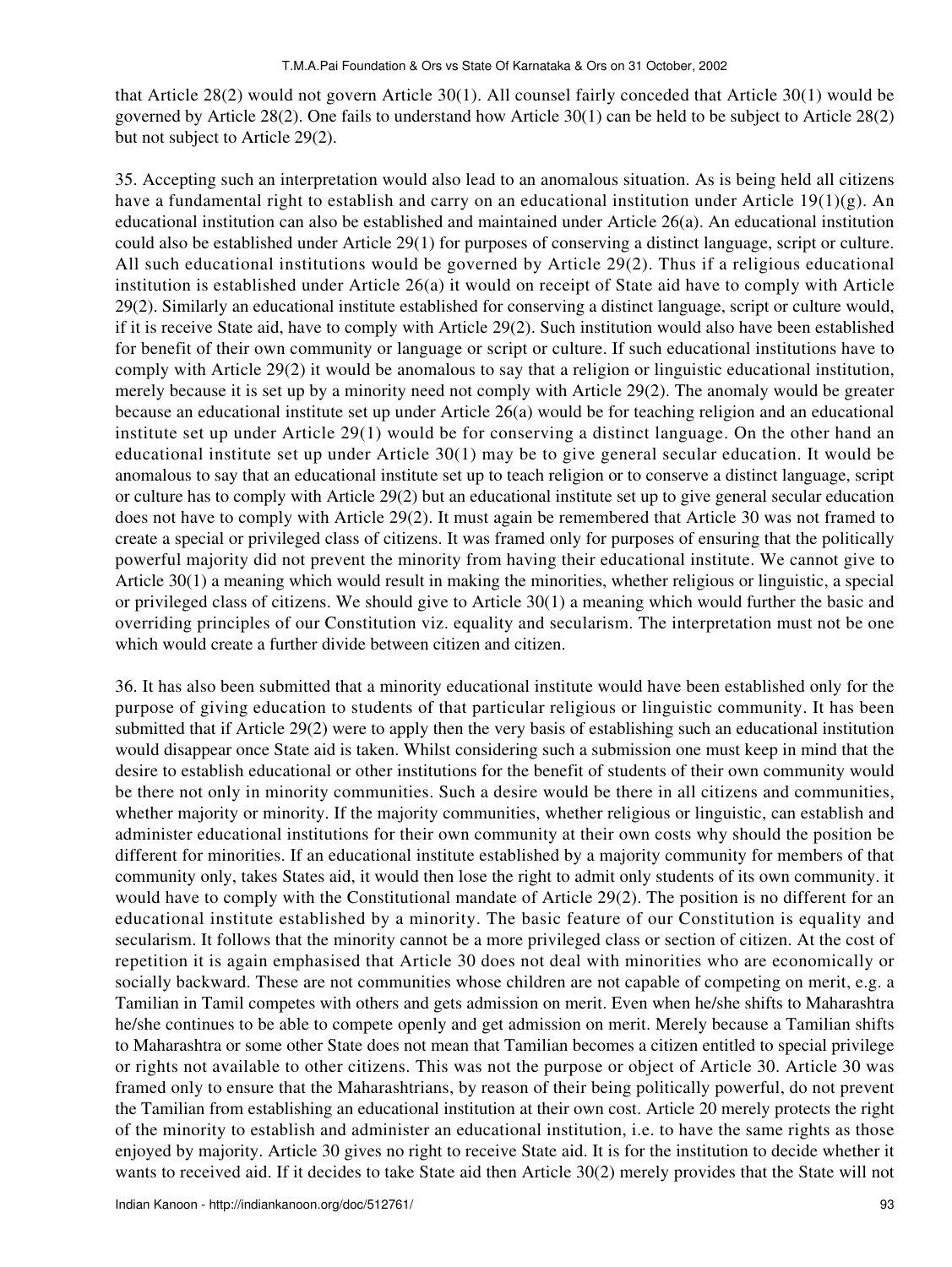discriminate against it. When State, whilst giving aid, asks the minority educational institute to comply with a constitutional mandate, it can hardly be said that the State is discriminating against that institute. The State is bound to ensure that all educational institutes, whether majority or minority, comply with the constitutional mandate.

37. Another respect to be kept in mind is that in practical terms, throwing open admission to all, does not affect rights under Article 30(1). If the educational institution is for purposes of teaching the religion or language of the concerned minority, then even though admission is thrown open to all very few students of other communities will take admission in such an educational institution. If the educational institution is giving general secular education, then the minority character of that institution does not get affected by having a majority of students from other communities. Even though the majority of students may be from other communities the institution will still be under the management of the minority. Further if the educational institution is a school, then the management will, in spite of Article 29(2), still be able to take a sizable number of students from their own community into the school. Article 29(2) precludes reservations on grounds of religion, race, caste or language. But it does not preclude giving of preference, if everything else is equal. Admission into schools generally are by interview. At this stage there is no common entrance test which determines merit. Undoubtedly children of the minority communities, contemplated by Article 30(1), would be as bright or capable as children of other communities. Thus whilst admitting at this stage preference can always be given to members of their own community so long as some students of other communities are also admitted and denial is not on basis of religion, race, caste, language or any of them. Thus for admissions in schools, Article 29(2) will pose no difficulty to minority institutions. However, Article 29(2) will require, if State aid is taken, that admissions into college, either under graduate or post graduate and admission into professional course, be not denied to any citizen on grounds of religion, race, caste, language or any of them. This would mean that admissions must be on merit from the common entrance test prescribed by the University or State. Here also if two students have equal merit, preference can be given to a student of their own community. Also Article 29(2) does not preclude minority (or even other educational institutions) admitting or denying admission on grounds other than religion, race, caste, language or any of them. Thus e.g. preferential admission could be given to those students who are willing to serve the community or work in a particular region, for a particular period of time after passing out. Also in such cases marks not exceeding 15% can be allotted for interviews. This will ensure that a sufficient number of students of their own community are admitted. More importantly there is no reason to believe that students of these minority communities will not be able to compete on merit. A sizable number will be available on merit also.

38. Most importantly we are interpreting the Constitution. As the language of

Articles 29(2) and 30 is clear and unambiguous the Court has to give effect to it, irrespective of the consequences. This is all the more necessary as the same is in consonance with the intention of the framers. Court cannot give an interpretation which creates a clash where none exits. Court cannot add words which the framers purposely omitted to use/add. Courts cannot give an interpretation, not supported by a plain reading, on considerations, such as minority educational institutions not being able to admit their own students. To be remembered that there is no compulsion to receive State aid. As was mentioned during the Constituent Assembly Debates the management can refuse to take aid. But if they choose to take State aid, then even a minority educational institution must abide by the Constitutional mandate of Article 29(2) just as they have to comply with the Constitutional mandate of Article 28(2) and comply with general secular laws of the country.

39. Thus looked at either from the historical point of view and/or the intention of the framers and/or from the contextual viewpoint and/or from principles of interpretation it is clear that Article 29(2) fully applies to Article 30. If a minority educational institute chooses to take State aid, it cannot then refuse to admit students on grounds of religion, race, case, language or any of them.

40. Now let us see whether the principles of "stare decisis" require us to take a different view. A large number of authorities have been cited and one has to consider these authorities.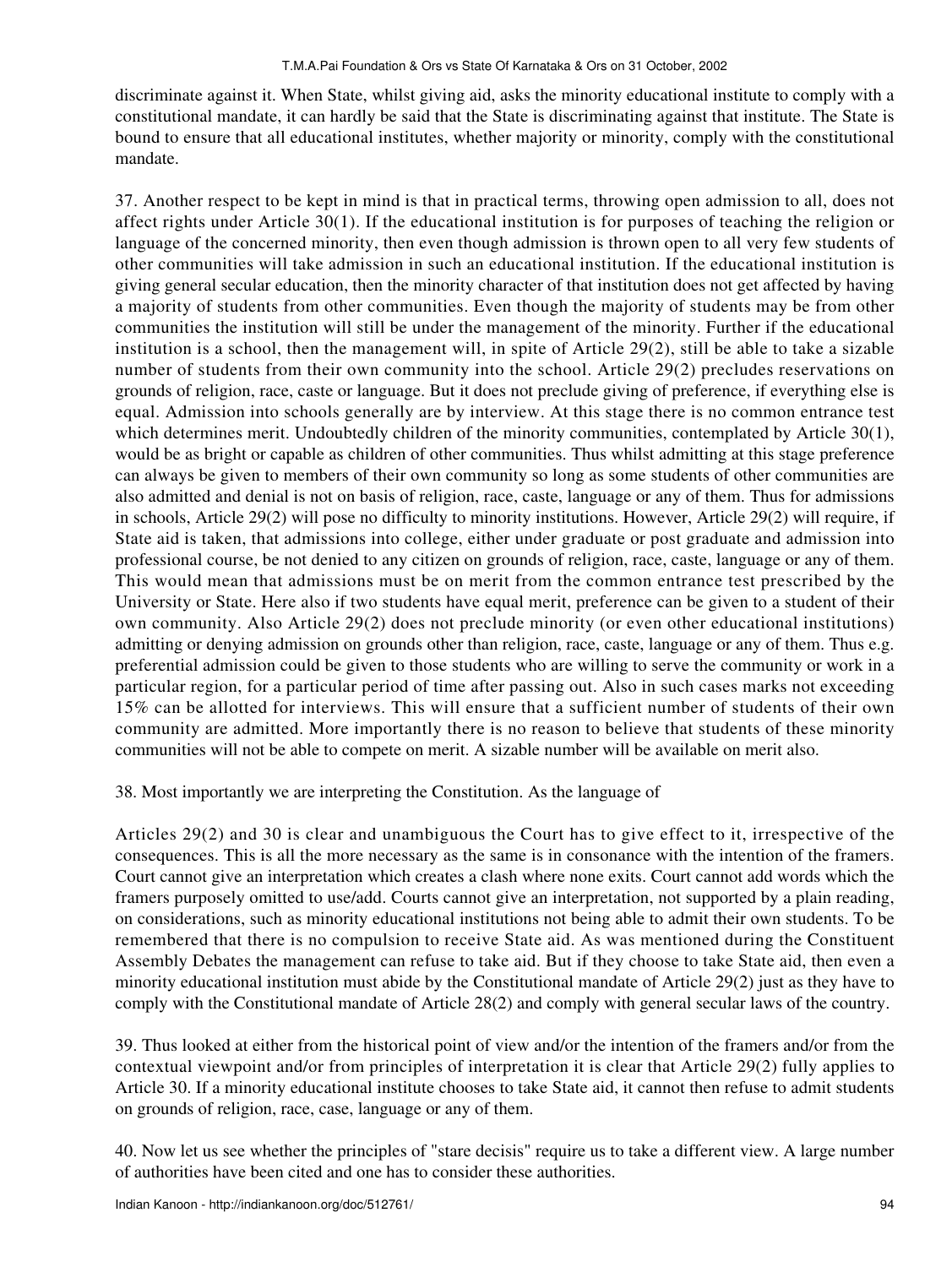#### T.M.A.Pai Foundation & Ors vs State Of Karnataka & Ors on 31 October, 2002

41. The first case, which was decided as far back as on 9th April, 1951, was the case of The State of Madras v. Srimathi Champakam Dorairajan. It is reported in (1951) SCR 525. In this case the State of Madras was maintaining Engineering and Medical Colleges. In those colleges, for many years before the commencement of the Constitution, the seats used to be filled up in a proportion, set forth in what was called "the Communal G.O.". The allocation of seats was as follows:

"Non-Brahmin (Hindu) 6

Backward Hindus 2

Brahmins 2

Harijans 2

Anglo-Indians and Indian

Christians 1

Muslims 1"

After the Constitution was framed a Writ Petition under Article 226 came to be filed by Srimathi Champakam Dorairajan and one another in the High Court of Madras. She complained that this Communal G. O. affected her fundamental rights, inter alia, under Article 29(2). On behalf of the State it was argued that there was no discrimination and no infringement of fundamental rights. It was argued that it was the duty of the State to take care of and promote educational and economic interest of the weaker section of the people. It was argued that giving preferences and/or reservations did not violate Article 29(2). This argument was repelled and it was held as follows:

"It will be noticed that while Clause (1) protects the language, script or culture of a section of the citizens, Clause (2) guarantees the fundamental right of an individual citizen. The right to get admission into any educational institution of the kind mentioned in Clause (2) is a right which an individual citizen has as a citizen and not as a member of any community or class of citizens. This right is not to be denied to the citizen on grounds only of religion, race, caste, language or any of them. If a citizen who seeks admission into any such educational institution has not the requisite academic qualifications and is denied admission on that ground, he certainly cannot be heard to complain of an infraction of his fundamental right under this article. But, on the other hand, if he has the academic qualifications but is refused admission only on ground of religion, race, caste, language or any of them, then there is a clear breach of his fundamental rights.

xxx xxx xxx

#### xxx xxx xxx

Take the case of the petitioner Srinivasan. It is not disputed that he secured a much larger number of marks than the marks secured by many of the Non-Brahmin candidates and yet the Non-Brahmin candidates who secured less number of marks will be admitted into six out of every 14 seats but the petitioner Srinivasan will not be admitted into any of them. What is the reason for this denial of admission except that he is a Brahmin and not a Non-Brahmin. He may have secured higher marks than the Anglo-Indian and Indian Christians or Muslim candidates but nevertheless, he cannot get any of the seats reserved for the last mentioned communities for no fault of his except that he is a Brahmin and not a member of the aforesaid communities. Such denial of admission cannot but be regarded as made on ground only of his caste.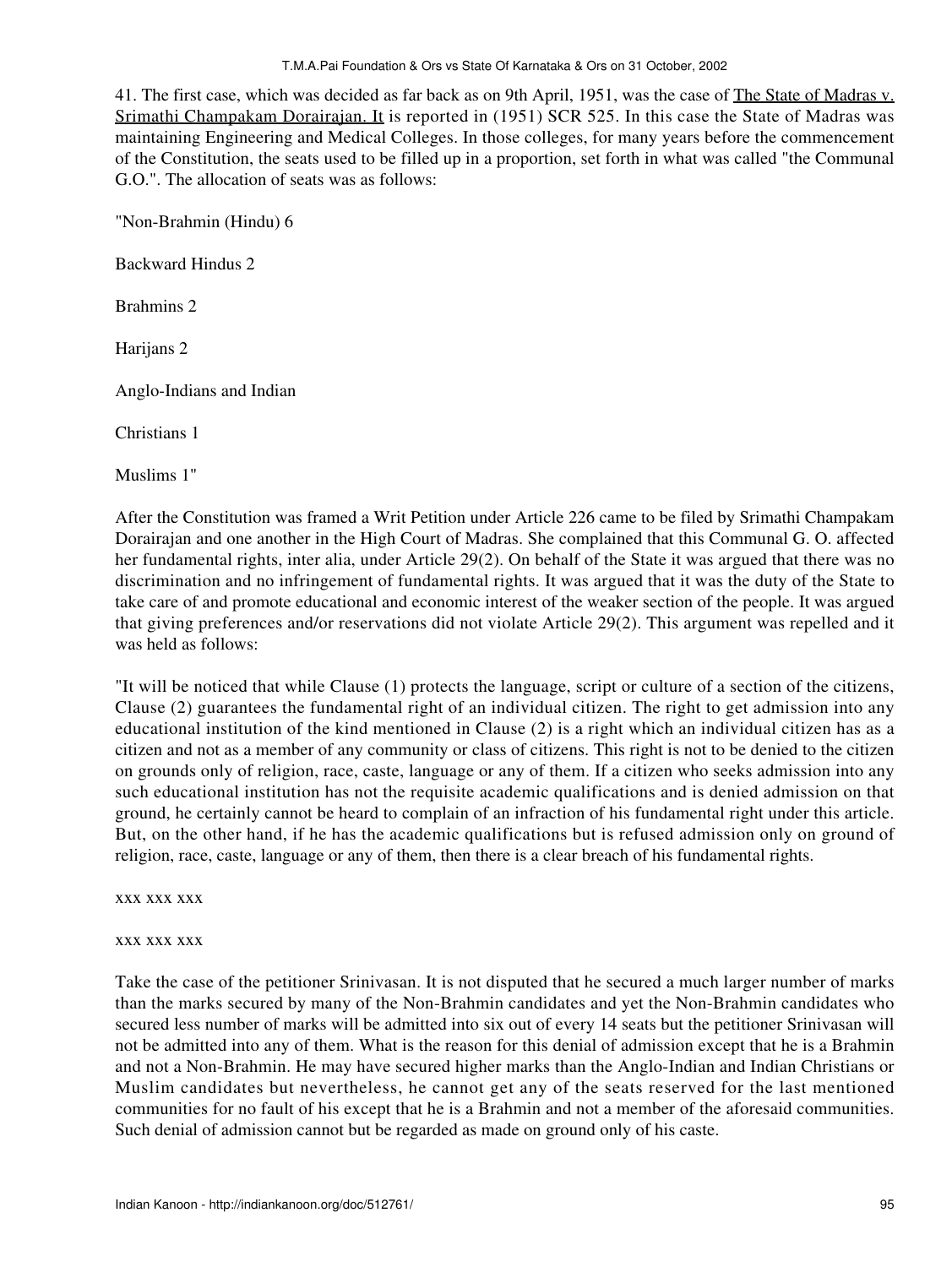It is argued that the petitioners are not denied admission only because they are Brahmins but for a variety of reasons, e.g., (a) they are Brahmins, (b) Brahmins have an allotment of only two seats out of 14 and (c) the two seats have already been filled up by more meritorious Brahmin candidates. This may be true so far as these two seats reserved for the Brahmin are concerned but this line of argument can have no force when we come to consider the seats reserved for candidates of other communities, for so far as those seats are concerned, the petitioners are denied admission into any of them not on any ground other than the sole ground of their being Brahmins and not being members of the community for whom these reservations have been made. The classification in the Communal G.O. proceeds on the basis of the religion, race and caste. In our view, the classification made in the Communal G.O. is opposed to the Constitution and constitutes a clear violation of the fundamental rights guaranteed to the citizen under Article 29(2). In this view of the matter, we do not find it necessary to consider the effect of Articles 14 or 15 on the specific articles discussed above."

Thus as far back as in 1951 it has been held that Article 29(2) does not permit reservation in favour of any caste, community or class of people. An argument based on the word "only" in Article 29(2), to the effect that admitting students of their own community did not amount to refusing admission on grounds of religion, race, caste, language or any of them was rejected. Undoubtedly, this was a case pertaining to educational institutions maintained by the State. But the interpretation of Article 29(2) would remain the same even in respect of "educational institutions aided by the State". In all such institutions there can be no reservations based on religion, race, caste, language or any of them. The term "any educational Institution" in Article 29(2) would also include a minority educational institution under Article 30. Thus the interpretation of Article 29(2) would remain the same even in respect of a minority educational institution under Article 30(1).

42. In Champakam Dorairajan's case the reservations were not just for economically or socially backward communities. There were reservations for Anglo Indians, Indian Christians, Muslims, Brahmins and Non-Brahmins. After this Court struck down the reservation the framers of the Constitution amended Article 15 by adding Article 15(4) which reads as follows: "15(4). Nothing in this article or in Clause (2) of Article 29 shall prevent the State from making any special provision for the advancement of any socially and educationally backward classes of citizens or for the Scheduled Castes and the Scheduled Tribes."

Thus when the framers of the Constitution did not want Article 29(2) to apply they have specially so provided. Significantly no such amendment was made in Article 30(1) even though reservations in favour of minority communities was also held to be violative of Article 29(2).

43. In the case of the State of Bombay v. Bombay Education Society and Ors. reported in (1955) 1 SCC 568 an Anglo-Indian School, called Barnes High Court at Deolali, received aid from the State of Bombay. The State of Bombay issued a circular order on 6th January, 1954 which enjoined that no primary or secondary school could admit to a class where English is used as the medium of instruction, any pupil other than the pupil whose mother tongue was English. This was challenged in a Writ Petition under Article 226 in the High Court of Bombay. The Petition having been allowed, the State filed an Appeal to this Court. This Court held as follows: "Assuming, however, that under the impugned order a section of citizens, other than Anglo-Indian and citizens of non-Asiatic descent, whose language is English, may also get admission, even then citizens, whose language is not English, are certainly debarred by the order from admission to a School where English is used as a medium of instruction in all the classes. Article 29(2) ex facie puts no limitation or qualification on the expression "citizen". Therefore, the construction sought to be put upon Clause 5 does not apparently help the learned Attorney-General, for even on that construction the order will contravene the provisions of Article 29(2).

The learned Attorney-General then falls back upon two contentions to avoid the applicability of Article 29(2). In the first place he contends that Article 29(2) does not confer any fundamental right on all citizens generally but guarantees the rights of citizens of minority groups by providing that they must not be denied admission to educational institutions maintained by the State or receiving aid out of the State funds on grounds only of religion, race, caste, language or any of them and he refers us to the marginal note to the article. This is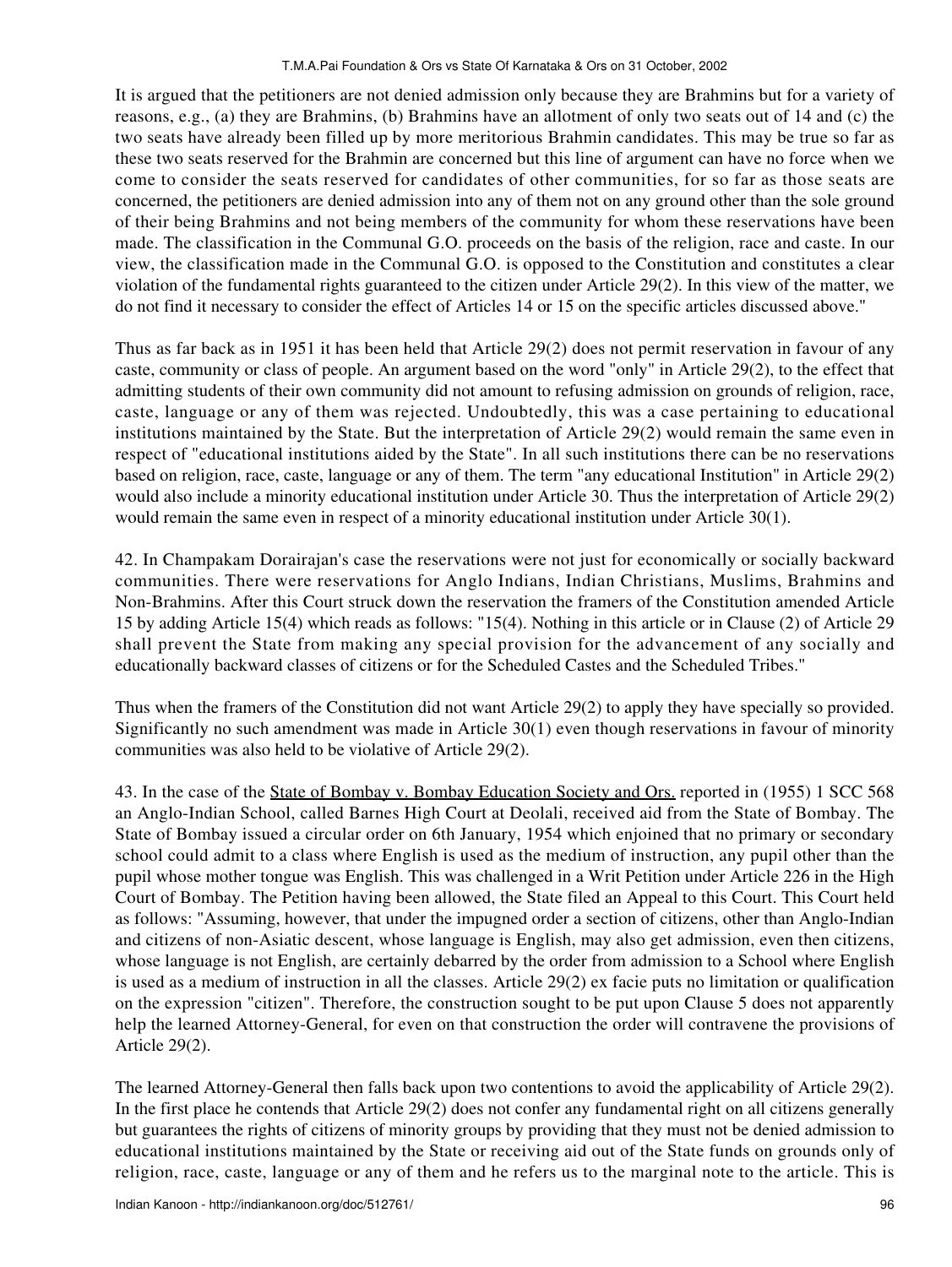certainly a new contention put forward before us for the first time. It does not appear to have been specifically taken in the affidavits in opposition filed in the High Court and there is not indication in the judgment under appeal that it was advanced in this form before the High Court. Nor was this point specifically made a ground of appeal in the petition for leave to appeal to this Court. Apart from this, the contention appears to us to be devoid of merit. Article 29(1) gives protection to any section of the citizens having a distinct language, script or culture by guaranteeing their right to conserve the same. Article 30(1) secures to all minorities, whether based on religion or language, the right to establish and administer educational institutions of their choice. Now suppose the State maintains an educational institution to help conserving the distinct language, script or culture of a section of the citizens or makes grants in aid to an educational institution established by a minority community based on religion or language to conserve their distinct language, script or culture, who can claim the protection of Article 29(2) in the matter of admission into any such institution? Surely the citizens of the very section whose language, script or culture is sought to be conserved by the institution or the citizens who belong to the very minority group which has established and is administering the institution, do not need any protection against themselves and therefore Article 29(2) is not designed for the protection of this section or this minority. Nor do we see any reason to limit Article 29(2) to citizens belonging to a minority group other than the section or the minorities referred to in Article 29(1) or Article 30(1), for the citizens, who do no belong to any minority group, may quite conceivably need this protection just as much as the citizens of such other minority groups. If it is urged that the citizens of the majority group are amply protected by Article 15 and do not require the protection of Article 29(2), then there are several obvious answers to that argument. The language of Article 29(2) is wide and unqualified and may well cover all citizens whether they belong to the majority or minority group. Article 15 protects all citizens against the State whereas the protection of Article 29(2) extends against the State or any body who denies the right conferred by it. Further Article 15 protects all citizens against discrimination generally but Article 29(2) is a protection against a particular species of wrong namely denial of admission into educational institutions of the specified kind. In the next place Article 15 (SIC) quite general and wide in its terms and applies to all citizens, whether they belong to the majority or minority groups, and gives protection to all the citizens against discrimination by the State on certain specific grounds. Article 29(2) confers a special right on citizens for admission into educational institutions maintained or aided by the State. To limit this right only to citizens belonging to minority groups will be to provide a double protection for such citizens and to hold that the citizens of the majority group have no special educational rights in the nature of a right to be admitted into an educational institution for the maintenance of which they make contributions by way of taxes. We see no cogent reason for such discrimination. The heading under which articles 29 and 30 are grouped together - namely "Cultural and Educational Rights" -- is quite general and does not in terms contemplate such differentiation. If the fact that the institution is maintained or aided out of State funds is the basis of this guaranteed right then all citizens, Irrespective of whether they belong to the majority or minority groups, are alike entitled to the protection of this fundamental right. In view of all these considerations the marginal note alone, on which the Attorney-General relies, cannot be read as controlling the plain meaning of the language in which Article 29(2) has been couched. Indeed in The State of Madras v. Srimathi Champakam Dorairajan [(1951) SCR 525], this Court has already held as follows: "It will be noticed that while Clause (1) protects the language, script or culture or a section of the citizens, Clause (2) guarantees the fundamental right of an individual citizen. The right to get admission into any educational institution of the kind mentioned in Clause (2) is a right which an individual citizen has as a citizen and not as a member of any community or class of citizens."

In our judgment this part of the contention of the learned Attorney-General cannot be sustained." (emphasis supplied)

In this case it was also argued that the word "only" in Article 29(2) had to be given some meaning and that the circular order did not deny citizens admission only on ground of religion, race, caste, language or any of them. It was submitted that the object of the circular order was to secure advancement of Hindi which was ultimately to be the National language. It was submitted that thus there was no denial "only" on the ground of religion, race, caste, language or any of them. It was submitted that the denial was for the purposes of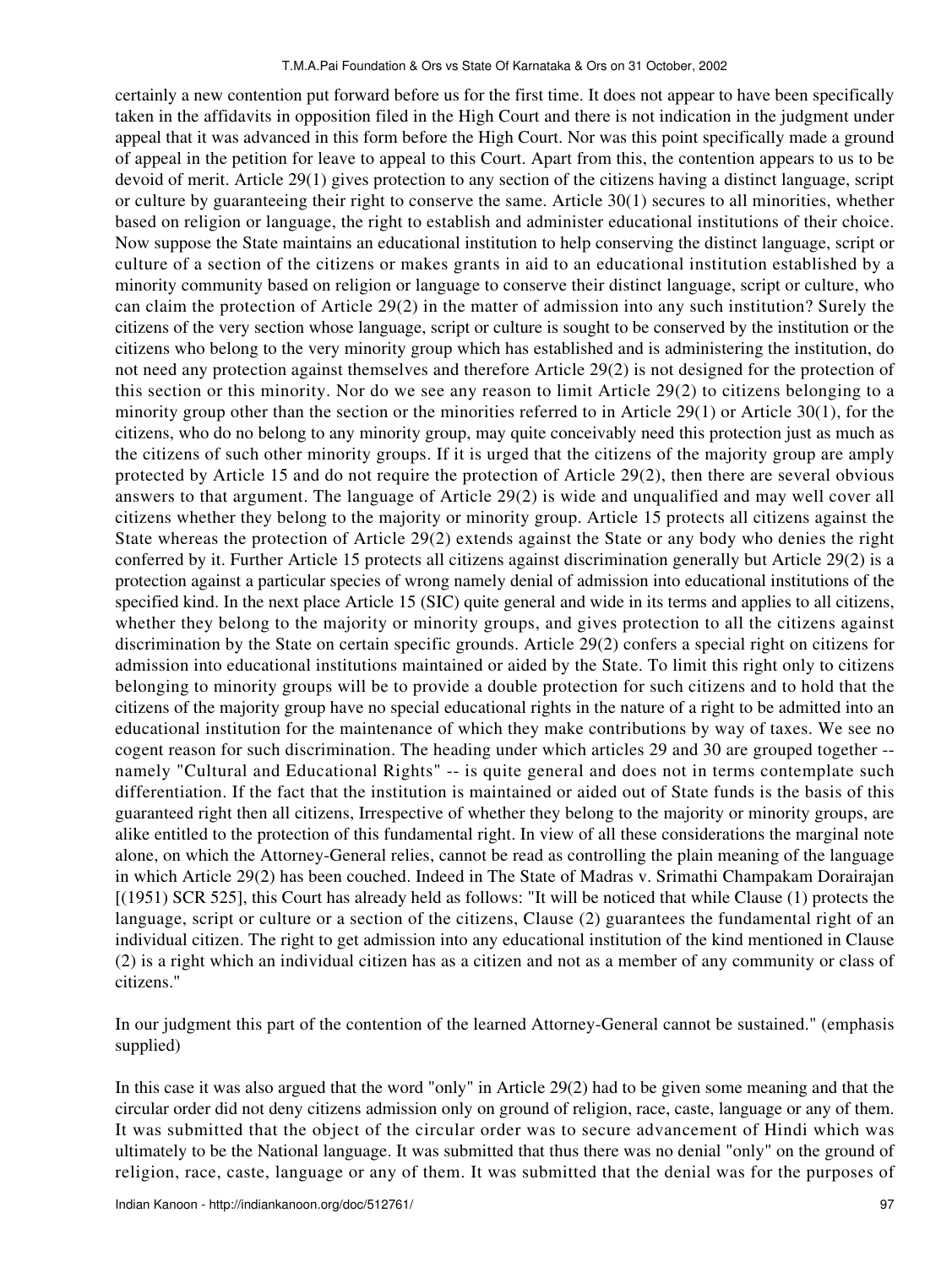promoting the advancement of the national language and to facilitate imparting of education through the medium of the pupils mother tongue. this argument was repelled in the following terms: "Granting that the object of the impugned order before us was what is claimed for it by the learned Attorney-General, the question still remains as to how that object has been sought to be achieved. Obviously that is sought to be done by denying to all pupils, whose mother tongue is not English, admission into any School where the medium of instruction is English. Whatever the object, the immediate ground and direct cause for the denial is that the mother tongue of the pupil is not English. Adapting the language of Lord Thankerton, it may be said that the laudable object of the impugned order does not obviate the prohibition of Article 29(2) because the effect of the order involved an infringement of this fundamental right, and that effect is brought about by denying admission only on the ground of language. The same principle is implicit in the decision of this Court in The State of Madras v. Srimathi Champakam Dorairajan [(1951) SCR 525]. There also the object of the impugned communal G.O. was to advance the interest of educationally backward classes of citizens but, that object notwithstanding, this Court struck down the order as unconstitutional because the modus operandi to achieve that object was directly based only on one of the forbidden grounds specified in the article. In our opinion the impugned order offends against the fundamental right guaranteed to all citizens by Article 29(2)."

It may be mentioned, even though not relevant for the purposes of this judgment, that in this case it has also been submitted that the rights under Article 30(1) are only for the purposes of conserving language, script or culture as set out in Article 29(1). This argument was also repelled by this Court.

44. Thus, as far back in 1955, a Constitution Bench of this Court has held that Article 29(2) is applicable to Article 30. It has been held that even in a minority educational institution all citizens of India are entitled to admission. It has been held that a citizen cannot be denied admission in a minority educational institution on ground "only" of religion, race, caste, language or any of them. To be noted that one of the petitions was from the Gujarati Hindu community and she was seeking admission into an Anglo-Indian School. Her right to be admitted was upheld. It has been categorically held that Article 29(2) applied to an Article 30 educational institute. The framers of the Constitution did not and have not amended the Constitution to provide otherwise.

45. In Re The Kerala Education Bill, 1957 reported in (1959) SCR 995, the President of India made a Reference under Article 143(1) of the Constitution of India for obtaining opinion of this Court upon certain questions relating to the constitutional validity of some of the provisions of the Kerala Education Bill which had been passed by the Kerala Legislative Assembly, but had been reserved by the Governor for consideration of the President of India. The questions which were referred to this Court for consideration were as follows:

"(1) Does Sub-clause (5) of Clause 3 of the Kerala Education Bill, read with Clause 36 thereof, or any of the provisions of the said sub-clause, offend Article 14 of the Constitution in any particulars or to any extent? (2) Do Sub-clause (5) of Clause 3, Sub-clause (3) of Clause 8 and Clauses 9 to 13 of Kerala Education Bill, or any provision thereof, offend Clause (1) of Article 30 of the Constitution in any particulars or to any extent. (3) Does Clause 15 of the Kerala Education Bill, or any provisions thereof, offend Article 14 of the Constitution in any particulars or to any extent? (4) Does Clause 33 of the Kerala Education Bill, or any provisions thereof, offend Article 226 of the Constitution in any particulars or to any extent?"

46. Only question No.2 is relevant for our purposes. Whilst answering question No.2 this Court, inter alia, observed as follows: "Re. Question 2: Articles 29 and 30 are set out in Part III of our Constitution which guarantees our fundamental rights. They are grouped together under the sub-head "Cultural and Educational Rights". The text and the marginal notes of both the Articles show that their purpose is to confer those fundamental rights on certain sections of the community which constitute minority communities. Under Clause (1) Article 29 and section of the citizens residing in the territory of India or any part thereof having a distinct language, script or culture of its own has the right to conserve the same. It is obvious that a minority community can effectively conserve its language, script or culture by and though educational institutions and, therefore, the right to establish and maintain educational institutions of its choice is a necessary concomitant to the right to conserve its distinctive language, script or culture and that is what is conferred on all minorities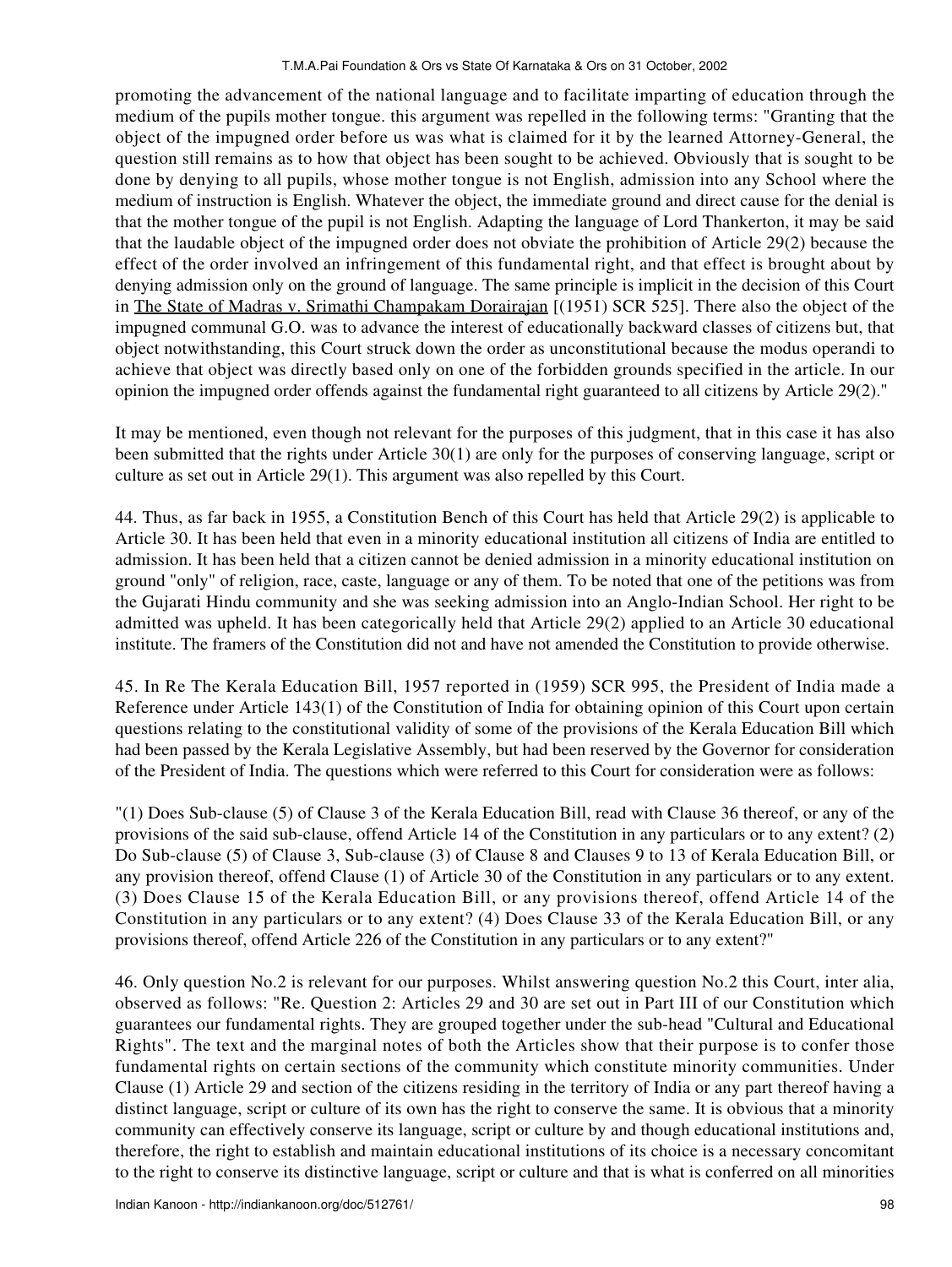by Article 30(1) which has hereinbefore been quoted in full. This right, however, is subject to Clause 2 of Article 29 which provides that no citizen shall be denied admission into any educational institution maintained by the State or receiving aid out of State funds on grounds only of religion, race, caste, language or any of them.

xxx xxx xxx

xxx xxx xxx

The second proviso imposes the condition that at least 40 per cent of the annual admissions must be made available to the members of communities other than the Anglo- Indian community. Likewise Article 29(2) provides, inter alia, that no citizen shall be denied admission into any educational institution receiving aid out of State funds on grounds only of religion, race, caste, language or any of them. These are the only constitutional limitations to the right of the Anglo-Indian educational institutions to receive aid. Learned counsel appearing for two Anglo-Indian schools contends that the State of Kerala is bound to implement the provisions of Article 337. Indeed it is stated in the statement of case filed by the State of Kerala that all Christian schools are aided by that State and, therefore, the Anglo-Indian schools, being also Chiristian schools, have been so far getting from the State of Kerala the grant that they are entitled to under Article 337. Their grievance is that by introducing this Bill the State of Kerala is now seeking to impose besides the constitutional limitations mentioned in the second proviso to Article 337 and Article 29(2), further and more onerous conditions on this grant to the Anglo-Indian educational institutions although their constitutional right to such grant still subsist." (emphasis supplied)

47. In this case it was argued on behalf of the State that as the minority instate received State aid it was bound, by virtue of Article 29(2), to admit students of all communities and thus did not retain its minority character. That Article 29(2) applied to a minority educational institute was not denied. The argument that, it lost its minority character because it admitted students of other communities, was repelled in the following terms.

"By admitting a non-member into it the minority institution does not shed its character and cease to be a minority institution. Indeed the object of conservation of the distinct language, script and culture of a minority may be better served by propagating the same amongst non- members of the particular minority community. In our opinion, it is not possible to read this condition into Article 30(1) of the Constitution." Thus even in this case it has been accepted and held that Article 26(2) applies to minority educational institutions established under Article 30. It has been held that merely because students of other communities are admitted, the institute does not lose its minority character. In this case it was also held that State can prescribe reasonable regulations. In this case regulations which provided for qualifications of teachers and which provided for State Public Service Commission to select teachers in aide schools were upheld. Thus even in this case it is accepted that Article 29(2) would govern Article 30(1).

48. In Rev. Sidharjbahi Sabhai v. State of Bombay, the petitioners belonged to the United Church of Northern India. They maintained educational institutions primarily for the benefit of the Christian community. Admittedly these institutions did not receive State aid. Therefore, the question of Article 29(2) and its applicability to Article 30 did not arise. On the contrary (as is set out on page 840 of the Report) it was an admitted position that these institutions did not deny admissions to students belonging to other communities. The Government of Bombay issued an order directing all private training colleges to reserve 60% of the seats for trainee teachers of the schools maintained by the Board. It was held that this Order violated rights under Article 30. All observations made in this case are in this context. They cannot be drawn out of context to hold that even where a minority institute receives aid the Constitutional mandate of Article 29(2) would not apply. In this case also it is held that the rights under Article 30(1) are subject to reasonable restrictions and regulations. It was held that restrictions in the interest of efficiency, discipline, health, sanitation, public order etc. could be imposed.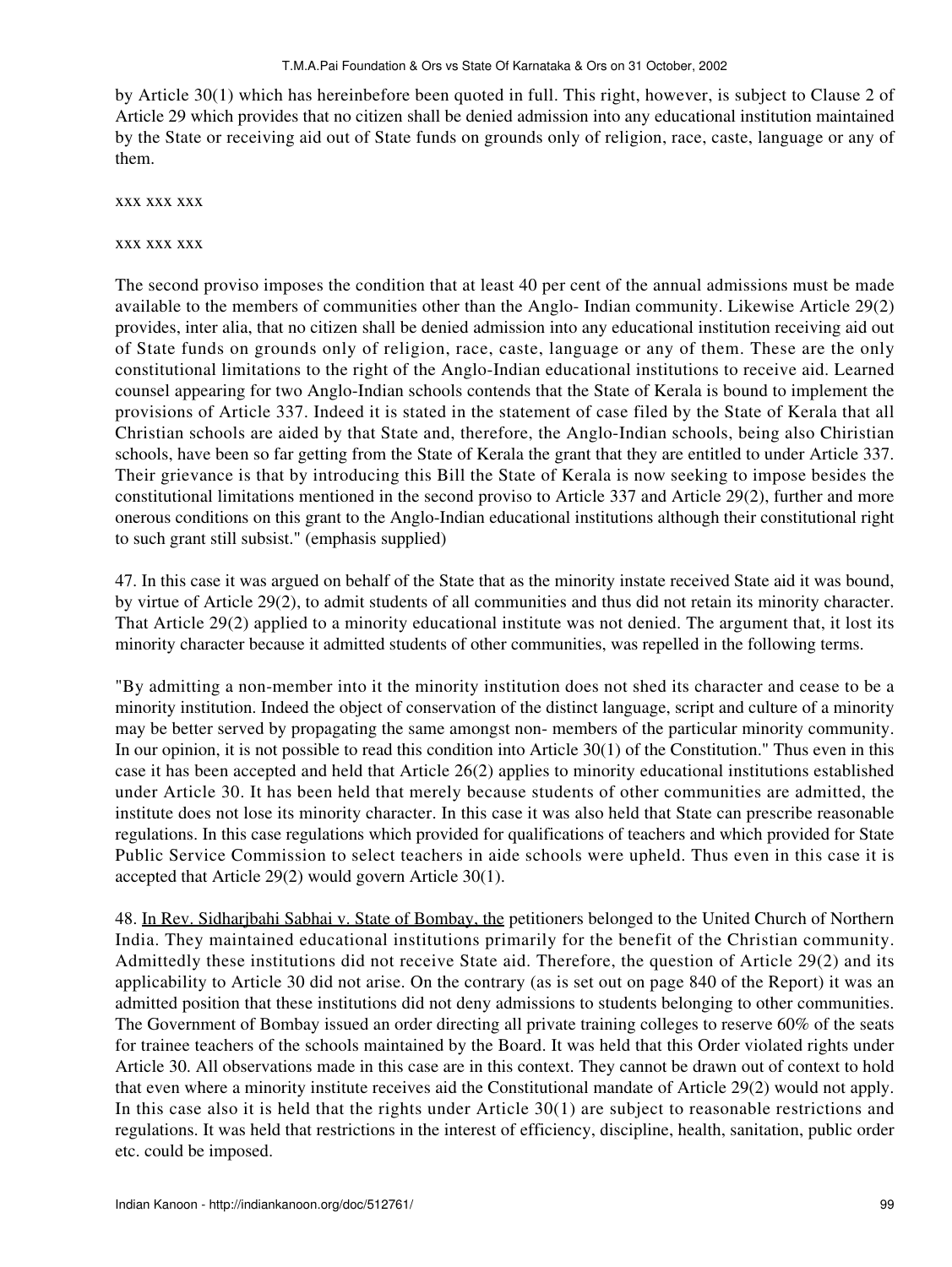49. In Rev. Father W. Proost v. State of Bihar, the petitioners maintained St. Xavier's College which was affiliate to the Patan University. With effect form 1st March, 1962 Section 48-A was introduced. Under this Section a University Service Commission was established for affiliated colleges. Sub-clause (e) of Section 48-A provided that appointments, dismissals, removals, termination of service or deduction in rank teachers of an affiliated college should be made by the Governing body of the college on the recommendation of the Commission. Further, Sub-clause (11) provided that all disciplinary actions could be taken only in consultation with the Commission. The petitioners challenged the virus of the provision and claimed that it affected their rights under Article 30(1) of the Constitution. Whilst the Petition was pending in this Court; Section 48-B was introduced in the Bihar State Universities Act, which provided that appointments, dismissals, removals, termination of service or reduction in rank of teachers or disciplinary measures could only be taken with the approval of the Commission and the Syndicate of the University. This was also challenged. Thus in this case the interplay of Sections 29(2) and 30(1) did not come into questions at all. In this case it was an admitted position that the college was open to non-Catholics also. One of the arguments raised on behalf of the State was that since the admissions were not reserved only for students of the Jesuits community the college did not qualify for protection under Article 30(1). This argument was negatived by holding that merely because members of other communities were admitted to the institution did not mean the institution lost its minority character. This case thus shows that even if members of other community are admitted into the institution the institution would still remain a minority institution which is under the management of the minority.

50. In Rev. Bishop S.K. Patro v. State of Bihar, an educational institute was started by a Christian with the help of funds received from London Missionary Society. The question was whether the institute was not entitled to protection of Article 30(1) merely because funds were obtained from United Kingdom and the management was carried on by some persons who may not have been born in India. This Court held that rights under Article 29 could only be claimed by Indian citizens, but Article 30 guarantees the rights of minority. It was held that the said Article does not refer to citizenship as the qualification for members of the minority. This case therefore does not deal with the question of the interplay between Articles 29(2) and 30(1).

51. In the case of State of Kerala v. Very Rev. Mother Provincial reported in (1971) 1 SCR 734, the Constitutional validity of Sections 48, 49, 53, 56, 58 and 63 of the Kerala University Act was challenged as violation the rights under Section 30(1). In this case there is no discussion regarding the effect of Article 29(2) on Article 30. In this case also it was held that rights under Article 30(1) are subject to reasonable restrictions.

52. The case of D.A.V. College v. Punjab reported in (1971) Supp. SCR 677 does not deal with Article 29(2) and its effect on Article 30. In this case Punjabi was made the sole medium of instruction and examination under the Punjab University Act. It was held that this violated the rights under Article 29(1) as well as Article 30(1) inasmuch as the right to have an educational institution of a choice includes the right to have a choice of the medium of instruction also.

53. In the second case of D.A.V. College v. State of Punjab reported in (1971) Supp. SCR 688 the Dayanand Anglo Vedic College Trust was formed to perpetuate the memory of the founder of the Arya Samaj. It ran various institutions in the country. The collages managed and administered by the Trust were, before the Punjab Reorganisation Act, affiliated to the Punjab University. After the reorganisation of the State of Punjab in 1969, the Punjab Legislative passed the Guru Nank University (Amritsar) Act (21 of 1969). Colleges in the districts specified ceased to be affiliated to the Punjab University and were to be associated with and admitted to the privileges of the new university. Sub-section (2) of Section 4 of the Act provided that the university "shall make provision for study and research on the life and teaching of Guru Nanka and their cultural and religious impact in the context of Indian and World Civilisation; and Sub-section (3) enjoined the University "to promote studies to provide for research in Punjabi language and literature and to undertake measures for the development of Punjabi language, literature and culture". By Clause 2(1)(a) of the Statutes framed under the Act, the colleges were required to have a regularly constituted governing body consisting of not more than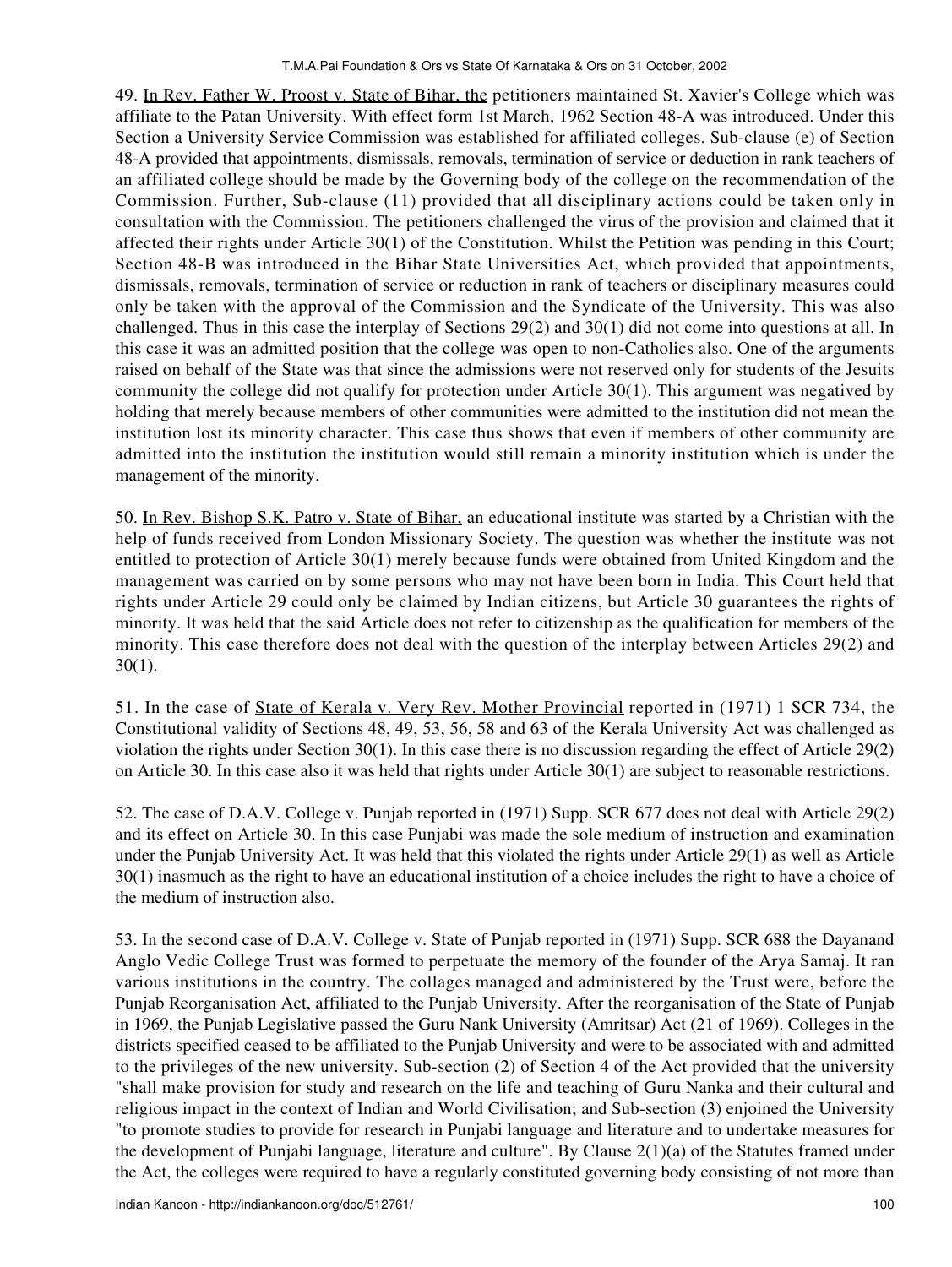20 persons approved by the Senate including, among others, two representatives of the University and the principal of the College. Under Clause  $(1)(3)$  if these requirements were not complied with the affiliation was liable to be withdrawn. By Clause 18 the staff initially appointed were to be approved by the Vice Chancellor and subsequent changes had to be reported to the University for the Vice- Chancellor's approval. And by Clause 18 non- government colleges were to comply with the requirements laid down in the ordinance governing service and conduct of teachers. It was held that Clause  $2(1)(a)$  interfered with the right of the religious minority to administer their educational institutions, but that Clause 18 did not suffer from the same vice. It was held that ordinances prescribing regulations governing the conditions of service and conduct of teachers must be considered to be one enacted in the larger interest of the institution to ensure their efficiency and excellence. It was similarly held that Sub- sections (2) and (3) of Section 4 do not offend any of the rights under Articles 29(1) and 30(1). It must be observed that, whilst dealing with the Articles 29 and 30, this Court observed as follows: "It will be observed that Article  $29(1)$  is wider than Article 30(1), in that, while any Section of the citizens including the minorities, can invoke the rights guaranteed under Article 29(1), the rights guaranteed under Article 30(1) are only available to the minorities based on religion or language. It is not necessary for Article 30(1) that the minority should be both a religious minority as well as linguistic minority. It is sufficient if it is one or the other or both. A reading of these two Articles together would lead us to conclude that a religious or linguistic minority has a right to establish and administer educational institutions of its choice for effectively conserving its distinctive language, script or culture, which right however is subject to the regulatory power of the State for maintaining and facilitating the excellence of its standards. This right is further subject to Clause (2) of Article 29 which provides that no citizen shall be denied admission into any educational institution which is maintained by the State or receives aid out of State funds, on grounds only of religion, race, caste, language or any of them." (emphasis supplied)

54. Thus, even in 1971, this Court has held that Article 29(2) governs Article 30(1). The law laid down in Champakam Dorairajan's case, in Bombay Education Society's case and in Kerala Education Bill's case has been reaffirmed. Till this date no contrary view has been taken. Not a single case has held that rights under Article 30(1) would not be governed by Article 29(2).

55. The authority on which strong reliance has been placed by the counsel of the minority is St. Xaviers College's case (supra). St. Xaviers College was affiliated to the Gujarat University. A resolution was passe by the Senate of the University that all instruction, teaching and training in courses of studies in respect of which the University was competent to hold examinations shall be conducted by the university and shall be imported by teachers of the University. Section 5 of the Act provided that no educational institution situated within the University shall, save with the sanction of the State Government, be associated in any way with or seek admission to any privilege of any other University established by law. Section 33A(1)(a) of the Act provided that every College other than a Government College or a College maintained by the Government, shall be under the management of a governing body which included among others, the Principal of the College and a representative of the University nominated by the Vice-Chancellor. Section 33A(1)(b)(I) provided that in the case of recruitment of the Principal, a selection committee is required to be constituted consisting of, among others, a representatives of the University nominated by the Vice-Chancellor and (ii) in the case of selection of a member of the teaching staff of the College a selection committee consisting of the Principal and a representative of the university nominated by the Vice-Chancellor. Sub-section (3) of the Section stated that the provisions of Sub-section (1) of Section 33A shall be deemed to be a condition of affiliation of every college referred to in that sub-section. Section 39 provided that within the University area all post-graduate instruction, teaching and training shall be conducted by the University or by such affiliated College or institution and in such subjects as may be prescribed by statutes. Section 40(1) enacted that the Court of the University may determine that all instructions, teaching and training in courses of studies in respect of which the University is competent to hold examinations shall be conducted by the University and shall be imparted by the teachers of the University. Sub-section (2) of Section 40 stated that the State Government shall issue a notification declaring that the provisions of Section 41 shall come into force on such date as may be specified in the notification. Section 41(1) of the Act stated that all colleges within the University area which are admitted to the privilege of the university under Section 5(3) and all colleges within the said area which may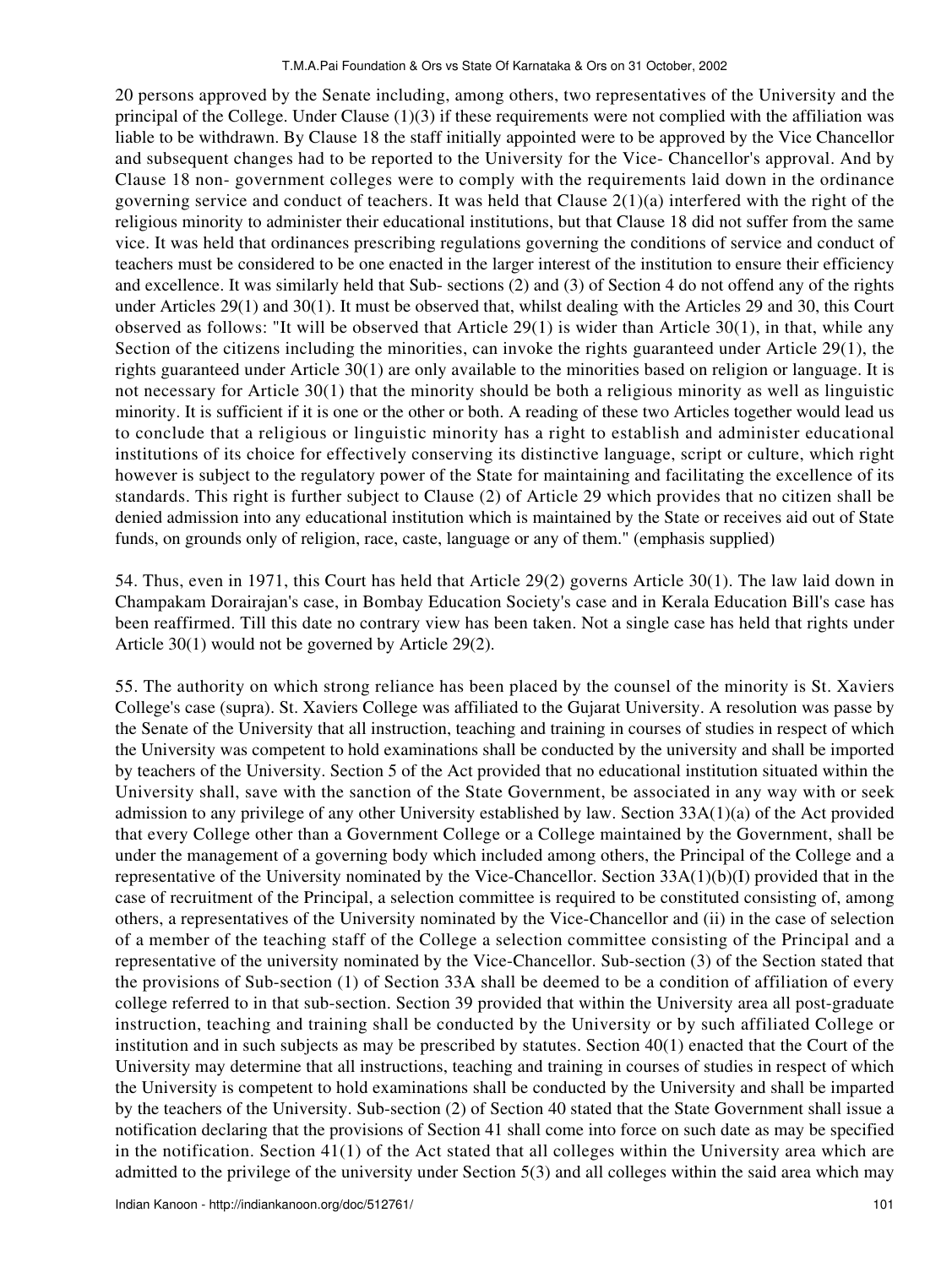hereafter be affiliated to the University shall be constituent colleges of the University. Sub-section (4) stated that the relations of the constituent colleges and other institutions within the University area shall be governed by statutes to be made in that behalf. Section 51A(a)(b) enacted that no member of the teaching other academic and non-teaching staff of an affiliated college shall be dismissed or removed or reduced in rank except after an enquiry in accordance with the procedure prescribed in Clause (a) and the penalty to be inflicted on him is approved by the Vice-Chancellor or any other Officer of the University authorised by the Vice-Chancellor in this behalf. Similarly Clause (b) of Sub-section (2) required that such termination should be approved by the Vice-Chancellor or any officer of the University authorised by the Vice-Chancellor in this behalf. Section 52A(1) enacted that any dispute between the governing body and any member of the teaching and other staff shall, on a request of the governing body or of the member concerned be referred to a tribunal of arbitration consisting of one member nominated by the governing body of the college, one member nominated by the member concerned and an umpire appointed by the Vice-Chancellor. The Petitioner Society contended that they had a fundamental right to establish and administer educational institutions of their choice and that such a right included the right of affiliation. They therefore challenged the constitutional validity of the above Sections. It is in this context that various observations have been made. These observations cannot be drawn out of context. In this case it was an admitted position, as set out by Justice Khanna, that children of all classes and creeds were admitted to the college provided they met the qualifying standards. Thus the College never claimed the right to only admit students of its own community. It acknowledged the fact that it had to admit students of all classes and creeds. The majority Judgment, therefore, did not deal with the question or interplay between Articles 29(2) and 30. Even though it did not deal with the interplay of Articles 29(2) and 30, it was clear that reasoning of the majority is based on the fact that the College did not deny admissions to the students of other communities. This is clearly indicated by the test which had been laid down by the majority. This test reads as follows:

"Such regulation must satisfy a dual test - the test of reasonableness, and the test that it is regulative of the educational character of the institution and is conducive to making the institution an effective vehicle of education for the minority community or other persons who resort to it." (emphasis supplied)

Thus it is held by the majority that the institute is to be made an effective vehicle of education not just for the minority community but also for other persons who resort to do. This indicates that the majority made the observations on the understanding that admissions were not restricted only to students of minority community once State aid was received. This aspect is clearly brought out in the Judgment of Justice Dwivedi who, whilst dealing with the various provisions of the Constitution, held as follows:

"A glance at the context and scheme of Part III of the Constitution would show that the Constitution makers did not intend to confer absolute rights on a religious or linguistic minority to establish and administer educational institutions. The associate Article 29(2) imposes one restriction on the right in Article 30(1). No religious or linguistic minority establishing and administering an educational institution which receives aid from the State funds shall deny admission to any citizen to the institution on grounds only of religion, race, caste, language or any of them. The right to admit a student to an educational institution is admittedly comprised in the right to administer it. This right is partly curtailed by Article 29(2).

The right of admission is further curtailed by Article 15(4) which provides an exception to Article 29(2). Article 15(4) enables the State to make any special provision for the advancement of any socially and educationally backward class of citizens or for the scheduled caste and scheduled tribes in the matter of admission in the educational institutions maintained by the State or receiving aid from the State.

Article 28(3) imposes a third restriction on the right in Article 30(1). It provides that no person attending any educational institution recognised or receiving aid by the State shall be required to take part in any religious instruction that may be imparted in such institution or to attend any religious worship that may be conducted in such institution or in any premises attached thereto unless such person or, if such person is a minor, his guardian has given his consent thereto. Obviously, Article 28(3) prohibits a religious minority establishing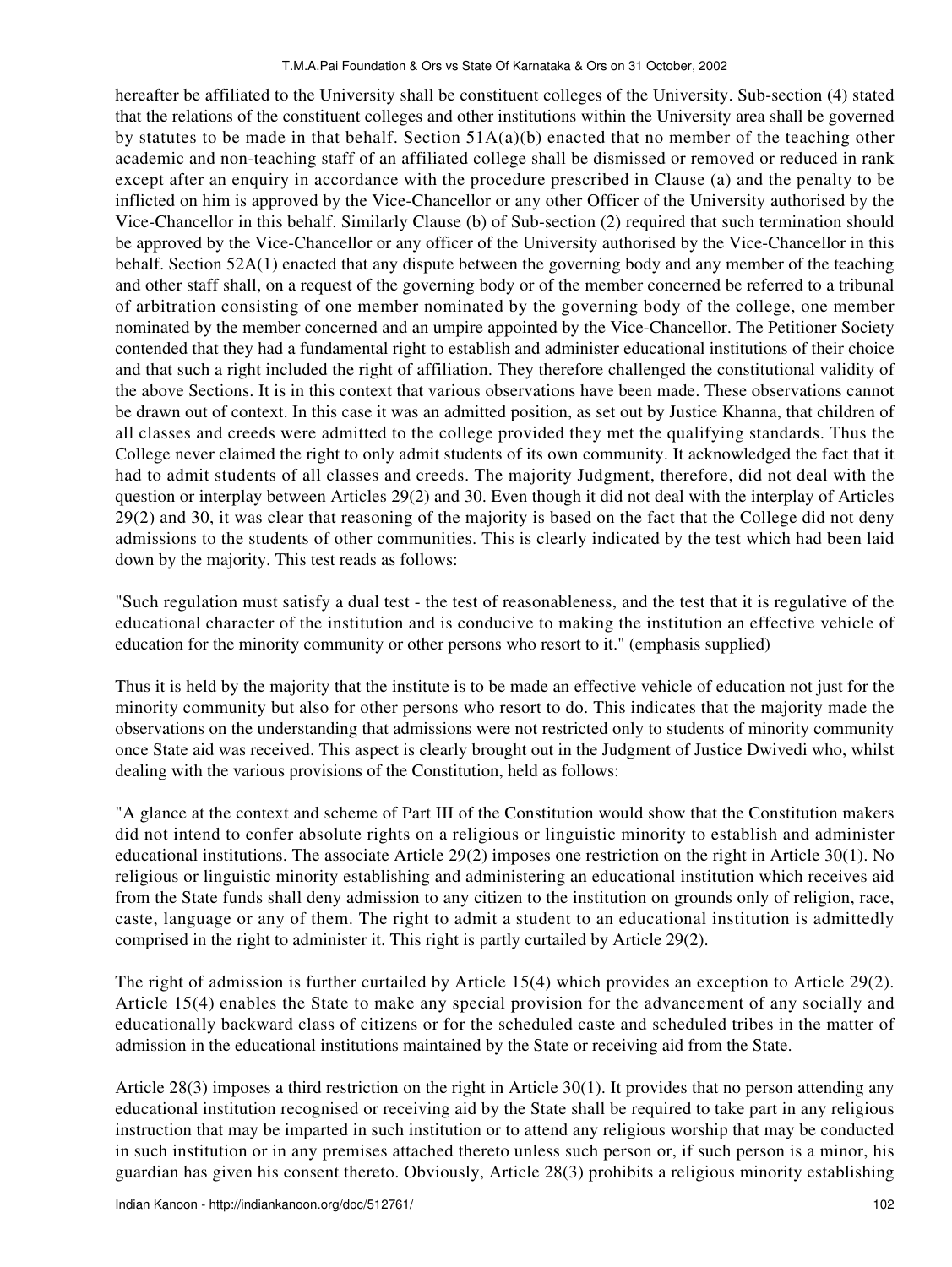and administering an educational institution which receives aid or is recognised by the State from compelling any citizen reading in the institution to receive religious instruction against his wishes or if minor against the wishes of his guardian. It cannot be disputed that the right of a religious minority to impart religious instruction in an educational institution forms part of the right to administer the institution. And yet Article 28(3) curtails that right to a certain extent.

To sum up Articles 29(2), 15(4) and 28(3) place certain express limitations on the right in Article 30(1). There are also certain implied limitations on this right. The right should be read subject to those implied limitations." (emphasis supplied)

Thus even in this authority the principle that Article 29(2) applies to Article 30(1) has been recognised and upheld. This case also holds that reasonable restrictions can be placed on the rights under Article 30(1) subject to the test set out hereinabove.

56. In the case of Gandhi Faizeam College v. Agra University reported in (1975) 3 SCR 810 the minority college was affiliated to the University of Agra. It applies for permission to start teaching in certain courses of study. The University, as a condition of permitting the additional subjects, insisted that the Managing Committee must be re-constituted in line with Statute 14-A which provided that the principal of the College and senior-most staff member should be part of the Managing Committee. The Petitioners filed a Writ Petition in the High Court challenging the imposition of such a condition on the ground that it was violative of their rights under Article 30(1). The High Court dismissed the Writ Petition. Therefore the Petitioners came to this Court. The majority of Judges upheld the order of the High Court, inter alia, on the ground that the right under Article 30(1) is not the absolute right and that it is a right which can be restricted. After considering the various authorities (including some of those set out hereinabove) it was held that reasonable regulations are desirable, necessary and constitutional, provided they shape but not cut out of shape the individual personality of the minority. It was held as follows:

"In all these cases administrative autonomy is imperilled transgressing purely regulatory limits. In our case autonomy is virtually left intact and refurbishing, not restructuring, is prescribed. The core of the right is not gouged out at all and the regulation is at once reasonable and calculated to promote excellence of the institution - a text book instance of constitutional conditions."

Thus a condition that the Managing Committee be reconstituted is upheld. To be noted that the directly affects the right of administration. Now compulsory the principal and one of the staff members would be part of the Managing Committee. Yet it has been held that this is not violative of rights under Article 30(1).

57. In the case of St. Stephen's College v. University of Delhi, one of the questions was the applicability of Article 29(2) to Article 30(1). Even in this case it has been accepted that Article 29(2) applies to Section 30(1). However, the majority of the Judges, after noting that Article 29(2) applies to Article 30(1), sought to compromise and/or strike a balance between Articles 29(2) and 30(1). They therefore prescribed a ratio of 50% to be admitted on merits and 50% to be admitted by the College from their own community. All Counsel, whether appearing for the minorities or for the States/local authorities attacked this judgment and submitted that it is not correct. Of course Counsel for the minorities were claiming a right to admit students of their own community even to the extent of 100%. On the other hand the submission was that once State aid is taken Article 29(2) applied and not even a single student could be admitted on basis of religion, race, caste, language or any of them. Thus all counsel attacked the judgment as being not correct. In matters of interpretation, there can be no compromise. As stated above if the language and meaning are clear then Courts must give effect to it irrespective of the consequence. With the greatest of respect to the learned Judges concerned, once it was held that Article 29(2) applied to Article 30, there was no question of trying to balance rights or to seek a compromise.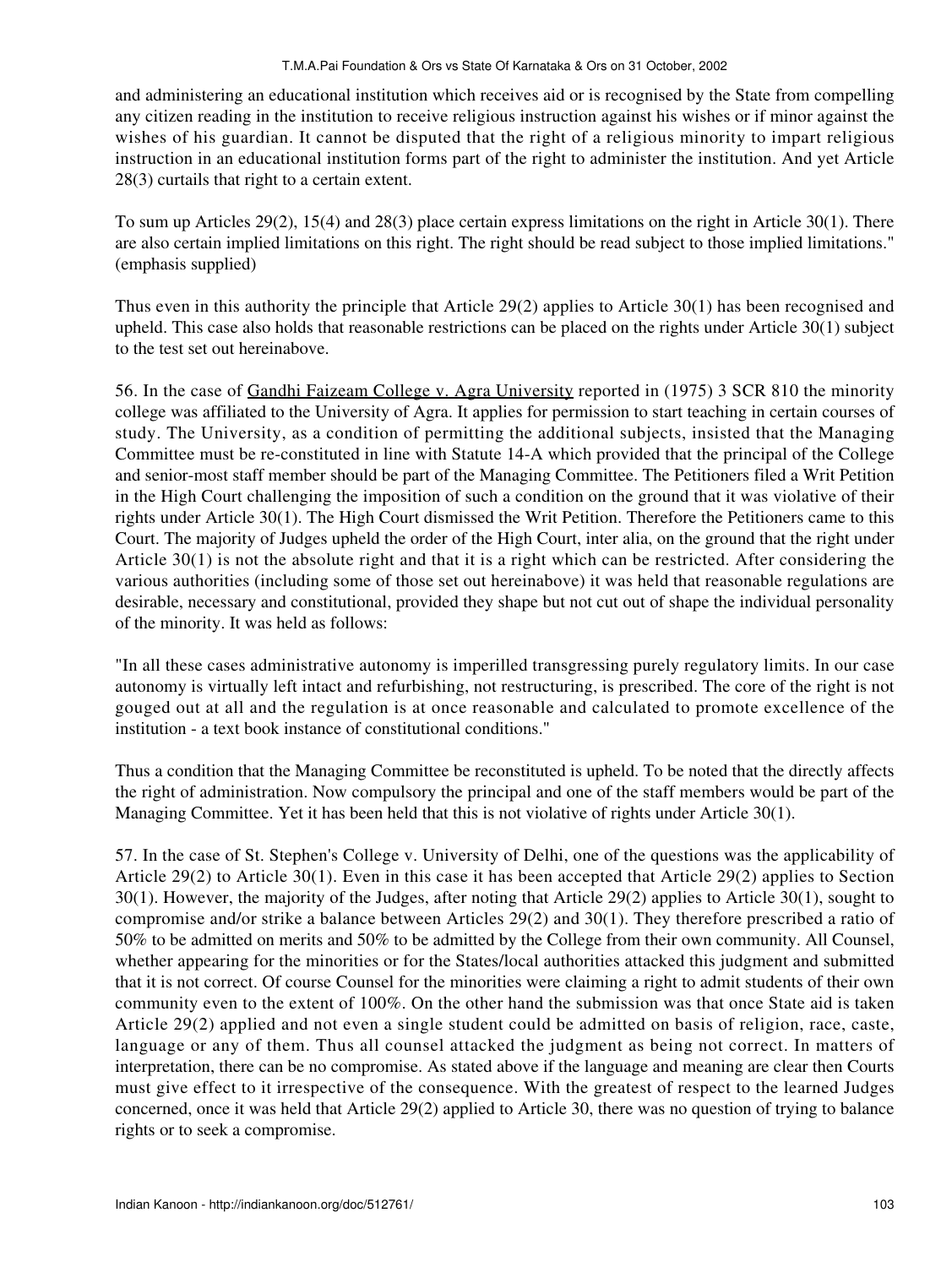58. Justice Kasliwal dissented from the majority view. It must be noted that in St. Stephen's case, in his minority judgment, he has held that Article 29(2) governs Article 30(1) and that if the minority educational institute chooses to take aid it must comply with the constitutional mandate of Article 29(2). The Judgment in St. Stephens case is of recent origin. It therefore cannot form the basis for applying the principles of "State Decisis".

59. Thus, from any point of view i.e. historical or contextual or on principles of pure interpretation or on principles of "stare decisis" the only interpretation possible is that the rights under Article 30(1) are conferred on minorities to establish and administer educational institutions of their choice at their own cost. The right is a special right which is given by way of protection so that the majority, which is politically powerful, does not prevent the minorities from establishing their educational institutions. This right was not created because the minorities were economically and socially backward or that their children would not be able to compete on merit with children of other communities. This right was not conferred in order to create a special category of the citizens. What has been granted to them is a right which was equal to the rights enjoyed by the majority community, namely, to establish and administer educational institutions of their choice at their own cost. As the institution was to be established and maintained at their own expense no right to receive aid has been conferred on the minority institute. All that Article 30(2) provides is that the State while granting aid would not discriminate merely on the ground that an educational institute was under the management of a minority. Article 30(2) has been so worded as the framers were aware that once State aid was taken some aspects of the right of administration would have to be compromised and given up. The minority educational institute have a choice. They need not take State aid. But if they choose to take State aid then they have to comply with constitutional mandates which are based on principles which are as important as if not more important than the rights given to the minorities. Our Constitution mandates that the State cannot discriminate on grounds only of religion, race, caste, language or any of them. Our Constitution mandates that all citizens are equal and that no citizen can be denied admission into educational institution maintained by the State or receiving aid out of State funds on grounds only of religion, race, caste, language or any of them. Thus if State aid is taken the minority educational institution must then not refuse admission to students of other communities on any of those grounds. In other words, they cannot then insist that they would admit students only of their community. Of course, as stated above, preferences could always be given to students of their own community. But preference necessarily implies that all other things are equal, i.e. that on merit the student of their community is equal to the merit of the student of other community. As stated above, in para 37, in schools the minority community would have a larger amount of leeway and so long as the school admits a sufficient number of outsiders Article 29(2) would not be violated if the refusal is not made on the basis of the religion, race, caste, language or any of them. Of course, at the under-graduate and post-graduate stages merit would have to be the criteria. At these stages there are common entrance examinations by which inter se merit can be assessed. But even here, the minority educational institute can admit students of its own community on grounds like those set out in para 37 above. They could give some preference to students coming from their own schools. There could be interviews wherein not more than 15% marks can be allotted. Students of their community will be able to compete on merit also. All these would ensure that a sufficient number of students of their own community receive admissions. But the minority institute, once it receives State aid, cannot refuse to abide by the constitutional mandate of Article 29(2). It would be paradoxical to unsettle settled law at such a late stage. It would be paradoxical to hold that the rights under Article 30(1) are subject to municipal and other laws, but that they are not subject to the constitutional mandate under Article 29(2). It would be paradoxical to held that Article 30(1) is subject to Article 28(3) but not to Article 29(2). It must be remembered that when Article 29(2) was introduced it was part of the same Article (viz. Article 23) which also included what is now Article 30(1). Not only the Constituent Assembly Debates but also the fact that they were part of the same Article shows that Article 29(2) was intended by the framers of the Constitution to apply even to institutions established under Article 30(1). Thus Article 29(2) governs educational institutions established under Article 30(1). The language is clear and unambiguous. It is clear that Article 30(1) has full play so long as the educational institution is established and maintained and administered by the minority at their own costs. Article 30(2) purposely and significantly does not make taking or granting of aid compulsory. The minority educational institution need not take aid. However, it is chooses to take aid then it can hardly claim that it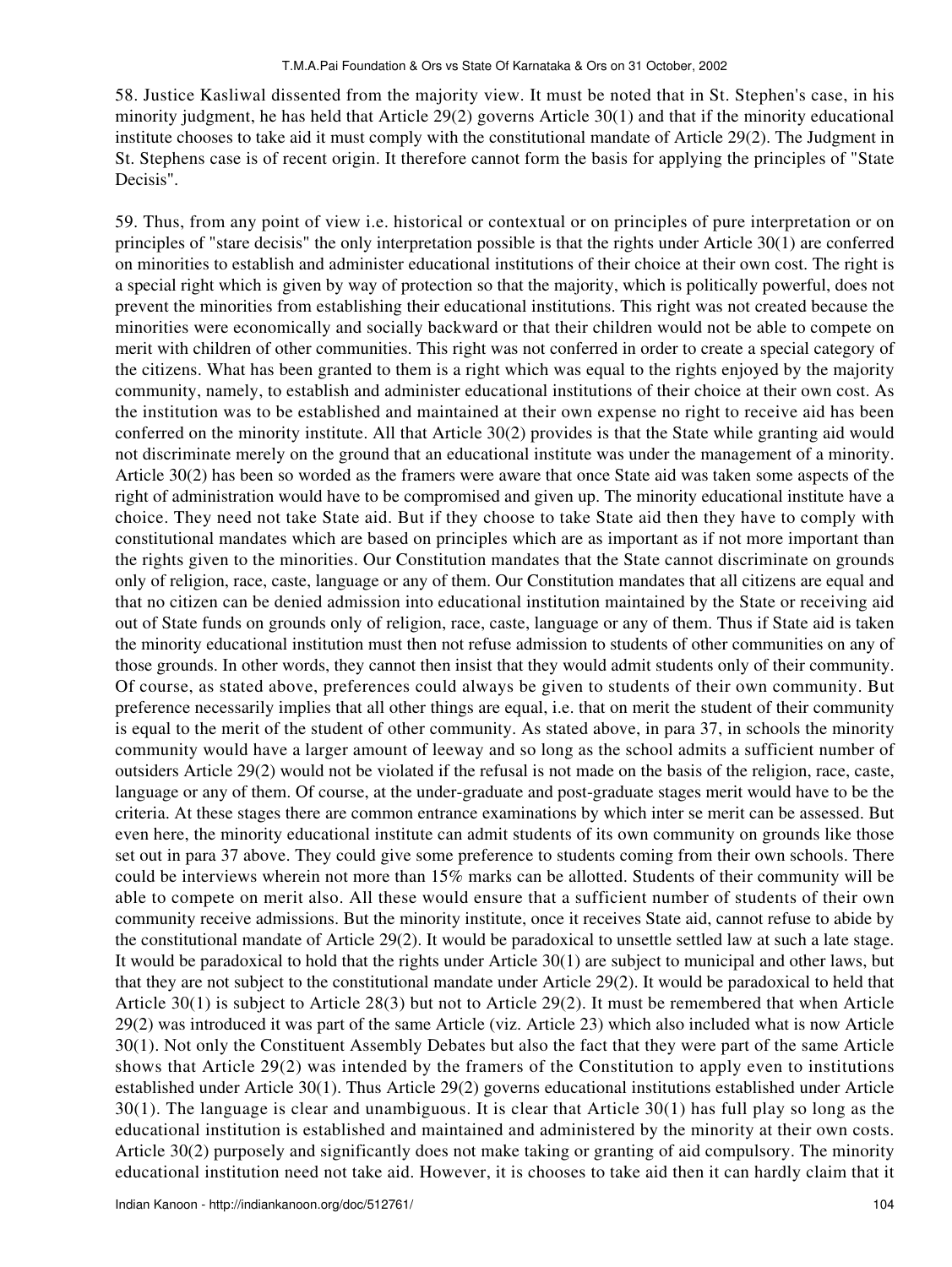would not abide by the Constitutional mandate of Article 29(2). Once the language is clear and unambiguous full effect must be given to Article 29(2) irrespective of the consequences. This can be the only interpretation. The only interplay between Articles 29(2) and 30(1) is that once State aid is taken, then students of all communities must be admitted. In others words, no citizen can be refused admission on grounds of religion, race, caste or creed or any of them. Reserving seats for students of one's own community would in effect be refusing admission on grounds of religion, race, caste, or creed. As there is no conflict the question of balancing rights under Article 30(1) and Article 29(2) of the Constitution does not arise. As stated by the US Supreme Court in the case of San Antonio Independent School District v. Demetrio P. Rudriguez (411 US 1), it is not the province of this Court to create substantive Constitutional rights in the name of guaranteeing equal protection.

60. In view of above discussion we answer the questions as follows: Q.1. What is the meaning and content of the expression "minorities" in Article 30 of the Constitution of India?

A. Linguistic and religious minorities are covered by the expression "minority" under Article 30 of the Constitution. Since reorganization of the States in India has been on linguistic lines, therefore, for the purpose of determining the minority, the unit will be the State and not the whole of India. Thus, religious and linguistic minorities, who have been put at par in Article 30, have to be considered state wise. Q.2. What is meant by the expression "religion" in Article 30(1)? Can the followers of a sect or denomination of a particular religion claim protection under Article 30(1) on the basis that they constitute a minority in the State, even though the followers of that religion are in majority in that State?

A. This question need not be answered by this Bench; it will be dealt with by a regular Bench.

Q.3(a) What are the indicia for treating an educational institution as a minority educational institution? Would an institution be regarded as a minority educational institution because it was established by a person(s) belonging to a religious or linguistic minority or its being administered by a person(s) belonging to a religious or linguistic minority? A. This question need not be answered by this Bench, it will be dealt with by a regular Bench.

Q.3(b) To what extent can professional education be treated as a matter coming under minorities rights under Article 30?

A. Article 30(1) gives religious and linguistic minorities the right to establish and administer educational institutions of their choice. The use of the words "of their choice", indicates that professional educational institutions would be covered by Article 30.

Q.4. Whether the admission of students to minority educational institution, whether aided or unaided, can be regulated by the State Government or by the University to which the institution is affiliated? A. Admission of students to unaided minority educational institutions, viz., Schools where scope for merit based selection is practically nil, cannot be regulated by the State or the University (except for providing the qualifications and minimum conditions of eligibility in the interest of academic standards).

Right to admit students being an essential facet of right to administer educational institutions of their choice, as contemplated under Article 30 of the Constitution, the State Government or the University may not be entitled to interfere with that right in respect of unaided minority institutions provided however that the admission to the unaided educational institutions is on transparent basis and the merit is the criteria. The right to administer, not being an absolute one, there could be regulator measures for ensuring educational standards and maintain exceptance thereof and it is more so, in the matter of admission to undergraduate Colleges and professional institutions.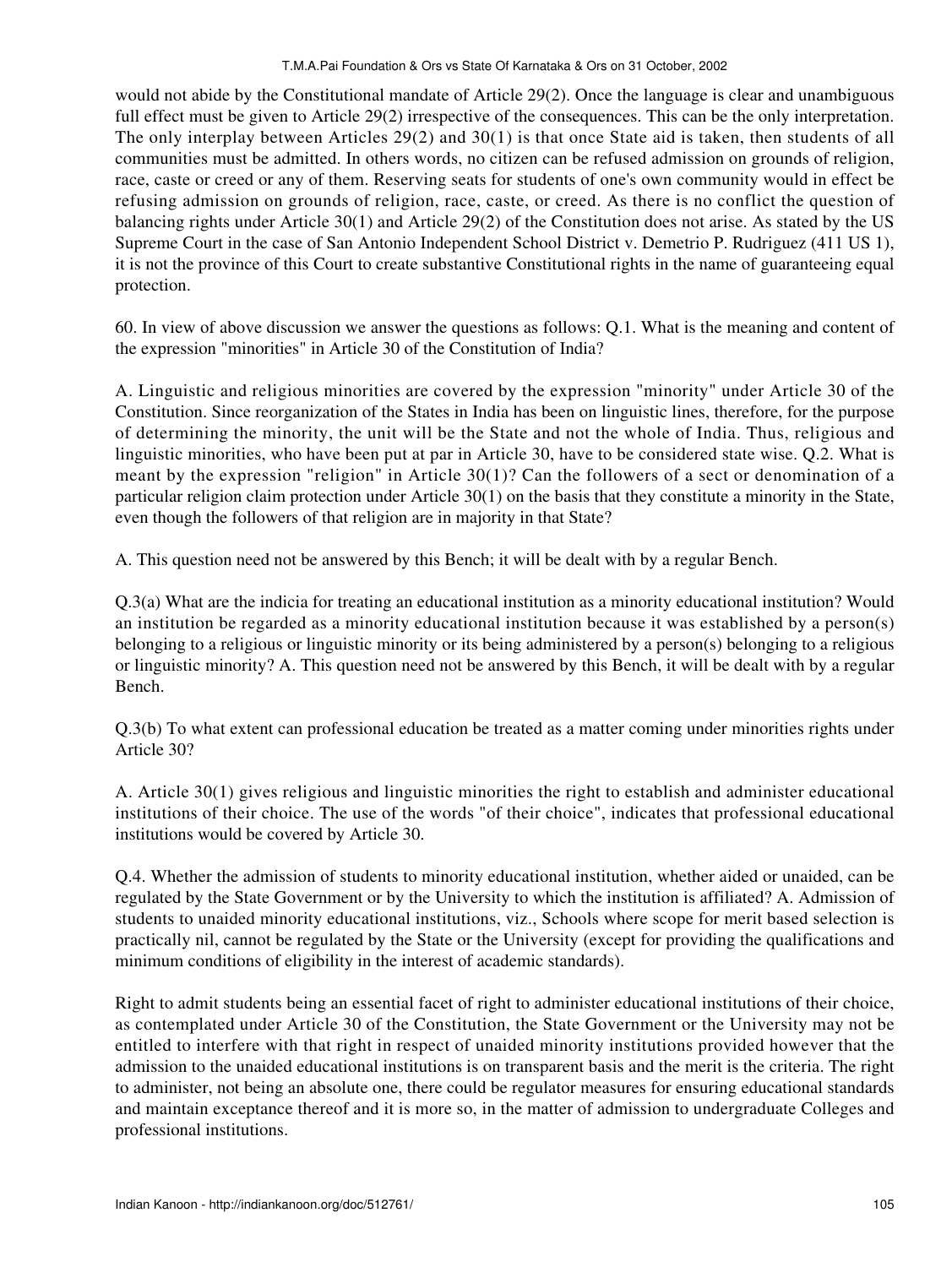The moment aid is received or taken by a minority educational institution it would be governed by Article 29(2) and would then not be able to refuse admission on grounds of religion, race, caste, language or any of them. In other words it cannot then give preference to students of its own community. Observance of inter se merit amongst the applicants must be ensured. In the case of aided professional institutions, it can also be stipulated that passing of common entrance test held by the State agency is necessary to seek admission.

Q.5(a) Whether the minority's rights to establish and administer educational institutions of their choice will include the procedure and method of admission and selection of students?

A. A minority institution may have its own procedure and method of admission as well as selection of students, but such procedure must be fair and transparent and selection of students in professional and higher educational colleges should be on the basis of merit. The procedure adopted or selection made should not tantamount to mal-administration. Even an unaided minority institution, ought not to ignore merit of the students for admission, while exercising its right to admit students to the colleges, aforesaid, as in that event. The institution will fail to achieve excellence.

Q.5(b) Whether the minority institutions' right of admission of students and to lay down procedure and method of admission, if any, would be affected in any way by the receipt of State aid?

A. Further to what is stated in answer to question No. 4, it must be stated that whilst giving aid to professional institutions, it would be permissible for the authority giving aid to prescribe by-rules or regulations, the conditions on the basis of which admission will be granted to different aided colleges by virtue of merit, coupled with the reservation policy of the state. The merit may be determined either through a common entrance test conducted by the University or the Government followed by counselling, or on the basis of an entrance test conducted by individual institutions - the method to be followed is for the university or the government to decide. The authority may also devise other means to ensure that admission is granted to an aided professional institution on the basis of merit. In the case of such institutions, it will be permissible for the government or the university to provide that consideration should be shown to the weaker sections of the society. Q.5(c) Whether the statutory Provisions which regulate the facets of administration like control over educational agencies, control over governing bodies, conditions of affiliation including

recognition/withdrawal thereof, and appointment of state employees, teachers and Principals including their service conditions and regulation of fees, etc. would interfere with the right of administration of minorities?

A. So far as the statutory provisions regulating the facets administration is concerned, in case of an unaided minority educational institution, the regulatory measure of control should be minimal and the conditions of recognition as well as conditions of affiliation to an University or Board have to be complied with, but in the matter of day-to-day Management, like appointment of staff, teaching and non-teaching and administrative control over them, the Management should have the freedom and there should not be any external controlling agency. However, a rational procedure for selection of teaching staff and for taking disciplinary action has to be evolved by the Management itself. For redressing the grievances of such employees who are subjected to punishment or termination from service, a mechanism will have to be evolved and in our opinion, appropriate tribunals could be constituted, and till then, such tribunal could be presided over by a Judicial officer of the rank of District Judge. The state or other controlling authorities, however, can always prescribe the minimum qualifications, salaries, experience and other conditions bearing on the merit of an individual for being appointed as a teacher of an educational institution.

Regulations can be framed governing service conditions for teaching and other staff for whom aid is provided by the State without interfering with overall administrative control of Management over the staff, Government/University representative can be associated with the selection committee and the guidelines for selection can be laid down. In regard to un-aided minority educational institutions such regulations, which will ensure a check over unfair practices and general welfare, of teachers could be framed.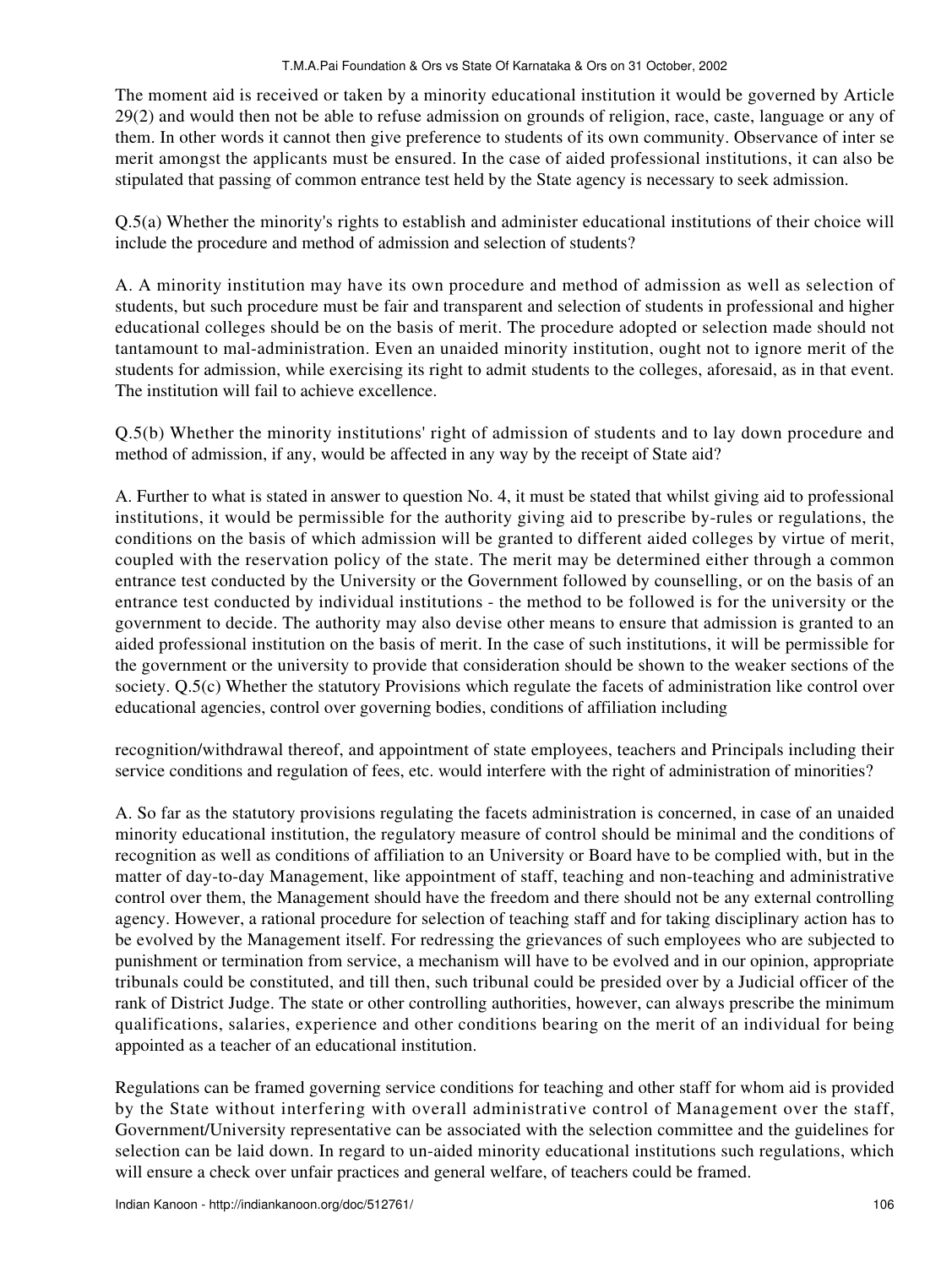## T.M.A.Pai Foundation & Ors vs State Of Karnataka & Ors on 31 October, 2002

There could be appropriate mechanism to ensure that no capitation fee is charged and profiteering is not restored to.

The extent of regulations will not be the same for aided and un-aided institutions.

Q.6(a) Where can minority institution be operationally located? Where a religious or linguistic minority in State 'A' establishes an educational institution in the said State, can such educational institution grant preferential admission/reservations and other benefits to members of the religious/linguistic group from other States where they are non-minorities? A. This question need not be answered by this Bench; it will be dealt with by a regular Bench.

Q.6(b) Whether it would be correct to say that only the members of that minority residing in State 'A' will be treated as the members of the minority vis-a-vis such institution?

A. This question need not be answered by this Bench; it will be dealt with by a regular Bench.

Q.7. Whether the member of a linguistic non-minority in one State can establish a trust/society in another State and claim minority status in that State?

A. This question need not be answered by this Bench; it will be dealt with by a regular Bench.

Q.8 Whether the ratio laid down by this Court in the St. Stephen's case (St. Stephen's College v. University of Delhi is correct? If no, what order?

A. The ratio laid down in St. Stephen's College case is not correct. Once State aid is taken and Article 29(2) comes into play, then no question arises of trying to balance Article 29(2) and 31. Article 29(2) must be given its full effect.

Q.9 Whether the decisions of this Court in Unni Krishnan J.P. v. State of A.P. (except where it holds that primary education is a fundamental right) and the scheme framed thereunder require reconsideration/modification and if yes, what?

A. The scheme framed by this Court in Unni Krishnan's case and the direction to impose the same, except where it holds that primary education is a fundamental right, is unconstitutional. However, the principle that there should not be capitation fee or profiteering is correct. Reasonable surplus to meet cost of expansion and augmentation of facilities does not, however, amount to profiteering.

Q.10 Whether the non-minorities have the right to establish and administer educational institution under Articles 21 and 29(1) read with Article 14 and 15(1), in the same manner and to the same extent as minority institutions? and

Q.11 What is the meaning of the expressions "Education" and "Educational Institutions" in various provisions of the Constitution? Is the right to establish and administer educational institutions guaranteed under the Constitution?

A. The expression "education" in the Articles of the Constitution means and includes education at all levels from the primary school level up to the post-graduate level. It includes professional education. The expression "educational institutions" means institutions that impart education, where "education" is as understood hereinabove.

The right to establish and administer educational institutions is guaranteed under the Constitution to all citizens under Article 19(1)(g) and 26, and to minorities specifically under Article 30. All citizens have a right